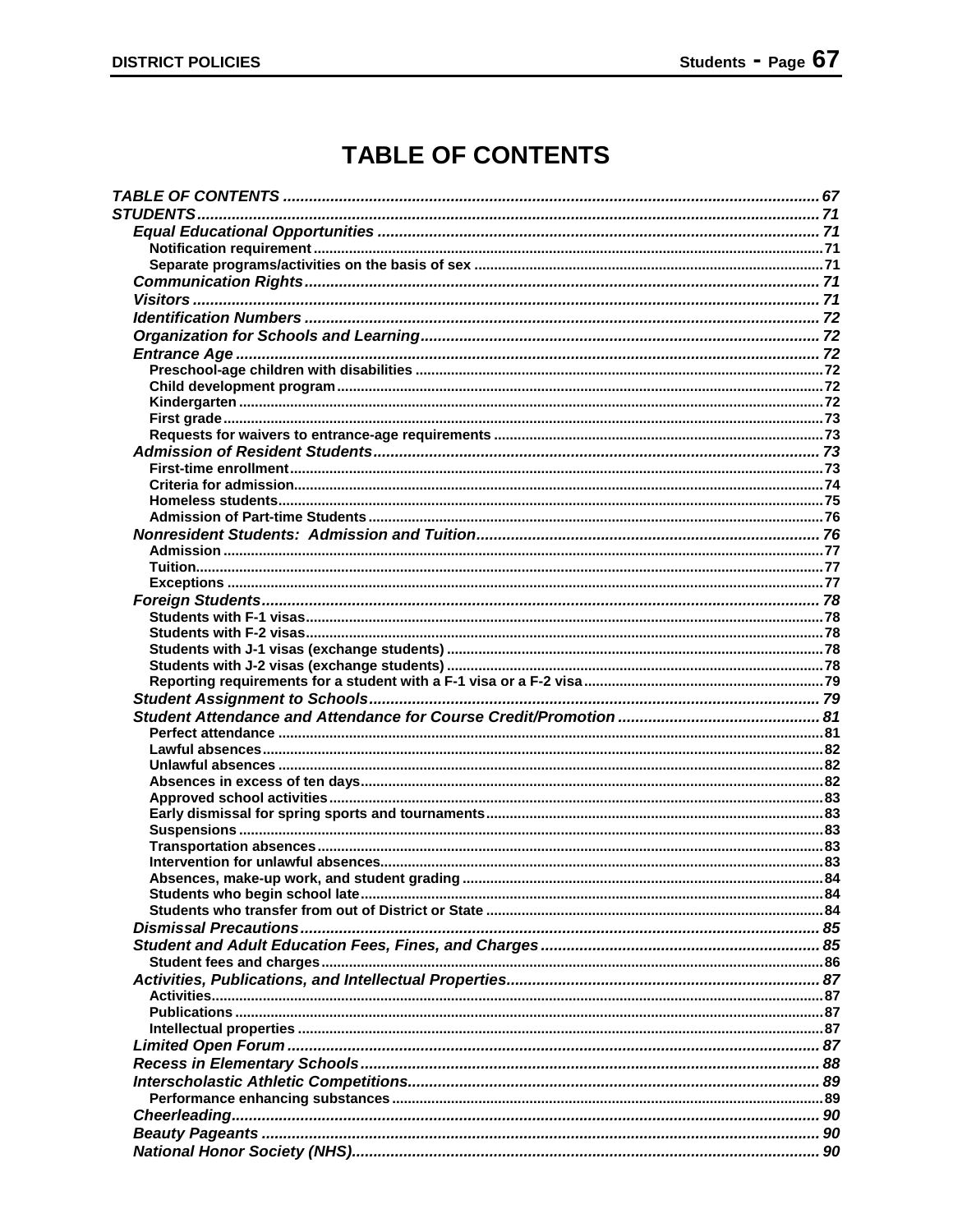| Title VI, Title IX, Section 504 of the Rehabilitation Act of 1973, and the Americans with |  |
|-------------------------------------------------------------------------------------------|--|
|                                                                                           |  |
|                                                                                           |  |
|                                                                                           |  |
|                                                                                           |  |
|                                                                                           |  |
|                                                                                           |  |
|                                                                                           |  |
|                                                                                           |  |
|                                                                                           |  |
|                                                                                           |  |
|                                                                                           |  |
|                                                                                           |  |
|                                                                                           |  |
|                                                                                           |  |
|                                                                                           |  |
|                                                                                           |  |
|                                                                                           |  |
|                                                                                           |  |
|                                                                                           |  |
|                                                                                           |  |
|                                                                                           |  |
|                                                                                           |  |
|                                                                                           |  |
|                                                                                           |  |
|                                                                                           |  |
| Appeal of assignment to alternative program to the Horry County Board of Education 114    |  |
|                                                                                           |  |
|                                                                                           |  |
|                                                                                           |  |
|                                                                                           |  |
|                                                                                           |  |
|                                                                                           |  |
|                                                                                           |  |
|                                                                                           |  |
|                                                                                           |  |
|                                                                                           |  |
|                                                                                           |  |
|                                                                                           |  |
|                                                                                           |  |
|                                                                                           |  |
|                                                                                           |  |
|                                                                                           |  |
|                                                                                           |  |
|                                                                                           |  |
|                                                                                           |  |
|                                                                                           |  |
|                                                                                           |  |
|                                                                                           |  |
|                                                                                           |  |
|                                                                                           |  |
|                                                                                           |  |
|                                                                                           |  |
|                                                                                           |  |
|                                                                                           |  |
|                                                                                           |  |
|                                                                                           |  |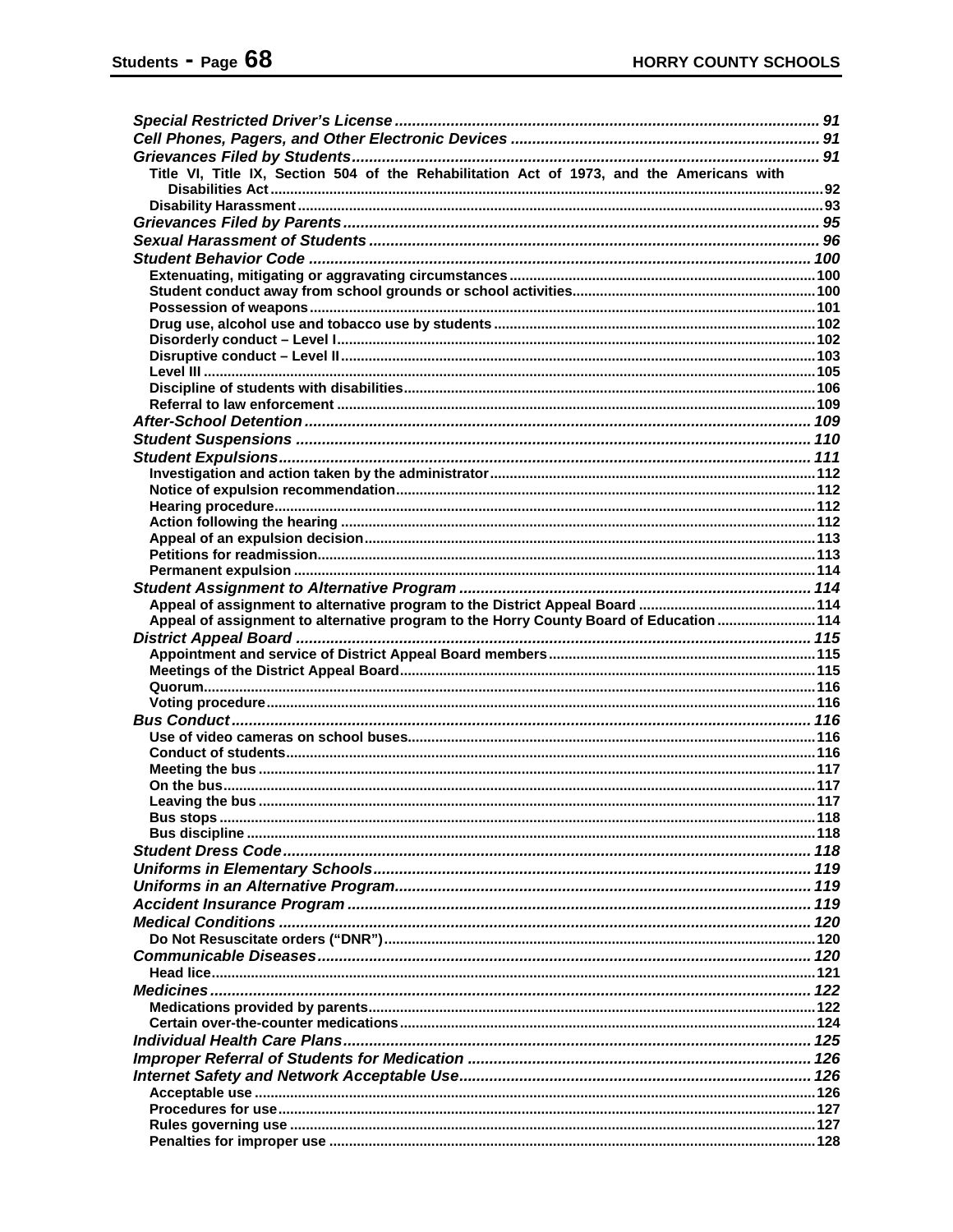| Training of school administrators and other designated school officials (collectively "school |  |
|-----------------------------------------------------------------------------------------------|--|
|                                                                                               |  |
|                                                                                               |  |
|                                                                                               |  |
|                                                                                               |  |
|                                                                                               |  |
|                                                                                               |  |
|                                                                                               |  |
|                                                                                               |  |
|                                                                                               |  |
|                                                                                               |  |
|                                                                                               |  |
|                                                                                               |  |
|                                                                                               |  |
|                                                                                               |  |
|                                                                                               |  |
|                                                                                               |  |
|                                                                                               |  |
|                                                                                               |  |
|                                                                                               |  |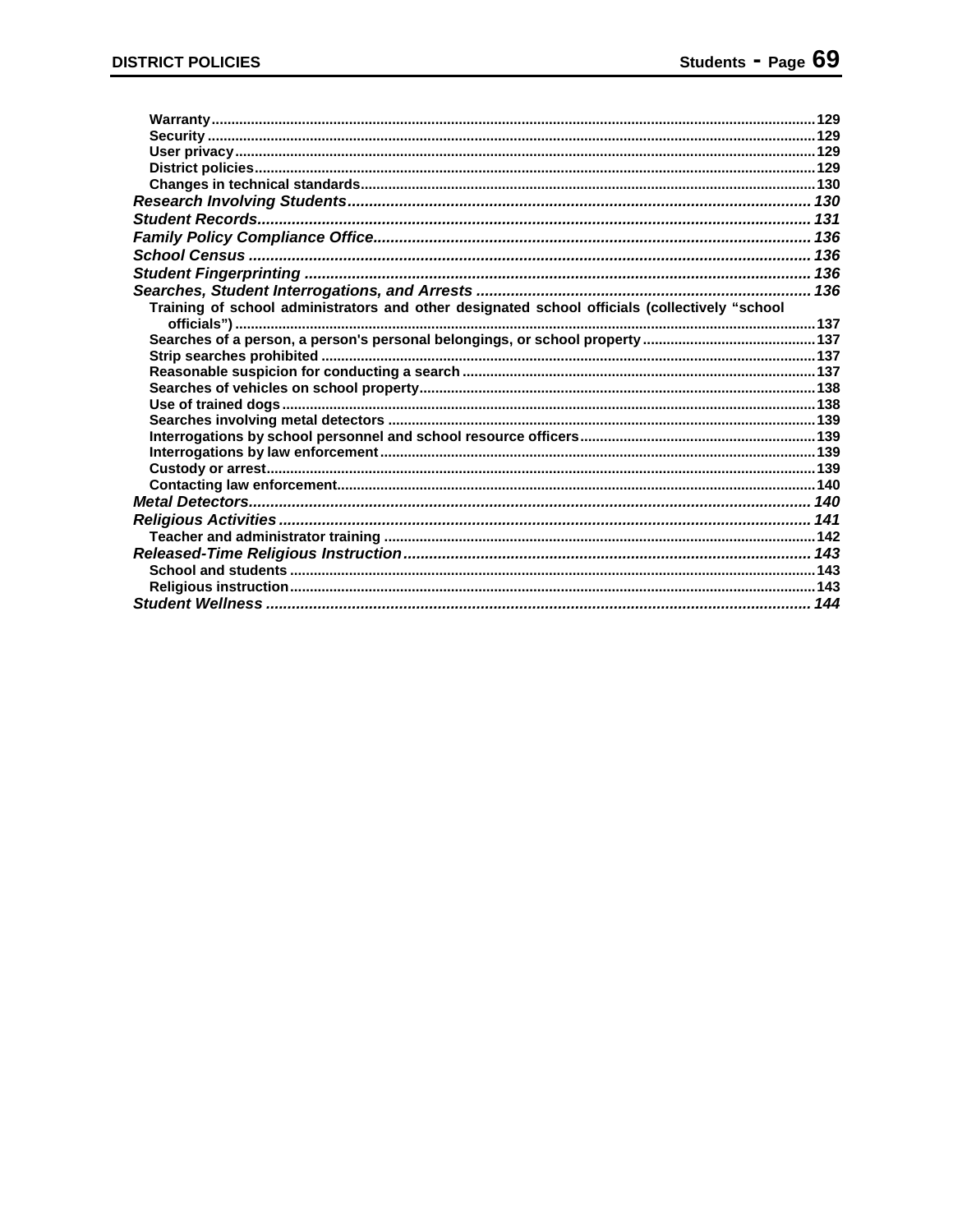**THIS PAGE INTENTIONALLY LEFT BLANK**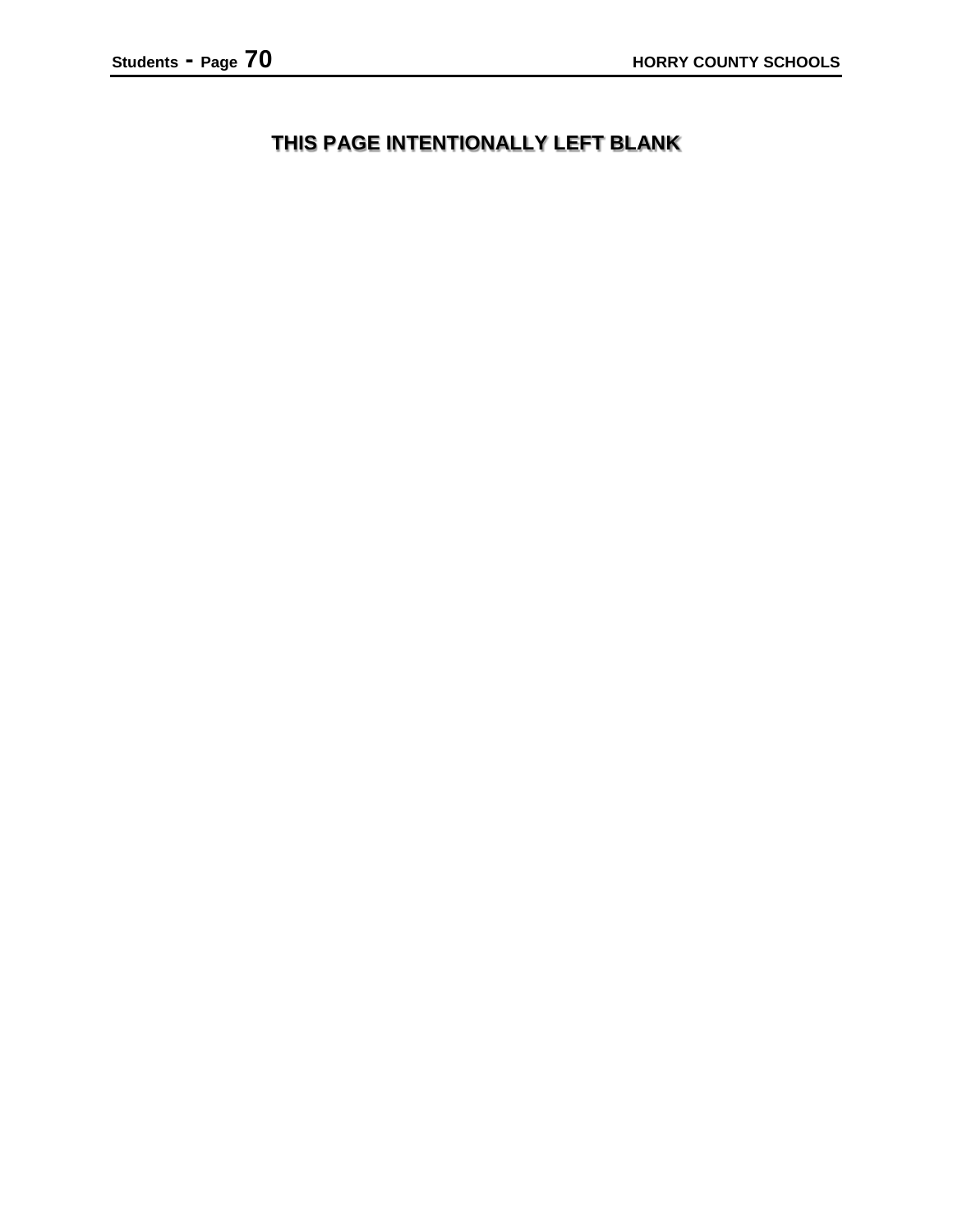# **STUDENTS**

# **Equal Educational Opportunities**

<span id="page-4-1"></span><span id="page-4-0"></span>The District supports educational opportunities for students free from limitations based upon race, sex, color, religion, national origin, age, disability, immigrant status, English-speaking status, or any other characteristic protected by applicable federal or S.C. law in the provision of educational opportunities.

This concept of equal educational opportunity serves as a guide for the District and the staff in making decisions relating to school facilities, employment of personnel, selection of educational materials, equipment, curriculum, and regulations affecting students.

## <span id="page-4-2"></span>**Notification requirement**

Handbooks, brochures, and other appropriate materials concerning education programs or activities for students that are provided to students, parents, and employees must contain District-approved nondiscrimination information as provided by the Office of Instructional Support Services.

## <span id="page-4-3"></span>**Separate programs/activities on the basis of sex**

As may be permitted by law or regulation, a school may provide or otherwise carry out any of its programs or activities separately on the basis of sex or require or refuse participation therein by any of its students on the basis of sex. Single-sex programs such as, but not limited to, single-sex classes, must have the written approval of the Superintendent except for the following:

- 1. Physical education classes, activities, or athletic programs during participation in football, basketball, wrestling, and other sports in which the purpose or major activity involves bodily contact;
- 2. Grouping of students in physical education classes and activities by ability as assessed by objective standards of individual performance developed and applied without regard to sex;
- 3. Classes or portions of classes dealing primarily with human sexuality; or
- 4. A chorus or choruses of one or predominantly one sex resulting from requirements based on vocal range or quality.

#### *Federal regulations.*

<span id="page-4-4"></span>*34 CFR Part 106 – Nondiscrimination on the Basis of Sex in Education Programs or Activities …. Revised: 2-17-06; 7-1-07.*

# **Communication Rights**

<span id="page-4-5"></span>If the fact that a parent or eligible student does not understand written English is brought to the attention of a school or the District, appropriate notification will be provided by other means.

# **Visitors**

Visitors must report to the main office of the school to obtain visiting clearance and an identification pass.

Parents are always welcome to visit their child's school as long as their visit does not interrupt the teaching and learning process. The District tries to protect the integrity of the instructional day; therefore, parents may make an appointment to visit with a teacher during his/her consultation period by telephoning the school office.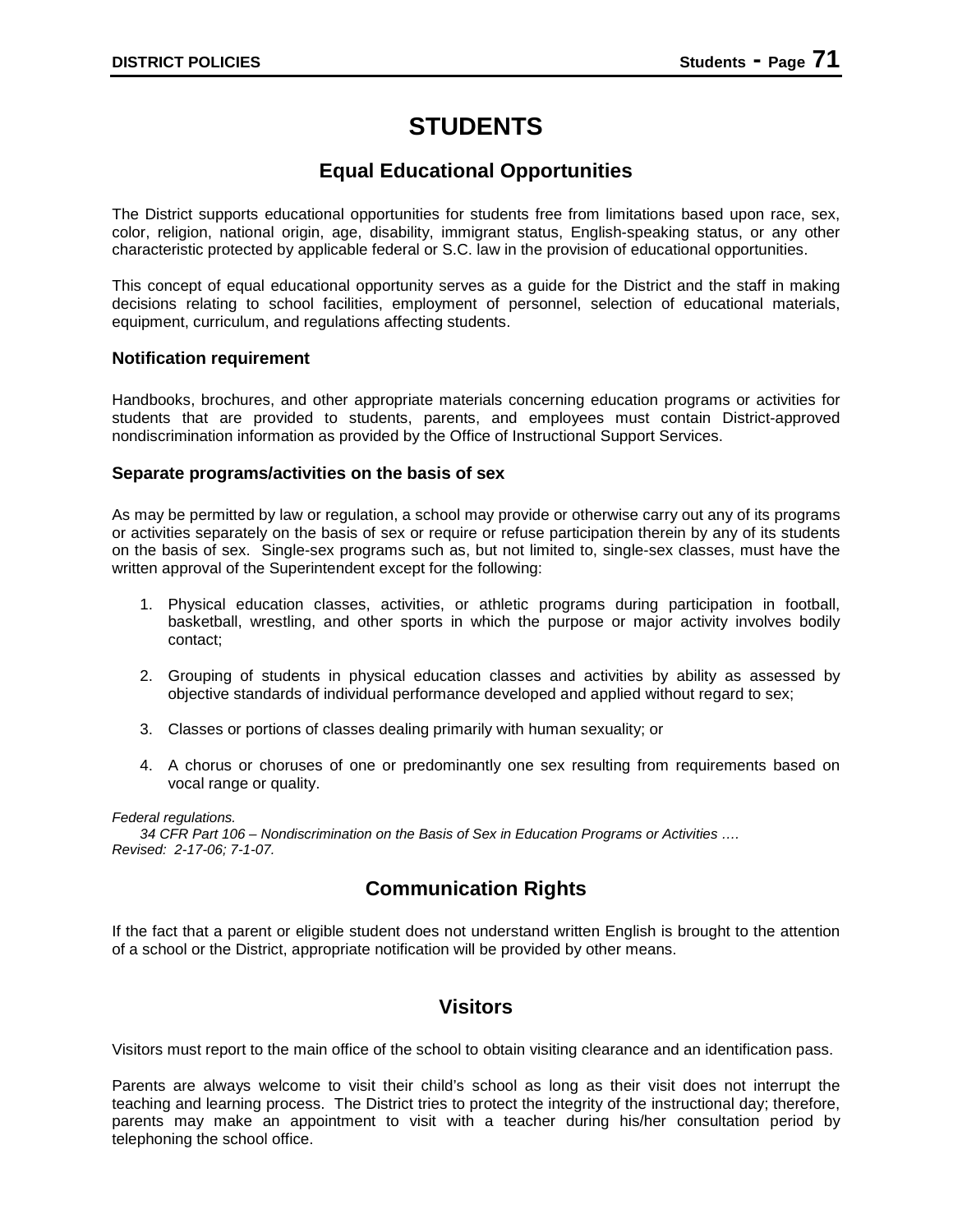Students are not encouraged to bring a person to visit during a normal day, unless there is a specific purpose for his/her attendance. No visitation by another student will be allowed without at least one day's prior clearance from the school administration.

<span id="page-5-0"></span>The principal is empowered to take appropriate action against non-students who enter the building, grounds, or other school property. Such action includes the right to call a law enforcement agency and swear out warrants.

# **Identification Numbers**

The District may assign an identification number to any student who does not have a social security number or whose parent (or the eligible student) does not wish to disclose the student's social security number. The data quality clerk at each school can obtain an identification number that may be used instead of a social security number.

<span id="page-5-1"></span>*Adopted: 7-1-04; 7-1-14.*

# **Organization for Schools and Learning**

The District uses the following organization for schools and learning:

| Primary schools      | Child Development through Grades 1 or 2 |
|----------------------|-----------------------------------------|
| Elementary schools   | Child Development through Grades 5 or 6 |
| Intermediate schools | Grades 4 through 5                      |
| Middle schools       | Grades 6 through 8                      |
| Secondary schools    | Grades 9 through 12.                    |

<span id="page-5-2"></span>*Adopted: 7-1-04; 7-1-08.*

# **Entrance Age**

#### <span id="page-5-3"></span>**Preschool-age children with disabilities**

The District provides a free and appropriate public education consistent with the Individuals with Disabilities Education Act for all three-, four-, and five-year-old children with disabilities who reside in the District.

## <span id="page-5-4"></span>**Child development program**

Students may enroll in the District's optional child development programs if funding and space are available and if they meet the following criteria:

- 1. They will attain the age of four on or before September 1 of the school year, and
- 2. They meet eligibility requirements as established by the District and the S.C. Department of Education.

## <span id="page-5-5"></span>**Kindergarten**

Students may enroll in kindergarten if they meet one of these criteria:

- 1. As determined by the District, they will attain the age of five on or before September 1 of the school year, or
- 2. As determined by the District, they substantially initiated a public school kindergarten program in another state which has a different attendance age requirement. "Substantially initiated" means generally that a student has completed nine weeks of public school kindergarten.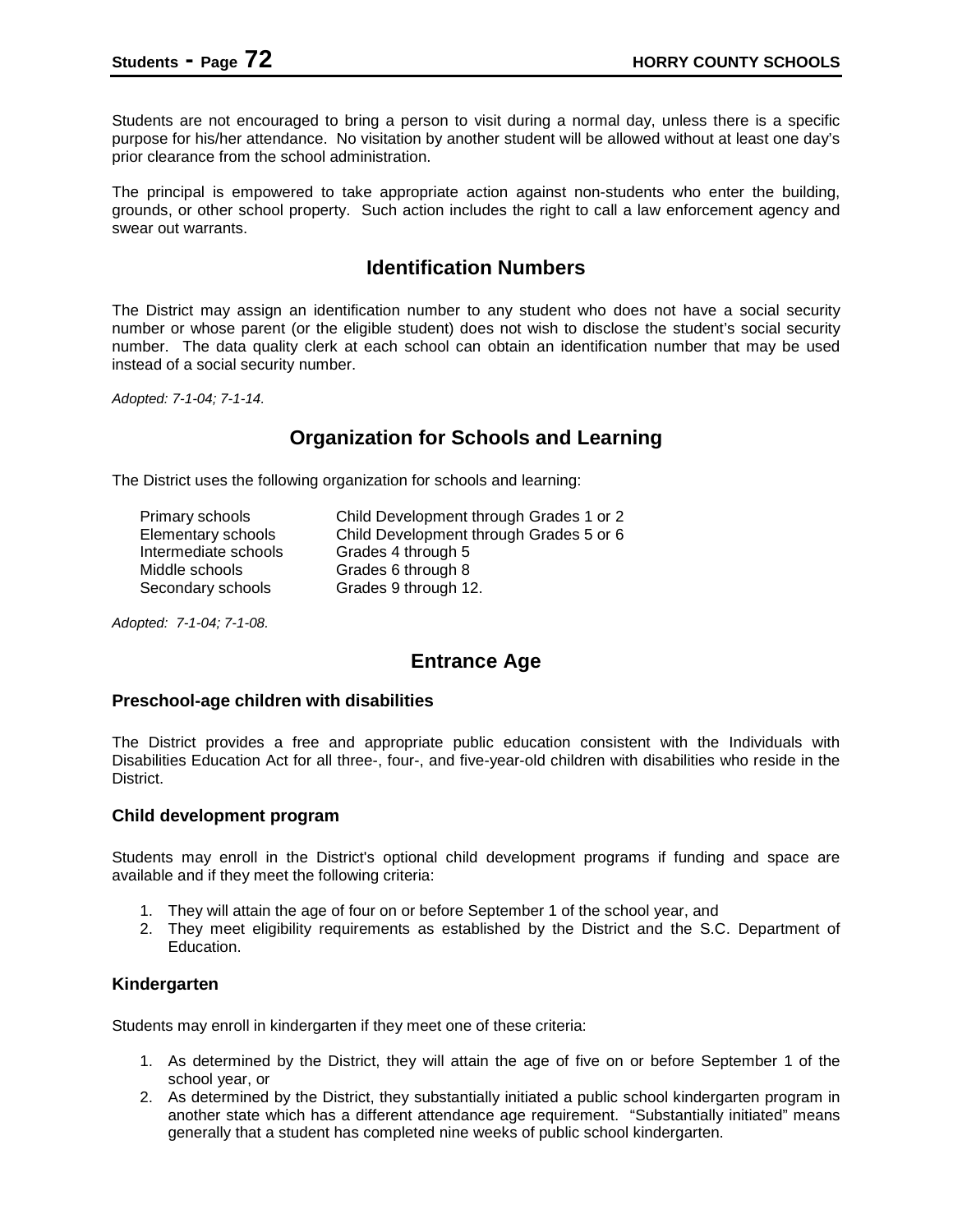<span id="page-6-0"></span>See, also: "Kindergarten" in the "Instruction" section.

# **First grade**

Students may enroll in the first grade if they meet one of these criteria:

- 1. As determined by the District, they will attain the age of six on or before September 1 of the school year; or
- 2. As determined by the District, they substantially initiated a first-grade program in another state that has a different attendance requirement; or
- 3. As determined by the District, they have attended a public school kindergarten program for one full school year.

### <span id="page-6-1"></span>**Requests for waivers to entrance-age requirements**

The District does not grant waivers to the State minimum entrance-age requirements.

*Legal references.*

*State.*

*S.C. Code § 59-19-340 – Child development programs.*

*S.C. Code § 59-63-20(3) – Kindergarten entrance age.*

*S.C. Code § 59-63-20(4) – First grade entrance age.*

<span id="page-6-2"></span>*Revised: 7-1-03.*

# **Admission of Resident Students**

The District does not discriminate in admission to school on the basis of race, color, national origin, religion, sex, disability, immigrant status, English-speaking status, or any other characteristic protected by applicable federal or S.C. law.

The District will follow applicable S.C. law and regulations of the S.C. Department of Health and Environmental Control ("DHEC") with regard to student admissions:

- 1. Generally, a person of legally defined school age may attend District schools:
	- a. If he/she resides in the District,
	- b. If, for entry into a child development program, kindergarten or first grade, the District has a copy on file of a birth certificate (or other documentation to verify a birth record in special situations as authorized by the Superintendent or his/her designee), and
	- c. If the District has on file appropriate documentation that he/she has complied with the regulations of DHEC concerning vaccinations/immunizations.
- 2. A student under 21 with a GED may enroll in a District school;
- 3. A student who reaches the age of 21 may attend through the rest of the school year if he/she is otherwise qualified to do so and if he/she is in the graduating class or if the Superintendent or his/her designee grants special permission.

The District will not deny admission due to the lack of proof of immigration status, and employees are not to request that information of a parent or student.

<span id="page-6-3"></span>See, also: "Homeless students."

## **First-time enrollment**

When a student seeks to enroll in the District for the first time, the District may consider whether the student meets the District's standards for conduct and behavior. The District may also consider nonschool records and the student's disciplinary records in any school in which the student was previously enrolled. The District will consider these records as they relate to the adjudication of delinquency in any jurisdiction, within or without South Carolina, for violent crimes, including but not limited to, assault and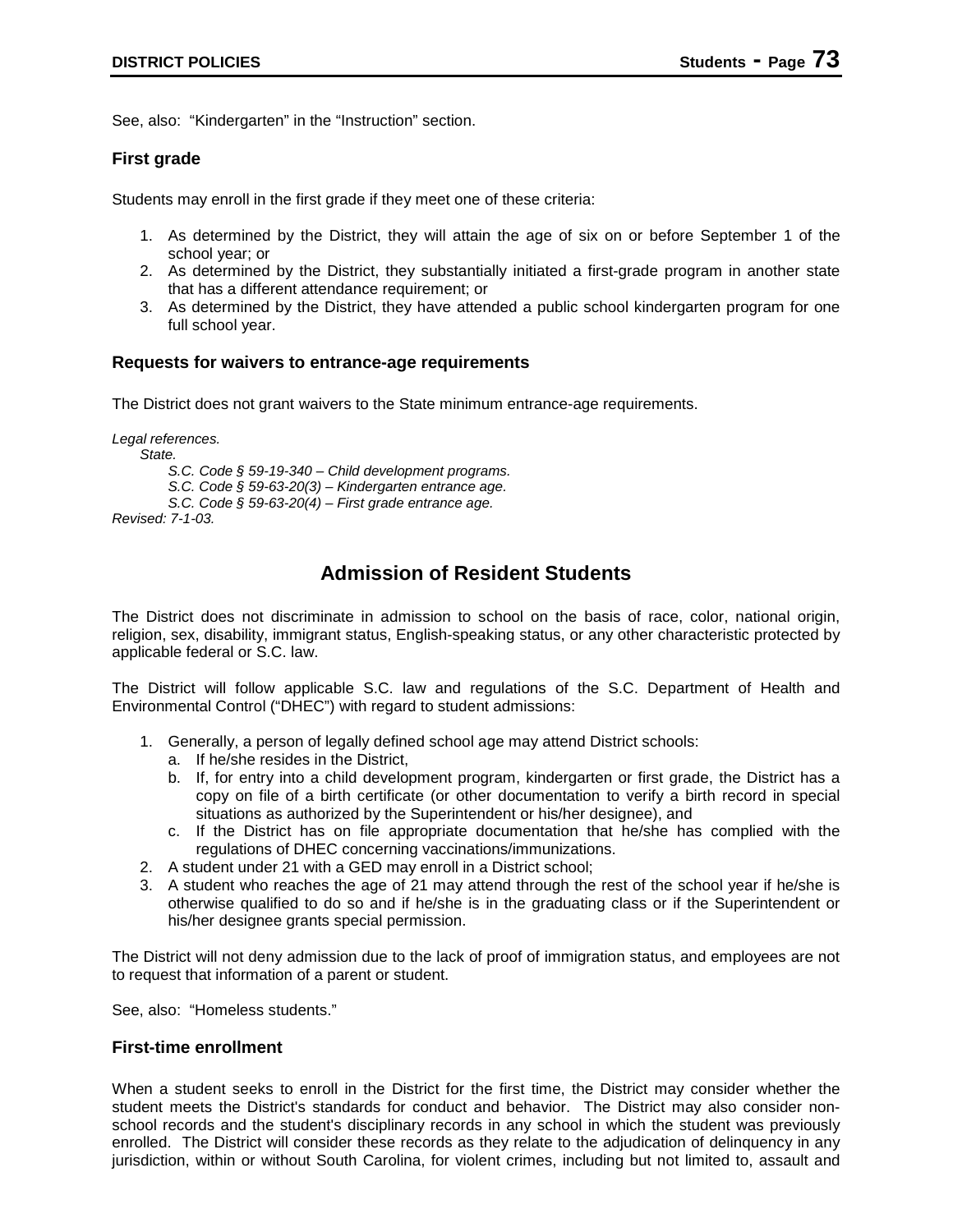battery, the unlawful use or possession of weapons, or the unlawful sale of drugs. Based on consideration of the student's record, the District may bar the enrollment of a student in District schools.

If the District does not allow the student to enroll based on his/her record, the District will notify the student's parent in writing. Upon request by the student or his/her parent, a hearing will be scheduled and other procedural rights afforded the student in accordance with District policy. A bar to first-time enrollment applies for a maximum of one calendar year. After the bar is lifted, the student may reapply for enrollment, and the District shall enroll the student if he/she otherwise meets District enrollment criteria.

### <span id="page-7-0"></span>**Criteria for admission**

Except as provided under "First-time enrollment" above, the District uses the below criteria for admission.

1. The District will admit all children who live in the District, provided that the child lives with his/her parent, legal guardian, or foster parent.

A residence is that place where one has established his/her home and where one is habitually present, and to which, when one departs, he/she intends to return. Merely superficial residence in the District, obtained for the sole or primary purpose of taking advantage of District facilities, will not entitle the child in question to school attendance privileges.

- 2. If an adult resident of the District signs an affidavit as required by State law, the District will admit a child if he/she meets one of the following conditions:
	- a. The child's custody has been awarded by a court of competent jurisdiction to a person who is not the child's parent or legal guardian but is an adult resident of the District; or
	- b. The child lives in a residential, community-based care facility licensed by the Department of Social Services or operated by the Department of Social Services or the Department of Youth Services; or
	- c. The child resides with an adult resident of the District as a result of:
		- (1) The death, serious illness, or incarceration of a parent or legal guardian;
		- (2) The relinquishment by a parent or legal guardian of the complete control of the child as evidenced by the failure to provide substantial financial support and parental guidance;
		- (3) Abuse or neglect by a parent or guardian;
		- (4) The physical or mental condition of a parent or legal guardian is such that he/she cannot provide adequate care and supervision of the child; or
		- (5) A parent's or legal guardian's homelessness, as that term is defined by Public Law 100-77; or
	- d. The child is emancipated and resides in the District;
	- e. The child is homeless or is a child of a homeless individual, as defined in Public Law 100-77, as amended; or
	- f. The child resides in an emergency shelter located in Horry County.
	- g. The child's parent or legal guardian's military deployment or call to active duty is more than 70 miles from his/her residence for a period greater than 60 days; provided, however, that if the child's parent/legal guardian returns from such military deployment or active duty prior to the end of the school year, the child may finish that school year in the school he/she attends without charge even if the child resides in another school district for the remainder of the school year due to his/her parent/legal guardian returning home.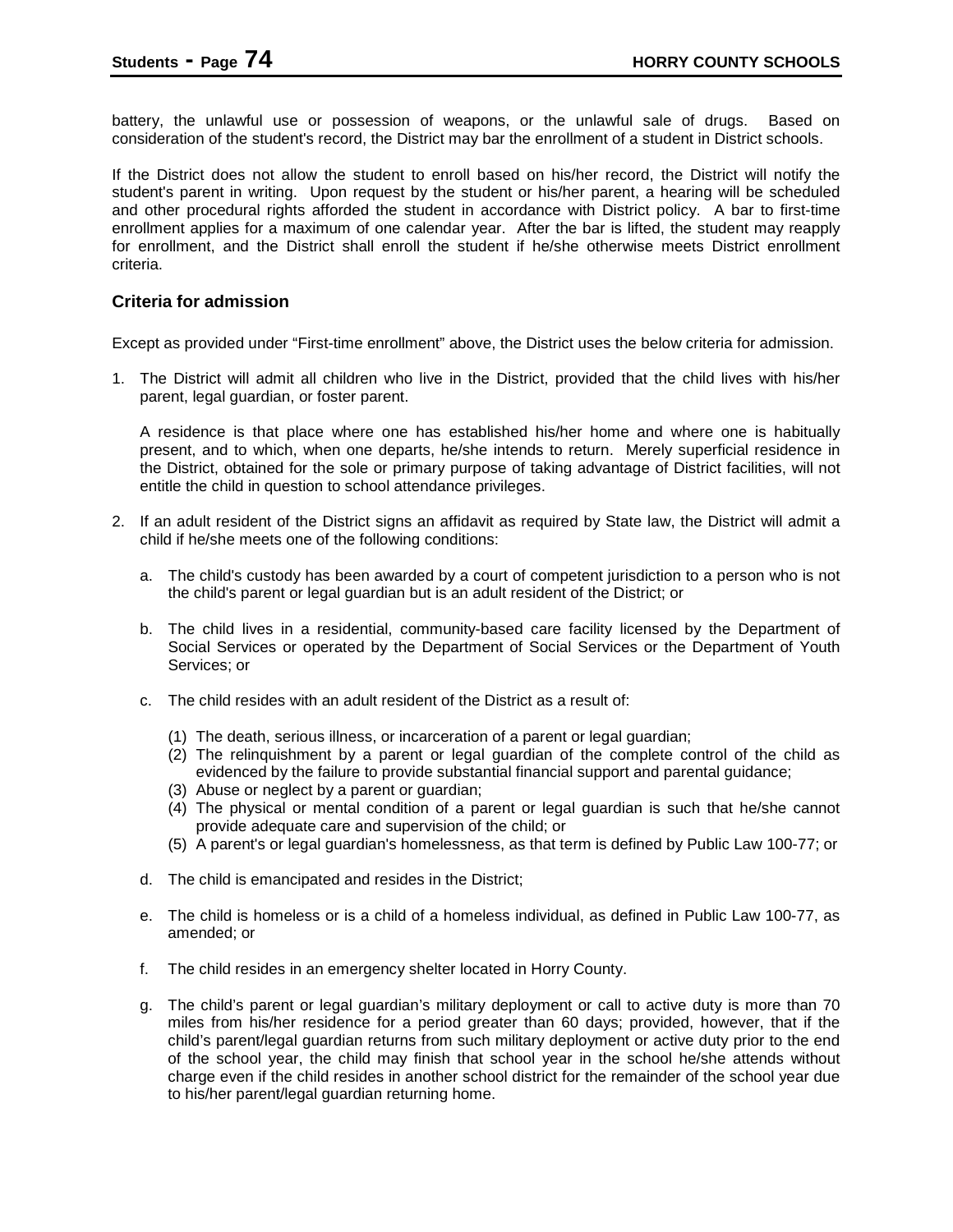In all cases described above, the student must do the following:

- a. The child must have maintained a satisfactory scholastic record in accordance with scholastic standards of achievement prescribed by the District, and
- b. The child must not have been guilty of infraction of the rules of conduct promulgated by the District.

In accordance with State law, however, an adult who seeks to enroll a child under the conditions listed above must complete and sign an affidavit:

- a. Confirming the qualifications set out above establishing residence of the child in the District;
- b. Attesting that the child's claim of residency in the District is not primarily related to attendance at a particular school within the District; and
- c. Accepting responsibility for educational decisions for the child.

If it is found that information contained in the affidavit provided is false, the child will be removed from the District after notice and an opportunity to respond to the allegations. Pursuant to State law, if it is found that a person willfully and knowingly provided false information in the affidavit, the maker of the affidavit is guilty of a misdemeanor and upon conviction, may be subject to a fine in an amount not to exceed two hundred dollars or imprisoned for not more than 30 days and also may be required to pay to the District an amount equal to the cost to the District of educating the child during his/her period of enrollment. Repayment does not include funds paid by the State.

#### <span id="page-8-0"></span>**Homeless students**

Homeless students, as defined by the McKinney-Vento Act of 1987, have equal access to the same free public education and other services that are provided to other students; therefore, homeless students will have the same opportunity to achieve the same challenging state content and performance standards as all other students. Each school will designate a homeless school liaison that will report to the designated District liaison. The District's liaison for homeless students shall ensure that public notice of the educational rights of homeless students is distributed where such students receive services (e.g., schools, shelters, and other appropriate places).

The District will enroll each homeless student in the school of origin or in the school that non-homeless students in the same attendance area are eligible to attend. If the Executive Director for Student Affairs places a homeless student in a school other than the one requested by the parent, a written explanation will be provided including a statement regarding the right to appeal the placement decision. The school that the District selects on the basis of the best interest determination must immediately enroll the homeless student regardless of whether records normally required for enrollment are provided (such as previous academic records, medical records, proof of residency, or other documentation).

It is the responsibility of the enrolling school to immediately contact the school last attended by the student to obtain relevant academic or other records. If a child needs to obtain immunizations, or immunization or medical records, the enrolling school representative must immediately refer the parent to the District's Homeless Liaison to assist in obtaining the immunizations or records.

If a dispute arises between the District and parents concerning school selection or enrollment, the District must immediately enroll the student in the school the parent chooses until the dispute is resolved. The Executive Director for Student Affairs must provide the parent with a written statement of the school placement decision and appeal rights as well as refer the parent to the District Homeless Liaison who must expeditiously carry out the dispute resolution process consistent with the District's grievance policies.

If the dispute cannot be settled by the Board, the student or his/her parent has the right to contact the S.C. Department of Education ("SCDE"), 803-734-6010 within ten (10) days after receipt of the District's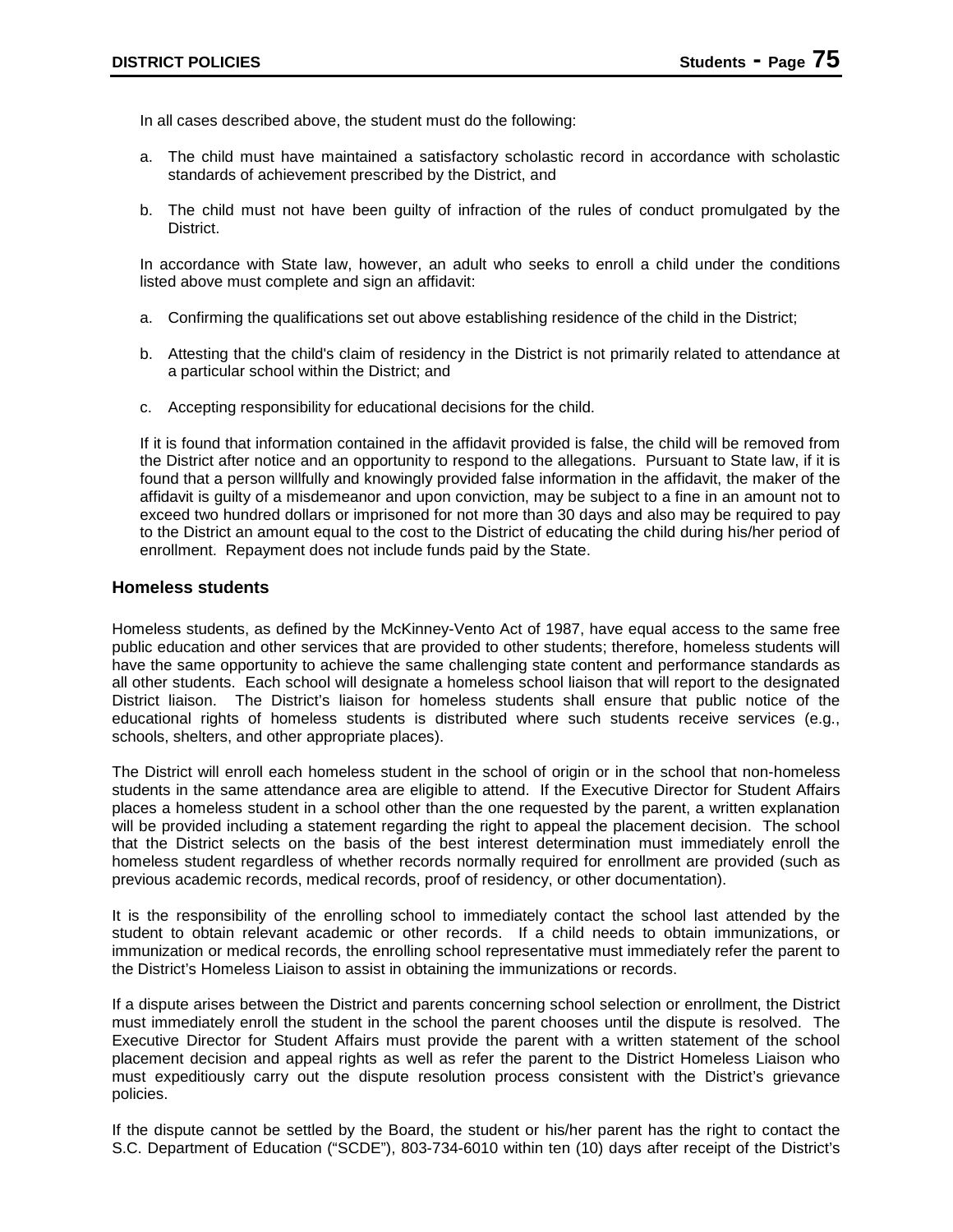decision. If the SCDE cannot successfully negotiate a settlement, the matter could be referred to the U.S. Office for Civil Rights or the appropriate court of jurisdiction.

<span id="page-9-0"></span>*Revised: 8-8-12; 7-1-13; 7-1-14*.

### **Admission of Part-time Students**

Part-time students may be admitted when space is available in the class(es) that they wish to attend. A part-time student shall pay a percentage of any fees based upon the percentage of time that he/she enrolls in a District school.

- 1. If a part-time student's admission is such that the District will be unable to collect funds for the education of the student from the S.C. Department of Education, the District will charge the parent an appropriate percentage of the revenue a similarly situated full-time student would generate from State funds during a school year, and if the student enrolls in a dual-credit course, the District also will charge the parent the tuition amount required by the college or university.
- 2. If the part-time student is enrolled in a charter school, the District will charge the sending charter school an appropriate percentage of the per pupil support distributed by the District to the charter school, and if the student enrolls in a dual-credit course, the District also will charge the charter school the tuition amount required by the college or university.

Excluding athletics (required by the S.C. High School League), a child who is not enrolled in a District school may be allowed to participate in a school or District-wide program held outside the school day when space is available, when the child meets eligibility criteria, and with the permission of the principal or District-level staff member having responsibility for the program (for certain Fine Arts programs, the District has the exclusive right to determine instrumentation or voicing for musical balance). A lawful decision as to whether or not a child is allowed to participate shall be final. If the student's participation is such that the District will be unable to collect funds, if any, for the student from the funding source for the program, the District will charge the per student amount provided by the funding source for eligible students.

See, also: "Charter Schools Sponsored by the District."

*Legal references:*

*Federal.*

*McKinney-Vento Homeless Education Improvements Act of 2001, P.L. 107-110, 42 U.S.C. Sections 11431- 11435.*

*State.*

*S.C. Code § 44-29-180 – School pupils … to be vaccinated or immunized ….*

*S.C. Code § 59-63-31 – Additional qualifications for attendance.*

*S.C. Department of Education Regulation R 43-272 – School Admission.*

*Department of Health and Environmental Control Regulation R 61-8 – Vaccination, Screening and Immunization Regarding Contagious Diseases.*

<span id="page-9-1"></span>*Revised: 7-1-04; 6-15-05; 2-17-06; 3-24-06; 6-19-06; 7-1-08; 7-1-09; 6-16-10; 7-20-10; 7-1-11.*

# **Nonresident Students: Admission and Tuition**

The District will follow State law with regard to qualifications for attendance and student transfers into or out of the District. The Superintendent or his/her designee will examine all interdistrict student transfer requests in consultation with the District's retained legal counsel, as appropriate, in order to guard against transfers which significantly contribute to a re-separation of the races in either the sending or receiving district. A student may not be qualified to attend District schools if he/she has been found guilty of an infraction of the rules of conduct promulgated by a former school district.

In all cases of nonresident student admission, the parent must assume responsibility for transportation. The District will hold nonresident students to the behavioral and academic requirements set out in District policy.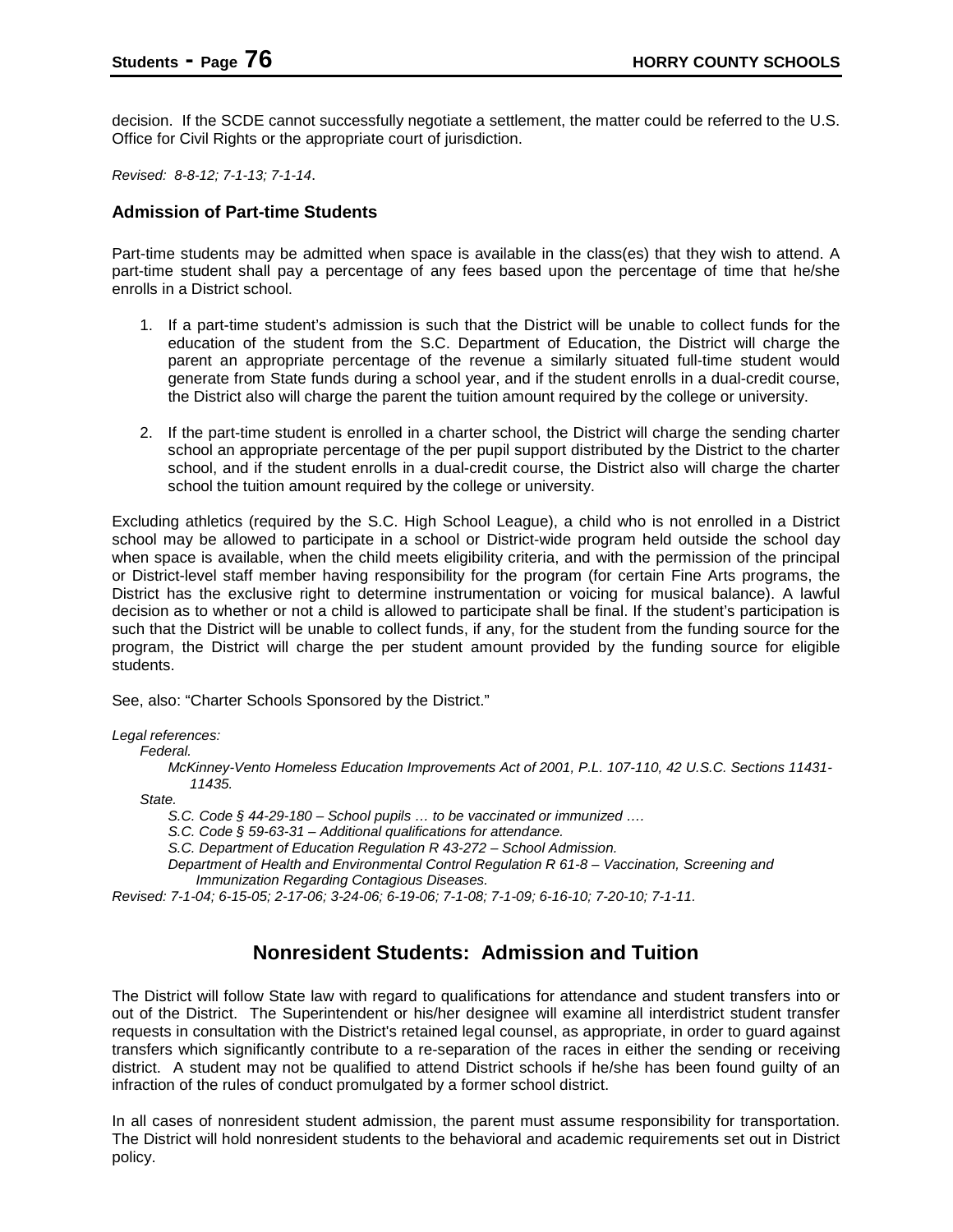# <span id="page-10-0"></span>**Admission**

The District will admit a child who presents a certificate from the county auditor verifying that the child, in his/her own name, owns real estate in the District assessed at \$300.00 or more. The rules for determining whether the student attends free or pays an adjusted tuition rate are set forth below under "Tuition."

At its discretion, the District may admit nonresident students from an adjacent school district if the child in the adjacent district resides closer to schools in Horry County or if a person so situated could be better accommodated by a District school. The sending district's board of education must consent to the transfer.

The District reserves the right to make the school assignment for all non-resident students admitted to the District.

# <span id="page-10-1"></span>**Tuition**

Except as noted below, the District will charge tuition to nonresident students qualified to enroll in its schools in an amount equal to the prior year's per pupil local revenue received. However, if the child presents a certificate from the county auditor verifying that the child, in his/her own name, owns real estate in the District assessed at \$300 or more,

- 1. The amount of school taxes paid on the real property owned by the child in Horry County will be deducted from the tuition charge, or
- 2. He/she will not be required to pay tuition as long as he/she meets the above requirement of property ownership, was enrolled prior to September 9, 1996, has been continuously enrolled in the District since that date, and meets other legal qualifications for attendance.

Nonresident tuition will be paid within 10 days following the child's enrollment in the District. The District may remove a child for nonpayment after giving notice. If a student, who has paid tuition, moves out of the District, the District will refund a prorated amount of the tuition.

## <span id="page-10-2"></span>**Exceptions**

The District will not charge tuition to students in the following situations:

- 1. The child's parent is in the process of building, buying, or renting a residence in the District (the parent must present a statement from the builder, buyer or lessor in support of this request, along with an official release from the district in which he/she resides; the District will admit students for a maximum of one year under this provision);
- 2. The student is from a foreign country, is an appropriate age, and is participating in an approved foreign student exchange program; or
- 3. During the period of time that the child's parent is an employee of the District (this provision begins with the 2004-2005 school year, is not retroactive to preceding school years, is rescindable by March 1 for the following school year solely at the discretion of the District, and is dependent upon the employee's providing Horry County Schools with documentation from the district in which the child resides that the trustees of the district have consented to the transfer).

#### *Legal references.*

- *State.*
	- *S.C. Code § 44-29-180 – Students must show immunization prior to admission.*
	- *S.C. Code § 59-63-30 – Qualifications for attendance.*
	- *S.C. Code § 59-63-45 – Procedures for reimbursement for districts for cost of educating non-resident students.*
	- *S.C. Code § 59-63-480 and 490 – Attendance of non-resident students.*
	- *S.C. Code § 59-19-90(10) – Power of board to transfer and assign pupils.*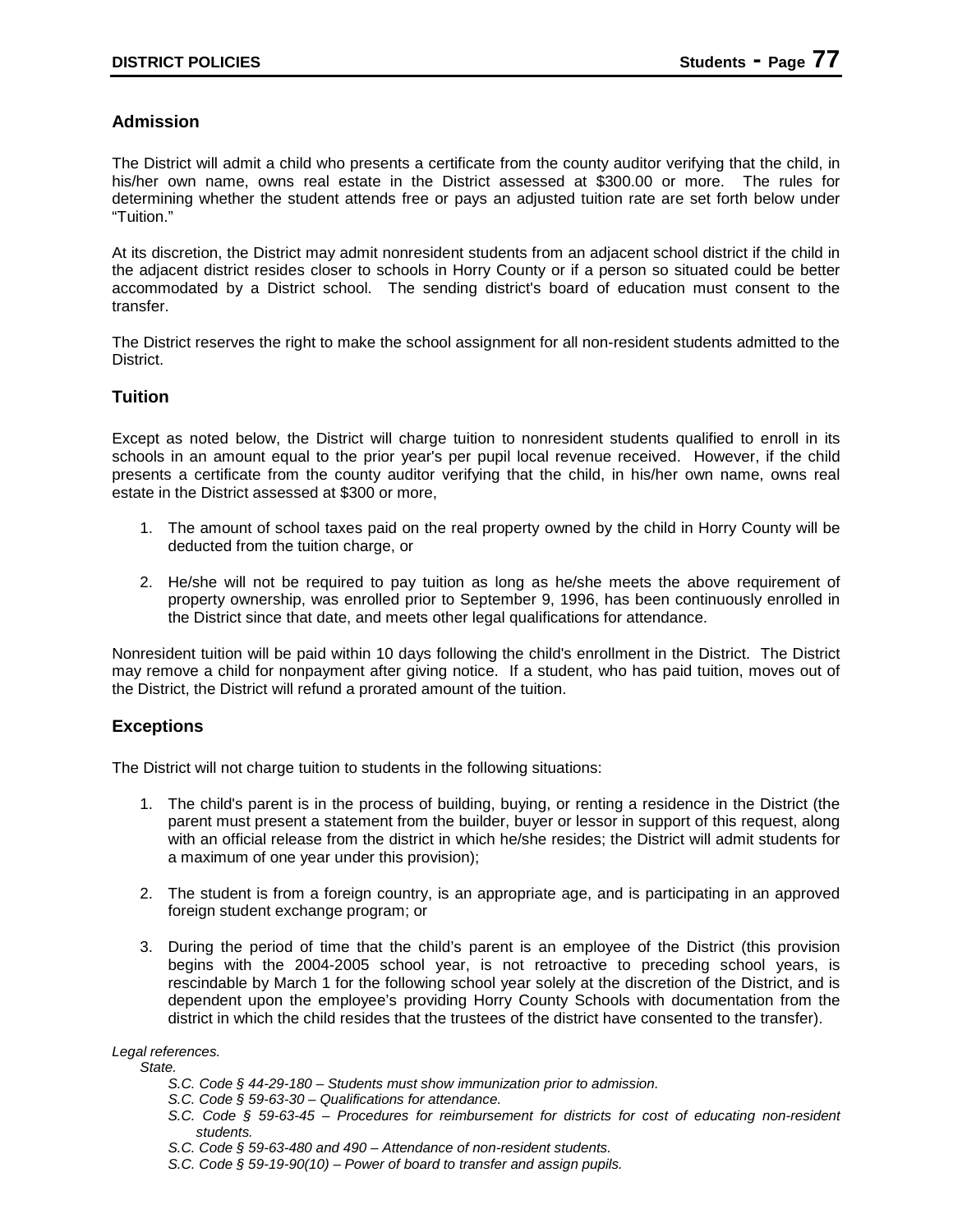<span id="page-11-0"></span>*S.C. Board of Education Regulation R 43-272 – School admission. Revised: 7-1-02; 4-12-04.*

# **Foreign Students**

Except when a foreign student seeks admission and identifies himself/herself as an F-1, F-2, J-1, or J-2 student, school personnel are not to inquire into the immigration status of a child due to the fact that the U.S. Supreme Court has held that the Equal Protection Clause of the Fourteenth Amendment of the U.S. Constitution prohibits a state from denying an illegal alien child the free public education that it provides to all other students.

# <span id="page-11-1"></span>**Students with F-1 visas**

District personnel must comply with Federal laws and regulations when a student with an F-1 visa enrolls in a District school. Such students must be approved by the Department of Homeland Security's Bureau of Citizenship and Immigration Services ("BCIS"). F-1 students, who are foreign students pursuing a fulltime course of study in one of the District's academic high schools, have the following restrictions:

- 1. They are prohibited from attending public primary, elementary, or middle schools (grades K through 8) or publicly funded adult education programs;
- 2. They are restricted to an aggregate of 12 months of study at any public high school(s) (grades 9 through 12).
- 3. They are required to reimburse the District for the full, unsubsidized per capita cost of education for the intended period of study. Note that this is substantially greater than out-of-district tuition because the full, unsubsidized per capita cost includes all public expenditures for education in Horry County Schools, including the building program.
- 4. They are required to have a current, properly executed SEVIS Form I-20, a "Certificate of Eligibility for Nonimmigrant (F-1) Student Status – for Academic and Language Students." The form is available in, and must be completed through, the Office of Policy and Legal Issues. [SEVIS is the Federal Student and Exchange Visitor Information System – an Internet-based system which is designed to maintain accurate and current information on non-immigrant students (F visas), exchange visitors (J visas), and their dependents.]
- 5. They are prohibited from engaging in off-campus employment, which means the rendering of services, on either a part-time or full-time basis, for compensation, financial or otherwise. It includes employment with others and self-employment.

## <span id="page-11-2"></span>**Students with F-2 visas**

An F-2 student is a foreign student who is the spouse or qualifying child of an F-1 student who is pursuing a full course of study in a college, university, seminary, etc. F-2 students do not have to pay tuition.

## <span id="page-11-3"></span>**Students with J-1 visas (exchange students)**

A J-1 student is a foreign student who has been selected by a sponsor designated by the U.S. Department of State to participate in an exchange visitor program in the United States. J-1 students do not have to pay tuition.

## <span id="page-11-4"></span>**Students with J-2 visas (exchange students)**

A J-2 student is a foreign student who is the spouse or qualifying child of a J-1 student. J-2 students do not have to pay tuition.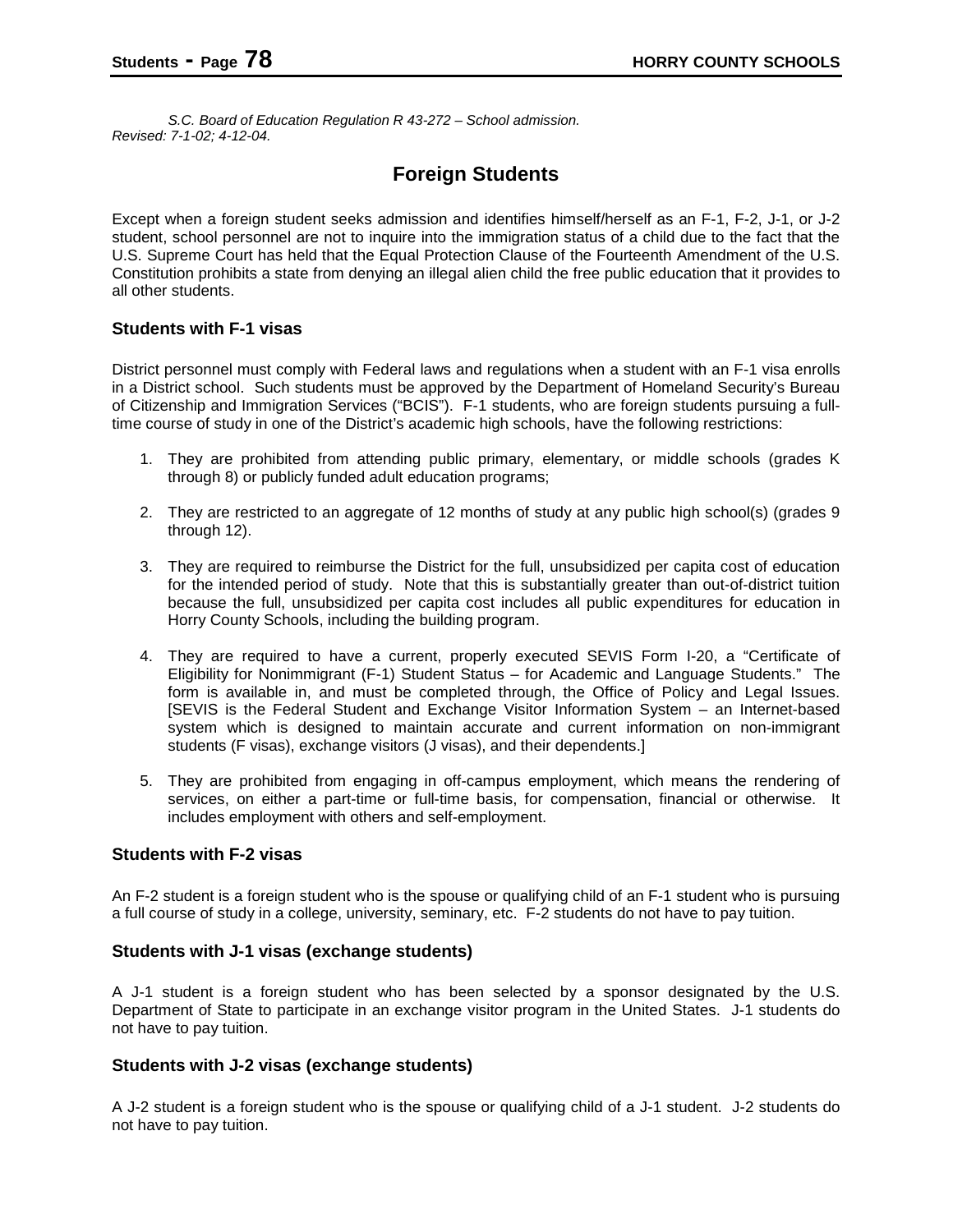# <span id="page-12-0"></span>**Reporting requirements for a student with a F-1 visa or a F-2 visa**

Foreign students with an F-1 or an F-2 visa must inform the Office of Policy and Legal Issues of any changes to their name or of any change of their physical and/or mailing address within 10 days of the change. Principals or their designees are responsible for notifying the Office of Policy and Legal Issues immediately of any of the following concerning such foreign students:

- 1. Enrollment if the school has been notified of the date the student intends to enroll;
- 2. Failure to enroll if the school has been notified of the date the student intends to enroll;
- 3. Name change;
- 4. Physical address change;
- 5. Mailing address change;
- 6. Off-campus employment if the student's status is F-1;
- 7. Failure to maintain a full course of study without prior authorization from the Office of Policy and Legal Issues;
- 8. Failure to fulfill school, District, and State requirements in his/her course of study;
- 9. Failure to attend school;
- 10. Disciplinary action taken by the school against the student as a result of the student's being convicted of a crime;
- 11. Withdrawal from school.

#### *Legal references.*

*Federal. 8 U.S.C. § 1101 et seq – Immigration and Nationality Act. Fourteenth Amendment of the U.S. Constitution. Revised: 7-1-03; 7-1-04; 7-1-09.*

# **Student Assignment to Schools**

<span id="page-12-1"></span>Except as noted below, students are required to attend the school in the attendance area in which they reside except in cases in which a transfer has been approved by the Superintendent or his/her designee. Each case shall be considered separately and a decision made accordingly. A student may not transfer to another District school on the basis of S.C. Report Card designations, and notwithstanding the provisions of Public Law 106-554, a student may not transfer to another school on the basis that the student attends a school designated for "school improvement" pursuant to Section 1116(c) of Part A of Title I of the Elementary and Secondary Education Act of 1965 as may be amended.

An employee's child will be allowed to attend a school which serves students in the high school attendance area in which the employee works.

Students whose transfer requests are approved are responsible for their own transportation to and from school.

Transfer requests are approved only for the period comprising a single academic year except as noted in the following sentence. Transfer requests do not have to be submitted for a student to remain in the same school for which his/her transfer request was previously approved as long as he/she meets the same conditions that led to the prior approval.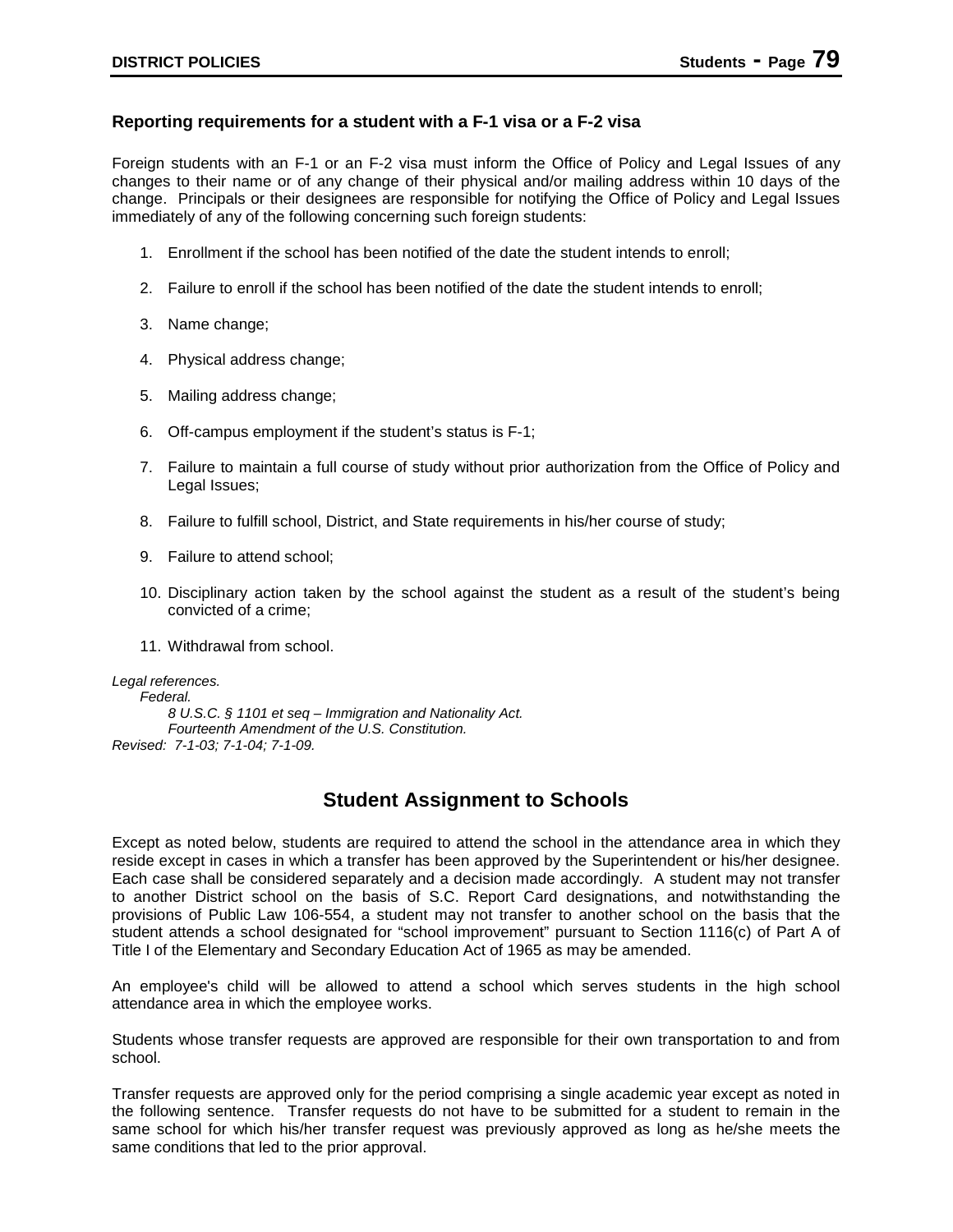Approval of the transfer request for a student does not guarantee that approval will be granted for his/her siblings either for the same academic year or for future academic years. The application for a sibling will be considered according to the regulations associated with the category of the school to which the sibling wishes to transfer. For example, the application of a sibling to attend a Category 1 school will not be accepted. The application of a sibling to attend a Category 2 school will be considered only in terms of the hardship rules noted below.

Each year, applications for transfer will be subject to the policies and regulations in effect at that time. The capacity of a school is subject to change; therefore, parents should carefully consider the potential effect on the family if their children attend schools in more than one attendance area.

- 1. Based upon the most recent 45-day enrollment data, the Office of Facilities Management shall classify each school (excluding academies and the alternative school) into one of two capacity categories which will affect the decisions made concerning student transfer requests.
	- a. Category 1: schools with a projected enrollment which is 100 percent or more of the design capacity of the facilities and/or schools designated as Category 1 schools because they are projected to be high growth schools by the Office of Facilities Management. [Note: The percent is subject to change by the District.]

New transfer requests will not be accepted except as otherwise provided by this policy. Exceptions will not be granted for a student whose sibling has had a transfer request approved for another school which serves students in the same high school attendance area.

Out-of-county students will not be allowed to attend Category 1 schools.

b. Category 2: schools with a projected enrollment which is less than 100 percent of the design capacity of the facilities. [Note: The percent is subject to change by the District.]

Transfer requests will be approved subject to the hardship rules as noted below.

- 2. Applications for transfer are available through the website of the Office of Student Affairs. Subject to the above categories, the parent will submit a written application for transfer to the Executive Director of Student Affairs requesting permission for the child to attend a school outside his/her attendance area. The application shall specify the reason(s) for the request. For Category 2 schools, hardship cases may include, but are not limited to, the following:
	- a. Lack of an academic course or program within the normal school day in the school to which a student has been assigned;
	- b. After school child care due to:
		- (1) Parent's work schedule and/or work location; or
		- (2) Lack of afternoon child care at sending school or in its area;
	- c. Health of child and/or parent;
	- d. Purchase of a lot and planning to build or building a house intended as the parent's primary residence (proof of purchase must be furnished and if the transfer is approved, evidence indicating substantial progress towards completion must be furnished for an application for transfer to be approved the following year);
	- e. Traditional/year-round school calendars.
- 3. Transfers will not be allowed in order for a student to participate in an extra-curricular program.
- 4. Applications should be received by the Executive Director of Student Affairs no later than the date published by the District each school year. However, students who move into the District from another county or state after the published date have three weeks after arrival to apply for a transfer.
- 5. The Executive Director of Student Affairs will provide an opportunity for the sending principal and the receiving principal to present their recommendations concerning the transfer of the student. In making his/her recommendation, the receiving principal must give consideration to the capacity of his/her facilities by grade level or programmatic area. A record of excessive absences, discipline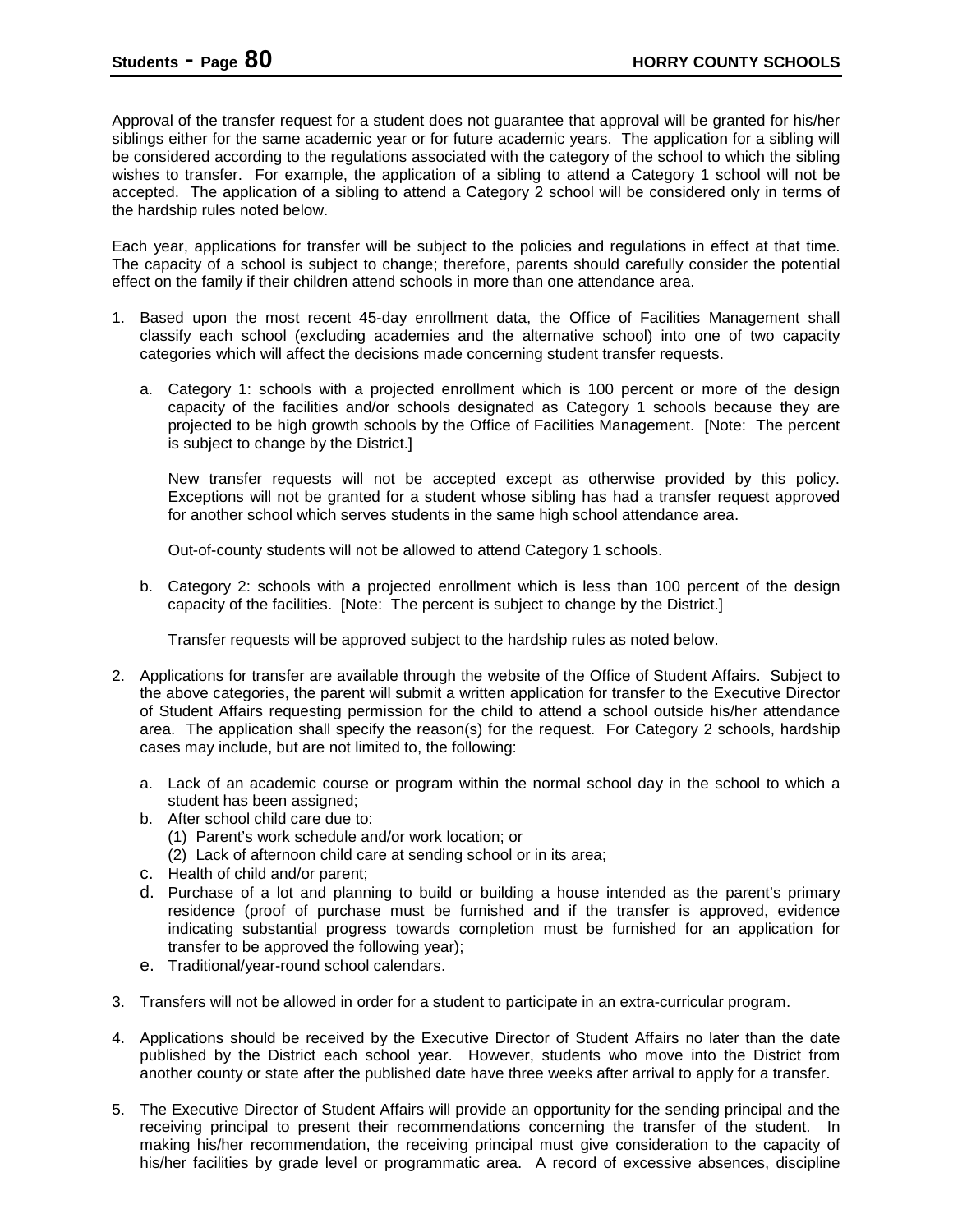problems, or tardiness could be grounds for non-approval, non-renewal, or termination of the transfer application/permission.

- 6. The Executive Director of Student Affairs will approve or disapprove transfer requests based upon the information associated with the request for transfer and the policy on assignment to schools.
- 7. The decision of the Executive Director of Student Affairs may not be appealed to anyone other than the Superintendent or his/her designee, including the Board.
- 8. If a student changes residences after mid-year from one school attendance area to another within the District, the student may elect to complete the current year in the same school.

#### *Legal references.*

*State.*

*S.C. Code § 59-19-90 (9) – Transfer and assignment authority.*

*S.C. Code § 59-63-425 – Student may transfer.*

<span id="page-14-0"></span>*S.C. Code § 59-63-470 – Transfer of pupils when enrollment of such pupils threatens to disturb peace. Revised: 7-1-03, 7-1-04; 7-1-07; 7-1-11.*

# **Student Attendance and Attendance for Course Credit/Promotion**

State law requires a parent to cause his/her children, from age five until the attainment of their seventeenth birthday or graduation from high school, to attend regularly a public or private school, unless the child meets an exception contained in State law. If a child is not six years of age on or before the first day of September in a particular school year, the parent/guardian may elect for his/her child not to attend kindergarten; in which case, the parent must sign and provide to the District a written document making such an election.

The school year consists of 180 days. In order to receive credit for a term (90-day) course, high school students cannot be absent for more than five days. For two-term (180-day) courses, high school students cannot be absent more than ten days.

Students may be counted present only when they are actually at school, on homebound instruction, on approved home instruction, or are present at a school-day activity which is authorized by the school – this may include field trips, athletic contests, music festivals, student conventions, and other similar activities. However, attendance at an activity or program (such as "Saturday School") which takes place outside a normal school day cannot be used to replace a school-day absence in order for a student to maintain a perfect attendance record.

For attendance purposes, a middle school (grades 6 through 8) or high school (grades 9 through 12) student is considered in attendance for a class period if he/she is present for a majority of the official class period time. An elementary student is considered in attendance when present for at least three hours of a school day.

#### <span id="page-14-1"></span>**Perfect attendance**

Prior to July 1, 2006, each school will use the criteria it previously established for determining perfect attendance. Beginning with the 2006-2007 school year, perfect attendance for all students is defined as being present a minimum of three hours during each school day for the entire school year except as noted below.

Note that a student is also considered present if:

- 1. He/she is on approved homebound instruction,
- 2. He/she is on approved home-based instruction, or
- 3. He/she is present at a school-day activity which is authorized by the school (such as, but not limited to, field trips, athletic contests, music festivals, student conventions, and other similar activities). However, attendance at an activity or program (such as "Saturday School") which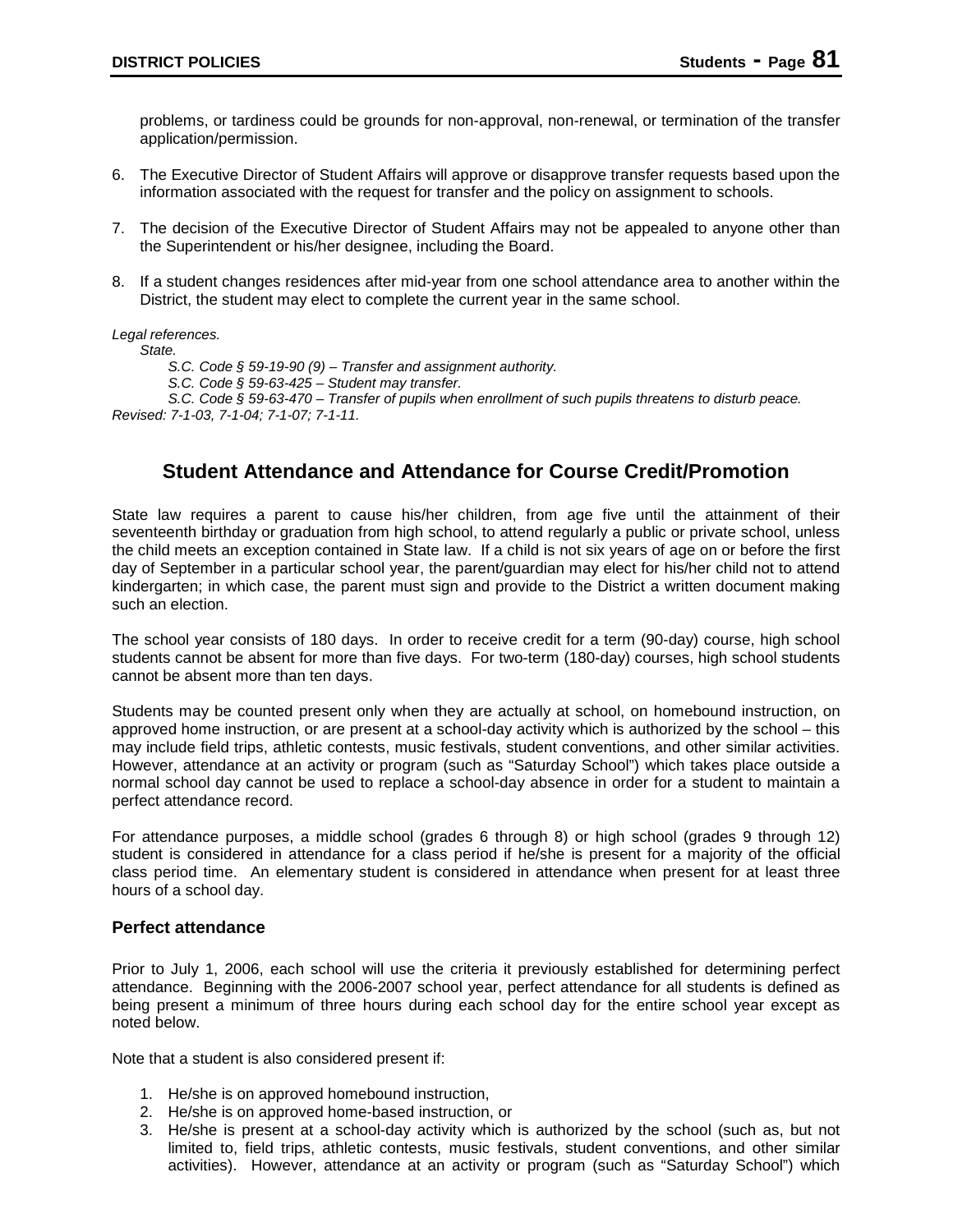takes place outside a normal school day cannot be used to replace a school-day absence in order for a student to maintain a perfect attendance record.

### **Appeals concerning attendance records**

If a parent believes that the attendance record is incorrect, he/she may meet with the principal to present his/her reasons why he/she believes the record should be changed along with any documentation relative to the disputed day(s). After the above, if the parent is not satisfied with the principal's decision, an appeal may be made to the Executive Director of Student Affairs. To request an appeal, the parent must write a letter to the Executive Director of Student Affairs within five workdays after the conference with the principal, advising the Executive Director of Student Affairs why it is believed that the principal's decision should be reversed.

The appeal hearing, which should be held within ten workdays of the request for an appeal, will be conducted as an informal hearing by the Executive Director of Student Affairs (or his/her designee) or other Superintendent's designee (hereinafter "Hearing Officer"). The principal (or his/her designee), parent, and student may be present. If the Hearing Officer and the parent agree, the student may be dismissed during portions of the hearing. The parent, student, and principal (or his/her designee) will be allowed to address the Hearing Officer.

Within ten workdays of the hearing, the Hearing Officer shall render a decision as to whether or not the attendance record should be changed. The Hearing Officer shall report his/her decision in writing to the parents and the school. The decision of the Hearing Officer ends the appeals process in such matters.

*Revised: 6-15-05; 6-19-06; 3-26-07.*

### <span id="page-15-0"></span>**Lawful absences**

Lawful absences include, but are not limited to, the following:

- 1. Students who are ill and whose attendance in school would endanger their health or the health of others;
- 2. Students in whose immediate family there is a serious illness or death;
- 3. Students who are absent for recognized religious holidays of their faith; and
- 4. Prearranged absences for other reasons and/or extreme hardships at the discretion of the principal.

### <span id="page-15-1"></span>**Unlawful absences**

Unlawful absences include, but are not limited to, the following:

- 1. Students who are willfully absent from school without the knowledge of their parent;
- 2. Students who are absent from school without acceptable cause with the knowledge of their parent.

## <span id="page-15-2"></span>**Absences in excess of ten days**

The principal shall approve or disapprove any absences exceeding ten days, whether lawful, unlawful, or a combination thereof, for students in grades K through 12. A record of absences shall be maintained in the student's cumulative record. Cumulative absences that exceed ten days shall be reviewed by the Executive Director of Student Affairs.

1. High school and middle school students who miss over five class periods of a subject in a one term course will receive no credit for that subject regardless of the grade. If over ten class periods of a subject in a school-year course are missed, no credit for that subject is allowed. All subjects taken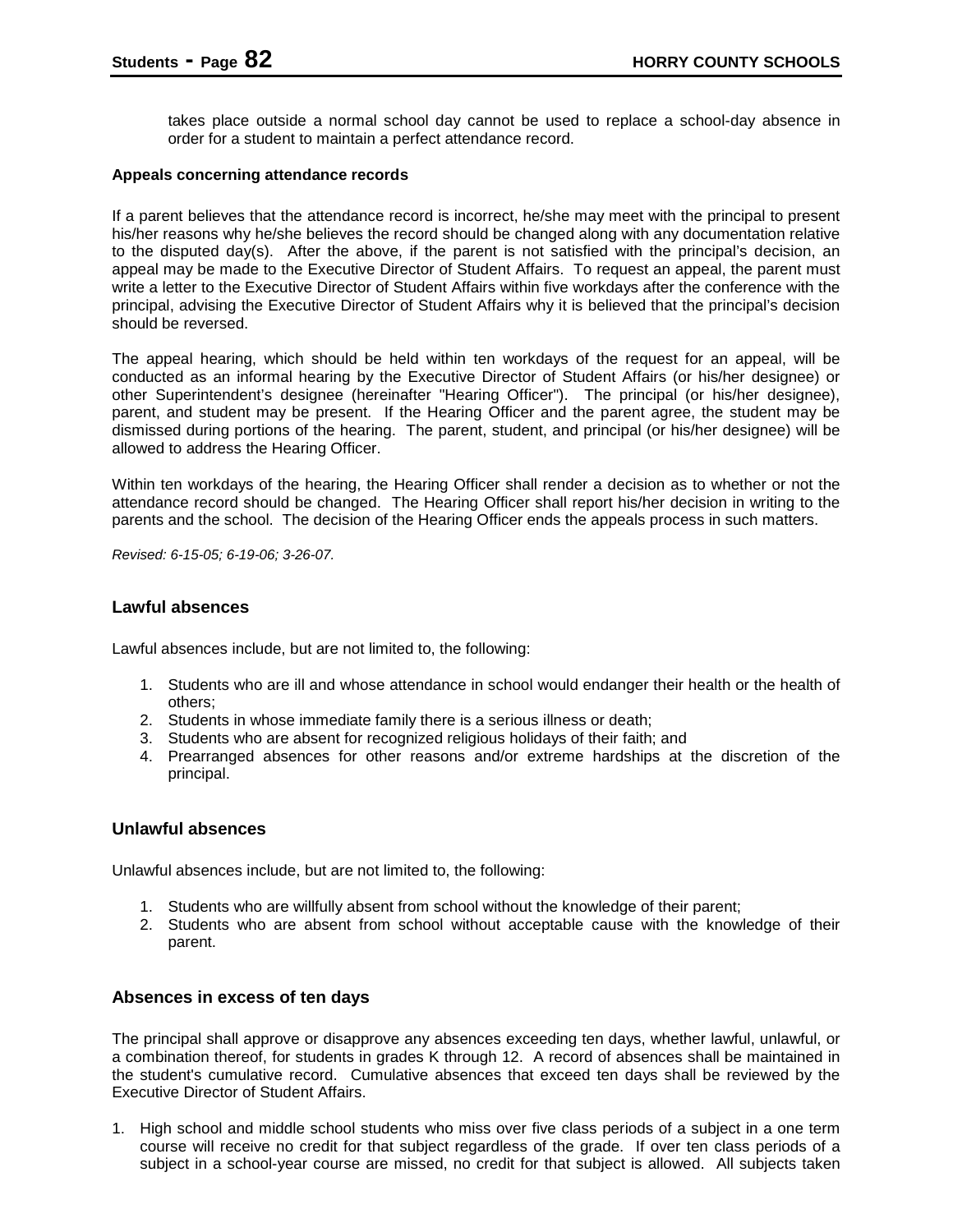are affected when a full day is missed. Exceptions beyond these limitations must be appealed through the appeal process described below.

- 2. Elementary school students who miss more than ten days of school will not be promoted to the next grade level. Exceptions beyond this limitation must be appealed through the appeal process described in the next paragraph.
- 3. Parent excuses are acceptable for up to ten days of absences. A student absent for more than ten days may appeal for subject credit or promotion by furnishing a doctor's statement of absence due to medical reasons to the principal. All other student absences must not exceed the ten-day rule.

## <span id="page-16-0"></span>**Approved school activities**

Students may participate in activities sponsored by the school, the District, the region, the State, and recognized national groups on regular school days provided that absences do not exceed three school days or classes beyond ten days. These special activities are to focus on the pursuit of the overall objectives and concepts of the curriculum and instructional program of the Horry County Schools. The school principal will determine which activities are to be considered approved. If students miss more than three days of classes (by period) for such approved events, these absences must be counted toward their ten-day absences by day or class unless otherwise approved by the principal.

Absences, reasonable in number from classes for counseling and Workforce Investment Act (WIA) activities, are permitted without restriction based on a student's needs. However, rotation of counseling and WIA activities that remove a student from a class period must be provided to assure the same classes are not missed repeatedly.

### <span id="page-16-1"></span>**Early dismissal for spring sports and tournaments**

School principals and athletic directors are required to schedule athletic events at times which will not conflict with the instructional day of the school. However, there will be times when tournaments and playoffs sanctioned by the S.C. High School League will require that students miss classes in order to participate. The principal may give permission for students to participate in such post-season playoffs or tournaments; these are lawful absences. Students who participate in such play-offs or tournaments and have absences which exceed ten days for the year will have those absences approved so that no loss of credit can result from such participation. No student may be permitted to miss class for athletic practice of any kind.

## <span id="page-16-2"></span>**Suspensions**

Students who are assigned to in-school suspension programs are considered present in school. No inschool suspension days need to be approved since the student is considered present in the class even though he/she may be sitting in the in-school suspension room. Absences which are caused by out-ofschool suspension are to be counted as absences which will be approved if the student misses more than ten days of school for a year-long course or five days for a semester course as long as the student makes up his/her work consistent with District policy.

<span id="page-16-3"></span>*Revised: 6-15-05.*

#### **Transportation absences**

Students who are late to school or class due to mechanical failure of the school bus or other school bus problems will be counted present, and no absence will be reflected in their records.

### <span id="page-16-4"></span>**Intervention for unlawful absences**

Upon three consecutive or five total unlawful absences, the principal or his/her designee will immediately attempt to establish contact with the parent to arrange a conference. During this conference, the principal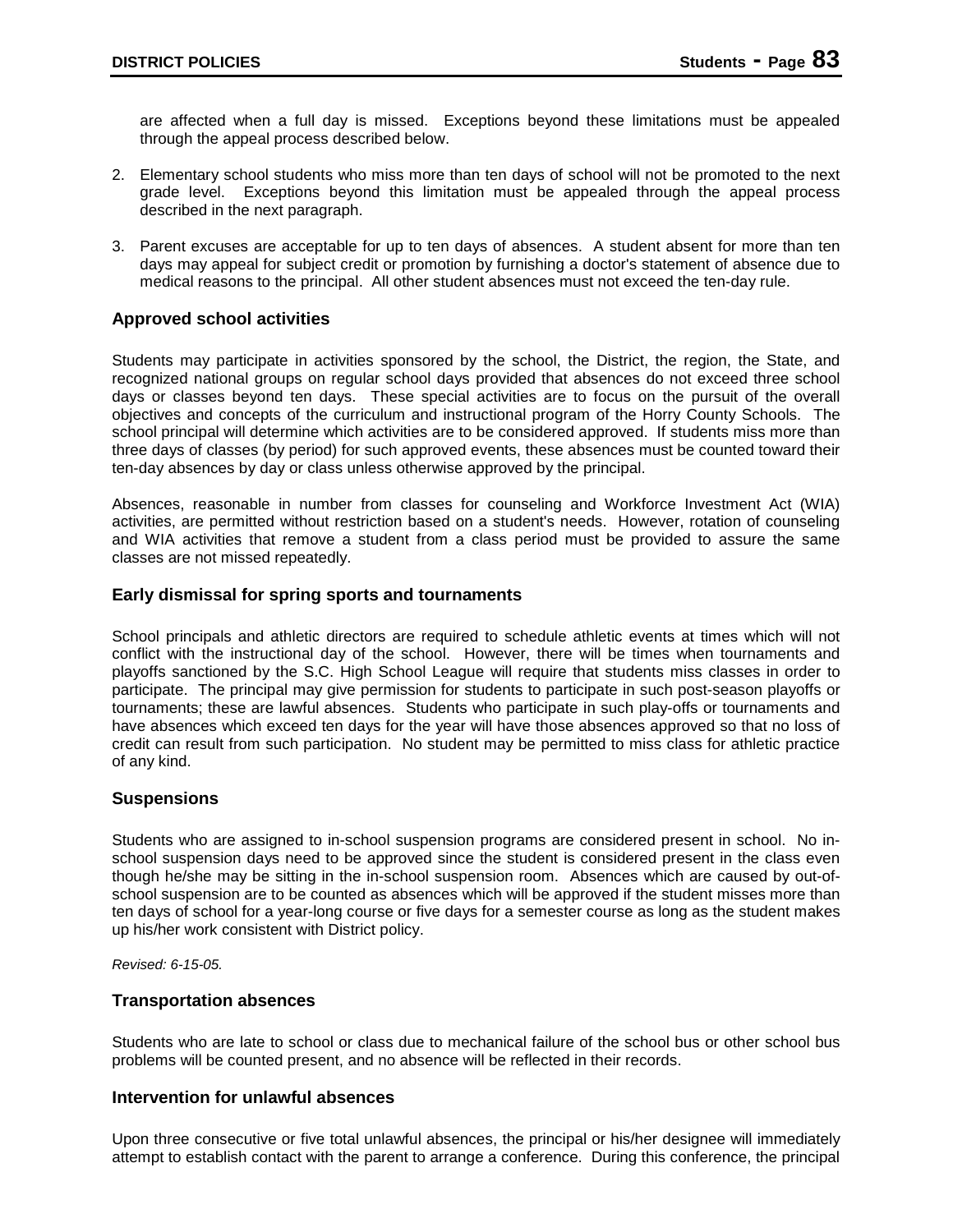or his/her designee will develop a written plan with the parent to insure that the parent, the student, and the school have an understanding regarding the future attendance of the student. If after such a conference is held, the student is unlawfully absent again, he/she will be immediately referred to the District's Attendance Coordinator. The Attendance Coordinator may refer the student to Family Court for a motion for court-ordered attendance. No student who is lawfully absent will be referred.

<span id="page-17-0"></span>*Revised: 7-1-03; 6-19-06.*

### **Absences, make-up work, and student grading**

Students are expected to be in school on a regular basis to achieve specific curriculum objectives and develop concepts adopted by the District. They will be required to make up all work missed. Instructional personnel will provide information on assignments, provide help, and permit the completion of work missed due to absences.

When lawful absences occur, immediate attention is to be given by the teacher, student, and parent to work missed by the student. Special efforts must be made by each of these to see that missed work has been made up. The teacher will specify a reasonable period of time to make up the missed work based on the length of absence and school time missed. An automatic unsatisfactory grade for absences in this category is not permitted. However, after reasonable efforts have been made by school personnel without success, an unsatisfactory grade may be given.

When unlawful absences occur, students and/or parents are to request information on assignments missed. Teachers are to clearly inform students and/or parents of required assignments and are to give students one week to make up the work missed on their own. If work is not completed satisfactorily in one school week, an unsatisfactory grade may be assigned for the work. The weight of this grade will be no greater than that which the assignments would ordinarily carry.

#### <span id="page-17-1"></span>**Students who begin school late**

All students are expected to attend school for the full year, beginning with the first day of school. Students who enter school after the first ten days of school and whose reasons for failing to attend school are not approvable will not receive credit for the school year. Students who enter school late, and as a result will not receive credit, will still be required to attend school as required by the Compulsory School Attendance Law. Absences at the beginning of the school year without good cause are unlawful.

## <span id="page-17-2"></span>**Students who transfer from out of District or State**

- 1. If a student begins school in another state or district and then transfers into the Horry County Schools, the following rules will be observed:
	- a. Students who transfer into the District during the first 90 days of school will be eligible for credit if they do not miss more than ten days of school. If they miss more than ten days of school, their reasons for being absent must be approvable.
	- b. Students who transfer into the District during the second 90 days of school will be eligible for credit if they do not miss more than five days of school. If they miss more than five days of school, their reasons must be approvable.
- 2. Units earned by a student in an accredited secondary school of this state or in a school of another state which is accredited under the regulations of the board of education of that state or the appropriate regional accrediting agency (New England Association of Colleges and Schools, Middle States Association of Colleges and Schools, AdvancED, North Central Association of Colleges and Schools, Western Association of Colleges and Schools, and the Northwest Association of Colleges and Schools), will be accepted at the same value which would apply to students in the school to which they transferred.
- 3. If a student transfers from a school that is not accredited as indicated above, he/she shall be given tests to evaluate prior academic work and may be given a tentative assignment in classes for a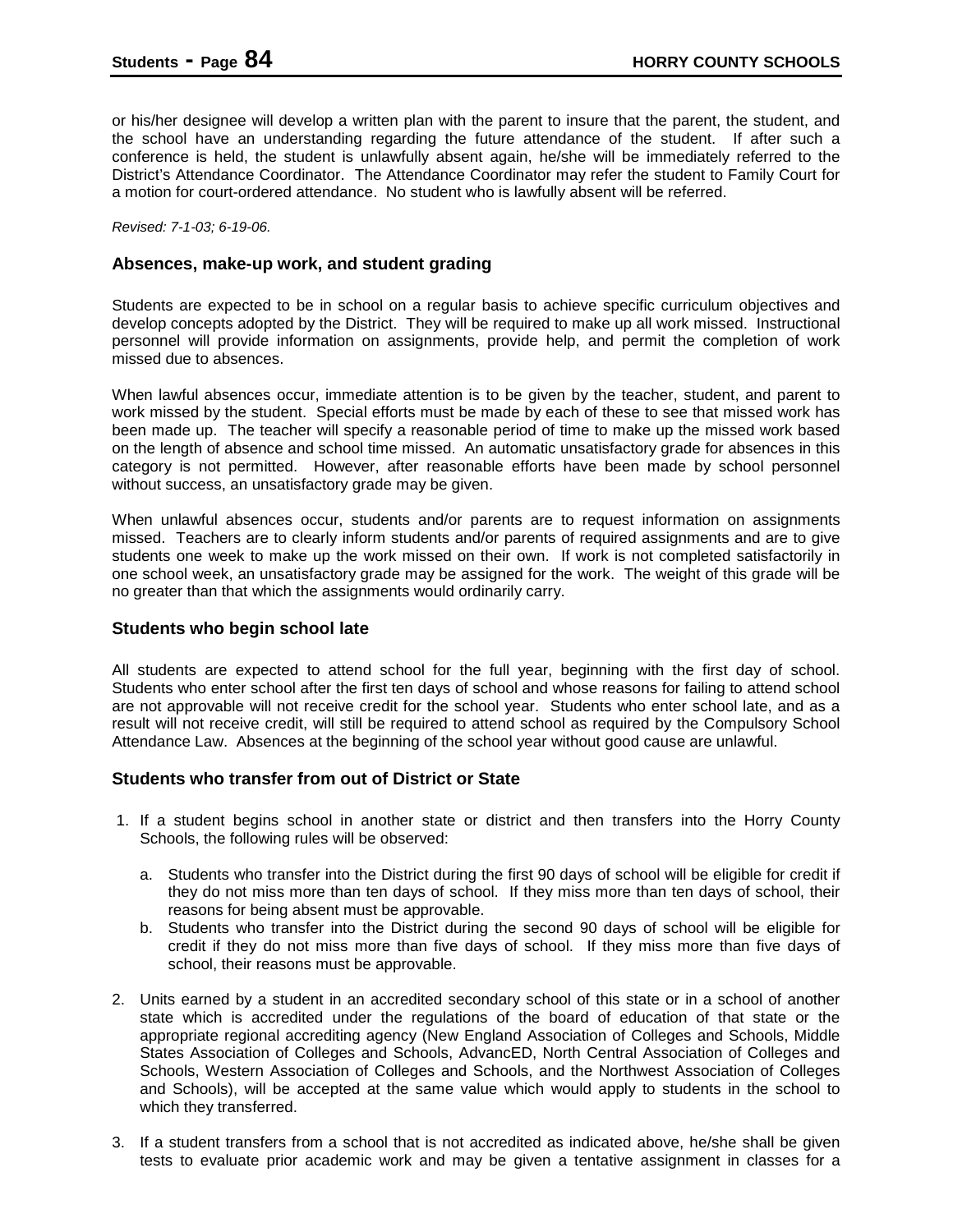probationary period. After reviewing the results of the tests, the principal shall determine whether or not to award credit for the courses the student has taken. Within five calendar days of the principal's decision, a student may file a written appeal of an adverse decision to the Executive Director for Secondary Schools, who will issue his/her decision within 14 calendar days. The decision of the Executive Director for Secondary Schools shall be final.

*Legal reference.*

<span id="page-18-0"></span>*State. S.C. Board of Education Regulation R 43-273 – Transfers and Withdrawals. Revised: 7-1-08; 7-1-11.*

# **Dismissal Precautions**

Each school shall set up procedures to validate requests for early dismissal to assure that students are released only for proper reasons and into proper hands. No student may be released on the basis of a telephone call which has not been validated. A child of separated or divorced parents may be released only upon the request of the parent whom the court holds directly responsible for the child and who is the parent registered on the school record. The schools cannot be a party to other arrangements with estranged parents.

If the school has on file a court order addressing custody and/or educational rights, school personnel are to follow the orders included therein. The principal or his/her designee should contact the District's staff attorney if interpretation is needed.

Students may not be sent away from school on errands. This involves the loss of educational opportunities and may subject the students to traffic and other hazards.

<span id="page-18-1"></span>*Revised: 6-15-05.*

# **Student and Adult Education Fees, Fines, and Charges**

The District shall comply with the provisions of State laws and regulations as they pertain to the charging of student fees.

Student fees shall be held to a minimum. The schedule approved by the District sets forth the maximum that is to be charged; however, students shall be required to pay only those fees which are necessary. The fee schedule should be appropriate for each school; in many schools, a fee is not necessary. When a fee is charged, the maximum may be charged only when it is needed.

In all instances, money collected as student fees shall be used for the purpose for which it was collected.

If a school desires to charge a fee not listed in the schedule or charge more than allowed by the schedule, the following procedure shall be as follows:

- 1. A request will be made in writing to the Chief Financial Officer.
- 2. The Chief Financial Officer (who will serve as chairperson) will call a meeting of the fee committee, which shall consist of the Chief Financial Officer, the Chief Academic Officer, and an appropriate executive director.
- 3. The principal will present his/her request to the fee committee for consideration.
- 4. The fee committee will make a decision after hearing the request and notify the principal of the decision.

Refunds for transfer students shall be handled in the following manner:

- 1. Refunds for textbooks rented through the Office of Instructional Materials, S.C. Department of Education, will be in accordance with the policy of that office.
- 2. Refunds for other fees will be made in accordance with a schedule adopted by the District.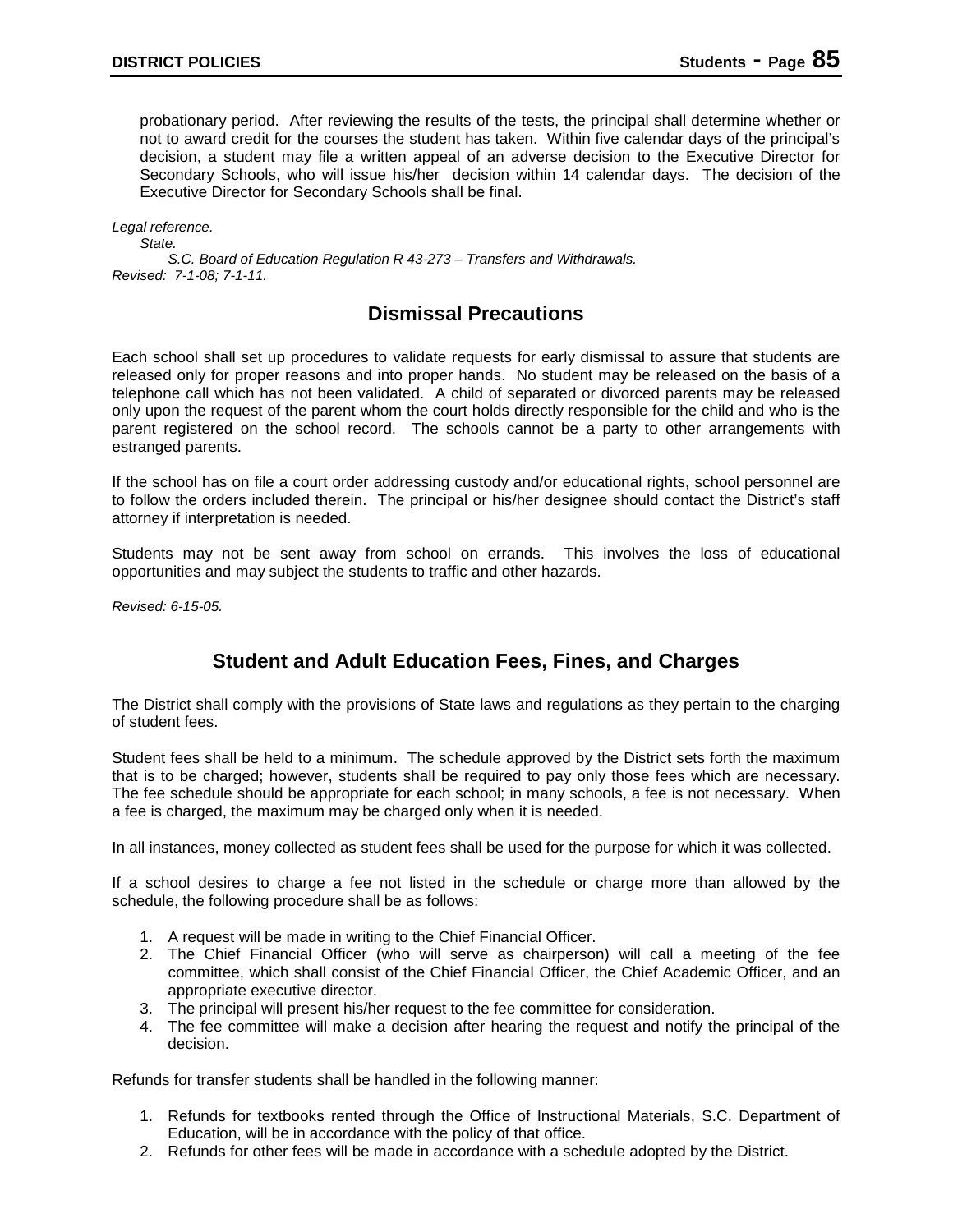No student is exempt from charges for books, locks, materials, supplies, and equipment which are lost or damaged. Students will be charged for lost library books damaged beyond repair according to the following schedule:

- 1. If the book is lost or damaged beyond repair, the charge for replacement will be the original cost of the book as indicated in the book record within DESTINY Library Management records with an additional \$1.00 charge for cost of book processing.
- 2. The fee will be waived if the parent or student replaces the book with a book of the same title if it is in a condition better than or similar to the book lost or damaged beyond repair.

Except for basic adult education financed by the State, adult students shall pay fees for all other offerings for adults based on the cost of providing the particular course.

## <span id="page-19-0"></span>**Student fees and charges**

If a parent or student presents the school with a copy of verification of free or reduced lunch status (available through the Office of School Food Services), the school will:

- reduce fees and charges if the student is eligible for reduced-price lunches;
- waive the fees and charges if the student is eligible for free lunches.

Fees and charges which will be reduced or waived for eligible students are as follows:

Agenda books, Athletic insurance, Camps (if the student is required to attend for a course or for participation in an extracurricular activity), Club fees, Distance learning, Driver's education, Field trips, including admission fees, meals, and overnight expenses, if applicable, Laboratory fees (science classes), Lunch, On-line courses, Student identification badges/cards, Summer school fees, and Uniforms, if applicable.

Student costs for which all students may be charged are as follows:

Admission to plays, sporting events, etc., Camps, if attendance is not required for a course or for participation in an extracurricular activity, Child care fees, Class rings, Damage to state or District property such as, but not limited to, buses, books, lockers, equipment, supplies, materials, Graduation cap and gown rental, Graduation invitations, Lost or damaged state or school district property such as, but not limited to, books, equipment, supplies, and materials, Optional testing programs, Parking permits, Returned check fees, Student 24-hour insurance, Student pictures,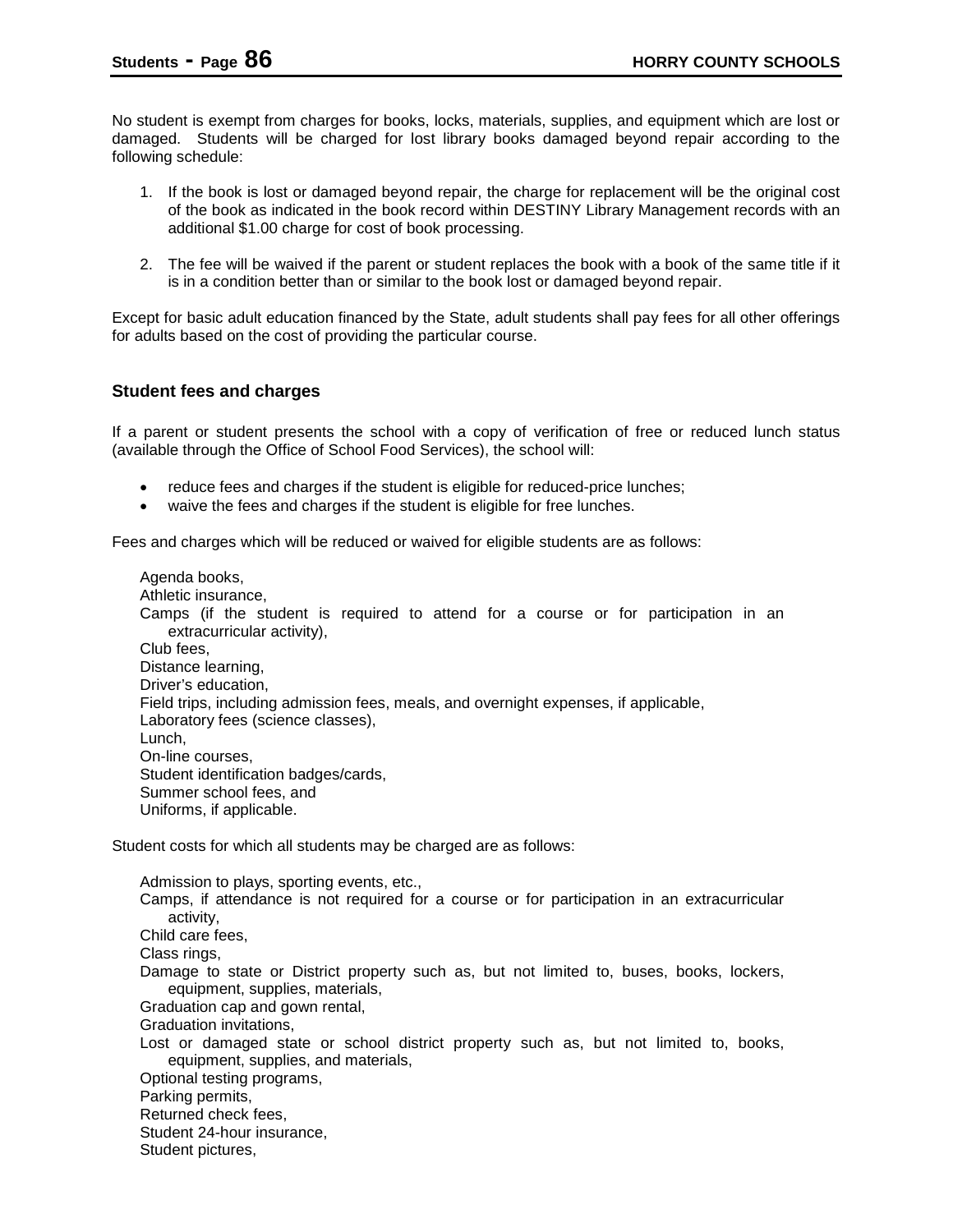Student-initiated book or magazine orders, and Yearbooks.

*Legal reference. State. S.C. Code § 59-19-90 – Charge matriculation and incidental fees. Revised: 7-1-04; 6-19-06; 7-1-08; 7-3-08; 7-1-09; 6-16-10; 7-1-11; 8-8-12; 7-1-13; 7-1-14.*

# **Activities, Publications, and Intellectual Properties**

# <span id="page-20-1"></span><span id="page-20-0"></span>**Activities**

The District regards student activities as learning experiences and a vital part of the total educational program. The District sanctions student activities which have traditionally been a part of the overall school program, provided that school personnel properly supervise and operate the activities in accordance with District and school policies. These activities include, but are not limited to, athletics, social activities, student clubs, and school plays.

The principal or his/her designee will be responsible for overseeing the overall organization of schoolsponsored student activities. The principal or designee will ensure that activities are supervised adequately, that student financial activities are fiscally sound, and that student activities are conducted with the assistance of delegated members of the faculty.

## <span id="page-20-2"></span>**Publications**

The District believes that student publications are important as a part of the District's instructional program. The school administration is authorized to make rules as to the time and place for distribution of student publications and to ensure that such publications do not infringe upon the rights of others.

The school administration shall appoint designated faculty sponsors for all officially-recognized, schoolsanctioned and school-financed publications. The sponsors shall assume the initial responsibility for screening and editing materials earmarked for publication. The school principal or his/her designee shall have the final decision regarding all materials to be published. Although students should be given meaningful editorial latitude, the sponsors and school principal or his/her designee retain the right to delete any articles or comments likely to create substantial disruption of the school environment or significant interference with school activities.

Any student objecting to a sponsor's, principal's, or designee's exercise of discretion over the publication of an article or comment should bring the objection to the principal's attention in writing. The principal will hold a conference with the complainant to discuss his/her concerns. The principal shall render a written decision regarding the student's concern within a reasonable period of time after consultation with the appropriate District-level supervisor and/or legal counsel.

## <span id="page-20-3"></span>**Intellectual properties**

District personnel shall honor the written request of any student who does not want his/her intellectual property (creative writing, artwork, musical composition, etc.) made available to the public or placed on display. District personnel are not to make public intellectual property that discloses information that District personnel believe may be potentially embarrassing to the student, his/her family, or others.

<span id="page-20-4"></span>*Adopted: 7-1-03. Revised: 6-15-05; 7-1-11.*

# **Limited Open Forum**

The Equal Access Act requires that public secondary schools grant equal access to student groups who wish to meet for religious, political, or philosophical purposes if the school allows other types of non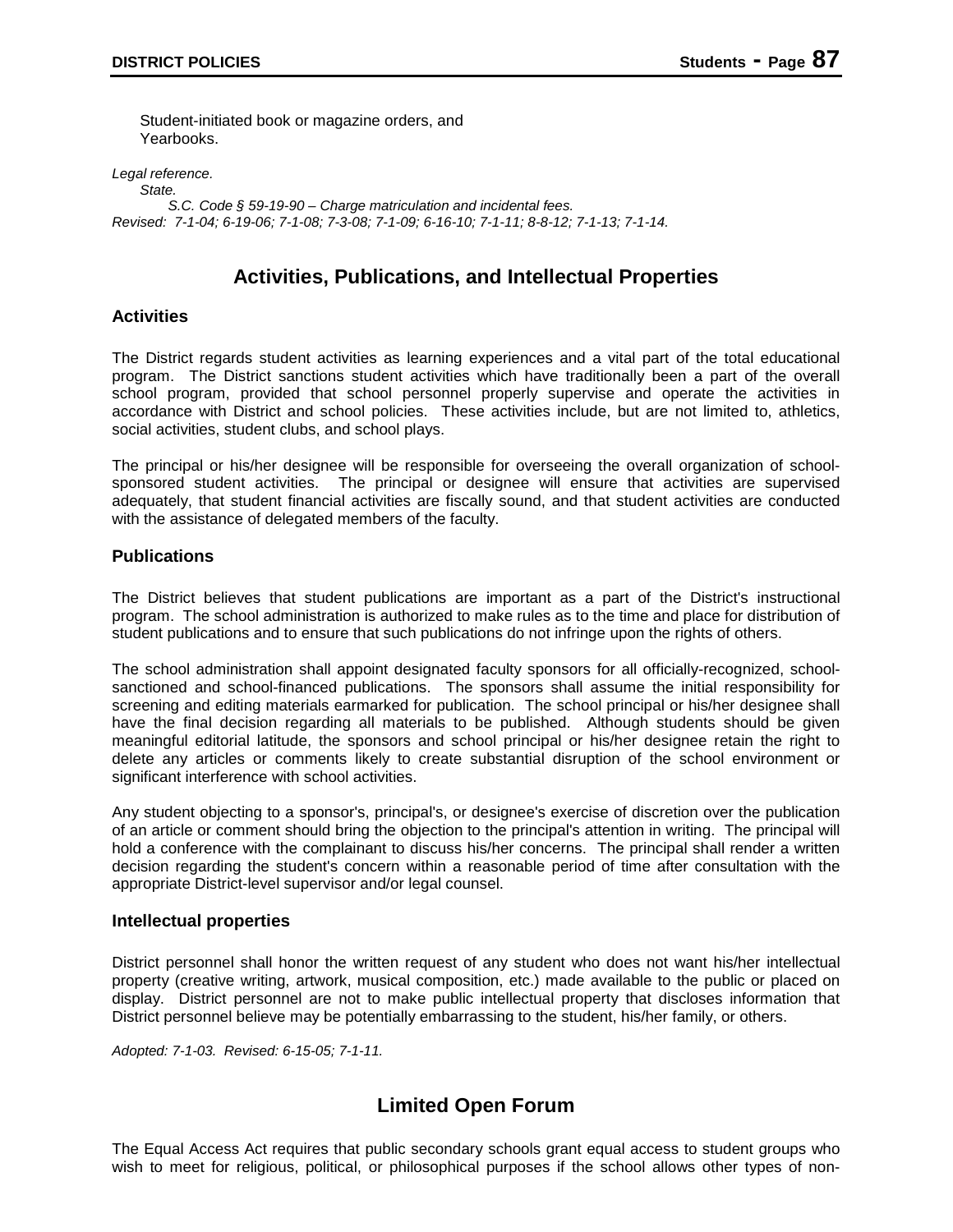curriculum related student groups to meet. The District will provide a limited open forum for secondary student, non-curriculum-related groups to meet on school premises.

Secondary schools may not deny equal access to, or discriminate against, those students conducting meetings which may contain religious, political, or philosophical speech or ideas with which the school disagrees. These meetings, however, must not be otherwise unlawful or materially or substantially interfere with the orderly conduct of educational activities within the schools. The administration shall establish procedures for such meetings to be held.

This limited open forum policy does not apply to elementary and middle schools in the District.

Each secondary principal will establish the time for such meetings, either before or after school or during lunch periods, in order to ensure equal access to student groups wishing to meet. The principal may approve a student group's use of school facilities to conduct a meeting during the limited open forum provided the following conditions are met:

- 1. The meeting takes place at a time the principal designates.
- 2. The meeting is voluntary and student initiated. The principal must be assured that students are the ones promoting such activities and that they are participating of their own volition. Only students enrolled in the school may request such meetings.
- 3. Neither school authorities nor District employees may promote, lead, or participate in these meetings. Principals should assign personnel to supervise these meetings; this action does not constitute sponsorship by the District of such meetings. School employees may, however, not only supervise but conduct meetings which are held as part of curriculum-related or other schoolsponsored activities, such as a school play or an athletic activity.
- 4. The meeting does not in any way interfere with the conduct of the regular instructional activities of the school. Since the education of the student is the prime responsibility of the school, all other activities are secondary. The school may deny facilities to students on the basis that such activities or meetings interfere with the instructional program.
- 5. Student meetings are not controlled, conducted, or directed by persons or groups not affiliated with the school. The principal must approve visitors to the school for such meetings prior to the meeting.
- 6. The meeting must be open to all students without regard to race, sex, gender, color, religion, national origin, disability, immigrant status, English-speaking status, or any other characteristic protected by applicable federal or S.C. law. The school may not in any way limit the meetings to a particular number of students.

#### *Legal references.*

*Federal.*

*Education of the Handicapped Act, Public Law 94-142 – Provides for free, appropriate, public education for all handicapped children.*

*State.*

*S.C. Code § 59-39-160 – Requirements for student participation in interscholastic activities.*

*S.C. Board of Education Regulation R 43-244.1 – Interscholastic activities: Academic requirements for participation.*

<span id="page-21-0"></span>*Revised: 2-17-06.*

# **Recess in Elementary Schools**

1. Recess must not be taken away from an entire class for disciplinary infractions. However, administrators may use loss of recess as a disciplinary consequence for individual students, especially when imposed for non-compliance of established recess rules and procedures.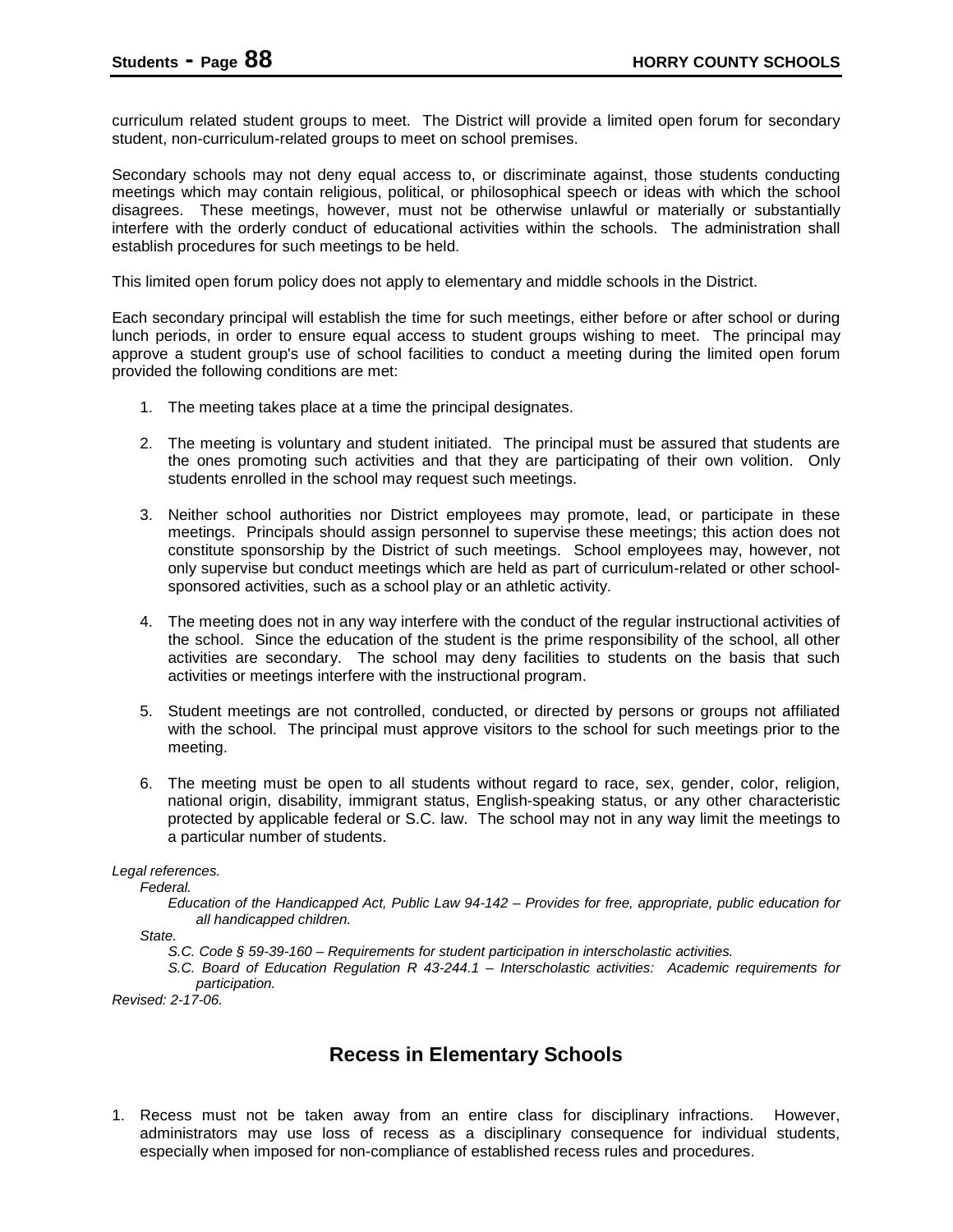- 2. Administrators will use sound professional judgment when canceling outside physical activity or recess for inclement weather. Outside physical activity and recess must be cancelled in the event of extremely cold weather, rain, extremely muddy conditions, or unsafe conditions. Should outside recess be cancelled for any reason, classroom teachers will make provisions for students to get an appropriate break during which students may engage in conversation and structured play activities with other students (brain games, board games, etc., would be appropriate during this time). Teachers do not have the authority to cancel recess unless the cancellation is approved by an administrator.
- 3. The principal may grant a waiver to a student exempting him/her from physical activities and physical education requirements if the student presents a physician's statement indicating that participation in physical activities and physical education will jeopardize the student's health and well-being.

See, also: "Student Wellness."

#### *Legal reference.*

*State.*

<span id="page-22-0"></span>*S.C. Code § 59-10-10 et seq. – Physical education, school health services, and nutritional standards. Implemented: 10-04. Revised and added to District Policies: 7-26-05. Revised: 7-31-05; 6-19-06; 7-1-11.*

# **Interscholastic Athletic Competitions**

Schools involved in interscholastic athletic competition, including competitive cheer, must maintain membership in the S.C. High School League ("League") and must conform to the League's rules and regulations. In addition, schools must conform to:

- 1. The academic requirements for participation in interscholastic activities as set forth by the S.C. Department of Education and
- 2. Title IX regulations which prohibit discrimination in athletic opportunities on the basis of sex.

Coaches are to have appropriate records such as, but not limited to, physical examinations, parental permissions, and parental releases completed before students are allowed to participate in activities such as practices and events. A report of any head or spinal injury or broken limb suffered by a student shall be filed by the coach with the principal of the school. The report shall be made a part of the student's school record.

#### <span id="page-22-1"></span>**Performance enhancing substances**

The District supports the League's opposition to the use of anabolic androgenic steroids by students. District personnel are not to suggest or encourage student use of performance enhancing substances such as, but not limited to, anabolic androgenic steroids and creatine supplements.

See, also: "Scheduling Major School Events."

*Legal references.*

*State.*

- *S.C. Code § 59-63-55 – Report required of certain injuries.*
- *S.C. Code § 59-63-425 – Student may transfer.*
- *S.C. Board of Education Regulation R 43-244 – Interscholastic athletics.*
- *S.C. Board of Education Regulation R 43-244.1 – Interscholastic activities: academic requirements for participation.*

*Federal.*

*Title IX of the Education Amendments of 1972 – 20 U.S.C. Section 1681 et seq.*

*Section 86.8(a) and (b) – Title IX Regulations of the Education Amendments of 1972.*

*Revised: 6-19-06.*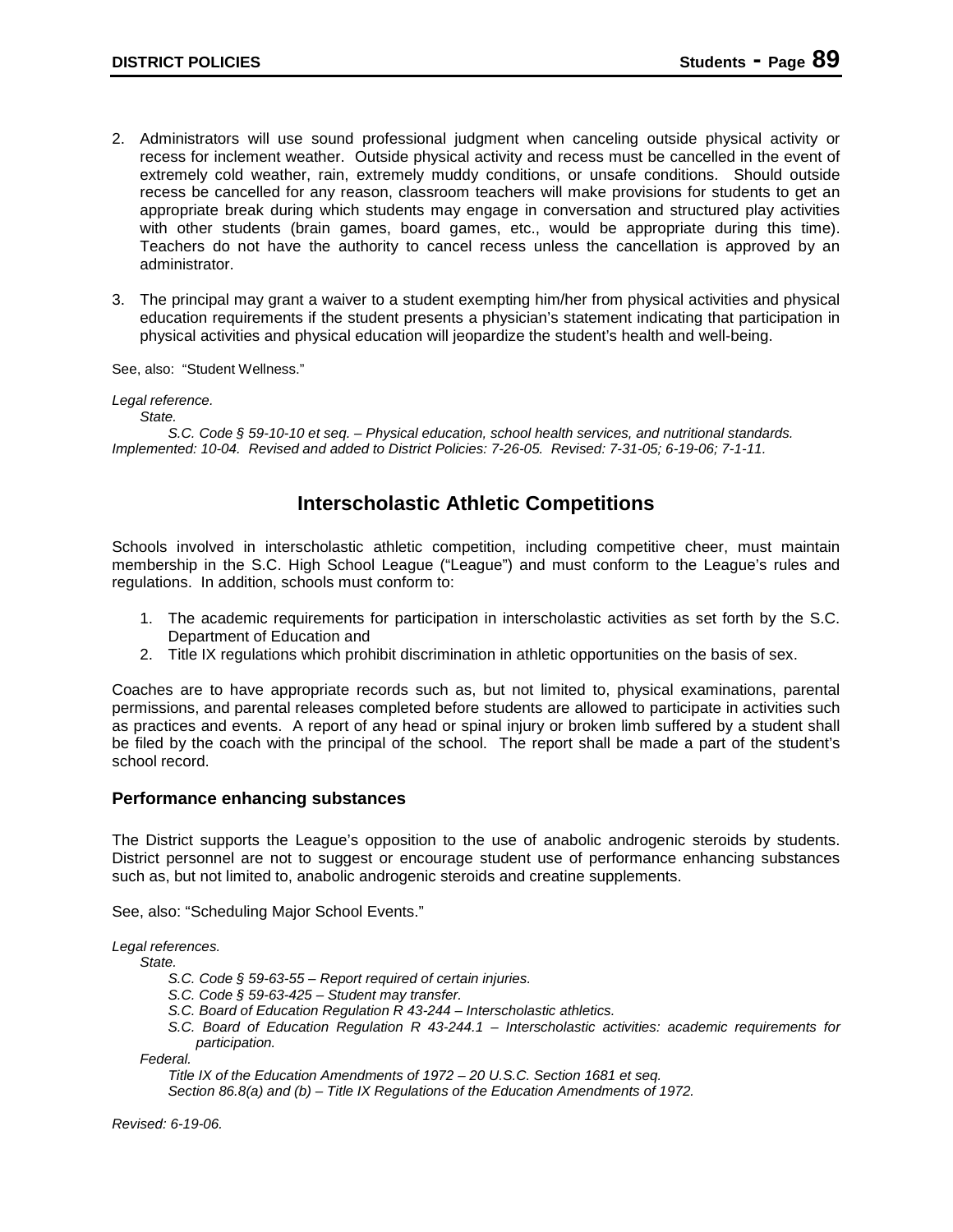# **Cheerleading**

<span id="page-23-0"></span>The selection of cheerleaders shall be conducted consistent with guidelines developed by the Executive Director for Student Affairs and approved by the Superintendent or his/her designee.

<span id="page-23-1"></span>*Adopted: 6-19-06; 7-1-09. Revised: 7-1-11; 8-8-12.*

# **Beauty Pageants**

#### **Primary, elementary, and middle schools**

Primary, elementary, and middle schools are prohibited from sponsoring or co-sponsoring beauty pageants. Outside organizations may hold beauty pageants on school property through a rental agreement (see "Community Use of School Facilities"); however, in the course of their employment, District personnel are not to participate in the planning, promotion, execution, judging, and/or any other activity associated with beauty pageants involving primary, elementary, or middle school students.

#### **Secondary schools**

Secondary schools are permitted to have beauty pageants consistent with guidelines that are established for each school year. The guidelines are available through the office of the Executive Director for Secondary Schools.

<span id="page-23-2"></span>*Adopted: 6-19-06.*

# **National Honor Society (NHS)**

The National Honor Society (NHS) is the national's premier organization established to recognize outstanding high school students. More than just an honor roll, NHS serves to honor those students who have demonstrated excellence in the area of scholarship, leadership, service, and character.

Every Horry County secondary school and program will maintain an active NHS chapter. Students are eligible for membership where they attend school. Should a student transfer from one HCS school or program to another HCS school or program, all NHS guidelines regarding student transfers will be followed in accordance with the NHS constitution.

Beginning with the 2014-15 school year all base high schools and academies will have a minimum GPA entrance requirement of 3.8 on the S.C. Uniform Grading Policy. Because of dual enrollment opportunities and program requirements of Scholars Academy and Early College High School, these two programs will have different GPA entrance requirements. Scholars Academy will have a minimum GPA entrance requirement of 4.25 and Early College High School will have a minimum GPA entrance requirement of 4.0

All other entrance requirements that are currently used; community service, leadership, character, grade level, and course requirements; will remain the same as they currently exist and decisions on future changes for these criteria are left to the discretion of the individual chapters.

Each school will publicize the NHS information through multiple media sources and will begin the new entrance GPA criteria with the 2014 ninth grade class. Transfer students will continue to follow the same NHS membership guidelines that were established in March 2011.

Students who have previously been inducted into a base high school NHS chapter, but attend one of our programs, may elect to remain a base high school NHS chapter member or may transfer his or her membership to the program's chapter. In the 2014-15 school year, qualifying seniors for NHS membership at the base high school and either AAST or ATA where they attend, have the option of applying for either chapter. In the 2015-16 school year students must submit an application to the NHS chapter where they attend school. A student cannot be a member of multiple NHS chapters.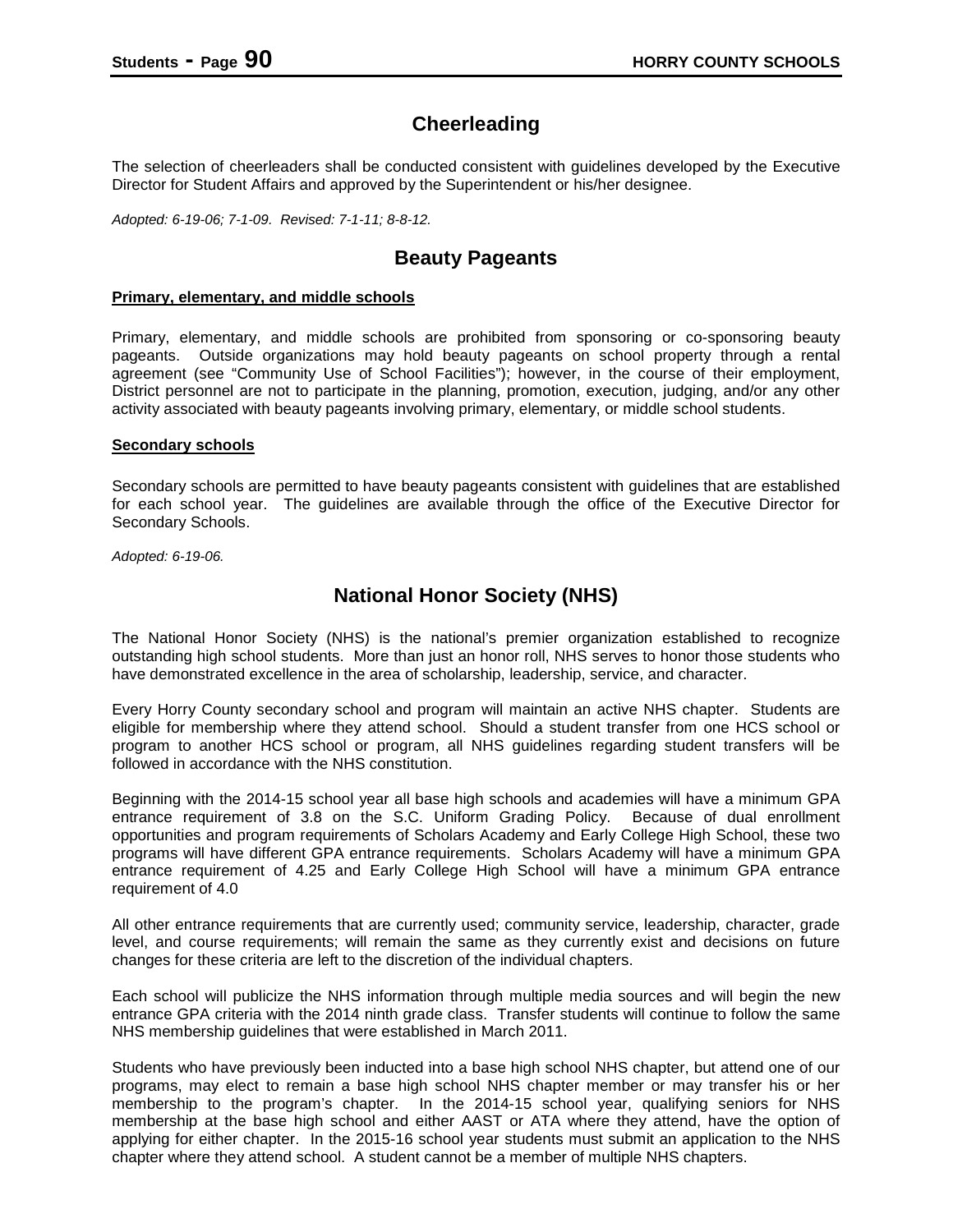Additional information pertaining to the National Honor Society may be found at [http://www.nhs.us.](http://www.nhs.us/)

<span id="page-24-0"></span>*Adopted: 7-1-14*.

# **Special Restricted Driver's License**

According to the website of the S.C. Department of Motor Vehicles ("SCDMV"), the SCDMV can grant a waiver to the time restriction on a 16-year-old driver's special restricted license if certain requirements are met, including the parent's presenting a notarized letter from a school official indicating that the student is in one or more specifically named school activities which will occur within the nighttime restriction period, thereby creating a transportation problem for the student.

After checking the SCDMV's website for the current regulation, the school official writing such a letter should:

- Require the parent to submit a written request for the letter;
- After writing a letter addressed to the SCDMV, have the letter notarized and give it to the parent (keep a copy and file it in the student's cumulative record along with the parent's written request);
- Should state the reason for the waiver in the notarized statement: [Example: Johnny Driver is a member of our high school marching band; therefore, he is required to participate with the band at evening sports events and band competitions];
- Avoid making any recommendation as to whether or not the SCDMV should grant a waiver;
- Have the principal or his/her designee sign or co-sign the statement (although the SCDMV only requires a "school official" to sign the statement).

*Legal reference.*

*State. S.C. Code § 56-1-180 – Special restricted licenses for certain minors.*

<span id="page-24-1"></span>*Adopted: 7-1-04.*

# **Cell Phones, Pagers, and Other Electronic Devices**

Students may not use cell phones, IPods, cameras, handheld games, or other electronic devices to interfere with instruction or school activities, or send inappropriate messages, recordings, broadcasts, or images. All of the above mentioned equipment must be turned off and be out of sight while at school. The use of these devices is restricted to before and after school hours. Principals may waive portions of the above restrictions with appropriate district administrator approval. However, devices are never to be used in any area in which an individual has a reasonable expectation of privacy including, but not limited to, restrooms, locker rooms, and showers. In the event of a violation, school personnel are authorized to take the device from the student but will return the device to the parent/guardian. The school or District assumes no responsibility for any damaged, lost, or stolen devices.

<span id="page-24-2"></span>*Adopted: 7-1-11; 7-1-14.*

# **Grievances Filed by Students**

The District has established a grievance procedure as a formal method for the positive and productive resolution of grievances concerning the treatment of students by District personnel. Grievances may consist of allegations of violations of District policies or legal rights including, but not limited to, harassment or discrimination based on race, sex, color, religion, national origin, age, disability, immigrant status, English-speaking status, or any other characteristic protected by applicable federal or S.C. law. The decision of the principal shall be final: (1) in matters concerning the lawful assignment of students to classes and/or teachers and (2) in grade disputes except that grade disputes are grievable within one month of the posting of a final grade (see "Grading and Academic Performance" and "Grievances Filed by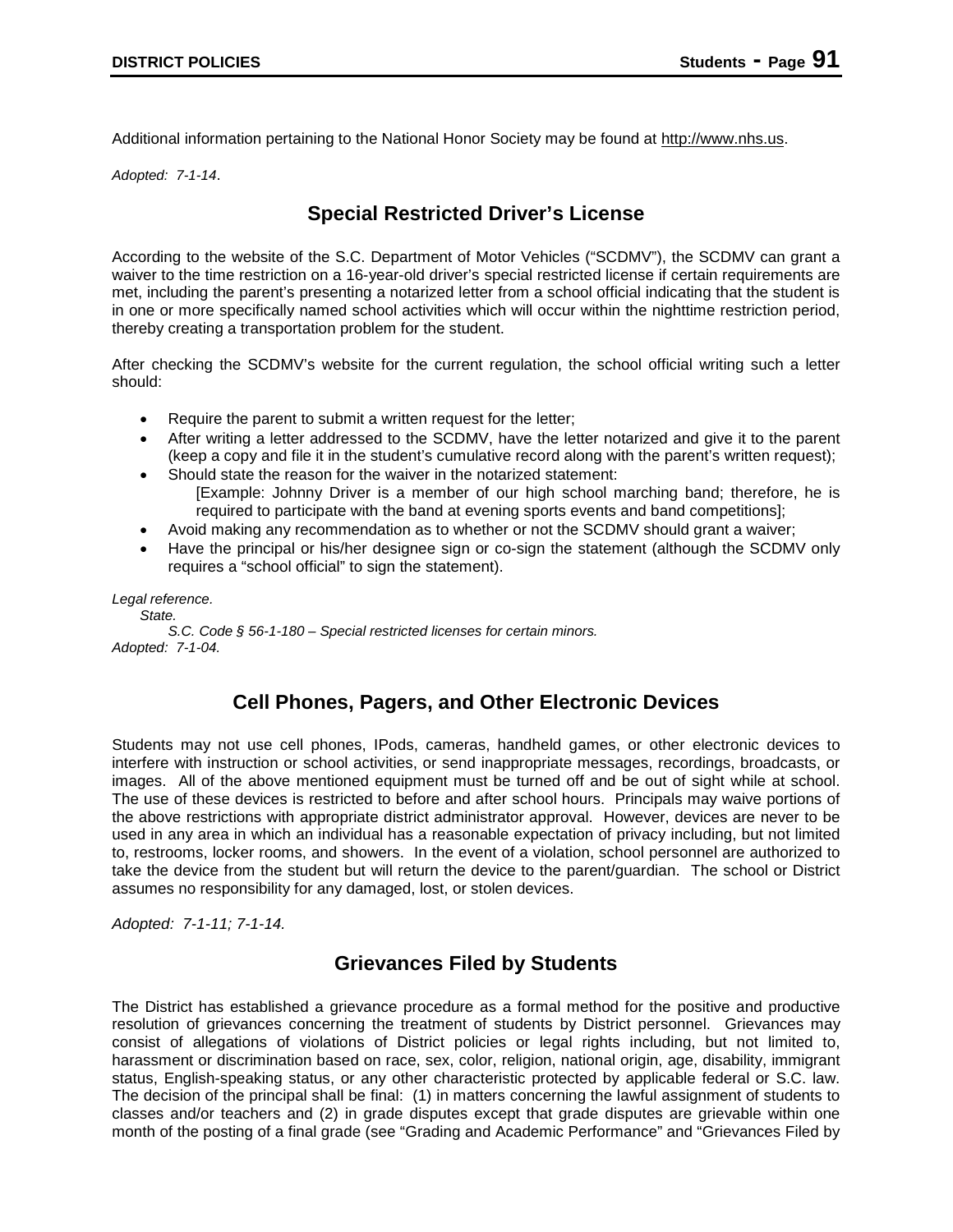Parents and Other Community Members"). Students who file a complaint will not be subjected to retaliation or reprisal in any form.

A student (grievant) who wishes to file a grievance should comply with the following procedure:

- 1. The grievance should be brought to the attention of a teacher or administrator who will provide the student and/or his/her parent the opportunity to discuss a decision or situation which the student considers unjust or unfair.
- 2. If the grievance remains unresolved, the student, his/her parent, or the teacher or administrator may bring the matter to the principal's attention for consideration and action.
- 3. A student may bring a school-wide matter, when appropriate, to the attention of class officers or the student council for possible presentation to the principal.
- 4. If the matter remains unresolved after the procedure outlined above, the student may bring the issue to the Superintendent or his/her designee for consideration except the decision of the principal shall be final in matters concerning lawful non-selection of students for, and lawful dismissal of students from, extra-curricular activities such as, but not limited to, athletic teams, cheerleading, National Honor Society, mock trial teams, and clubs.
- 5. If the student is dissatisfied with the decision of the Superintendent or his/her designee, the student may file an appeal with the Board. Such an appeal must be in writing and filed with the Superintendent within ten working days following receipt of the decision of the Superintendent or his/her designee. The Superintendent will present the request for a grievance appeal to the Board at its next regularly scheduled meeting.

A grievance hearing before the Board lies within the sole discretion of the Board. The student will be notified within a reasonable time of the Board's decision regarding whether or not it will hear the appeal. Should the Board decide to hear the appeal, the meeting will be informal and non-adversarial.

A homeless student has additional rights if the Board's decision is unacceptable to him/her – see "Homeless Students."

## <span id="page-25-0"></span>**Title VI, Title IX, Section 504 of the Rehabilitation Act of 1973, and the Americans with Disabilities Act**

The grievance procedures set forth above are to be used to process student complaints based on alleged violations of Title VI of the Civil Rights Act of 1964; Title IX of the Education Amendments Act of 1972; Section 504 of the Rehabilitation Act of 1973; and Title II of the Americans with Disabilities Act of 1990, referred to collectively as "civil rights grievances."

In the event that a student files a grievance alleging violation of one of the above-referenced laws, the grievance shall be considered to be a "formal" grievance for purposes of these procedures.

With respect to alleged violations of Title VI, if the response of the District-level administrator does not resolve the grievance to the satisfaction of the student, the student may appeal in writing to the District's Civil Rights Coordinator, Kenneth Generette, Staff Attorney, 335 Four Mile Road, Conway, SC 29526, telephone: 488-6700. With respect to alleged violations of Section 504 or the Americans with Disabilities Act, if the response of the District-level administrator does not resolve the grievance to the satisfaction of the student, the student may appeal in writing to the District's 504 Coordinator, 335 Four Mile Road, Conway, SC 29526, telephone: 488-6700. With respect to alleged violations of Title IX, if the response of the District-level administrator does not resolve the grievance to the satisfaction of the student, the student may appeal in writing to the District's Title IX-Athletics Coordinator, 335 Four Mile Road, Conway, SC 29526, telephone: 488-6700.

If the student fails to appeal within 15 working days of receipt of the written response from the Districtlevel administrator, the right to appeal is waived. If an appeal is made to any of the above-referenced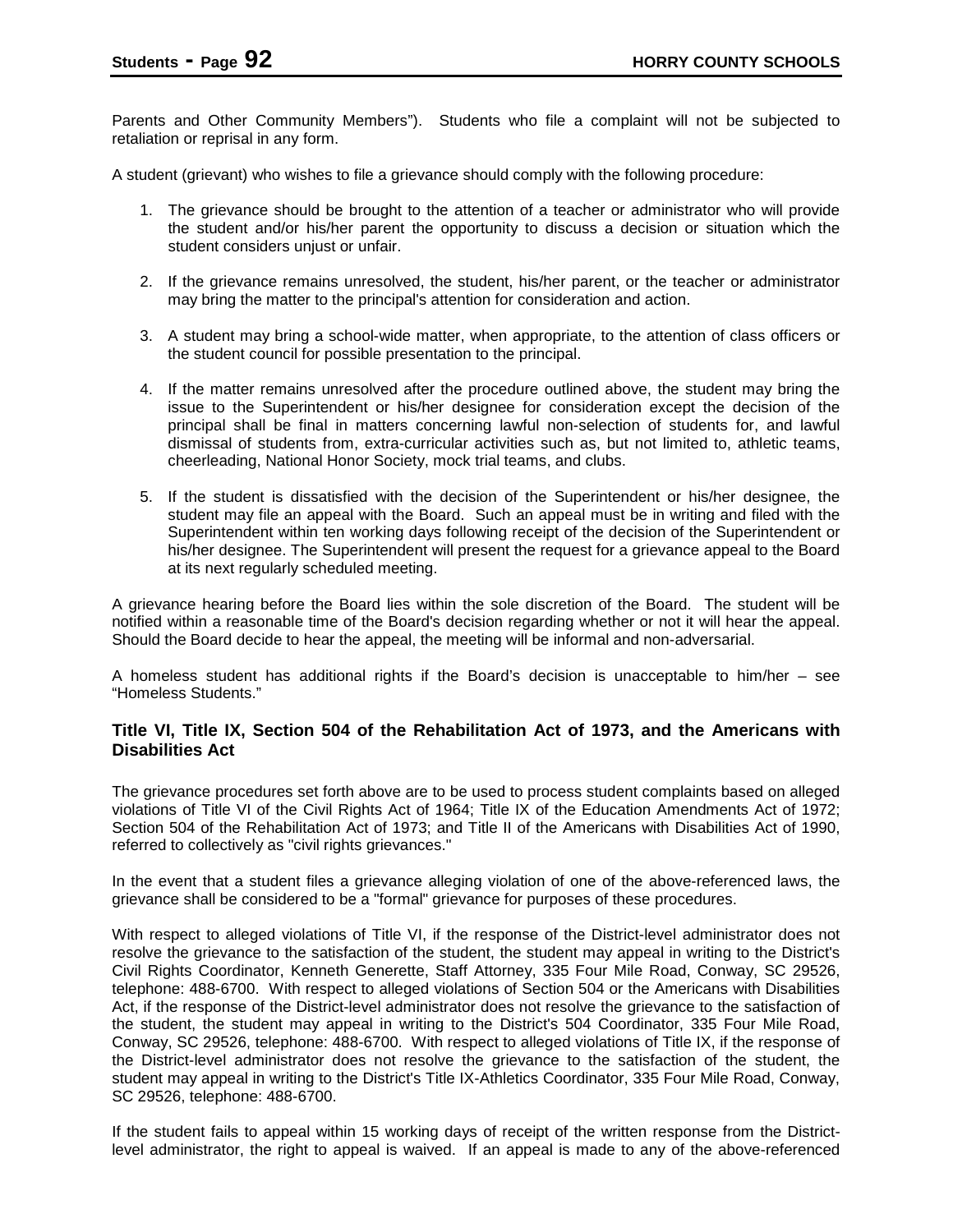Coordinators, the Coordinator may conduct further investigation, if necessary. The Coordinator shall hold a hearing with the student within 15 working days of receipt of the grievance, or within 15 working days of completion of any further investigation, if necessary. The Coordinator shall then render a decision on the matter in writing within 15 working days after the hearing is conducted.

After appeal to the appropriate Coordinator, a student may request a meeting with the Board for the purpose of discussing his/her grievance. The request must be made in writing to the Superintendent within ten working days of the Coordinator's response to the grievance. The Superintendent will, at the next regularly scheduled Board meeting, present the request that the grievance be heard, together with copies of all correspondence and responses from the lower administrative levels.

A grievance hearing before the Board lies within the sole discretion of the Board. The student will be notified within ten working days of the Board decision regarding whether or not it will hear the appeal. Should the Board decide to discuss the grievance with the student, the meeting will be informal and nonadversarial.

*Revised: 7-1-02; 7-1-03; 6-15-05; 2-17-06; 3-24-06; 6-19-06; 7-1-07; 7-1-09; 7-1-11; 8-8-12; 7-1-14; 7-1-15.*

# <span id="page-26-0"></span>**Disability Harassment**

The District has established these policies and procedures to ensure the requirements of state and federal law are met with respect to preventing and responding to harassment and other forms of discrimination on the basis of disability. Disability harassment is a form of discrimination and is prohibited by district policy and by state and federal law. The District will not tolerate hostile or abusive treatment, derogatory remarks, or acts of violence because of disability against students, staff, or volunteers with disabilities. The District considers this behavior to constitute discrimination on the basis of disability in violation of Section 504 of the Rehabilitation Act of 1973 and the Americans with Disabilities Act.

Students, or a parent(s) or legal guardian(s) who believe his/her student has been subjected to disability harassment by another student, teacher, administrator or other school personnel should report the incident(s) immediately to a school administrator, teacher or counselor.

The following are examples of circumstances that may constitute disability harassment:

- Several students continually remark out loud that a student with dyslexia is "retarded" or "deaf and dumb" and does not belong in the class; as a result, the harassed student has difficulty doing work in class and grades decline.
- A student repeatedly places classroom furniture or other objects in the path of classmates who use wheelchairs, impeding the classmates' mobility or ability to enter the classroom.
- Students continually taunting and/or belittling students with disabilities.
- Habitually subjecting students to inappropriate physical restraints because of conduct related to disability.
- Repeatedly denying students with disabilities access to lunch, field trips, assemblies, and extracurricular activities as punishment for taking time off from school for requires services related to disability.
- Repeatedly belittling and criticizing a student for using accommodations in class.

#### **Complaint Procedures**

Complaints of harassment on the basis of disability will be addressed and resolved in a fair and expeditious manner. A parent/student who wishes to file a complaint must report any incident of alleged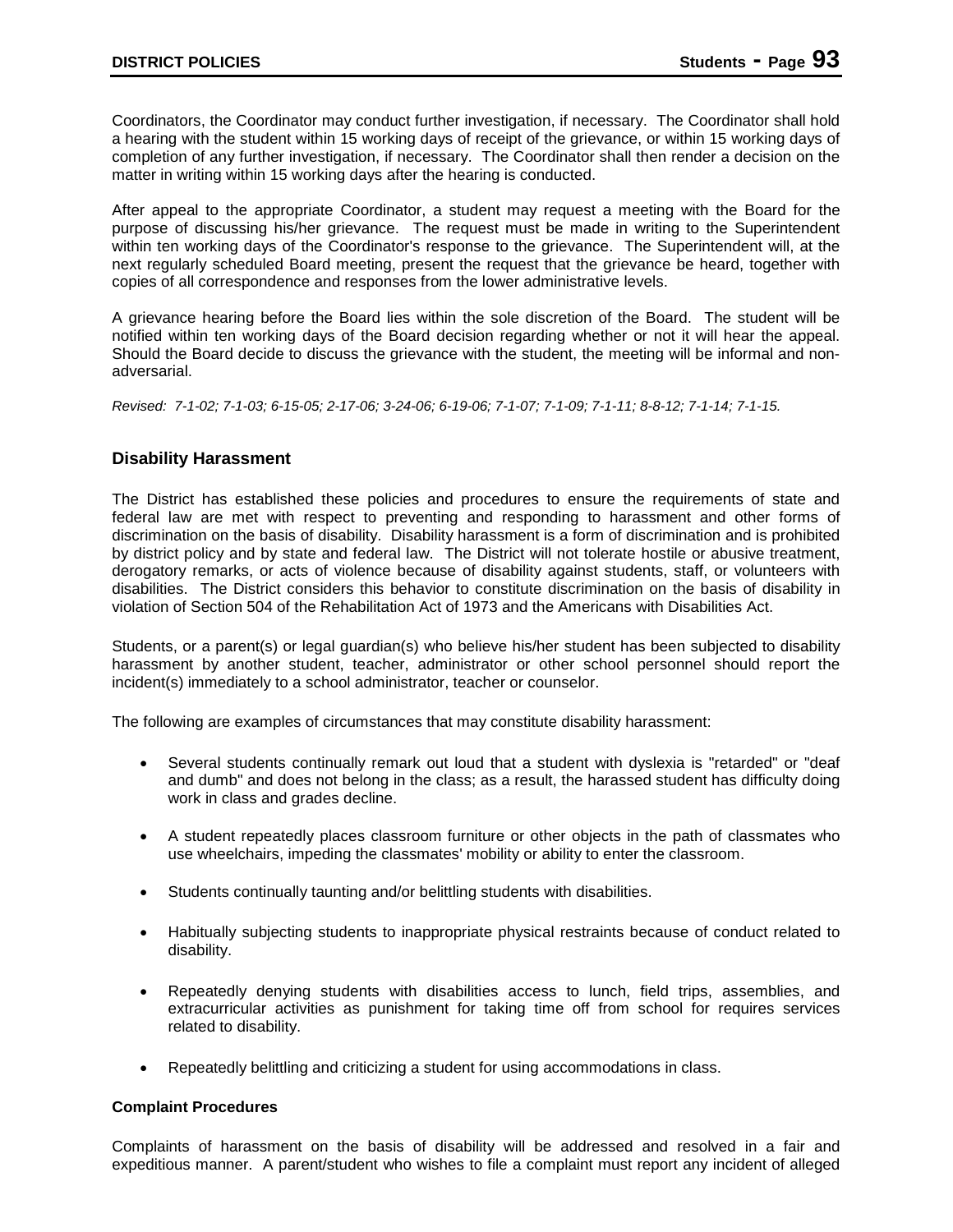harassment as soon as practicable, but not to exceed fifteen (15) days from the date of the alleged incident.In accordance with district disciplinary procedures, appropriate disciplinary action shall be taken against students or staff who are found to have engaged in disability harassment. In addition to these procedures, students and staff may have rights and procedural safeguards under other school policies or state and federal law.

The District encourages students, or a parent(s) or legal guardian(s) to report incident(s) of disability harassment and resolve their complaints at the lowest level. If further assistance is needed, contact the appropriate school administrator for assistance.

- 1. **Written Statement**  The student, parent or staff complaining of harassment on the basis of disability shall complete a complaint form briefly describing the harassing behavior and the alleged harasser. If a student making a complaint requires assistance in providing a written statement, such assistance will be provided by a staff member (e.g., students with learning disabilities in reading or writing may choose to dictate their complaint statement). The appropriate school administrator may ask additional questions regarding the alleged harassment and document relevant responses, but no student making a disability harassment complaint shall be subjected to unduly burdensome questioning regarding the harassing behavior.
- 2. **Investigation**  The school principal or their designee shall take reasonable steps to investigate the complaint and gather appropriate evidence and documentation, taking into consideration the nature and seriousness of the complaint, to promptly address and resolve the complaint. Designees may interview the complainant, gather statements from students and staff, gather other relevant evidence, or take appropriate action upon observing acts of disability related harassment. Allegations of disability harassment involving the campus principal or their designee shall be referred directly to the District Section 504 coordinator, Ruth Lilly at (843) 488-6700.
- 3. **Initial Meeting**  It is the expectation that within 10 working days after the date of each complaint, the school principal or designee will schedule a meeting with the complainant to discuss the complaint, the results of the school's investigation, and the school principal or designee's recommended action. Should exceptional circumstances exist during the investigative process, the principal or designee will schedule a meeting with the complainant within a reasonable period of time. Notification of the outcome will be issued in writing and the complainant will be informed of the right to appeal to the Section 504 coordinator, and where to contact the Section 504 coordinator for that purpose.
- 4. **Appeal to the Section 504 Coordinator**  If a student or parent is dissatisfied with the action recommended by the school principal or designee, they may appeal the decision to the Section 504 Coordinator by requesting a review in writing. If a student with a disability making a complaint requires assistance in providing a written statement requesting an appeal, such assistance will be provided by a staff person. The Section 504 coordinator may apply regular Section 504 complaint or grievance procedures to these appeals, and address and respond to the appeal under the Section 504 grievance timelines. The timeline for the Section 504 coordinator to make a determination on the appeal, however, shall not exceed 10 working days from the date of the Section 504 coordinator's receipt of the written appeal. The Section 504 coordinator shall inform the complainant of the right to appeal to the Superintendent or designee, and where to contact the superintendent or designee for that purpose.
- 5. **Mediation/Conflict Resolution Option**  Either the school principal, their designee, or the Section 504 coordinator may choose to address and respond to the complaint by offering to conduct a Mediation/Conflict Resolution session between the complainant and the alleged harasser in an attempt to reach a mutually agreeable resolution to the complaint. If it is determined that harassment has occurred, the District or school administration shall take reasonable, timely, age-appropriate, and effective corrective action. Examples of corrective action include, but are not limited to: disciplinary action of a student; special training or other interim interventions; apologies; and/or referrals to counseling services.
- 6. **Final Local Appeal**  A student or parent dissatisfied with the action or decision of the Section 504 coordinator may appeal the decision to the superintendent or their designee for these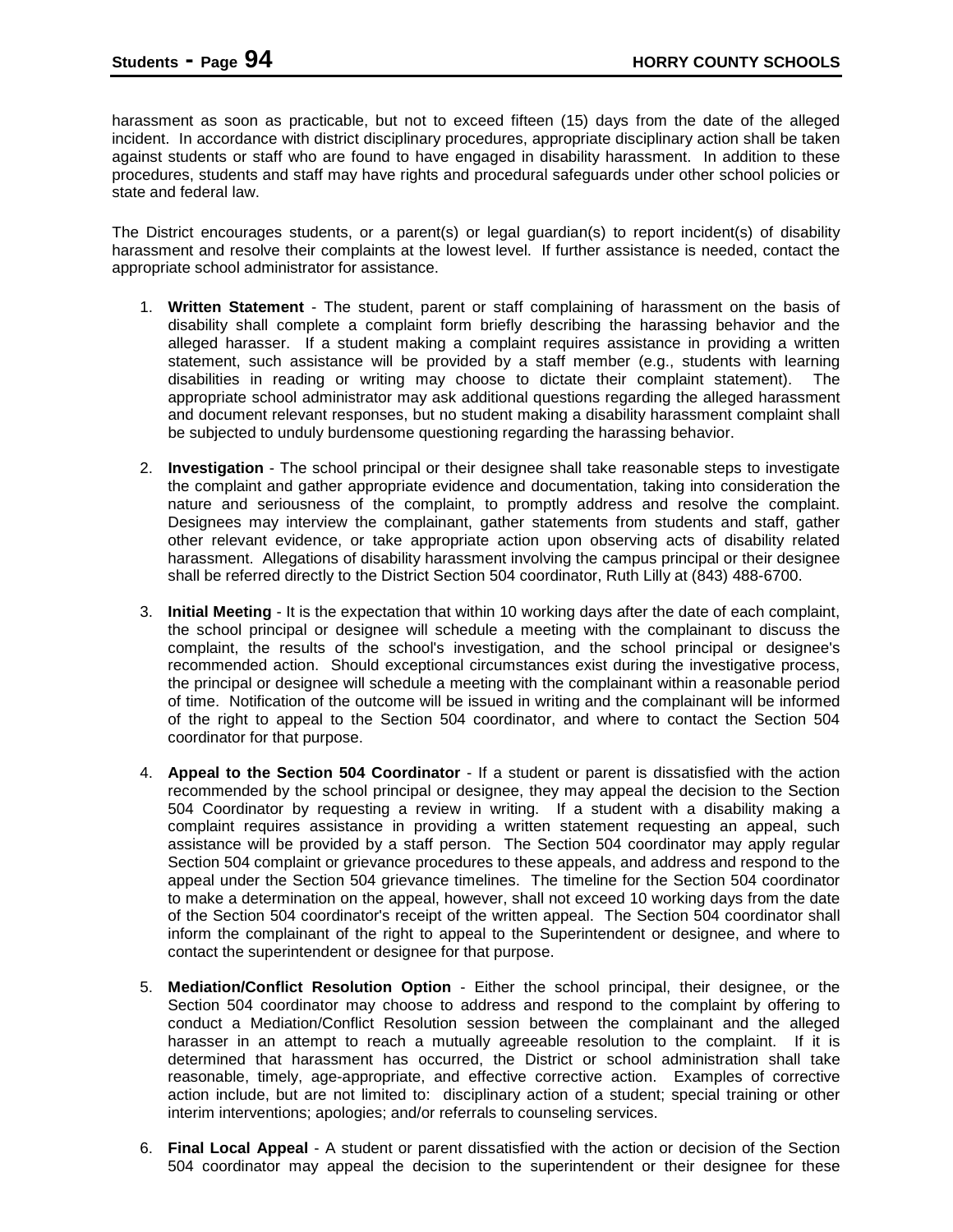purposes. Such appeal shall be requested in writing. If a student with a disability making a complaint requires assistance in providing a written statement requesting an appeal, such assistance will be provided by a staff member. The Superintendent or designee shall reach a determination and take appropriate action within 10 working days after the receipt of a written appeal from the Section 504 coordinator's decision.

- 7. **IEP Team or Section 504 Committee Meeting**  If a school principal, their designee, Section 504 coordinator, or Superintendent's designee believes that incidents or a pattern of disability harassment may be affecting the free appropriate public education of a student with a disability under either Section 504 of the Rehabilitation Act, ADA, or the Individuals with Disabilities Education Act, such staff person may initiate a request for an IEP team or Section 504 Committee meeting, as appropriate. At that meeting, the IEP team or Section 504 committee shall review IEPS or Section 504 Plans of the student with a disability, as appropriate, to determine if any change should be made to these plans in response to the effects of the harassment, if any, on the student's receipt of a FAPE.
- 8. **Compliance with Procedures**  Failure on the part of a student or a parent making complaint to take the action required in these procedures may result in the closing of a complaint, although school principals and designees may take appropriate action of their own accord, as necessary to ensure compliance with law and this policy. Failure on the part of a school principal, designee, or Section 504 coordinator to take action within required timelines shall move the complaint to the next appeal level automatically.
- 9. **Confidentiality**  In investigating and responding to disability harassment complaints, school staff members must comply with the requirements of the Family Educational Rights & Privacy Act, its implementing regulations, and applicable local confidentiality policies. Students or their parents/guardians, making a disability harassment complaint shall be provided access to records related to the complaint, including statements of students or staff, in accordance with FERPA, unless such access is prohibited by FERPA or local policy.
- 10. **Due Process Hearings and Court Actions**  These procedures acknowledge that students who are subjected to disability-related harassment may request due process hearings under either Section 504 or IDEA if they believe that disability harassment has resulted in a denial of FAPE. In addition, such students and parents may have additional rights to initiate a civil action under Section 504 of the Rehabilitation Act or IDEA in the appropriate court, although exhaustion of administrative remedies may be required prior to initiating a court action. For information about filing claims of discrimination with the Office for Civil Rights, contact the U.S. Department of Education, Office for Civil Rights--DC Enforcement Office, 400 Maryland Ave. SW, Washington, D.C. 20202-1475, 202-453-6020; www.ed.gov/ocr.

*Adopted: 7-1-11. Revised: 8-8-12; 7-1-14; 7-1-15.*

# **Grievances Filed by Parents**

<span id="page-28-0"></span>Situations may arise in the operation of the District which are of concern to parents or other community members. Concerns should be resolved at the lowest possible level of decision making by the individuals closest to the concern; therefore, concerns are best dealt with through communication with the appropriate staff members, such as teachers, principals, and administrators. The decision of the principal shall be final: (1) in matters concerning the lawful assignment of students to classes and/or teachers and (2) in grade disputes except that grade disputes are grievable within one month of the posting of a final grade (see "Grading and Academic Performance" and "Grievances Filed by Students"). Parents who file a complaint will not be subjected to retaliation or reprisal in any form.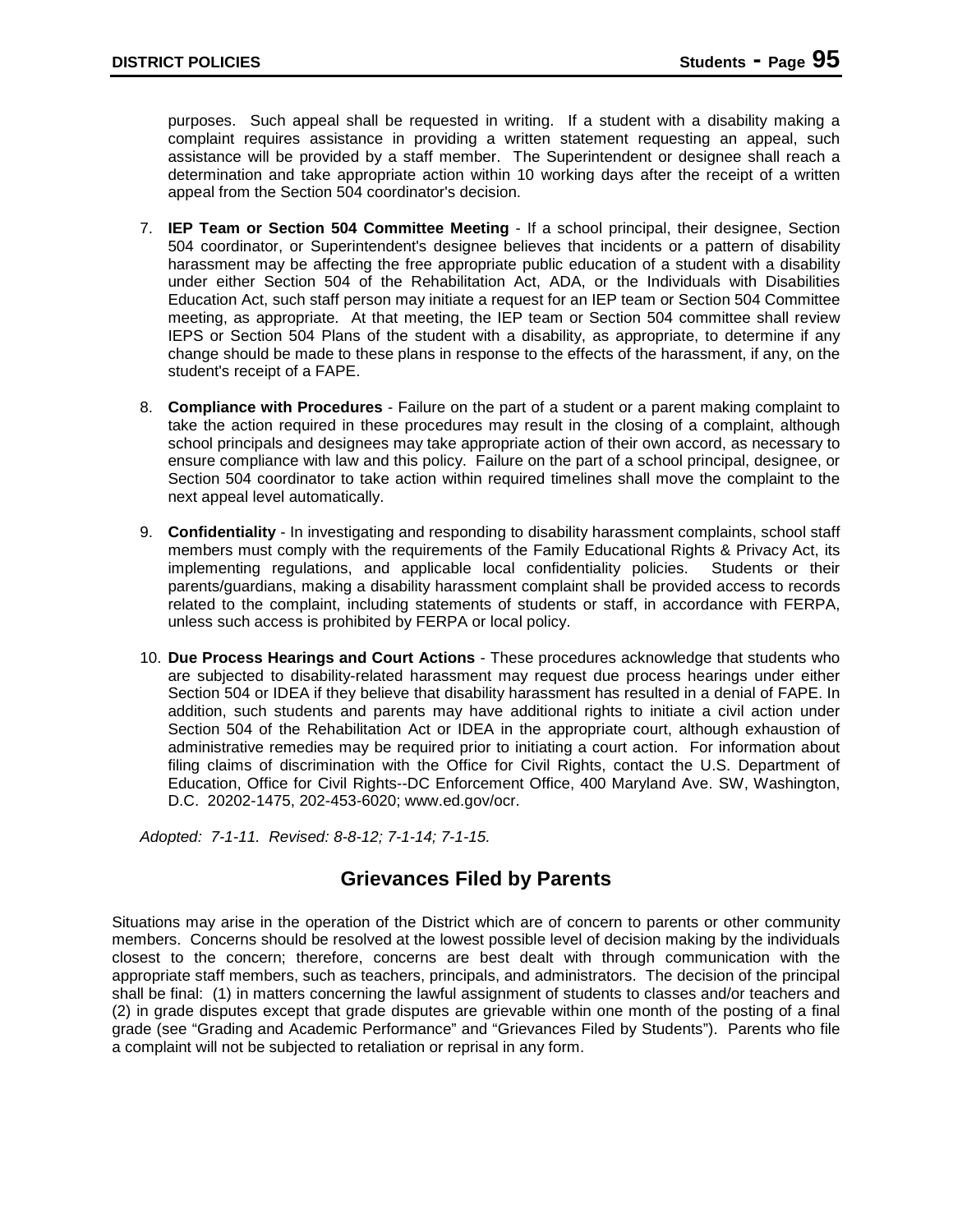#### **Definition**

A grievance is a claim by a parent or other community member of a violation, misinterpretation, or misapplication of a provision of District policies, regulations, and/or rules as it relates to or affects the grievant.

#### **Guidelines**

The following guidelines should be followed by individuals with grievances regarding schools or the District:

- 1. A matter concerning an individual student should be first addressed with the employee directly involved;
- 2. A matter concerning an employee should first be brought to the attention of the employee, if appropriate;
- 3. Unsettled matters from "1" or "2" above or problems concerning individual schools should be directed to the employee's immediate supervisor, the principal, or the chief administrator;
- 4. Unsettled matters from "1" or "2" above or complaints concerning the District should be put in writing on a "Grievance Complaint Form" (available from the Office of Policy and Legal Issues) directed to the appropriate district office administrator, such as an executive director or a chief officer;
- 5. Unsettled matters from "3" or "4" above should be directed to the Superintendent or his/her designee;
- 6. Exceptions to this policy regarding library materials are covered in another policy (copies are available from the Office of Policy and Legal Issues).

If the matter cannot be settled satisfactorily by the Superintendent or his/her designee, the concern may be brought to the attention of the Board. Questions or concerns, along with a request for the item to be heard by the Board, must be submitted in writing to the Superintendent within ten working days of the decision of the Superintendent or his/her designee.

The Superintendent will, at the next regularly scheduled Board meeting, present to the Board the request by the parent or other community member that the complaint be heard, together with copies of all correspondence and responses from the previous level(s).

The Board will notify the parent or other community member of its decision whether or not to hear the complaint within ten working days of the meeting at which the request was considered. Should the Board decide to hear the complaint, the discussion will be informal. The parent or other community member will also be informed of whether the hearing will be in open or closed session, depending upon the nature of the complaint. If the parent or other community member wishes to be represented by legal counsel before the Board, written notice must be given to the Superintendent not less than ten working days prior to the scheduled date of the hearing. Failure to give such notice will result in postponement of the hearing.

The Board will take a reasonable length of time for a full and proper review of the complaint and will render a decision as soon as practicable.

The parent of a homeless student has additional rights if the Board's decision is unacceptable to him/her – see "Homeless Students."

<span id="page-29-0"></span>*Revised: 7-1-03; 3-24-06; 7-1-07; 7-1-11.*

# **Sexual Harassment of Students**

Sexual harassment of students by District employees, other students, or third parties associated with schools is prohibited. All employees, students, and third parties associated with schools must avoid any action or conduct which could be viewed as sexual harassment. The District will take prompt, appropriate, and responsive action to end sexual harassment and to prevent its reoccurrence. Teachers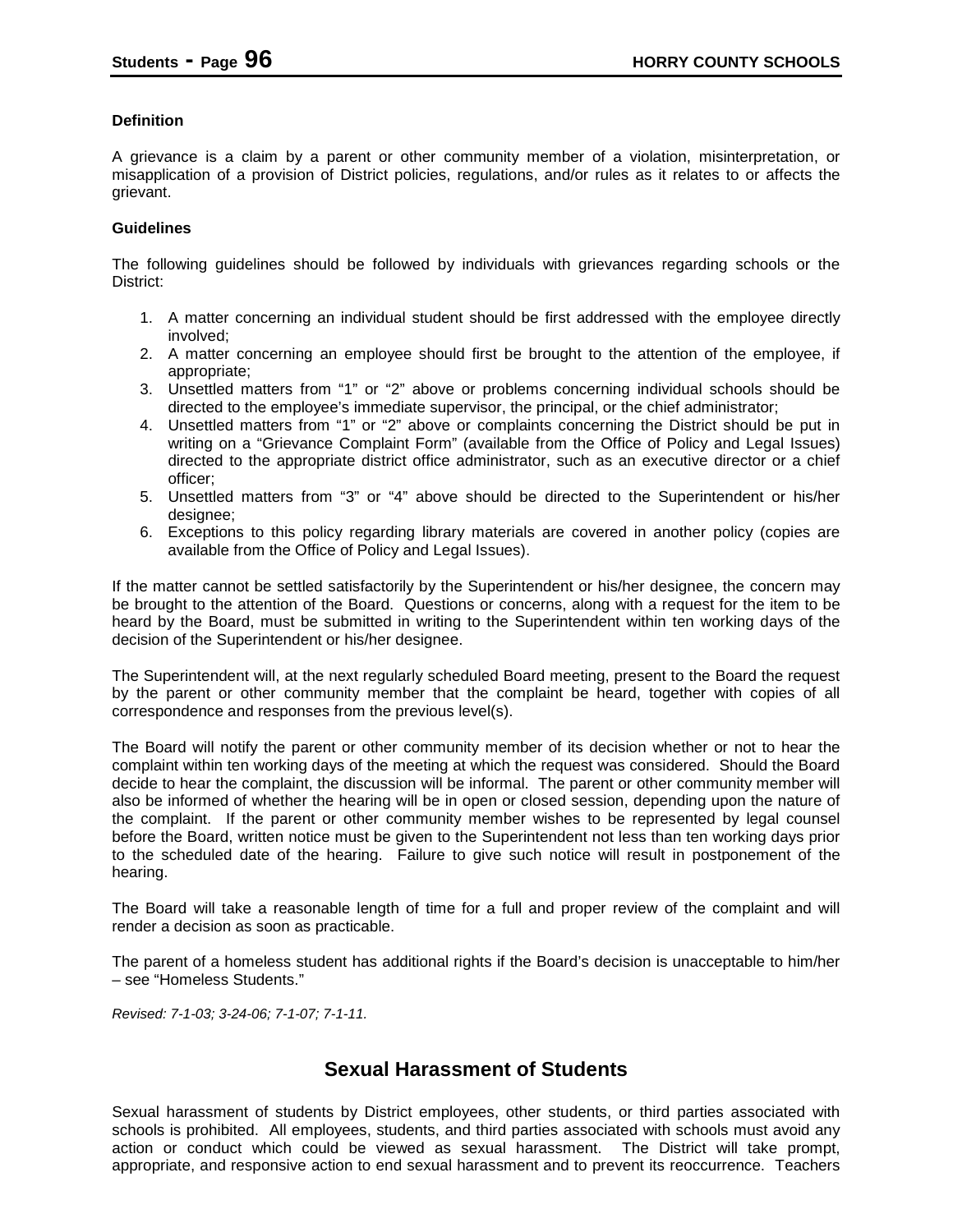and school administrators are expected to use judgment and common sense, which are important elements of a proper response to a particular allegation of sexual harassment or inappropriate conduct of a sexual nature.

Certain "inappropriate conduct of a sexual nature" that District employees direct towards students may also be criminal conduct as defined by State law, including S.C. Code Section 16-3-755. However, the District will take appropriate action against any employee who engages in inappropriate conduct of a sexual nature, as defined in District policies, regardless of whether the conduct rises to the level of a crime.

Any student who feels he/she has been subjected to sexual harassment, or the parent of a student who feels his/her child has been subjected to sexual harassment, is encouraged to file a complaint as set forth below. All allegations will be investigated promptly, thoroughly, and impartially to determine what occurred. In the interim and at the conclusion of the investigation, appropriate steps will be taken to effectively address the situation.

Students who file a complaint of sexual harassment will not be subjected to retaliation or reprisal in any form. Any employee or student who is found to have engaged in sexual harassment or inappropriate conduct of a sexual nature will be subject to disciplinary action, up to and including termination in the case of an employee or expulsion in the case of a student, and all other appropriate steps will be taken to correct or rectify the situation.

#### **Types of behavior which constitute sexual harassment**

- 1. Quid pro quo sexual harassment A school employee explicitly or implicitly conditions a student's participation in an educational program or activity or bases an educational decision on the student's submission to unwelcome sexual advances, requests for sexual favors, or other verbal, nonverbal, or physical conduct of a sexual nature, whether the student resists or submits to the conduct.
- 2. Hostile environment An employee, student, or third party engages in such conduct as inappropriate sexual advances, requests for sexual favors, or other verbal, nonverbal, or physical conduct of a sexual nature which is sufficiently severe, persistent, or pervasive that it limits a student's ability to participate in or benefit from an education program or activity, or creates a hostile or abusive educational environment.

#### **Preventive action**

Periodically, the District shall ensure that:

- 1. Information is made available to students about the nature of sexual harassment, the procedures for registering a complaint, and the possible redress which is available. Such information shall stress that the District does not tolerate sexual harassment and that students can report inappropriate behavior of a sexual nature without fear of adverse consequences. The information provided shall take into consideration and be appropriate to the ages of students. Written summaries of sexual harassment procedures are included in student/parent handbooks or other appropriate documents distributed to students and/or parents.
- 2. Each school has selected a male and a female administrator, faculty member, or other person(s) designated by the District to serve as the school's sexual harassment contact persons.
- 3. All administrators and designated sexual harassment contact persons are informed of the District's sexual harassment procedures and understand how to implement them. For example, they will be made aware of the conduct that constitutes sexual harassment, the District's commitment to eliminating and avoiding sexual harassment in the schools, the penalties for engaging in harassment, the procedures for reporting incidents of sexual harassment, and the procedures for conducting a sexual harassment investigation.
- 4. All certified and classified employees are informed about the nature of sexual harassment and the District's general procedures for handling and reporting student complaints.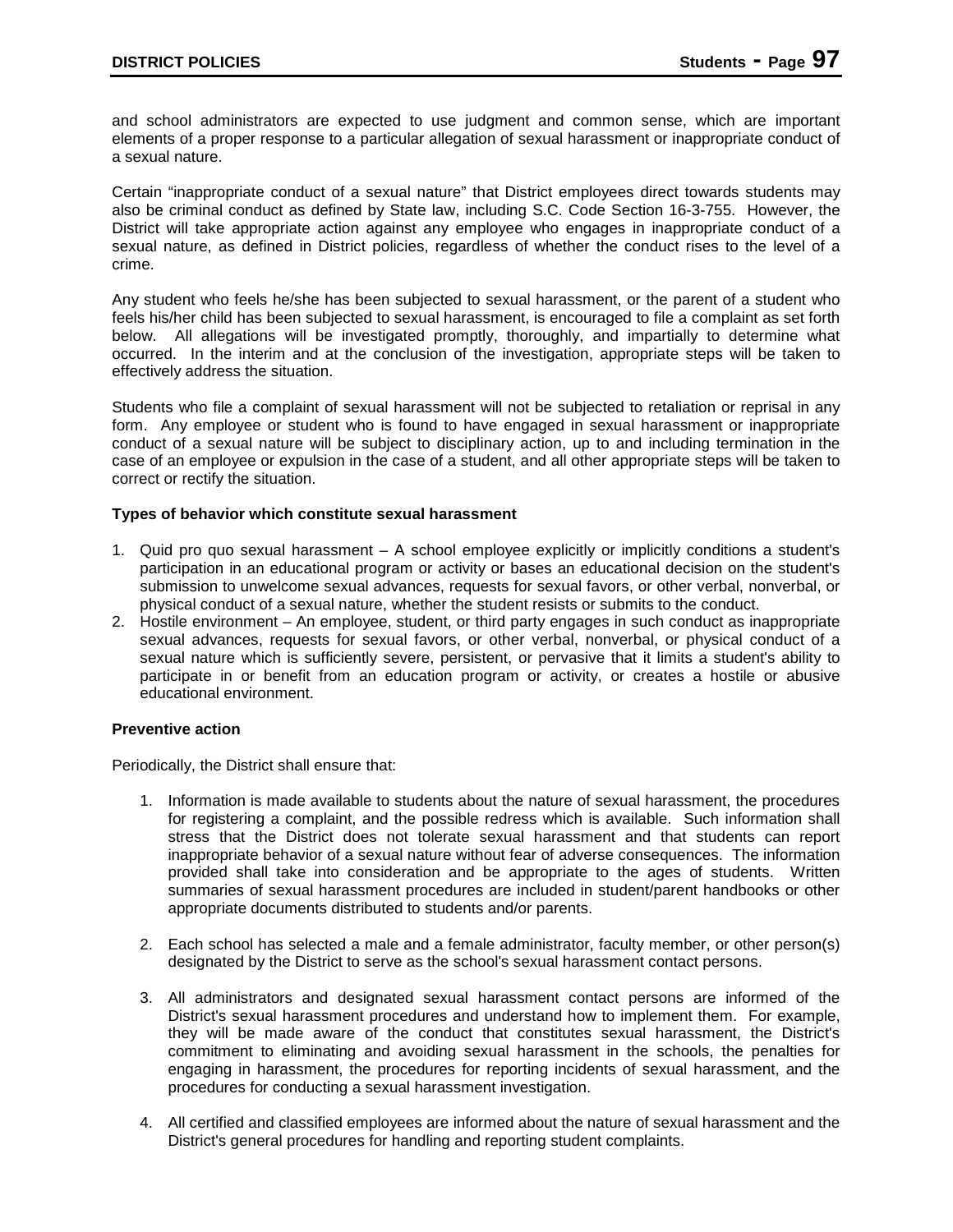5. For information about filing claims of sexual harassment with the Office for Civil Rights, contact the Office for Civil Rights, DC Office, U.S. Department of Education, P.O. Box 14620, Washington, D.C. 20044-4620, 202-786-0500; FAX 202-208-7797.

The District's Title IX Coordinator is Ben Hardee, Director of Career and Technical Education, 335 Four Mile Road, Conway, SC 29526, 488-6700.

#### **Reporting and response procedures**

- 1. Any student who feels that he or she has been the object of sexual harassment is encouraged to file a complaint with his/her principal or one of the designated school contact persons (except for situations covered in item "2" below). Such a complaint may also be filed by the student's parent (a "Sexual Harassment Complaint Form," which is available from the Office of Policy and Legal Issues, may be used to file a complaint).
- 2. Under no circumstances shall a student be required to first report allegations of harassment to the principal or a school contact person if that person is the individual who is accused of the harassment. In such cases, the student or the student's parent shall file the complaint with another contact person at the student's school or with the District Title IX Coordinator. In cases where the contact person is subordinate to the person accused of the harassment, the complaint shall be forwarded directly to the District Title IX Coordinator.
- 3. If any employee receives a complaint of sexual harassment or observes any behavior which could be perceived as sexual harassment, the employee shall transmit the complaint to one of the school's designated contact persons or report the behavior to the principal or one of the school contact persons as soon as practicable. Conduct to be reported includes sexual graffiti on school property, hazing of students, etc.
- 4. All principals and/or school contact persons shall report any incident of alleged sexual harassment reported to them to the District Title IX Coordinator as soon as practicable.
- 5. If a student alleges that he/she is the victim of sexual harassment, the school should promptly attempt to notify the student's parent. The principal, school contact person, and/or the Title IX Coordinator should initially discuss with the student and, if appropriate, his/her parent(s) what actions are being sought and the investigation procedures that will be followed. Interim measures designed to protect the student from further harassment during the investigation of a complaint should be taken where appropriate.
- 6. In cases involving potential criminal conduct or where a child's physical or mental health or welfare has been or may be adversely affected by sexual abuse, appropriate school personnel should report the situation to appropriate authorities in accordance with S.C. Code § 20-7-510 and/or § 59-24-60.
- 7. The Title IX Coordinator, the school principal, and/or one of the school contact persons shall promptly initiate an investigation of the alleged sexual harassment. The investigation shall include appropriate steps to determine what occurred and to take actions reasonably calculated to end the harassment, eliminate the hostile environment if one has been created, and prevent harassment from occurring again. The school shall take steps to assist in remedying the effects of harassment on the individual student or students subjected to the harassment. This procedure does not create an obligation for the District to incur any expenses associated with a student's participation in private counseling or medical services.
- 8. The District shall be responsible for ensuring that reasonable efforts are made to prevent public disclosure of the names of all parties involved in the sexual harassment allegation, except to the extent necessary to carry out an investigation and comply with statutory obligations.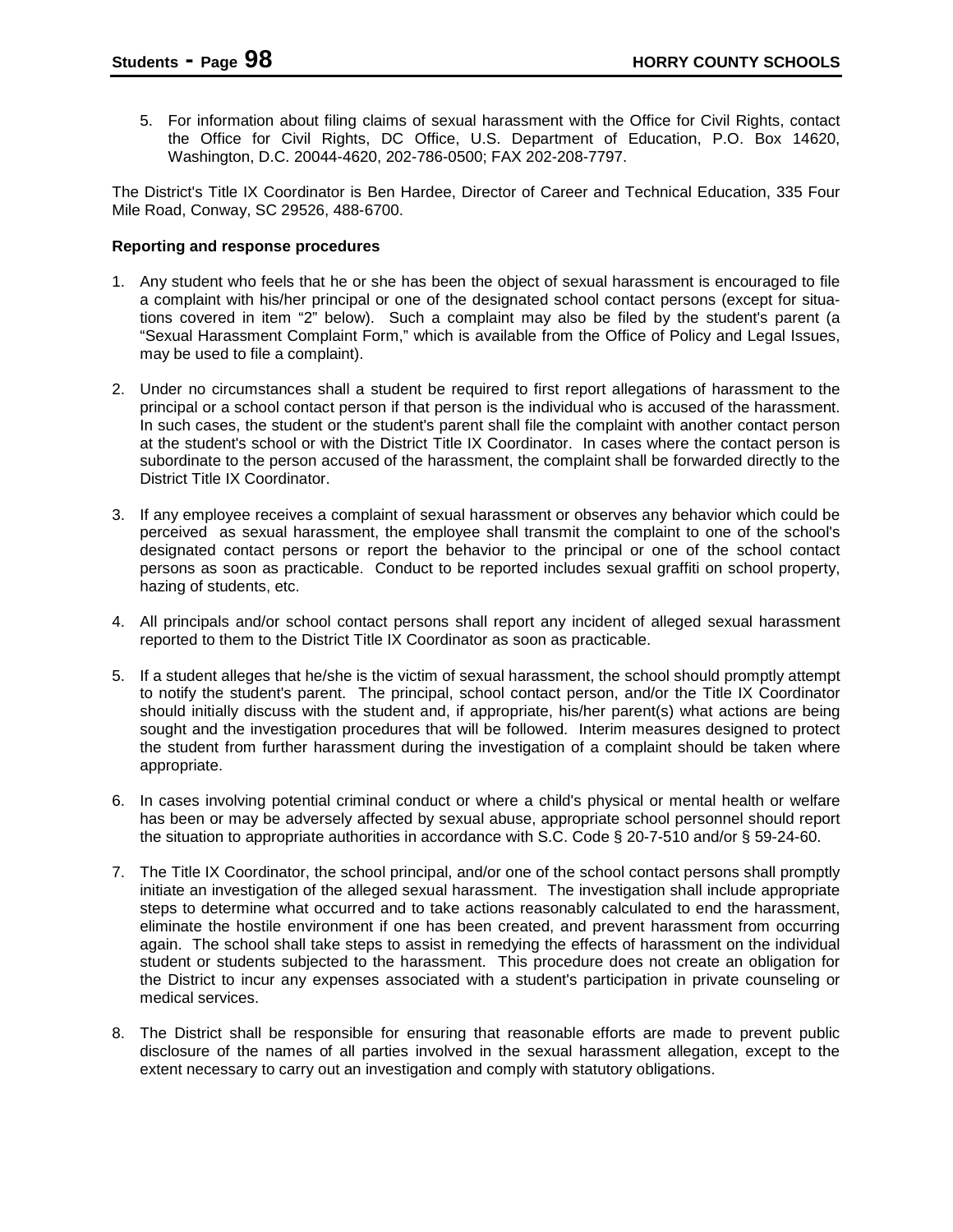- 9. If the investigation determines that sexual harassment has occurred, the District or school administration shall take reasonable, timely, age-appropriate, and effective corrective action. Examples of corrective action include, but are not limited to: disciplinary action against the harasser, up to and including termination of an employee or expulsion of a student; special training or other interventions; apologies; dissemination of statements that the school does not tolerate sexual harassment; independent reassessment of student work; tutoring; and referrals to counseling services.
- 10. The principal or the Title IX Coordinator shall report the general results of any investigation of sexual harassment, including corrective action taken, to the Superintendent or his/her designee. The student and his/her parent(s) shall be informed that appropriate actions were taken and shall be advised how to report any subsequent problems.
- 11. Principals and/or school contact persons shall follow up periodically on any incident of sexual harassment they were involved in investigating to determine whether the student has been subjected to any further sexual harassment since the corrective action was taken.
- 12. In the event that a school learns of possible harassment through means other than a student, parent, or employee complaint, such as a witness to an incident or anonymous letter or telephone call, the administration shall consider the following factors in formulating an appropriate response:
	- a. Source and nature of the information;
	- b. Seriousness of the alleged incident;
	- c. Specificity of the information;
	- d. Objectivity and credibility of the source of the report;
	- e. Whether any individuals can be identified who were subjected to the alleged harassment; and
	- f. Whether those individuals want to pursue the matter.

If, based on these factors, it is reasonable for the school to investigate and the principal, school contact person, and/or Title IX Coordinator can confirm the allegations, the investigation shall proceed as set forth above.

#### **Additional obligations of employees and students**

- 1. Employees and students shall report to the principal, school contact persons, or in appropriate cases the employee's immediate supervisor, any conduct on the part of third parties, such as sales representatives or service vendors, which is believed to constitute sexual harassment.
- 2. Employees and students shall cooperate with and maintain the confidentiality of any investigation of alleged acts of sexual harassment conducted by the District or by an appropriate governmental agency. Failure to do so could result in disciplinary action against the individual who failed to cooperate or who violated the confidentiality of the matter.
- 3. No employee or student of the District shall take any action to discourage any student from reporting alleged sexual harassment. However, any person who intentionally provides false information in connection with a report or investigation of sexual harassment may be subject to disciplinary action.
- 4. No employee or student of the District shall retaliate in any way against an employee or student who has provided information regarding an incident of sexual harassment.

### *Legal references.*

*State.*

- *S.C. Code § 16-3-755 – Sexual battery with a student.*
- *S.C. Code § 20-7-510 – Persons required or permitted to report; method; confidentiality.*
- *S.C. Code § 59-24-60 – Requirement of school officials to contact law enforcement authorities when criminal conduct occurs.*

*Revised: 7-1-02; 7-26-05; 7-1-10; 7-1-11; 8-8-12.*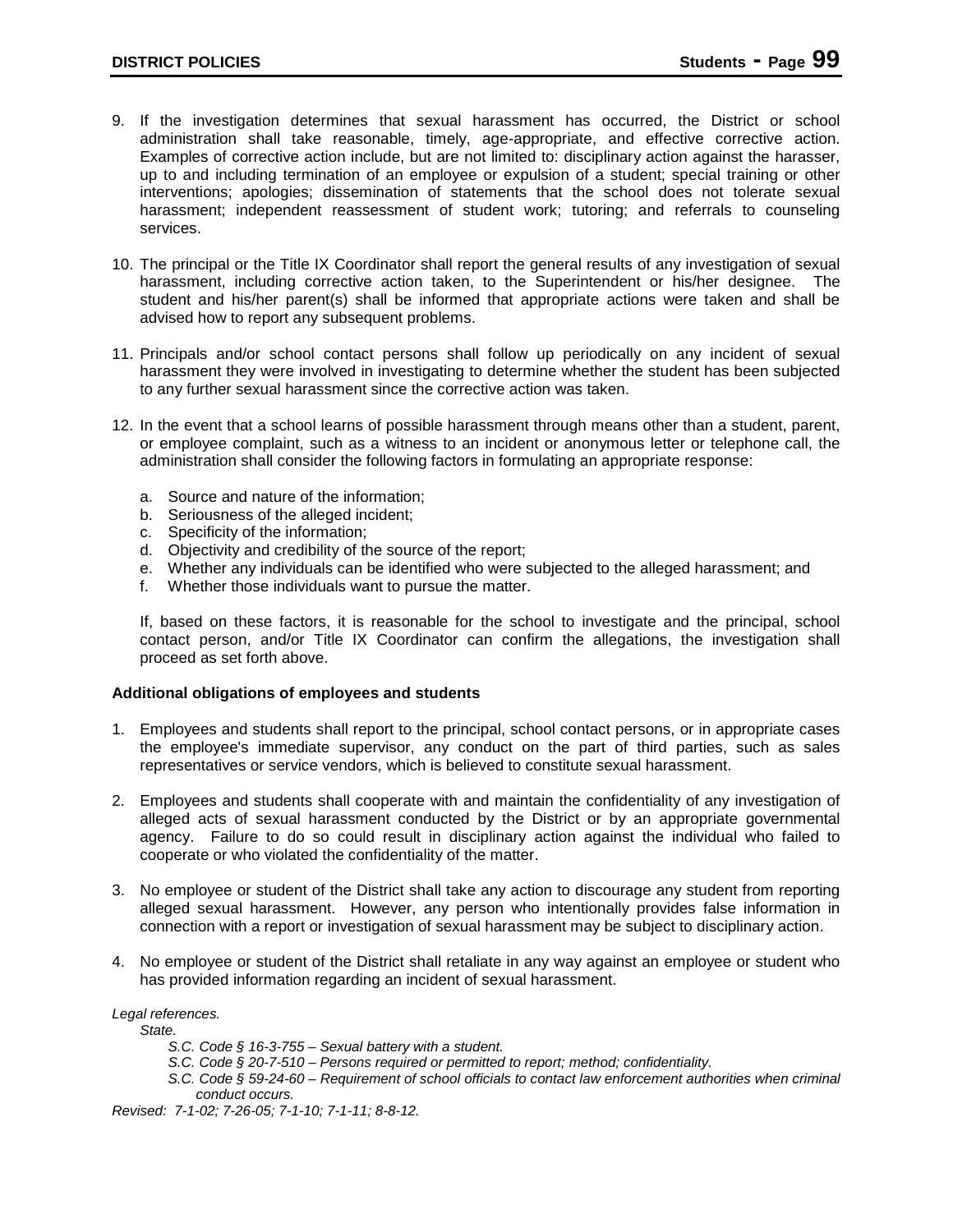# **Student Behavior Code**

<span id="page-33-0"></span>The District expects students to conduct themselves appropriately including, but not limited to, behaving with honesty, integrity, fairness, truthfulness, trustworthiness, and respect for the rights of others. They must know, understand, and follow District and school policies and rules. Ignorance of the provisions of polices and rules will not be acceptable as a defense in the event of an infraction by a student. Further, any student who witnesses, or has reliable information that a student has been subject to harassment, intimidation, or bullying (includes cyberbullying) shall report the incident to the principal, the designated school contact person, or to the Executive Director for Student Affairs. Reports may be anonymous; however, formal disciplinary action will not be taken solely on the basis of an anonymous report.

The District recognizes that rules of student conduct and consequences for violations are necessary for the orderly operation of its schools. Generally, it is the philosophy of the District to handle all student disciplinary matters at the lowest supervisory level possible and in the most reasonable manner possible. Ultimately, though, the Superintendent is in charge of ensuring that sound disciplinary practices are followed throughout the District.

No disciplinary action shall be taken without all procedural rights being afforded to students and their parents as provided by Federal law, State law, S.C. Board of Education regulations, and the policies of the District.

The following listing of offenses and the required or recommended dispositions are provided for the information of students, parents, and school personnel. Disciplinary actions will include appropriate hearings and review. The removal of a student from the learning environment will occur only for just cause and in accordance with law.

These rules, regulations, and procedures are designed to protect all members of the educational community in the exercise of their rights and responsibilities. These rules apply to any student:

- 1. Who is on school or District property;
- 2. Who is in attendance at school or any school-sponsored activity, whether on or off school grounds;
- 3. Who is enroute to and from school or a school-sponsored activity on a school bus or other District vehicle; or
- 4. Whose conduct at any time or in any place has a direct and immediate effect on maintaining order and discipline in District schools.

In order to promote the safety and welfare of students, staff members, and the public, persons in District buildings and on District property are subject to video/audio monitoring except in those areas in which the District determines that a person has a reasonable expectation for privacy.

#### <span id="page-33-1"></span>*Revised: 7-1-09.*

#### **Extenuating, mitigating or aggravating circumstances**

The District and/or school administrators may consider extenuating, mitigating, or aggravating circumstances which may exist in a particular case of misconduct. Such circumstances should be considered in determining the most appropriate sanction to be used.

## <span id="page-33-2"></span>**Student conduct away from school grounds or school activities**

Administrators shall take appropriate action when information becomes available about student misconduct away from school grounds or school activities that may have a direct and detrimental effect on or seriously threaten the discipline, educational environment, safety, or general welfare of students, faculty, staff, and/or administrators of the District. When assessing the impact of out-of-school behavior on a District school, the administrator should take into consideration the seriousness of the alleged out-ofschool offense and the protection of students, faculty, staff, and administrators from the effects of violence, drugs, and/or disruptions.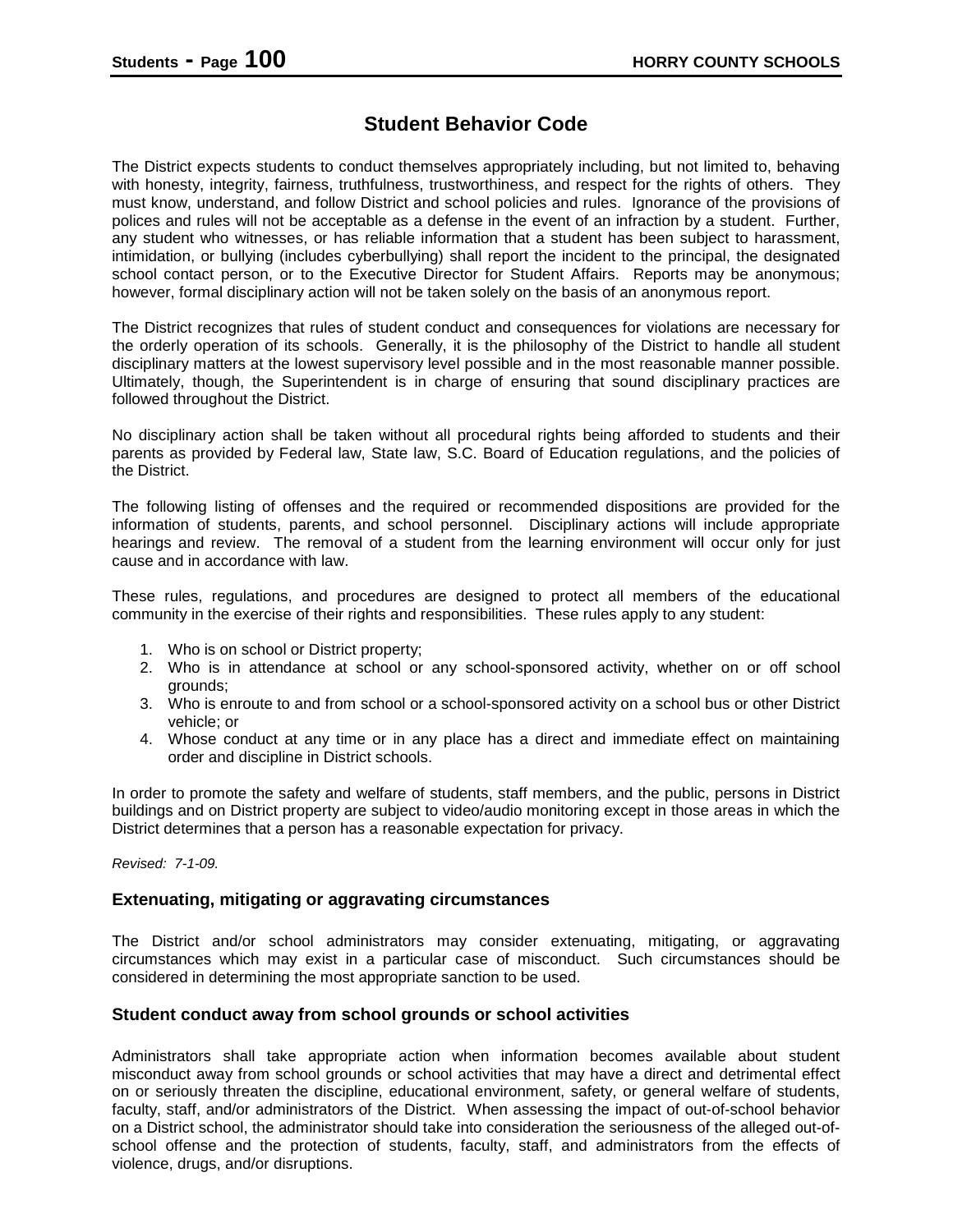Administrators are directed to evaluate each situation on a case-by-case basis. At a minimum, administrators or their designees should meet with the student upon his/her arrival at school, give the student notice of the concerns based on the reported out-of-school behavior, and allow the student an opportunity to present his/her side of the story. Based upon all of the circumstances, including a finding that the alleged conduct will have a direct and immediate effect on the school, or threatens the discipline, educational environment, safety or general welfare of students, faculty, staff, and/or administrators of the school, the administration may either permit the student to attend classes as usual or take appropriate disciplinary action including, but not limited to, in-school or out-of-school suspension, in order to conduct an investigation into the matter. The parents of students shall be notified of any action taken by the administration and offered the opportunity for a conference with the administration.

In the event that the student is incarcerated based on his/her out-of-school conduct, the principal or his/her designee shall notify the student that he/she is to meet with the administration prior to returning to school. At the conclusion of the inquiries to obtain more information on the matter, the administrator or his/her designee should take appropriate action which may include, but is not limited to, one or more of the following:

- 1. Returning the student to his/her normal class schedule and removing all evidence of suspension;
- 2. Placing the student on probation and allowing the student to resume his/her normal class schedule;
- 3. Placing the student on probation, allowing the student to continue classwork, but restricting the student's participation in extracurricular activities and/or designated school activities, for example, clubs, study halls, pep rallies, student government activities, and so forth;
- 4. Suspending the student;
- 5. Recommending expulsion of the student from regular school and placement in the District's alternative school; or
- 6. Recommending expulsion of the student for either the remainder of the semester or year.

The disciplinary action taken must be supported by the evidence and take into full consideration the impact of the student's presence at school on the discipline, educational environment, and safety or general welfare of other students, faculty, staff, and/or administrators of the school.

## <span id="page-34-0"></span>**Possession of weapons**

Students are prohibited from carrying, possessing, causing to be available, and/or displaying on school property, a school bus, or at District-related or school-related functions any type of weapon, device, or object which may be used to inflict bodily injury or death including, but not limited to, a firearm (rifle, shotgun, pistol, or similar device that propels a projectile through the energy of an explosive), an air- or gas-powered or mechanically powered pistol, rifle, or gun, a knife (with a blade over two inches long), a blackjack, a metal pipe or pole, or any other device or object which may be used to inflict bodily injury or death. No student vehicles parked on District or school property may contain such weapons, devices, or objects. Violators will incur school disciplinary action and may incur penalties under the law.

The District will expel for no less than one calendar year a student who has brought or possessed a firearm on school property, a school bus, at District-related or school-related functions, or at any setting under the jurisdiction of the District. The one-year expulsion may be modified by the Superintendent or his/her designee on a case-by-case basis.

The Superintendent or his/her designee shall refer any student expelled for a firearm violation to a local law enforcement agency.

*Legal references. Federal. 20 U.S.C. 3351 – Gun-free Schools. State. S.C. Code § 16-23-430 – Carrying weapons on school property. S.C. Code § 59-63-235 – Expulsion of student determined to have brought a firearm to school. Revised: 6-15-05; 7-1-08.*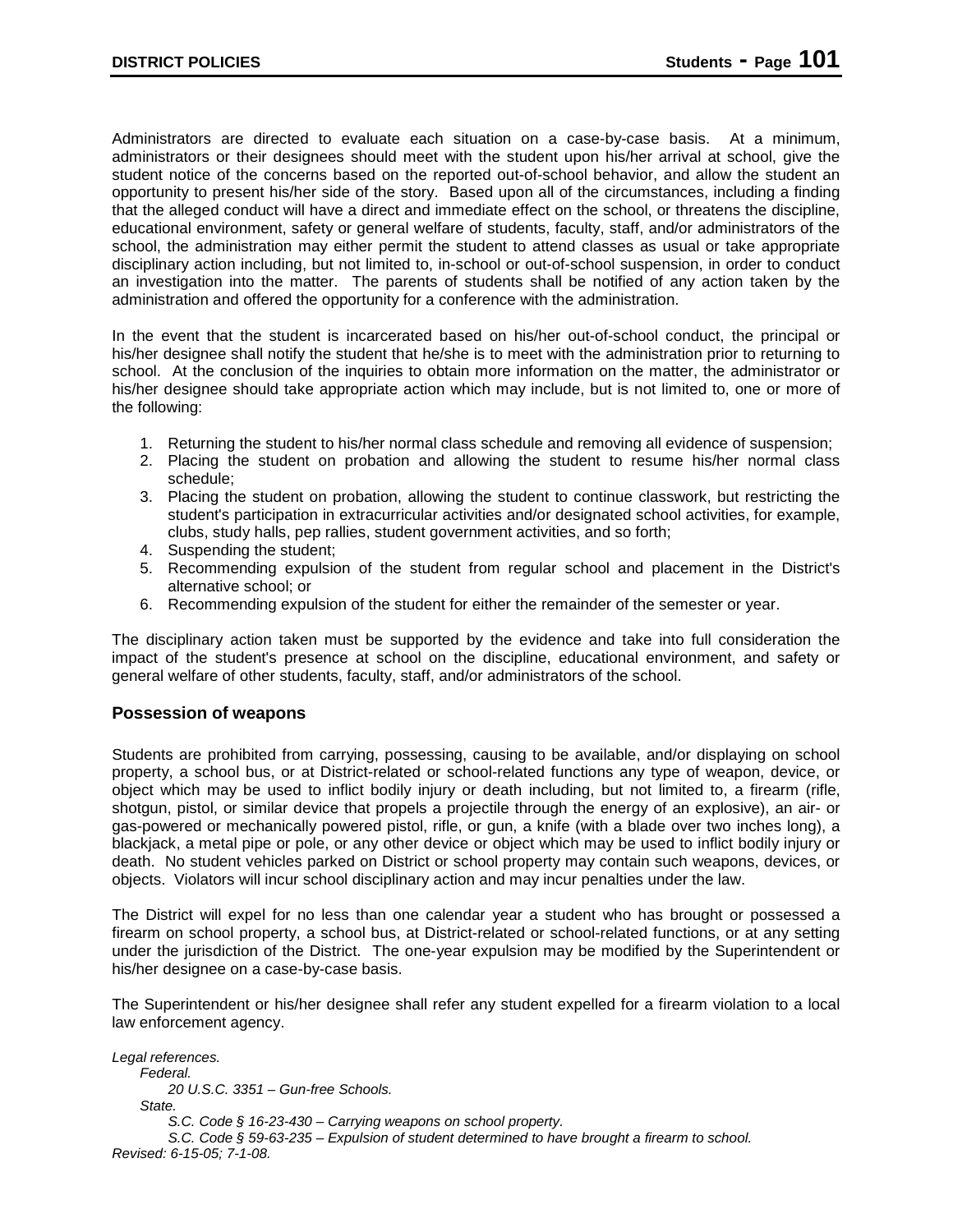# <span id="page-35-0"></span>**Drug use, alcohol use and tobacco use by students**

### **Drugs and alcohol**

Students may not possess, use, sell, purchase, barter, distribute, or be under the influence of alcoholic beverages or controlled or illegal substances on District or school property, school buses, or at any District-sponsored or school-sponsored activities whether on or off school property. This prohibition also pertains to look-alike substances, i.e., any substance that is represented to be or is substantially similar in color, shape, size, markings, etc., to an alcoholic beverage or controlled or illegal substance.

A District hearing officer will determine whether suspension or a recommendation for expulsion is appropriate under the circumstances concerning a student's use, possession, or being under the influence of an illegal, unauthorized, or dangerous substance. A suspension generally be for a minimum of five school days, and will require the mandatory completion of the School Intervention Program ("ScIP") for the first offense; however, the first offense for possession of any drug which is illegal for a student to possess, including, but not limited to, any form of marijuana or cocaine, shall result in appropriate disciplinary action which may include expulsion for the remainder of the school year. Students will be recommended for expulsion for the remainder of the school year for a second offense, regardless of the substance possessed or used.

The student shall be recommended for expulsion from school for the remainder of the school year on the first offense when there is ample evidence to believe that he/she has engaged in or plans to engage in the distribution of an illegal, unauthorized, or dangerous substance. The student shall be recommended for permanent expulsion from District schools on the second offense.

Periodic, unannounced visits to school activities will be made with a drug dog, consistent with appropriate procedures.

If the situation warrants, District or school administrators will communicate all available information to appropriate law enforcement entities and cooperate in law enforcement investigations.

See, also: "Student Behavior Code."

*Revised: 7-1-02; 7-1-07.*

#### **Tobacco**

The possession or use of tobacco products by students including, but not limited to, cigarettes, cigars, pipes, electronic cigarettes, vaporizers, smokeless tobacco or snuff is prohibited on District or school property, school buses or at District-sponsored or school-sponsored activities, whether on or off District property.

<span id="page-35-1"></span>Students in violation of this policy shall be disciplined in accordance with State law and District policies.

## **Disorderly conduct – Level I**

- 1. Disorderly conduct is defined as those activities engaged in by a student which tend to impede orderly classroom procedures or instructional activities, the orderly operation of the school, or the frequency or seriousness of which disturb the classroom or school.
- 2. Acts of disorderly conduct may include, but are not limited to, the following:
	- a. Failure to complete assignments or carry out directions
	- b. Lying
	- c. Disturbing class
	- d. Forged notes
	- e. Cutting school
	- f. Cutting class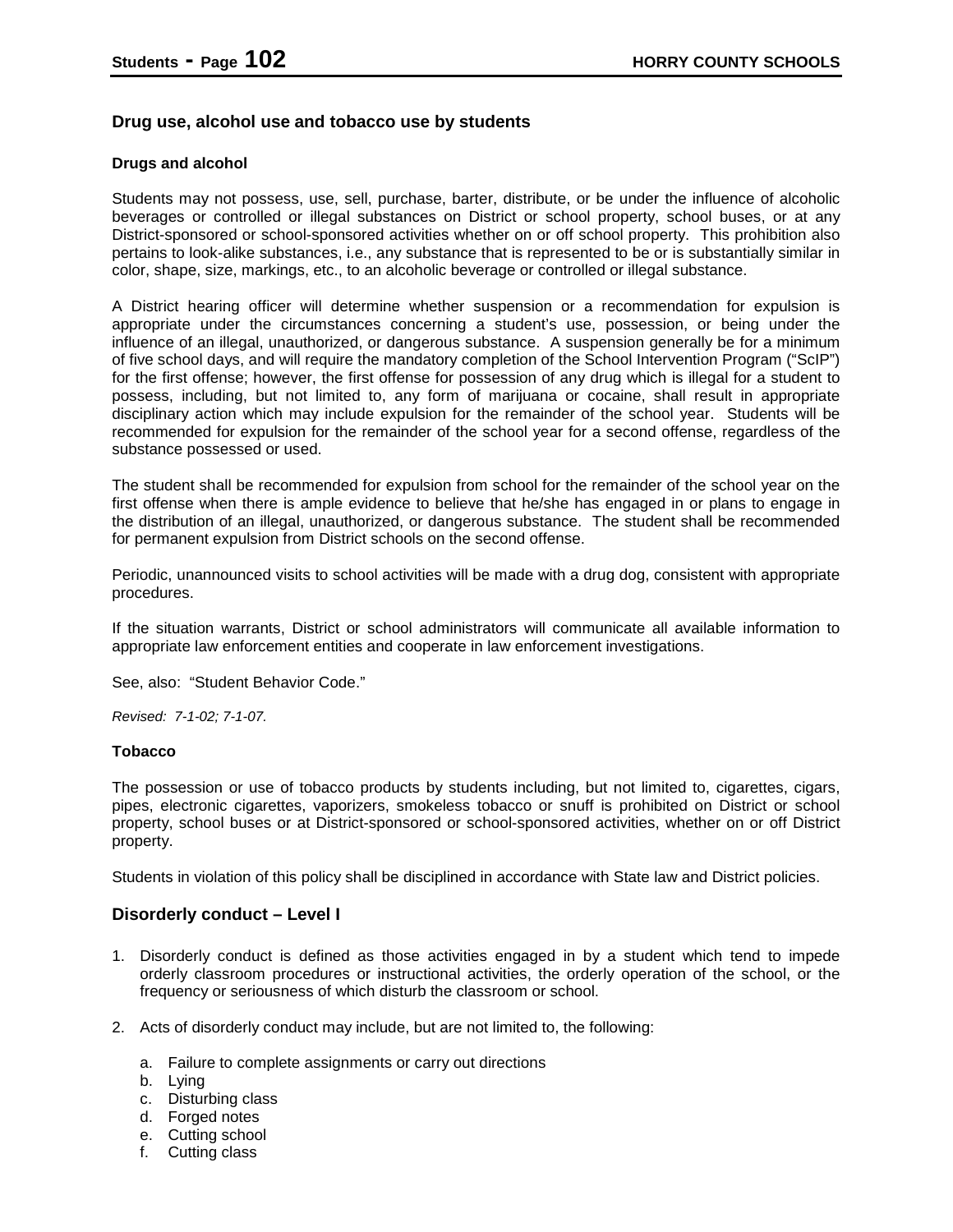- g. Class tardy
- h. School tardy
- i. Cheating
- j. In off limits area
- k. Abusive language to other students
- l. Profanity
- m. Loitering
- n. Dress code violation
- o. Obscene gesture
- p. Parking violation
- q. Leaving school without permission
- r. Leaving class without permission
- s. Telephone violation
- t. Identification violation
- u. Littering
- v. Excessive noise
- w. Hall pass violation
- x. Contract violation
- y. Interfering with the instructional program or a school activity including, but not limited to, inappropriately messaging through the use of a cell phone, a camera cell phone, a paging device, or any other electronic device, which include the use of CD players, IPods, MP3 players, cameras, handheld games; such devices are to be turned off and out of sight upon a student's arrival at school until the student is dismissed from school and are never to be used in any area in which an individual has a reasonable expectation for privacy including, but not limited to, restrooms, locker rooms, and showers; in the event of a violation, school personnel are authorized to take the device from the student but provide for the return of the device to the owner; first violations are generally considered to be a level I offense (disorderly conduct); succeeding or egregious offenses will result in more serious consequences such as, but not limited to, out-of-school suspension, revocation of the right to bring the device on campus, or immediate suspension pending an evidentiary hearing. The school or District assumes no responsibility for any damaged, lost, or stolen devices.
- z. Planning and/or implementing an initiation involving disorderly conduct
- aa. Possession of inappropriate items
- bb. Other acts of disorderly conduct as determined by the administration.
- 3. Possible sanctions to be applied in cases of disorderly conduct may include, but are not limited to, one or more of the following:
	- a. Withdrawal of privileges/exclusion from extra-curricular activities
	- b. Temporary removal from class
	- c. Call to parent
	- d. Conference with parent
	- e. Detention
	- f. Home visit
	- g. Verbal warning
	- h. In-school suspension
	- i. Letter to parent
	- j. None.

## **Disruptive conduct – Level II**

- 1. Disruptive conduct is defined as those activities engaged in by a student which are directed against persons or property and/or the consequences of which tend to endanger the health or safety of oneself or others. Some instances of disruptive conduct may overlap certain Level III offenses, justifying both administrative sanctions and court proceedings. Disorderly conduct (Level I) may be reclassified as disruptive conduct (Level II) if it occurs three or more times.
- 2. Acts of disruptive conduct may include, but are not limited to, the following:
	- a. Abusive language to staff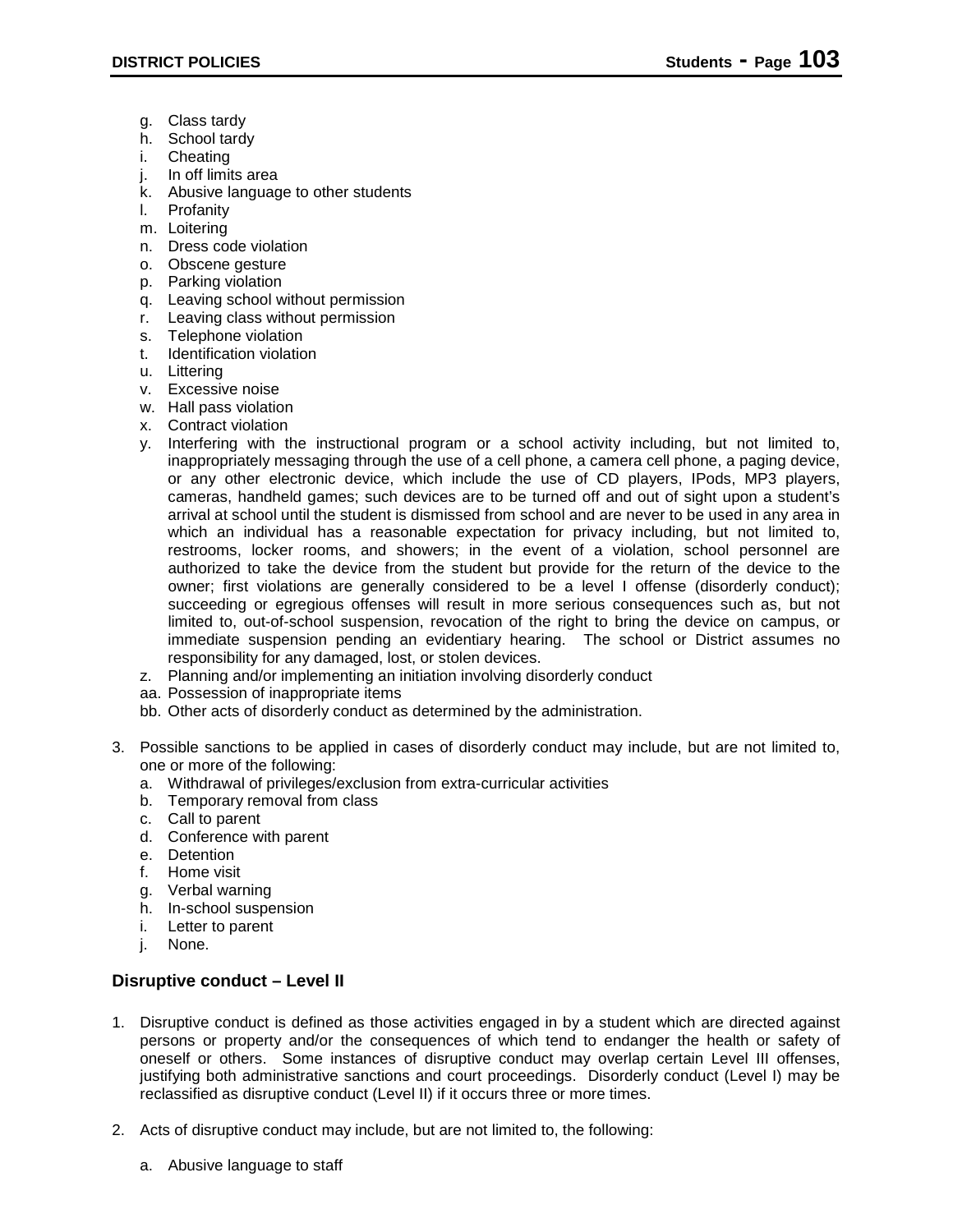- b. Computer violation
- c. Tobacco violation
- d. Fireworks possession
- e. Refusal to obey
- f. Illegal occupation of school property
- g. Unlawful assembly
- h. Disrupting lawful assembly
- i. Bus violation
- j. Probation violation
- k. Disrespect to staff
- l. Three level one offenses
- m. Use of an unauthorized substance
- n. Threats to students
- o. Intoxicant use/liquor
- p. Inappropriate touching
- q. Indecent exposure
- r. Unforced sex
- s. Stealing
- t. Vandalism–minor
- u. Ammunition without harmful intent
- v. Carrying, possessing, causing to be available, and/or displaying inappropriate items such as, but not limited to: a look-alike gun; a look-alike air- or gas-powered or mechanically powered pistol or rifle; a look-alike weapon; or a look-alike illegal, unauthorized, or dangerous substance
- w. Planning and/or implementing an initiation involving disruptive conduct
- x. Possession and use of a laser pointer unless the use is for instructional purposes at the direction of, and under the supervision of, a teacher or school administrator
- y. Planning hazing and/or preparing to engage in hazing or being present when others are planning hazing and/or preparing to engage in hazing (hazing means, but is not limited to, the wrongful striking, laying open hand upon, threatening with violence, or offering to do bodily harm by a superior student to a subordinate student with intent to punish or injure the subordinate student, or other unauthorized treatment by the superior student of a subordinate student of a tyrannical, abusive, shameful, insulting, or humiliating nature)
- z. Harassment, intimidation, or bullying (includes cyberbullying) acts which mean a gesture, an electronic communication, or a written, verbal, physical, or sexual act (1) that is reasonably perceived to have the effect of harming a student physically or emotionally or damaging a student's property, or placing a student in reasonable fear of personal harm or property damage and/or (2) that insults or demeans a student or group of students causing substantial disruption in, or substantial interference with, the orderly operation of the school — "school" means, in this context, in a classroom, on school premises, on a school bus or other school-related vehicle, at an official school bus stop, at a school-sponsored activity or event whether or not it is held on school premises, or at another program or function where the school is responsible for the student
- aa. Reprisal, retaliation, or false accusation (1) against a person who reports an act of harassment, intimidation, or bullying (includes cyberbullying) or (2) against a victim, witness, or a person with reliable information about an act of harassment, intimidation, or bullying (includes cyberbullying)
- bb. Falsely accusing another person of committing an act or acts of harassment, intimidation, or bullying (includes cyberbullying)
- cc. Other acts of disruptive conduct as determined by the administration.
- 3. Possible sanctions to be applied in cases of disruptive conduct may include, but are not limited to, one or more of the following:
	- a. Temporary removal from class
	- b. Referral to outside agency
	- c. Withdrawal of privileges/exclusion from extra-curricular activities
	- d. Detention
	- e. In-school suspension
	- f. Suspension until parent conference
	- g. Out-of-school suspension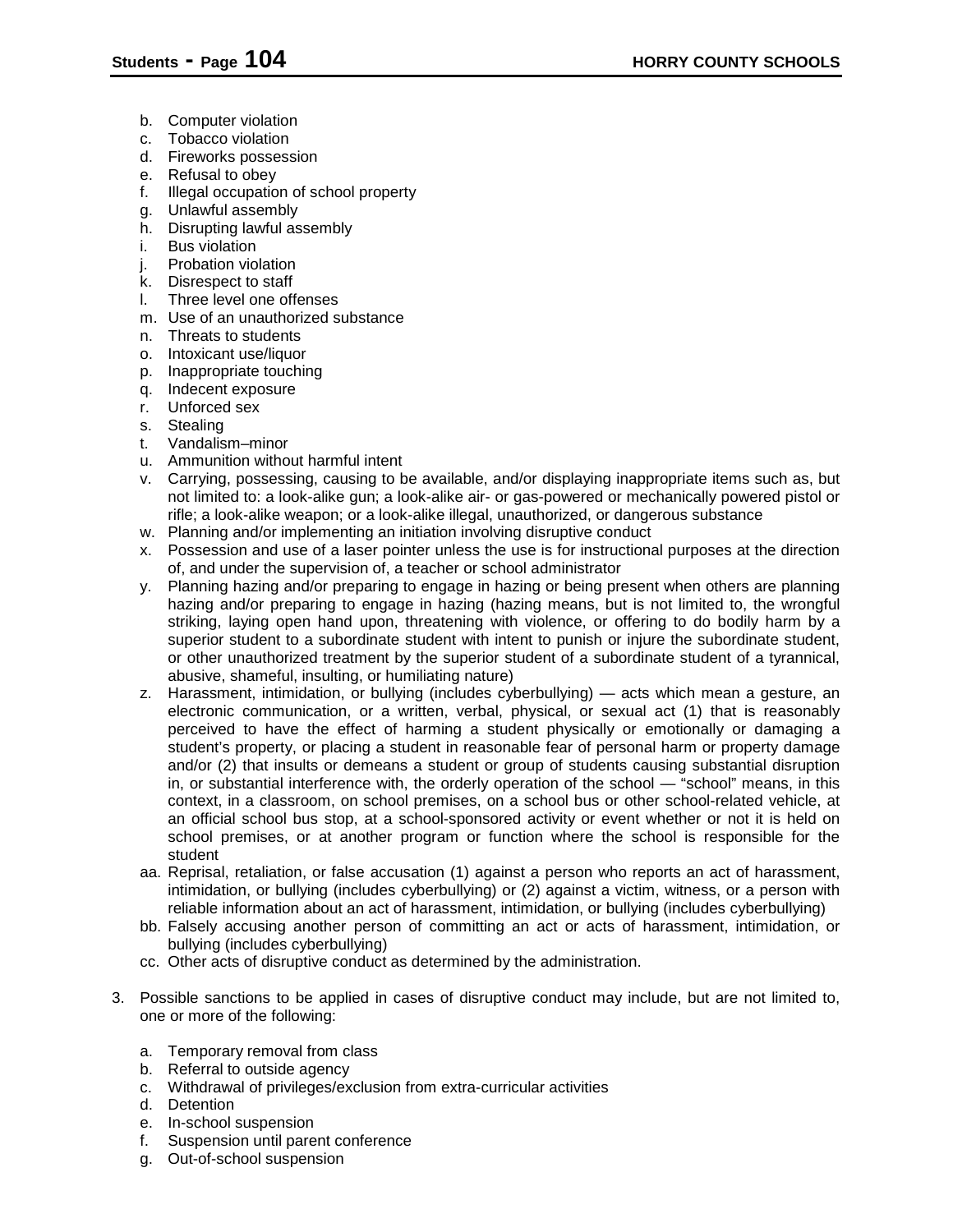- h. Transfer
- i. Restitution of property and damages
- j. Probation
- k. Alternative school assignment
- l. Interim alternative placement/home-based
- m. Expulsion
- n. Other sanctions provided in Level I.

## **Level III**

1. Level III offenses are defined as those activities engaged in by a student which result in violence to oneself or to another*'s* person or property or which pose a direct and serious threat to the safety of oneself or others. These activities usually require administrative actions which result in the removal of the student from the school, the intervention of law enforcement authorities, and/or action by the Board.

Whenever a student is engaging or has engaged in activities including, but not limited to, one of the acts specified below, while on school property or at a school sanctioned or sponsored activity, and which an administrator or his/her designee has reason to believe may result or has resulted in injury or serious threat of injury to a person or to property, the administrator or his/her designee is required to notify law enforcement officials.

- 2. Level III offenses may include, but are not limited to, the following:
	- a. Gang activity, initiation or violence
	- b. Bomb threat
	- c. False fire alarm
	- d. Explosion detonation
	- e. Arson
	- f. Aggravated assault
	- g. Threat to staff
	- h. Simple assault/fighting
	- i. Bribery
	- j. Burglary/robbery
	- k. Counterfeiting/forgery
	- l. Disturbing schools
	- m. Drug possession
	- n. Carrying, possessing, using, causing to be available, and/or displaying an illegal, unauthorized, or dangerous substance (includes pepper spray)
	- o. Drug distribution
	- p. Embezzlement
	- q. Extortion
	- r. Forced sex
	- s. Fraud
	- t. Gambling
	- u. Intimidation
	- v. Kidnapping/abduction
	- w. Larceny
	- x. Possession of stolen property
	- y. Major vandalism
	- z. Carrying, possessing, causing to be available, and/or displaying a weapon (including having a weapon in a vehicle – see "Possession of weapons")
	- aa. Possession of ammunition with harmful intent
	- bb. Computer crime to include cyber threats
	- cc. Engaging in hazing and/or being present when others are engaging in hazing (hazing means, but is not limited to, the wrongful striking, laying open hand upon, threatening with violence, or offering to do bodily harm by a superior student to a subordinate student with intent to punish or injure the subordinate student, or other unauthorized treatment by the superior student of a subordinate student of a tyrannical, abusive, shameful, insulting, or humiliating nature)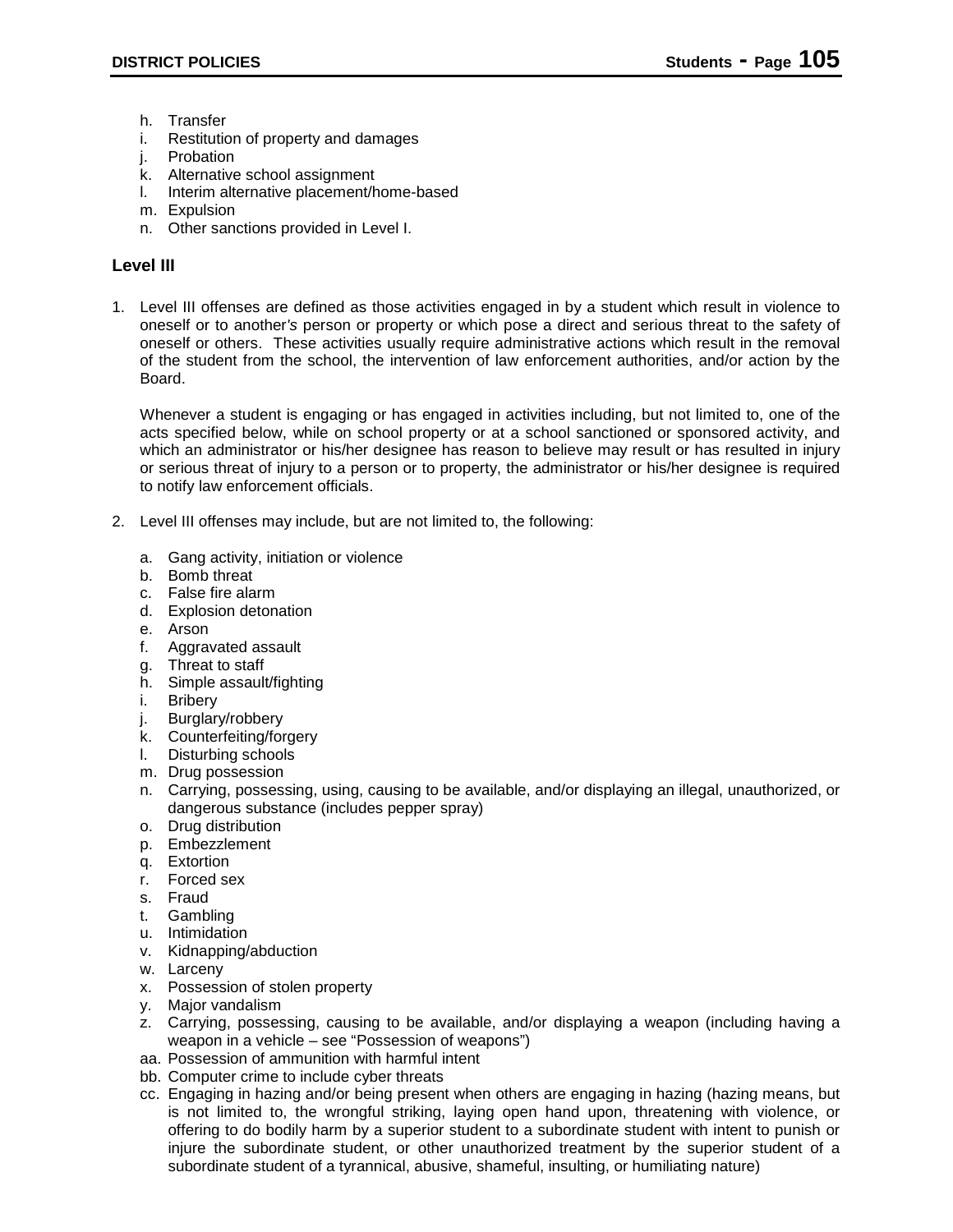- dd. Trespassing
- ee. Other Level III offenses as set forth in State law and Federal law.
- 3. Possible sanctions to be applied in cases of Level III offenses may include, but are not limited to, one or more of the following:
	- a. Out-of-school suspension
	- b. Withdrawal of privileges/exclusion from extra-curricular activities
	- c. Assignment to alternative school
	- d. Expulsion
	- e. Restitution of property and damages
	- f. Other sanctions provided in Level II.

#### **Discipline of students with disabilities**

When a student identified as disabled pursuant to Section 504 of the Rehabilitation Act of 1973 (Section 504) or the Individuals with Disabilities Education Act (IDEA) violates the student behavior code, that behavior may result in suspension or expulsion so long as the disciplinary sanction does not constitute a change of placement. These laws do not set an absolute limit on the number of cumulative school days needed to constitute a change of placement; however, school officials will consider any unique circumstances on a case-by-case basis when determining whether a change in placement is appropriate for a student with a disability who violates a code of student conduct.

#### **Change in placement for disciplinary reasons**

- 1. **Short-term removals (not a change of placement)** School officials may remove a student with a disability who violates a code of student conduct from his or her current placement to an appropriate interim alternative educational setting (IAES), another setting, or suspension, for not more than 10 consecutive school days (to the extent those alternatives are applied to children without disabilities), and for additional removals of not more than 10 consecutive school days in that same school year for separate incidents of misconduct, as long as those removals do not constitute a change of placement or total more than 30 days as reflected in state law. The school need not provide educational services during the first 10 days of removal in a school year, unless it provides educational services to a student without disabilities who is similarly removed.
	- a. School officials may order two or more short-term suspensions of a student with a disability during a school year only if these removals do not constitute a change of placement. In making that determination, school officials will consider:
		- (1) Whether the series of suspensions constitutes a pattern of removals;
		- (2) Whether the student's behavior is substantially similar to the student's behavior in previous incidents that resulted in the series of removals;
		- (3) The length of each removal;
		- (4) The total amount of time the student has been removed; and
		- (5) The proximity of the removals to one another.
	- b. School officials have the authority to make the determination of whether a series of short-term suspensions of a student with a disability constitute a change in placement for disciplinary reasons.
	- c. When the total number of school days of suspension in a school year reaches 11, and the current removal is for not more than 10 consecutive school days and is not a change of placement, the school must begin providing educational services.
	- d. School officials will determine the extent to which special education and related services must be provided to the student beginning on the 11<sup>th</sup> school day of suspension. In this situation, "school officials" means a general education administrator, special education director or designee(s), and the student's special education teacher, as specified.
		- (1) Beginning on the 11<sup>th</sup> school day of suspension in a school year, and each school day of suspension thereafter, special education and related services needed for the student must be provided to enable the student to participate in the general education curriculum, although in another setting; and progress toward meeting the goals set out in the student's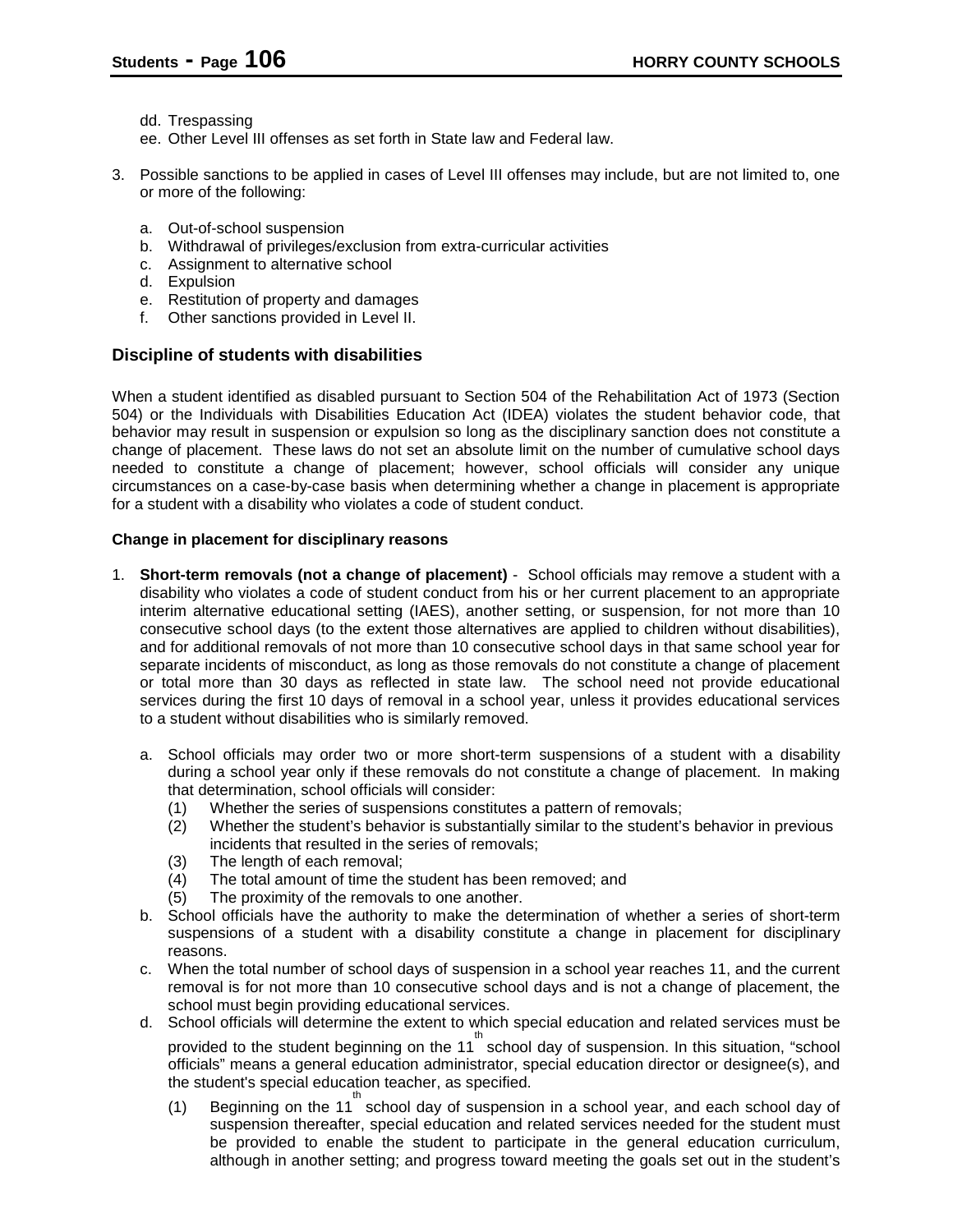IEP. Services to be provided to the student on the  $11<sup>th</sup>$  day do not have to "replicate every aspect of the services that a student would receive if in his or her normal classroom" (Federal Register, 2006, p. 46716).

- (2) If the student has not had a functional behavioral assessment (FBA) and the school has not implemented a behavior intervention plan for the student, school officials may (but are not required to) determine that the student needs a FBA to address the behavior that resulted in the suspension and to develop a BIP if the assessment suggests such a plan is necessary for the student.
- 2. **Long-term removals (change of placement)** To determine if a change of placement has occurred, school officials will consider whether the series of short-term removals (less than 10 consecutive school days) constitutes a pattern of removals. School officials will consider any unique circumstances on a case-by-case basis when determining whether a change in placement, consistent with the other requirements, is appropriate for a student with a disability who violates a code of student conduct.
	- a. School officials will follow the steps below when considering either a long-term suspension for more than 10 consecutive school days, an expulsion, or another short-term suspension that cumulates to more than 10 school days and shows a pattern constituting a change of placement.
		- (1) On the date the decision is made to make a removal that constitutes a change of placement of a student with a disability the school must notify the parents of that decision, and provide the parents with a copy of the Parent Rights notice.
		- (2) On the 11<sup>th</sup> school day of removal, the school must begin providing appropriate special education and related services. The determination of services needed as a result of a disciplinary change of placement is not made by the school officials as in the previous situations. Instead, the IEP team decides on these services and where they will be provided.
		- (3) The school, the parent, and relevant members of the student's IEP team (as determined by the parent and the school) must determine if the student's violation of the school's code of student conduct was a manifestation of his or her disability.
		- (4) The school must convene meetings regarding the manifestation determination and services as expeditiously as possible, but no later than 10 school days after the decision to change placement due to disciplinary reasons is made.
	- b. When a disciplinary change of placement occurs, the IEP team, including the parent, determines the special education and related services to be provided during the removal. However, parental consent for the disciplinary change in placement is not required.
- 3. **Manifestation Determination -** No later than 10 school days after the date on which the decision is made to change the placement (see long-term removal above) of a student with a disability because of a violation of a student code of conduct, the representative of the school, the parent and other relevant members of the student's IEP team must meet to review all of the relevant information in the student's file, the student's IEP, any teacher observations, and any relevant information provided by the parent. The IEP team is required to hold a manifestation determination each time a student is removed for more than 10 consecutive days or each time HCS determines that a series of removals constitutes a change of placement.

Based on its review of all the relevant information, the group must determine if the conduct in question was:

- a. caused by, or had a direct and substantial relationship to the student's disability; or
- b. the direct result of the school's failure to implement the student's IEP.

If it is determined by the group that the conduct of a student was a result of either "a" or" "b" above, then the conduct must be determined to be a manifestation of the student's disability and, if the student's IEP team determines that the student's behavior was the direct result of the school's failure to implement the IEP, the school must take immediate action to remedy those deficiencies.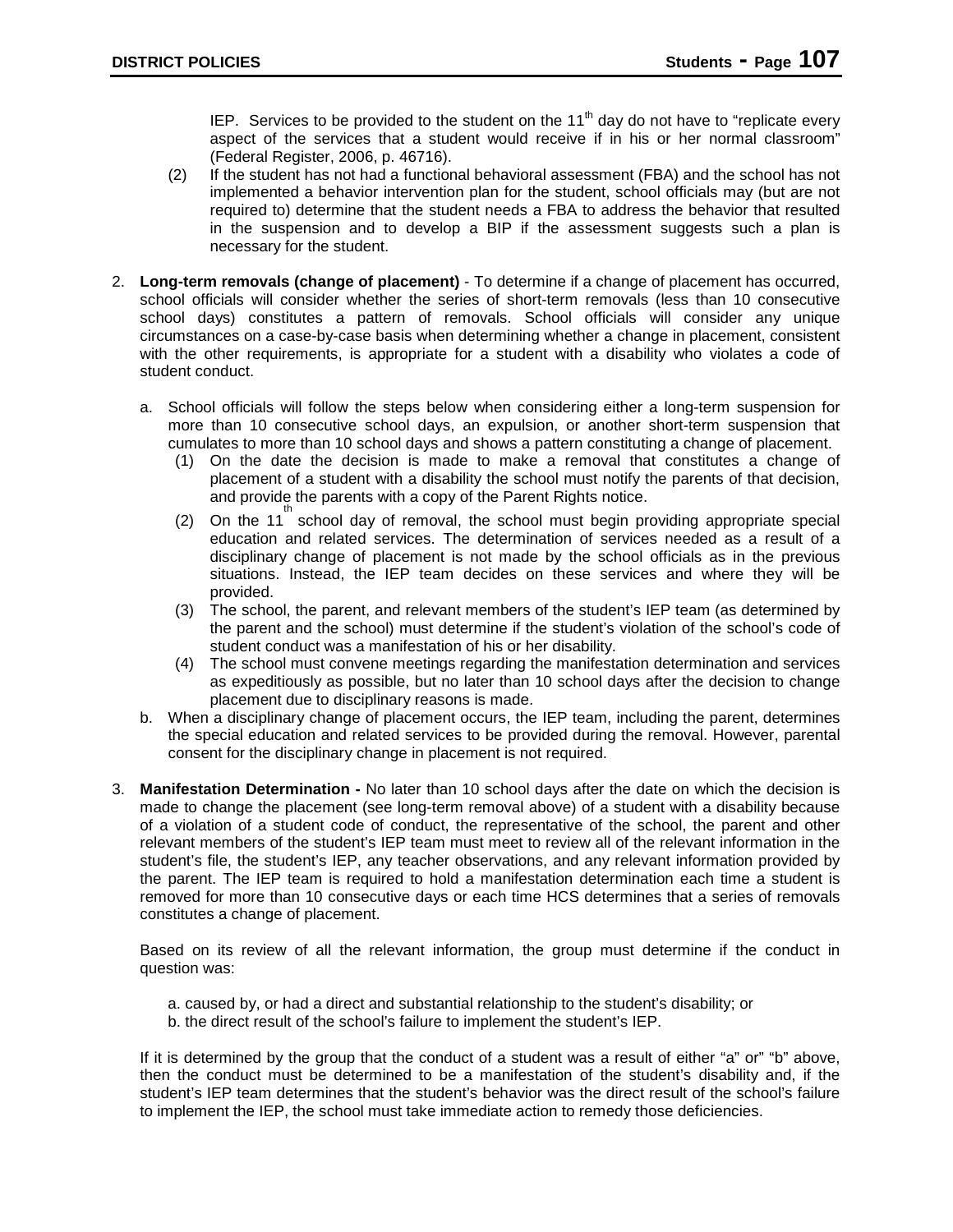- **a. Determination Behavior was a Manifestation of the Disability -** If the school, the parent and other relevant members of the IEP team determine that the student's behavior was a manifestation of the disability, the IEP team must:
	- (1) Return the student to the placement from which the student was removed, unless the parent and the school agree to a change of placement as part of the modification of the behavioral intervention plan; and
	- (2) Either Conduct a functional behavioral assessment, unless the school had conducted a functional behavioral assessment before the behavior that resulted in the change of placement occurred, and implement a behavioral intervention plan for the student; or if a behavioral intervention plan already has been developed, review the behavioral intervention plan, and modify it, as necessary, to address the behavior.
	- (3) If it is determined that the student's behavior is a manifestation of the student's disability the student cannot be subject to a long-term removal for the behavior. However, the school and the parents could agree to another setting.
	- (4) Even when the behavior is a manifestation of the student's disability the school could request a special education due process hearing officer to order placement in an IAES for up to 45 school days if HCS can show that maintaining the current placement is substantially likely to result in injury to the student or others.
- **b. Determination Behavior was not a Manifestation of the Disability -** If the IEP team determines the behavior was NOT a manifestation of the student's disability, the school may proceed with suspension and expulsion proceedings. Using these proceedings, school officials may remove a student with a disability if it is determined that:
	- (1) the conduct of the student violated the code of student conduct;
	- (2) the behavior was not a manifestation of the student's disability; and
	- (3) if the relevant disciplinary procedures applicable to children without disabilities are applied in the same manner and the discipline is for the same duration as would be applied to a student without disabilities.

If the violation of the code of student conduct is not a manifestation of the student's disability, HCS may transmit the special education and disciplinary records of the student to the school's disciplinary hearing officer for consideration in making the final determination in the disciplinary action. Even if the school's disciplinary hearing officer determines that the student should be suspended or expelled, the District must continue to provide a FAPE for the student as determined by the IEP Team.

- 4. **Placement to an Interim Alternative Educational Setting for Behavior Related to Weapons, Drugs, Serious Bodily Injury -** School officials may remove a student with a disability to an IAES up to 45 school days without regard to whether the behavior is determined to be a manifestation of the student's disability, if the student:
	- a. Carries a weapon to or possesses a weapon at school, on school premises, or to or at a school function under the jurisdiction of HCS;
	- b. Knowingly possesses or uses illegal drugs, or sells or solicits the sale of a controlled substance, while at school, on school premises, or at a school function under the jurisdiction of HCS (tobacco and alcohol are not illegal drugs under this definition); or
	- c. Has inflicted serious bodily injury upon another person while at school, on school premises, or at a school function under the jurisdiction of HCS.

When a student commits a violation related to weapons, drugs, or serious bodily injury, the school officials may initially suspend the student for up to 10 school days without educational services (if the suspension includes the 11<sup>th</sup> cumulative day of suspension in the school year, educational services should be provided). When the IEP team meets, it will determine the location of the IAES and the services to be provided to the student to enable the student to participate in the general education curriculum, although in another setting and progress toward meeting their goals set out in the student's IEP.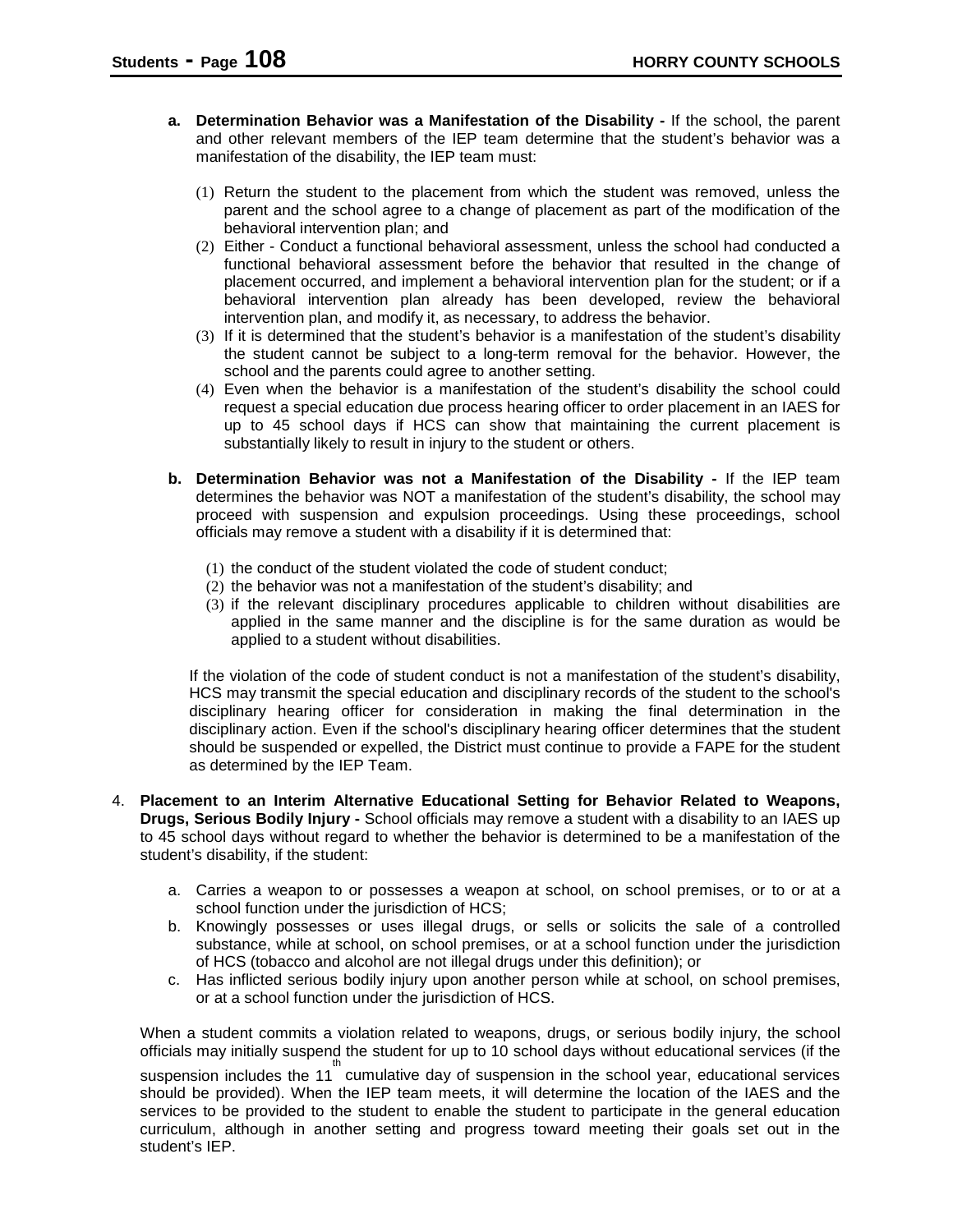Although a manifestation determination review is necessary, this unilateral removal can be made without regard to whether the behavior is determined to be a manifestation of the student's disability. If the IEP team determines that an FBA would be appropriate, one will be conducted. If appropriate, the IEP team will review and revise any existing BIP or develop one with services and modifications that are designed to address the behavior violation so that it does not recur.

Further information about disagreements relating to due process requests/disciplinary sanctions and information about appeals may be found in the "HCS Procedural Safeguards Notice: Your Rights as Parents" on the HCS webpage or may be obtained from the school principal or by contacting the Office of Special Education.

#### **Referral to law enforcement**

Nothing shall prohibit a school district from reporting a crime committed by a student with a disability to appropriate authorities. In reporting such a crime, the school shall ensure, consistent with the requirements of the Family Educational Rights and Privacy Act, that copies of the special education and discipline records of the student are made available to the appropriate authorities to whom it reports the crime. See, also: "Possession of Weapons," "Drug Use, Alcohol Use, and Tobacco Use by Students," "Bus Conduct," and "Student Dress Code."

*Legal references.*

*Federal.*

*20 U.S.C. § 1400 et seq – Individuals with Disabilities Education Act. 34 CFR § 300.530 – Discipline Procedures; Authority of school personnel.*

*State.*

*S.C. Code § 59-19-90 (3) – General powers and duties of school trustees.*

*S.C. Code § 59-63-110 et seq – Safe School Climate Act.*

*S.C. Code § 59-63-210 – Grounds for which trustees may expel, suspend or transfer pupils; petition for readmission.*

*S.C. Code § 59-63-220 – Suspension of pupils by administrators.*

*S.C. Code § 59-63-230 – Notices of suspensions, conferences with parents or guardian.*

*S.C. Code § 59-63-240 – Expulsion for remainder of years; hearings.*

*S.C. Code § 59-63-250 – Transfer of pupils.*

*S.C. Code § 59-63-260 – Corporal punishment.*

*S.C. Code § 59-63-270 – Regulation or prohibition of clubs or like activities.*

*S.C. Code § 59-63-275 – Student hazing prohibited.*

*S.C. Code § 59-63-280 – "Paging device" defined; adoption of policies addressing student possession.*

*S.C. Code § 59-67-240 – Other duties of driver; discipline of pupils for misconduct.*

*Revised: 7-1-02; 7-1-03; 6-15-05; 6-16-05; 6-19-06; 1-1-07; 7-1-08; 7-1-09; 6-16-10; 7-1-11; 8-8-12; 7-1-14.*

## **After-School Detention**

A school administrator or teacher may detain a student for disciplinary reasons after school hours, provided the parent has been notified of the detention and, in the case of bus students, arrangements have been made for the student's transportation home. Parents may be asked to arrange for the transportation of the detained student. However, if the parent cannot or will not provide transportation, an alternative disciplinary procedure should be substituted.

Students who are detained after school must never be left unsupervised during their detention. Their supervision must be provided, or arranged for, by the teacher or administrator who detains them. Detention on any one day is to be limited to 60 minutes, with the exception of Saturday morning work detail when a student may be allowed to serve 180 minutes.

*Revised: 6-19-06.*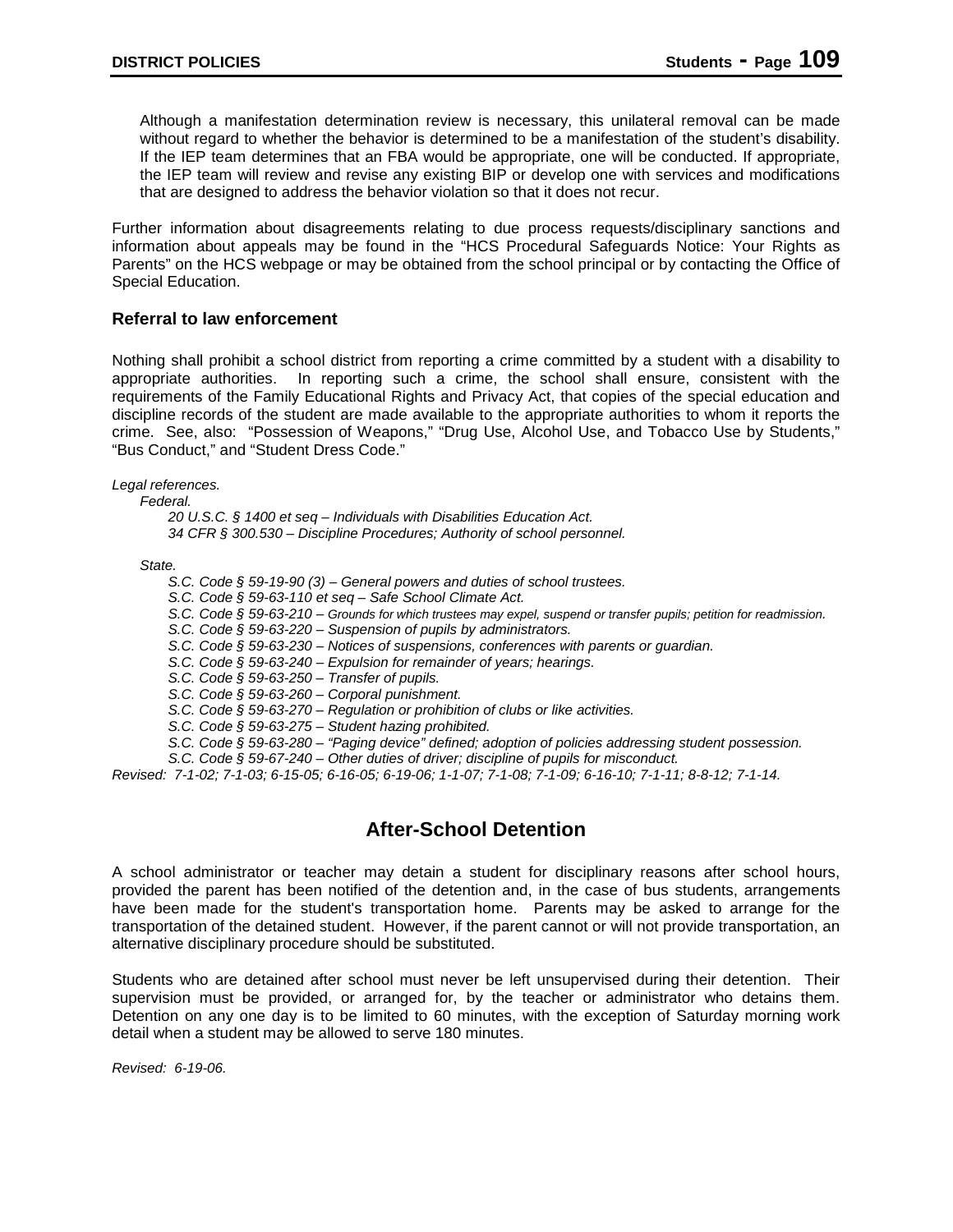## **Student Suspensions**

It is the policy of the District to provide due process of law to students, parents, and school personnel through procedures for the suspension of students, pursuant to the requirements of Federal law, State law and regulations, and District policies.

According to State law, the District may suspend a student for the commission of any crime, gross immorality, gross misbehavior, persistent disobedience, or the violation of written rules and regulations established by the District or the S.C. Board of Education. The District may also suspend a student when the presence of the student is detrimental to the best interests of the school.

Suspension is the exclusion of a student from school and school activities for a period of time not to exceed ten school days for any one offense. Suspension means the student cannot attend school or be on the school grounds, cannot attend any program at the school in the daytime or at night, and cannot ride a school bus.

Through the Board's adoption of policy governance, the power of suspension has been delegated to the District administration and to the principal and/or his/her designee.

State law requires that the Board review a suspension that occurs within the last ten days of the school year when the suspension would make a student ineligible to receive credit for the school year.

#### **Suspension procedures**

- 1. **Investigation of misbehavior.** When it appears that a student has engaged in misbehavior warranting suspension, an administrator will investigate the matter and interview those who have knowledge about what occurred. The student will be advised, verbally or in writing, of the accusations against him/her. The administrator also will advise the student of the evidence against him/her and provide the student with an opportunity to tell his/her side of the story. If the student asks the administrator to speak to other witnesses, the administrator will do so, if possible. After completing the investigation, the administrator will determine if suspension is in order and the number of school days, from one to ten, the suspension should last.
- 2. **Summary suspension.** If the administrator sees or is advised of any student misbehavior and concludes the student should be removed from school immediately in order to restore order or to protect others at the school, the administrator may summarily suspend the student for up to two school days. In these cases, the administrator does not have to investigate the matter first. By the end of the next school day following the summary suspension, however, the administrator should investigate the matter, as described above, and determine what, if any, additional suspension days, not to exceed a total of ten, are appropriate.

If the administrator determines that the student should not have been suspended, arrangements will be made for the student to make up any work he/she missed while on summary suspension. The administrator also will remove any reference to suspension from the student's record.

3. **Sending a suspended student home during the school day.** When a student is suspended, the administrator will attempt to contact the parent to request that he/she pick up the student from school. If a parent cannot come for the student, the school may take the student home as long as a parent is at home to take charge of the student. If the administrator cannot reach the parent, the student must stay at school until the end of the school day.

If the student is summarily suspended, he/she may be removed from the school grounds immediately. Depending upon his/her age, however, it may be necessary to keep him/her at school until his/her parent can be reached.

4. **Notification to parents.** By the end of the next school day following any suspension, the administrator must notify the parent in writing of: (1) the acts committed by the student; (2) the rule(s) violated; (3) the length of the suspension; and (4) the time and place when he/she will be available to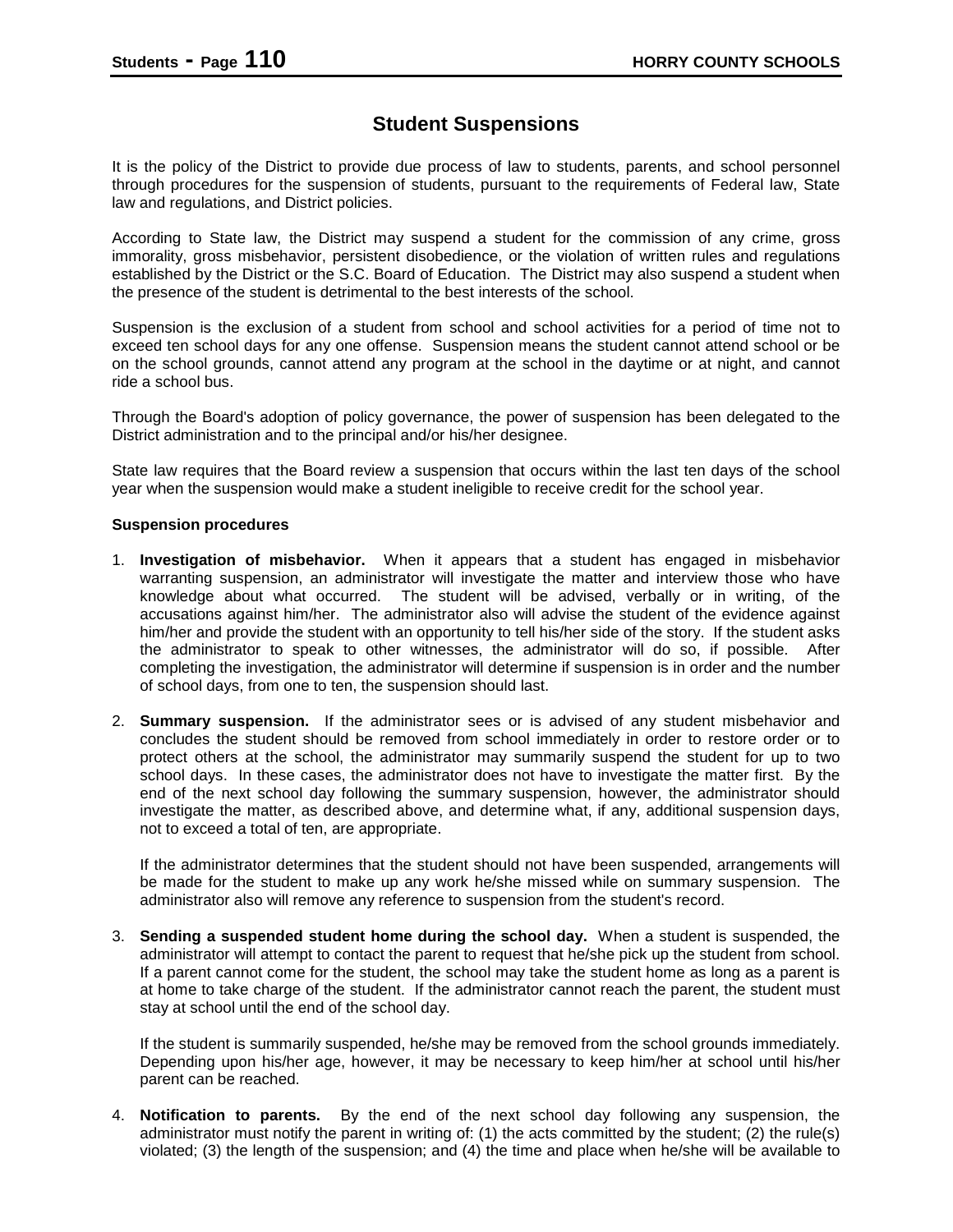meet with the parent for a conference. The conference shall be set within three school days of the date of the suspension. If the parent is unable to meet at the scheduled time, upon request the administrator will establish a mutually agreeable time for the conference.

5. **Suspension appeals.** If, after the conference with the administrator, the parent believes the student's suspension was unjustified, the parent may appeal the decision to the principal if he/she was not the administrator who participated in the conference. After the above, if the parent believes that student's suspension was unjustified, an appeal of the suspension may be made to the Executive Director of Student Affairs or to other persons as designated by the Superintendent. To request a suspension appeal, the parent must write a letter to the Executive Director of Student Affairs within five school days after the conference with the administrator, advising the Executive Director of Student Affairs why it is believed the suspension was unfair.

The appeal hearing, which should be held within ten school days of the request for an appeal, will be conducted as an informal hearing by the Executive Director of Student Affairs or his/her designee or other persons as designated by the Superintendent (hereinafter "Hearing Officer"). The administrator, parent, and student may be present. If the Hearing Officer and the parent agree, the student may be dismissed during portions of the hearing. The parents, student, and administrator will be allowed to address the Hearing Officer.

Within ten school days of the hearing, the Hearing Officer shall render a decision as to whether the suspension was proper. The Hearing Officer shall report his/her decision in writing to the parents and the school. If the Hearing Officer decides that the suspension was not proper, all absences resulting from the suspension shall be excused and the record cleared. The student will be allowed to make up all missed work. The decision of the Hearing Officer ends the appeals process for suspensions.

- 6. **Limits on suspension.** A student may not be suspended for more than a total of 30 school days in one school year. An administrator may not suspend a student from school during the last ten school days of the school year if the suspension would result in the loss of the course credit unless the Board approves the suspension, the student is an actual threat to the class or the school, or a hearing is granted by the end of the next school day following the suspension.
- 7. **Controlled substance abuse.** When a suspension involves or results from controlled substance abuse, the student will, in addition to his/her suspension, be referred to an appropriate social services agency for assessment and, if necessary, treatment. The student will be required to successfully complete any recommendations of the agency.

*Legal references.*

*State.*

- *S.C. Code § 59-19-90(3) – Gives district trustees authority to prescribe rules of pupil conduct, including provisions for suspension or dismissal of those failing to comply with such rules.*
- *S.C. Code § 59-63-210 et seq – Grounds for suspension, expulsion, or transfer.*

# **Student Expulsions**

A student may be expelled for any reason listed in the section on the "Student Behavior Code"; for the commission of any crime, gross immorality, gross misbehavior, or for the violation of any written rules and regulations of the District or the S.C. Board of Education; or when the presence of the student is deemed to be detrimental to the best interest of the school. Expulsion means the complete denial of school services for the period of time specified in the expulsion decision; therefore, an expelled student cannot attend school or be on school grounds, cannot attend any program at a school in the daytime or at night, and cannot ride a school bus. The assignment of a student to a different school or program is not an expulsion.

If procedures for expulsion are initiated, the parent of the student shall be notified in writing of the time and the place of a hearing before a District Hearing Officer. The hearing shall take place within ten school days of the written notification at a time and place designated by the Hearing Officer, and a decision shall be rendered within seven school days of the hearing. The student may be suspended from school and from all activities during the time of the expulsion procedures. A student with a disability may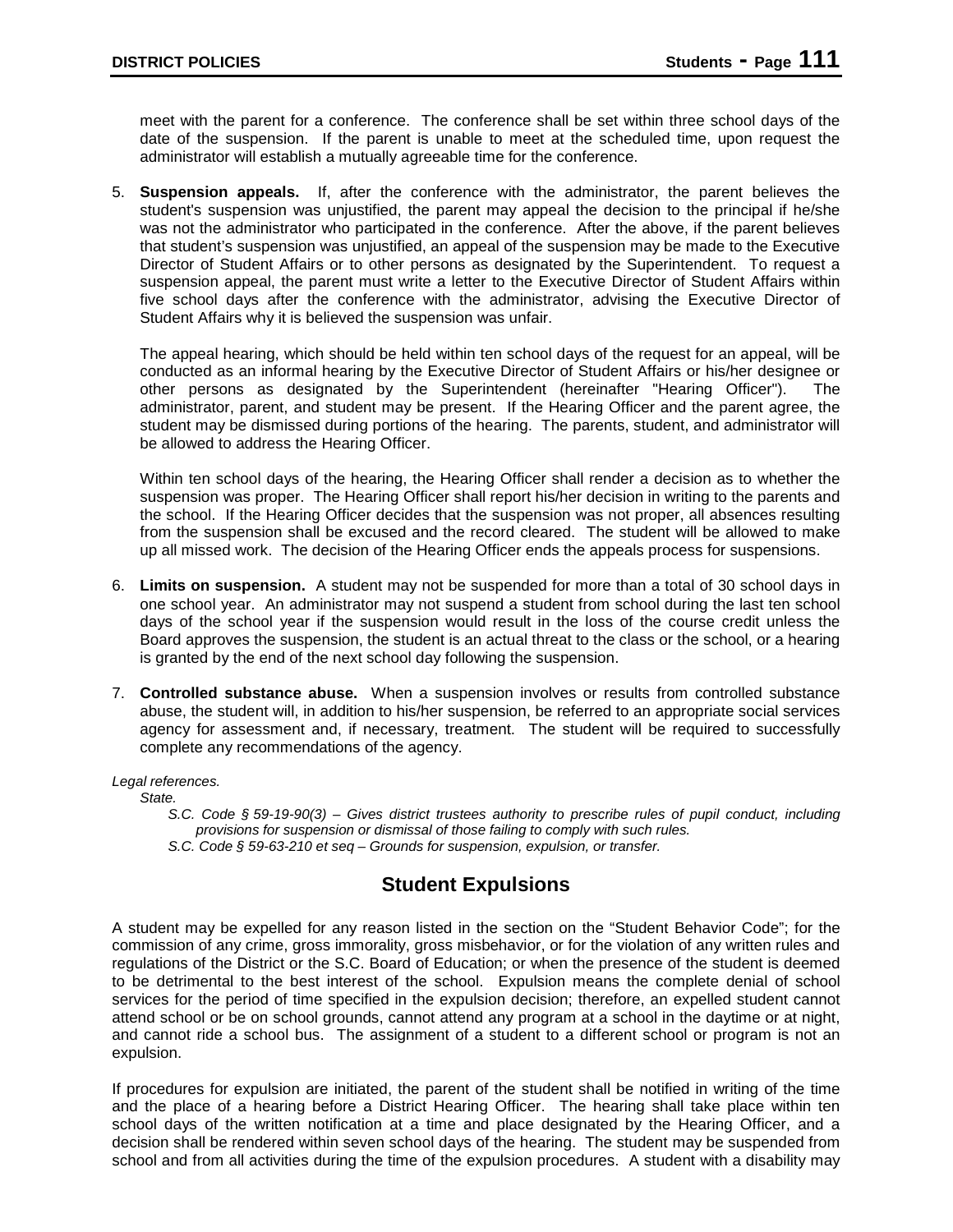be expelled; however, FAPE must be provided as determined by the IEP team (See Discipline for Students with a Disability).

At the hearing, the parent shall have the right to legal counsel and to all other regular legal rights, including the right to question witnesses in a manner determined by the Hearing Officer. The right to appeal the expulsion decision of the Hearing Officer to the District Appeal Board and/or the Horry County Board of Education is reserved to either party in accordance with the provisions of this policy.

*Legal references.*

*State.*

- *S.C. Code § 59-19-90(3) – Gives district trustees authority to prescribe rules of pupil conduct, including provisions for suspension or dismissal of those failing to comply with such rules.*
- *S.C. Code § 59-63-210 et seq – Grounds for suspension, expulsion, or transfer.*
- *S.C. Code § 59-63-235 – District must expel student.*
- *S.C. Code § 59-63-240 – Expulsion hearings: times, procedures, legal right, and appeals.*

### **Investigation and action taken by the administrator**

If an administrator investigates a report of student misbehavior and decides to recommend expulsion, the administrator should suspend the student and notify the student's parent of his/her right to meet with the administrator within three school days of the date of the suspension. If, after meeting with the parent (or if the parent has not come in for a meeting by the third school day), the administrator still intends to recommend expulsion, the administrator will schedule an evidentiary hearing through the Office of Student Affairs.

#### **Notice of expulsion recommendation**

The school administration shall notify the student and parent, in writing, of:

- 1. The rule(s) infraction alleged to have occurred;
- 2. The right of the student to review his/her record, including the investigative documents the administration intends to present at the expulsion hearing;
- 3. The right of the student to a hearing on the evidence;
- 4. The time and place of the hearing, which must be held within ten school days of the date of notification (unless the parent or his/her representative agrees otherwise); and
- 5. The procedure to be followed at the hearing, including the right to be represented by counsel.

#### **Hearing procedure**

The administrator, the administrator's representative, the student, the parent(s), and/or the student's representative may be present at the hearing. If the Hearing Officer and the parents agree, the student may be dismissed during portions of the hearing. The administrator and the student, or their may be dismissed during portions of the hearing. representatives will be allowed to present witnesses or witnesses' statements and, within the discretion of the Hearing Officer, cross-examine the other party's witnesses. The Hearing Officer may question the witnesses. The parents and/or the student's representative will be given an opportunity to argue their position or express their views on the case. A recording of the testimony of the hearing will be kept on file by the Office of Student Affairs.

### **Action following the hearing**

Within seven school days of the hearing, the Hearing Officer shall decide if the student committed the alleged rule(s) violation or misconduct based upon the evidence presented at the hearing, and if so, the appropriate punishment. If the Hearing Officer determines that grounds for expulsion exist, he/she may expel the student, in accordance with Federal and State statutes and regulations, or assign punishment other than expulsion, including but not limited to, suspension, assignment to an alternative program, or probation.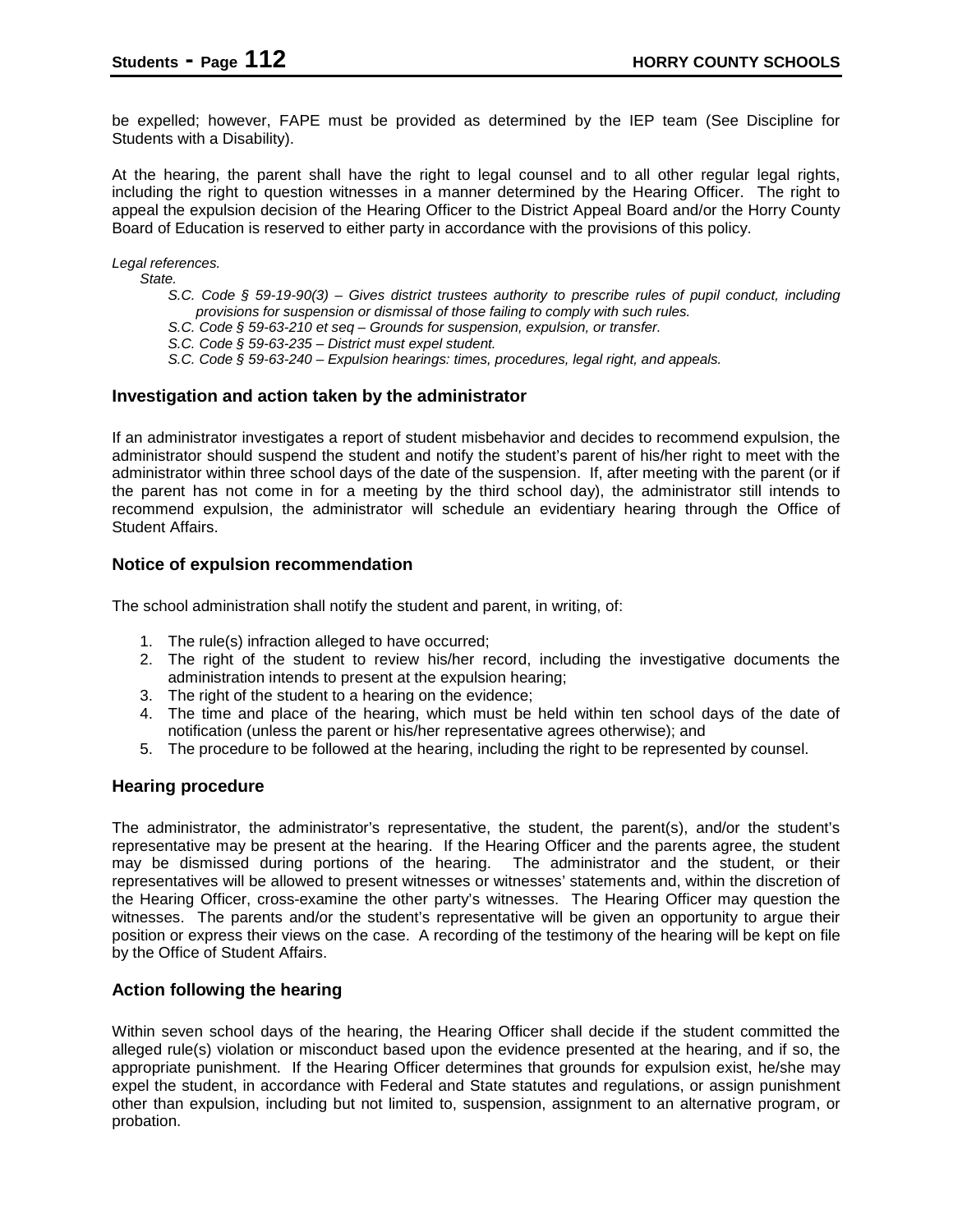Probation means special restrictions have been placed on the student's right to attend school. Violations of the restrictions may result in suspension and a recommendation for expulsion.

Assignment to an alternative program means loss of the right to participate in extracurricular activities in the base school during the period the student is assigned to the program. Although students may keep up with class work on the days they were suspended pending the evidentiary hearing by requesting the assignments from the base school, failure to register and attend the alternative program within three school days following receipt of the hearing officer's decision will result in truancy action by the District. If the decision of the hearing officer to assign a student to an alternative program is appealed to the District Appeal Board, the student will not be allowed to make up missed work if he/she fails to attend the alternative program during the pendency of the appeal.

The Hearing Officer shall report his/her decision in writing to the parent, the Superintendent, and the school. If the Hearing Officer determines that grounds for discipline do not exist, all absences resulting from the suspension shall be excused, and the student's record shall be cleared. The student will be allowed to make up missed work.

### **Appeal of an expulsion decision**

A decision of the Hearing Officer to expel a student may be appealed to the District Appeal Board by either party, provided written notice of appeal is received by the Executive Director of Student Affairs within five school days of notification of the Hearing Officer's decision. The appeal hearing will be scheduled within ten school days of receipt of a written request for a hearing and will normally be limited to the established record. No new testimony will be allowed, unless the District Appeal Board requests to hear additional testimony from the student, parent, or administrators. The District Appeal Board may uphold, reverse, or alter the decision of the Hearing Officer. However, the District Appeal Board may not transfer the student to a school other than to an alternative school. A decision shall be rendered within seven school days of the hearing. Failure to appeal the decision of the Hearing Officer will cause his/her decision to become final.

The right to appeal an expulsion decision of the District Appeal Board to the Horry County Board of Education is reserved to either party, provided written notice of appeal is received by the Superintendent within five school days of notification of the decision of the District Appeal Board. The appeal hearing will be scheduled within ten school days of receipt of the written notice of appeal. An appeal will normally be limited to the established record, and no new testimony will be allowed, unless the Horry County Board of Education requests to hear additional testimony. The Horry County Board of Education may uphold, reverse, or alter the decision of the District Appeal Board. A decision shall be rendered within seven school days of the hearing. If the lower level decision is rejected on appeal, all absences resulting from the suspension shall be excused and the student's record cleared. The student will be allowed to make up missed work.

If a parent chooses, he/she may appeal an expulsion decision of the Hearing Officer directly to the Horry County Board of Education without first appealing to the District Appeal Board provided written notice of the appeal of the decision is received by the Superintendent within five school days of notification of the Hearing Officer's decision.

### **Petitions for readmission**

Students who have been expelled have the right to make a written request to the Superintendent, or the Superintendent's designee, for readmission for the following school year. The request must specify the reasons why the student should be allowed to return.

Readmission following expulsion from any District school will be allowed only through the respective alternative school program.

If the Superintendent, or the Superintendent's designee, denies the student's request, or in all cases of permanent expulsion, the student may make a written request to the Board for readmission and may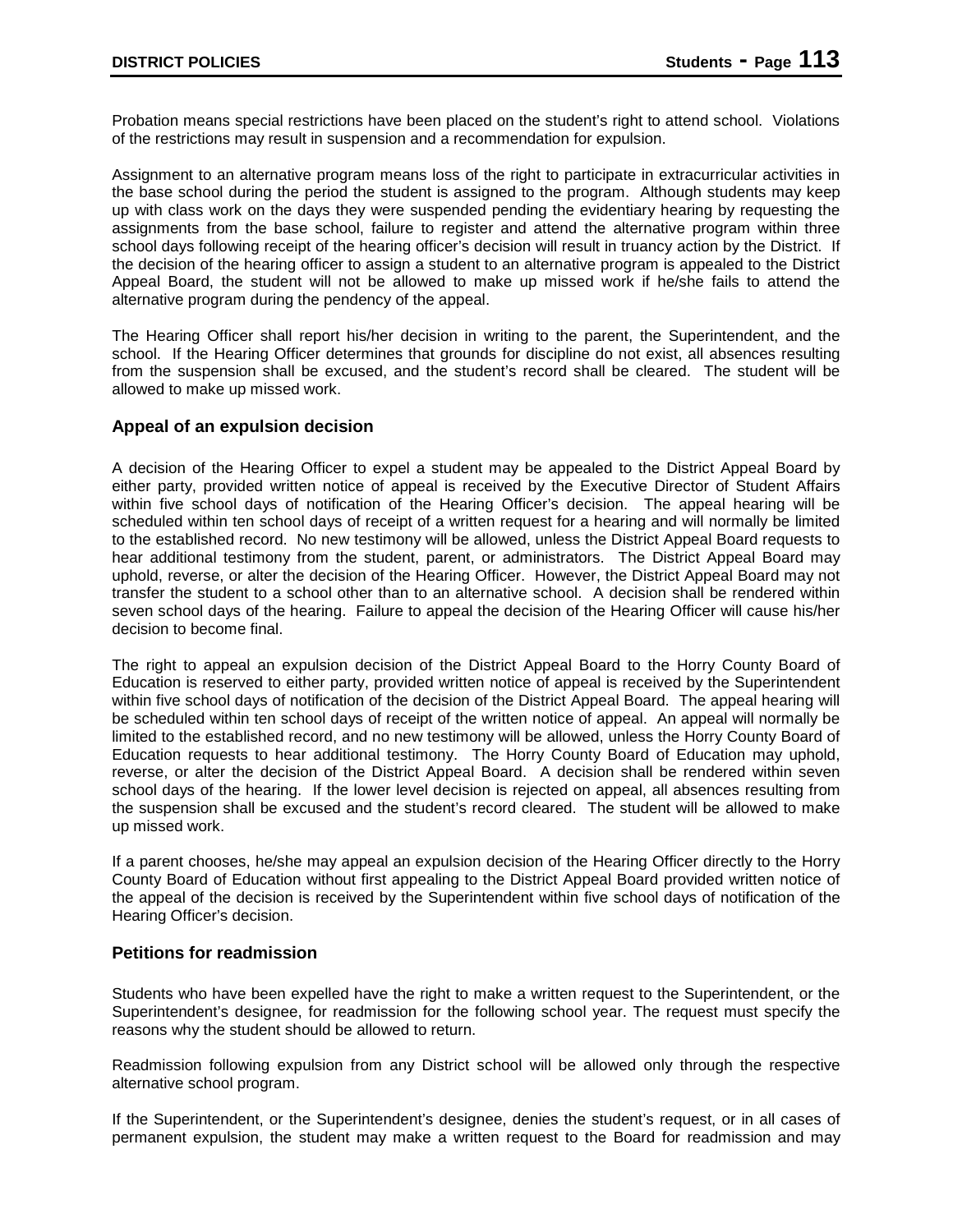include a request to appear before the Board. If the request is denied by the Board, the student may submit another request prior to the following school year.

#### **Permanent expulsion**

Pursuant to Section 59-63-240, the Board may permanently expel an incorrigible student; however, if the student has a disability, his/her discipline must be in conformity with the District policy on "Discipline of students with disabilities."

*Legal references.*

*State.*

*S.C. Code § 59-19-90(3) – Gives district trustees authority to prescribe rules of pupil conduct, including provisions for suspension or dismissal of those failing to comply with such rules.*

*S.C. Code § 59-63-210 et seq – Grounds for suspension, expulsion, or transfer.*

*S.C. Code § 59-63-235 – District must expel student.*

*S.C. Code § 59-63-240 – Expulsion hearings: times, procedures, legal rights, and appeals. Revised: 7-1-02; 7-1-07; 8-8-12.*

# **Student Assignment to Alternative Program**

In lieu of expulsion, and after complying with the hearing procedures regarding expulsion recommendations described above, a Hearing Officer may determine that assignment to an alternative program is the appropriate punishment for a student's violation of state law, federal law, or District policies, rules, or regulations. If the Hearing Officer determines that assignment to an alternative program is appropriate, the Hearing Officer shall report his/her decision in writing to the parent, the Superintendent, and the school.

Assignment to an alternative education program includes loss of the right to participate in cocurricular and extracurricular activities through the base school during the period the student is assigned to the program. A student assigned to an alternative education program may not enter the property of his/her base school without the permission of the principal or his/her designee.

### **Appeal of assignment to alternative program to the District Appeal Board**

A decision of the Hearing Officer to assign a student to the alternative program may be appealed to the District Appeal Board by either party, provided written notice of appeal is received by the Executive Director of Student Affairs within five school days of notification of the Hearing Officer's decision. The appeal hearing will be scheduled within ten school days of receipt of a written request for a hearing and will normally be limited to the established record, which will consist of the tape of the hearing before the Hearing Officer and any documentary evidence presented by either party. The record will also contain the Hearing Officer's decision letter and the appealing party's written notice of intent to appeal. No new testimony will be allowed unless the District Appeal Board requests to hear additional testimony from the student, parent(s), or administrators. The District Appeal Board may uphold, reverse, or modify the decision of the Hearing Officer. However, the District Appeal Board may not reassign the student to a school other than to an alternative program or his/her base school. A decision shall be rendered within seven school days of the hearing. Failure to appeal the decision of the Hearing Officer will cause his/her decision to become final.

If the lower level decision is rejected on appeal, all absences resulting from the suspension shall be excused and the student's record cleared. The student will be allowed to make up missed work.

### **Appeal of assignment to alternative program to the Horry County Board of Education**

A decision of the District Appeal Board to assign a student to the alternative program may be appealed to the Horry County Board of Education by either party, provided written notice of appeal is received by the Superintendent within five workdays of notification of the District Appeal Board's decision. The appeal will be considered by the Board at its next regularly scheduled meeting provided the appeal is received by the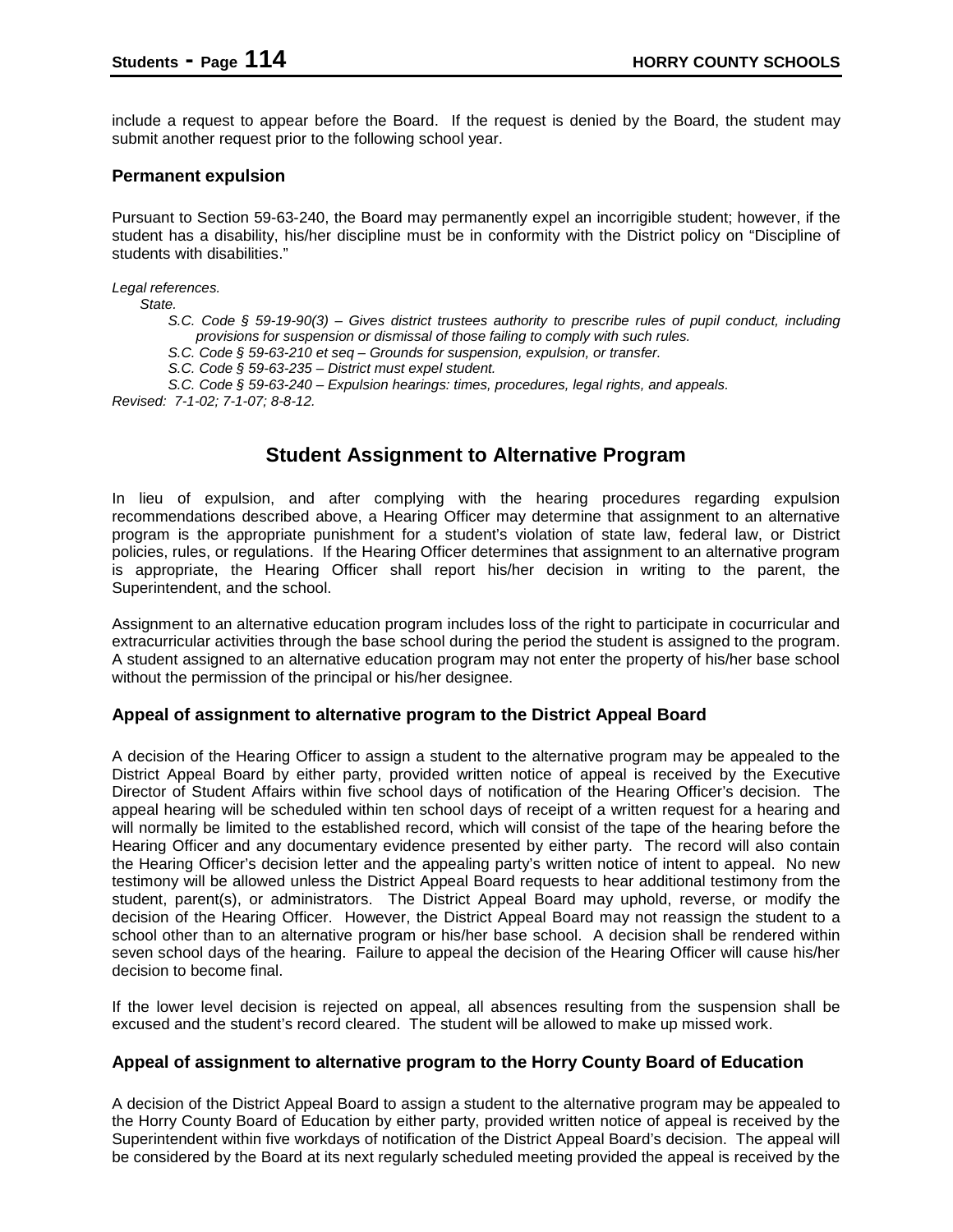Superintendent at least five workdays before the meeting – otherwise, the appeal will be considered by the Board at its next meeting. The appeal will normally be limited to the established record, which will consist of the record before the District Appeal Board, the decision of the District Appeal Board, and the appealing party's written notice of intent to appeal. No new testimony will be allowed unless the Horry County Board of Education requests to hear additional testimony from the student, parent(s), or administrators. The Horry County Board of Education may uphold, reverse, or modify the decision of the District Appeal Board. A decision shall be rendered within seven workdays after the Board's consideration of the appeal. Failure to appeal the decision of the District Appeal Board will cause the decision to become final.

If the lower level decision is rejected on appeal, all absences resulting from the suspension shall be excused and the student's record cleared. The student will be allowed to make up missed work.

#### *Legal references.*

*State.*

*S.C. Code § 59-19-90(3) – Gives district trustees authority to prescribe rules of pupil conduct, including provisions for suspension or dismissal of those failing to comply with such rules.*

*S.C. Code § 59-63-210 et seq – Grounds for suspension, expulsion, or transfer.*

*S.C. Code § 59-63-250 – Transfer of pupils.*

*Adopted: 7-1-02. Revised: 7-1-03; 6-19-06; 11-20-07; 1-9-08.*

# **District Appeal Board**

The District Appeal Board will hear appeals of decisions made by the District's hearing officers.

#### **Appointment and service of District Appeal Board members**

- 1. The District Appeal Board membership will consist of advisory board representatives serving on a rotating basis from each of the high school attendance areas.
- 2. No District employees may represent an attendance area.
- 3. The members will serve one-year terms beginning July 1 and ending June 30 of each year. Members may serve on the Appeal Board for as long as they are members of a local advisory board.
- 4. If a member fails to attend three consecutive hearings to which he/she has been invited, without a valid excuse, the District may declare his/her place vacant and appoint a successor from that attendance area's local advisory board.
- 5. Members shall attend a training session to be held at least annually outlining duties and responsibilities of the office.
- 6. A District liaison will arrange for a chairperson from the advisory board representatives, to chair each District Appeal Board hearing.

#### **Meetings of the District Appeal Board**

Meetings will depend upon requests for appeals and shall be scheduled as necessary. A District liaison, the Executive Director of Student Affairs, or another staff member as appointed by the Superintendent, will be present during all parts of the hearing except the deliberation process to advise the group on procedures.

When an appeal originates from a student who attends school within the area represented by the Appeals Board member, that member shall be recused from the hearing by the District liaison.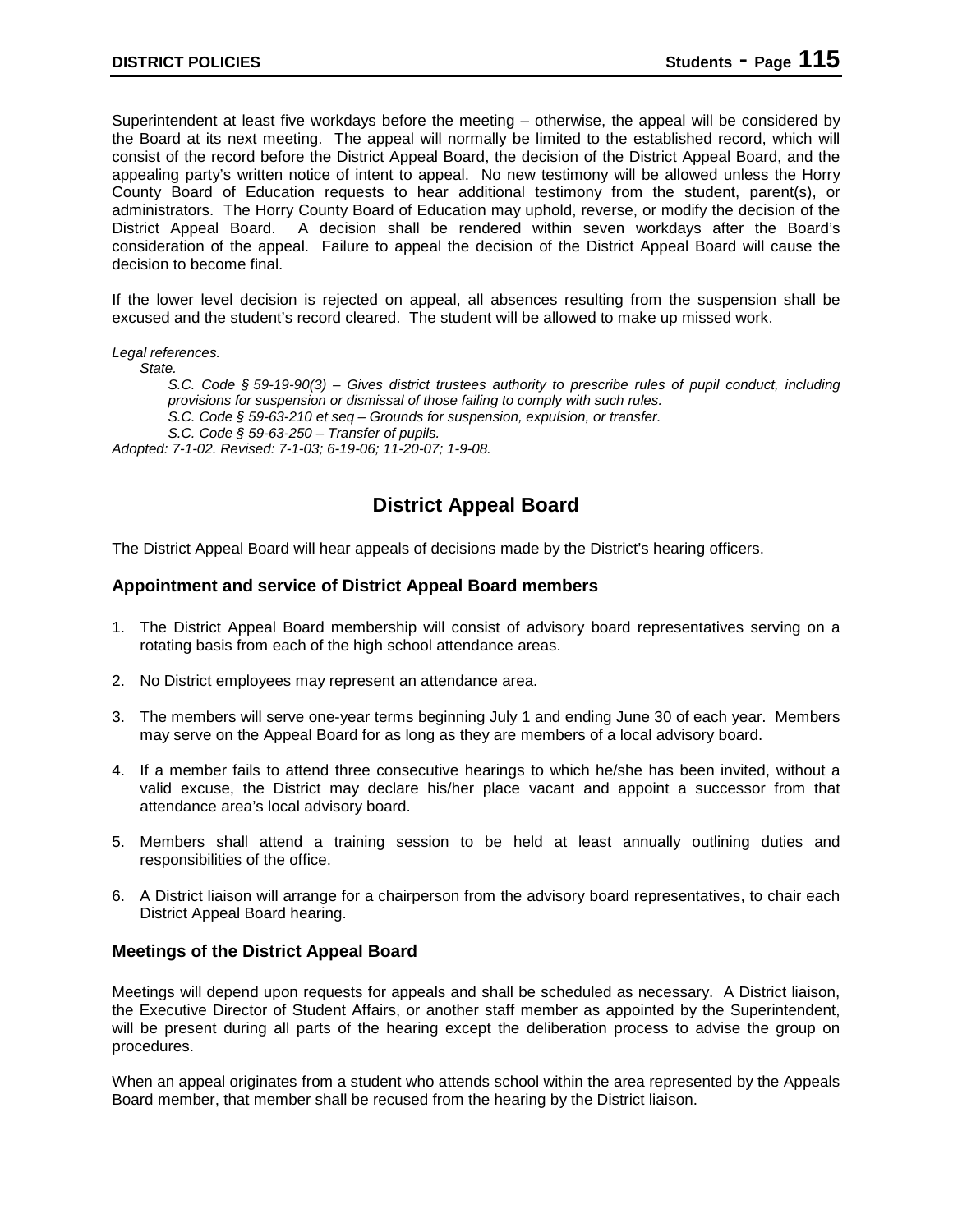#### **Quorum**

Four members of the District Appeal Board shall constitute a quorum for purposes of transacting business, including holding a hearing. The only action the District Appeal Board may take in the absence of a quorum is to adjourn the meeting to another time in the expectation of a quorum.

#### **Voting procedure**

A majority vote of the District Appeal Board members present and voting at the appeal hearing is required for the reversal or modification of the hearing officer's decision.

A tie vote of the District Appeal Board members present and voting at the appeal hearing sustains the hearing officer's decision on the principle that the decision of the hearing officer can be reversed or modified only by a majority vote of the members present and voting.

*Added to* District Policies *effective: 3-18-02. Revised: 3-7-05; 8-8-12.*

# **Bus Conduct**

In the vicinity of buses and on buses, students shall conduct themselves in a manner that does not endanger and does not contribute to the endangerment of themselves and/or other students. The District's Behavior Code procedures are applicable, also.

#### **Use of video cameras on school buses**

In order to promote the safety and welfare of students and other persons while they are on school buses, the Transportation Supervisor or his/her designee is authorized to place video cameras on State and District buses. Therefore, while inside a State or District bus, all occupants are subject to video/audio monitoring. The following procedures are to be followed:

- 1. Students and parents shall be notified that students are subject to being videotaped on a school bus at any time.
- 2. After videotaping has been conducted, the tapes are to be stored for at least five workdays in secure locations designated by the Transportation Supervisor.
- 3. The Transportation Supervisor may periodically review randomly selected videotapes to ensure proper school bus conduct.
- 4. If no incidents are reported in five workdays, the tapes may be recycled. If incidents are reported, or if incidents are viewed during random selection, the videotapes are to be kept as long as needed, including time for any appeals resulting from disciplinary action.
- 5. The videotapes may be viewed by staff members with a legitimate need for access. Requests for viewing by parents and other persons must be submitted in writing to the appropriate principal, who may permit a parent to view that portion of a bus videotape which concerns his/her child.

*Revised: 6-15-05.*

#### **Conduct of students**

The following regulations govern the conduct of students on school buses. The bus driver shall assure that his/her passengers abide by them. Rather than trying to solve disagreements with drivers or students or at school bus stops, parents should contact the local bus supervisor.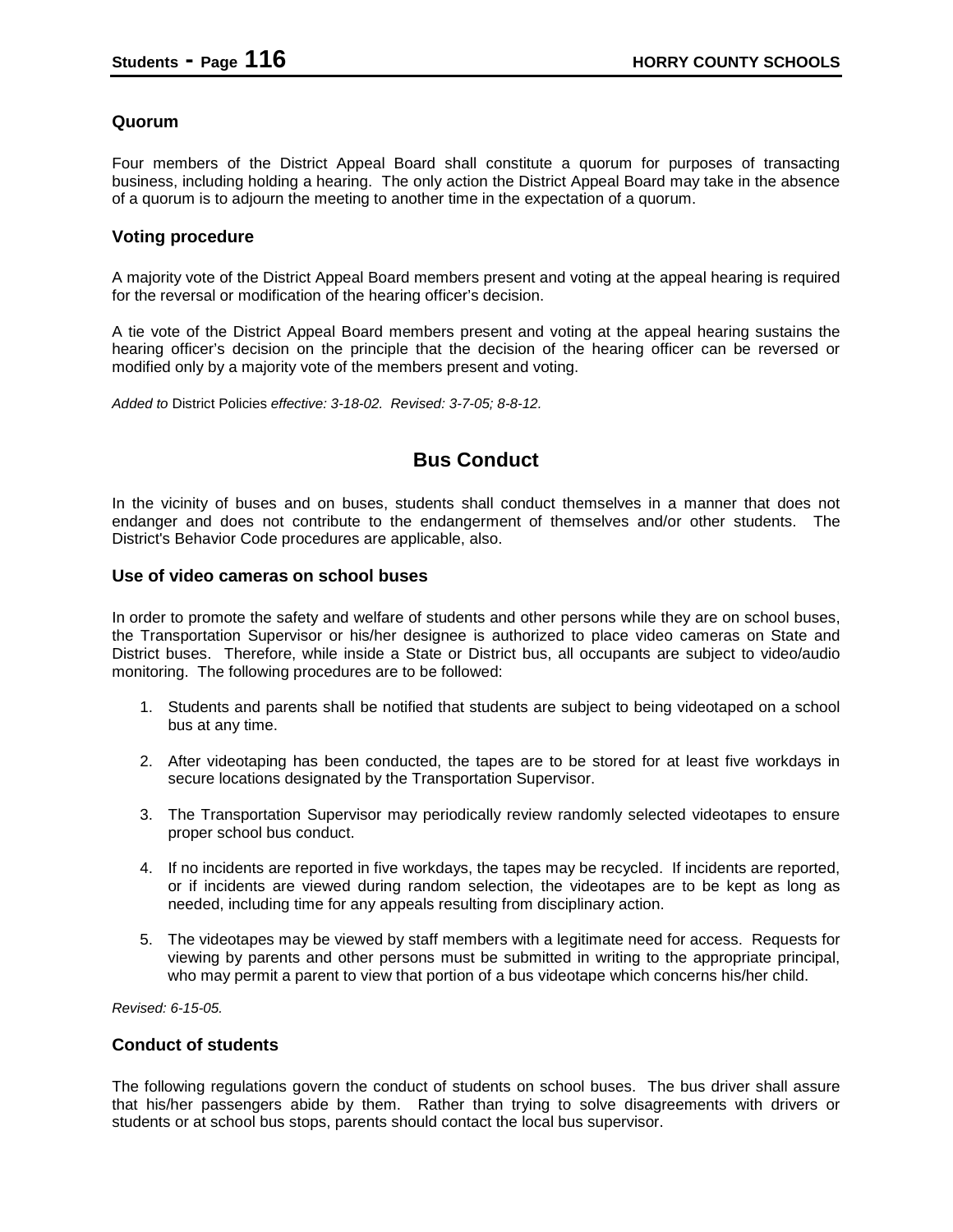### **Meeting the bus**

- 1. Students must be on time.
- 2. If a student has to walk along the highway in approaching the bus stop, he/she should always walk on the shoulder.
- 3. Students should walk, not run, when crossing the highway. Students should wait on their side of the roadway and await the signal to cross from the driver.
- 4. Students should not run alongside the bus when the bus is moving. They should wait until it stops and then walk to the door.

#### **On the bus**

- 1. Students should go to their seats without crowding or pushing, and they should remain seated while the bus is in motion.
- 2. Students should only open bus windows with the permission of the driver. Students must never extend arms, legs, or heads out of the bus, nor should they throw objects from bus windows.
- 3. Except in an emergency, students should not talk to the driver while the bus is in motion.
- 4. Students must never tamper with the emergency exits or any other part of the bus equipment, including fire extinguishers and first aid equipment.
- 5. Students must not mar or deface the bus or its seat coverings in any manner. Any damage to the bus or seats should be reported by the student to the driver as soon as possible.
- 6. Students must not fight or scuffle or create any disturbance on the bus. Classroom-type conduct should be maintained in the bus.
- 7. Books, lunch boxes, or other objects should not be placed in the aisle of the bus. The S.C. Commercial Driver's License Manual states there should be nothing in the aisles that might trip riders. Aisles and stairwells must always be clear. Band instruments, science projects, coolers, etc., will not be allowed on any State-owned or District-owned bus unless they can be placed under the seat or held in the rider's lap.
- 8. Students are not allowed to eat or drink on the bus.

### **Leaving the bus**

- 1. Four- and five-year-old students must be met at their bus stop by a person who will supervise them.
- 2. Students must remain seated until the bus comes to a complete stop. They must never attempt to leave until the bus has come to a full stop and the door is opened to indicate that they may leave.
- 3. Students should leave in an orderly manner. Students in the front seats leave first.
- 4. Students must not loiter or play around a stopped or parked bus.
- 5. Students should not enter a restricted area set aside for bus parking or loading unless the bus is at a complete stop. Students should enter only their assigned bus.
- 6. Students are permitted to leave only at regular designated stops. Any changes must be made with the parent's request and approved by the school principal or his/her designee.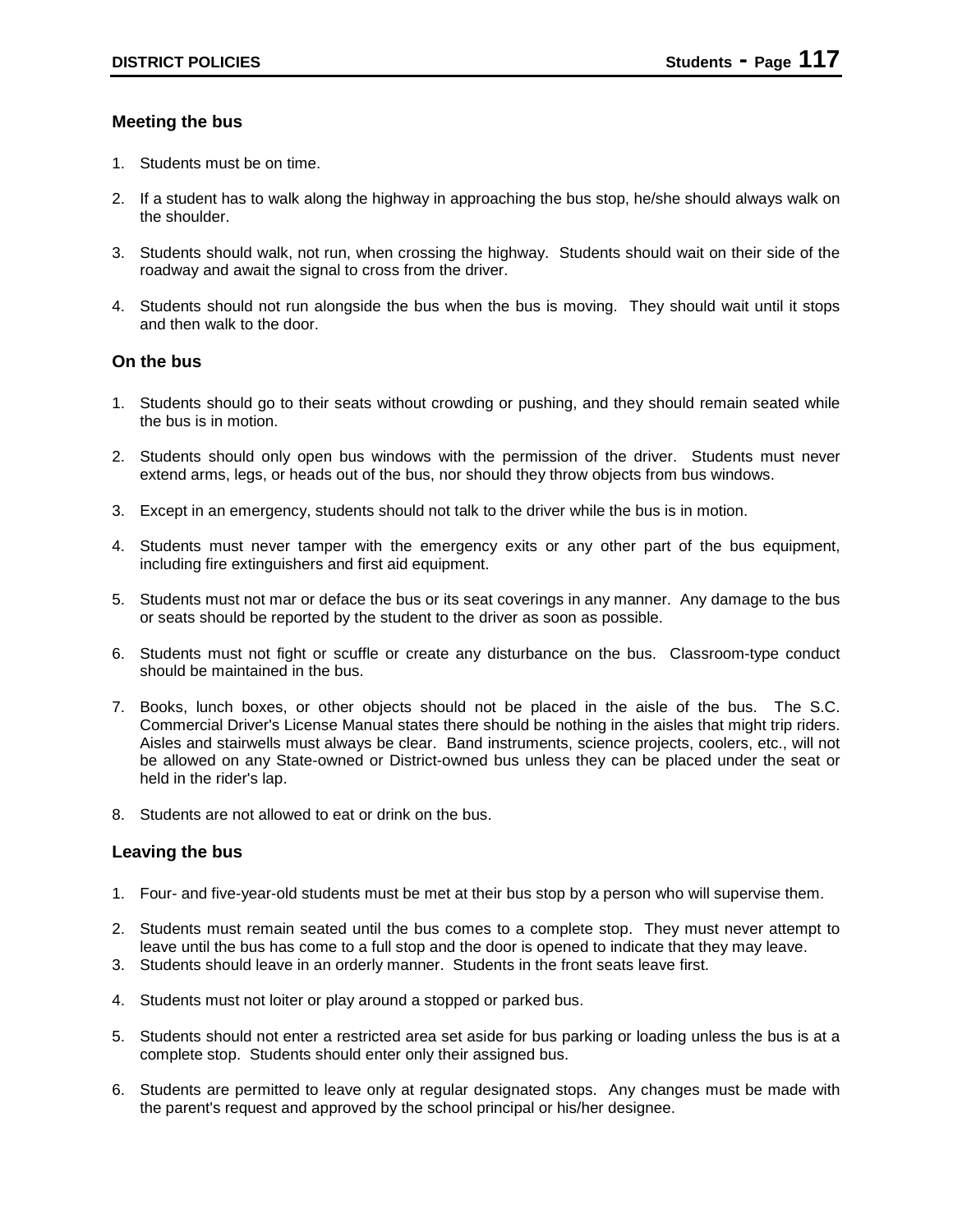7. The students, after leaving the bus (if he/she must cross the highway), should walk at a right angle to and at least ten feet in front of the bus and wait until the bus driver directs him/her to cross. After the signal is given by the driver, the student should walk, not run, across the highway.

#### **Bus stops**

Bus stops are determined by the District's Transportation Department.

#### **Bus discipline**

Students creating or being involved in activities causing discipline problems on a school bus, including while entering, exiting, or waiting for a bus, will be reported to his/her principal. Appropriate disciplinary action will be taken pursuant to the District's Behavior Code procedures.

The bus driver has responsibility for supervision of all students on his/her bus. He/she may stop the bus at any time that misbehavior or threatened misbehavior offers a hazard to safe driving.

In addition to disciplining students according to the District's Behavior Code procedures, upon the recommendation of the bus driver or supervisor(s) of transportation, the principal may suspend a student from riding the bus. On the first offense, not to include sex, drugs, weapons, or serious bodily injury, the student may be suspended from riding the bus only until his/her parents come to the school and have a conference with the principal. A second offense may result in a suspension for up to five school days. A third offense may result in a suspension for up to ten school days. A fourth offense may result in a suspension for up to 15 school days. A fifth offense may result in a loss of bus riding privileges for the remainder of the school year. These guidelines may be adjusted based on the seriousness of the offense.

See, also: "Student Behavior Code."

*Revised: 7-1-02; 8-8-12.*

# **Student Dress Code**

Parents/guardians are responsible for assuring that individual students dress in an appropriate manner at all times while on campus or when involved in school activities.

The administration of each of the schools will determine the appropriateness of student dress. Guidelines shall be established and disseminated to students and parents. The administrative team of each of the schools will have the authority to decide if a student's dress is inappropriate and to follow through with corrective action. The school administration's ruling regarding inappropriate dress and corrective action is final pending review only by the Superintendent or her/his designee. Disputes involving student dress are not appealable to the Board.

Personal appearance of students should promote health and safety, contribute to a climate conducive to teaching and learning, and project a positive image of the District to the community. Generally, student dress is considered appropriate as long as it does not, or foreseeably could not, interfere with the educational process, cause disruption, or damage school property. In addition to clothing, hats, and shoes, attire includes any jewelry, emblem, badge, symbol, sign, comment or other items worn or displayed by an individual.

The principal shall specify the attire that students must wear in order to participate in a high school graduation ceremony as long as an eligible student's failure to participate does not preclude his/her receiving a diploma after the ceremony. In addition, attire worn in physical education classes may be regulated by the principal for health and safety reasons, but a student may have the prerogative on religious grounds of wearing more modest clothing.

1. Attire must comply with requirements for health and safety.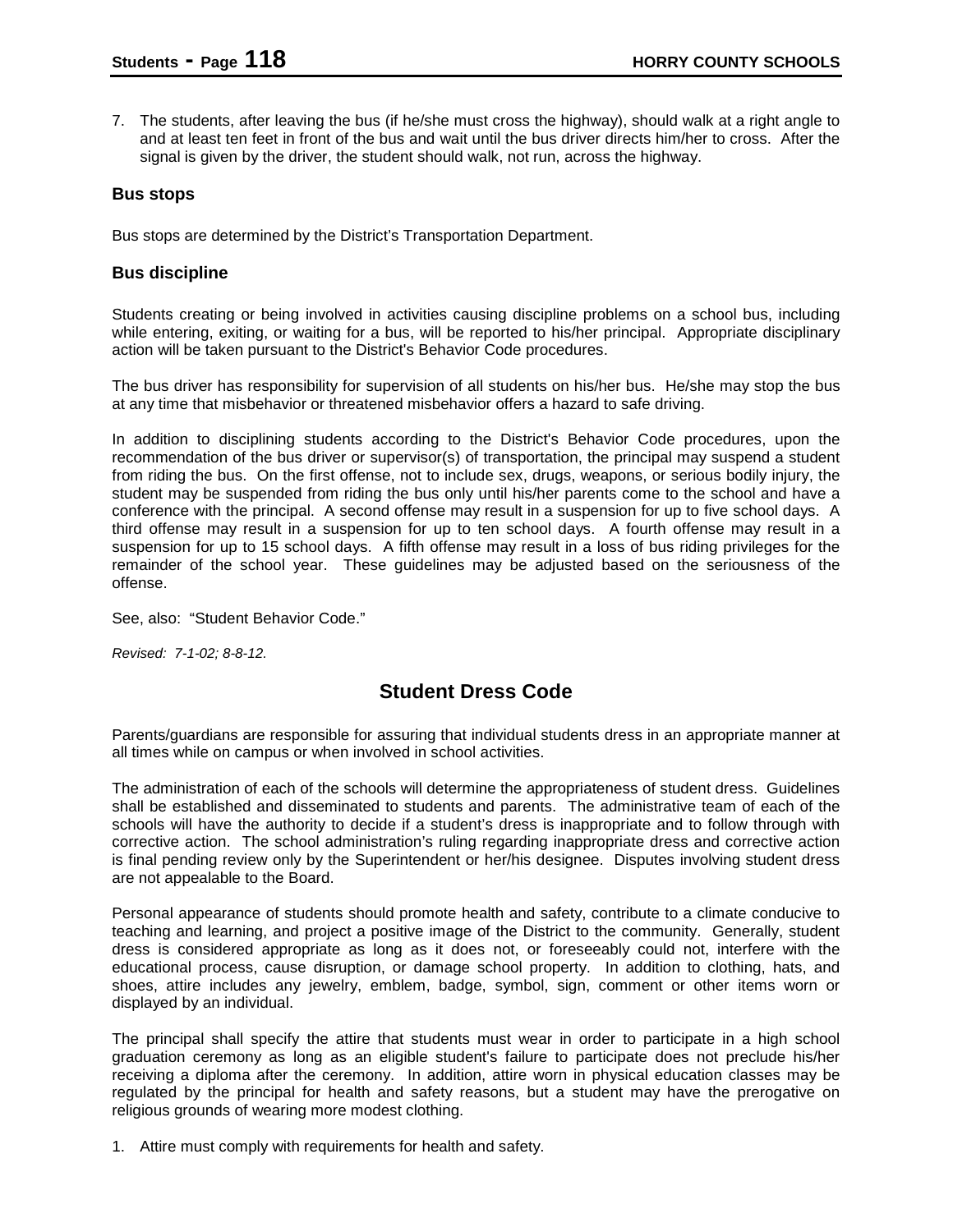- 2. Attire must not be immodest, obscene, profane, lewd, vulgar, indecent, or offensive. Shorts, skirts and dresses should be of adequate length to assure modesty when the student is seated or engaged in school activities. Appropriate undergarments should be worn and should be covered by outer clothing. Uniforms for extra-curricular activities that are worn during classes other than physical education must be modified to conform to the Student Dress Code guidelines.
- 3. Attire must not evidence membership or affiliation with a "gang" in any negative sense of the term.
- 4. Attire must not display any information about, representations of, or advertisements for alcoholic beverage(s), tobacco, controlled drugs, or illegal drugs or paraphernalia associated with the foregoing.

See, also: "Student Behavior Code."

# **Uniforms in Elementary Schools**

The District, in an attempt to enhance discipline, reduce violence, encourage attendance, and reduce truancy shall have a program of school uniforms in elementary schools that choose to participate. Guidelines for implementation of this policy are available in the Office of Policy and Legal Issues.

*Revised: 7-1-07.*

# **Uniforms in an Alternative Program**

Students in an alternative program are required to wear uniforms in an attempt to foster order and discipline, to reduce violence, to encourage attendance, and to reduce truancy.

The designated uniform shall be determined by the administrative head of the alternative program, who must, after seeking input from parents, select generic-type uniforms that are available to parents and students at a modest cost. In addition, requests for exceptions to this policy must be addressed on a case-by-case basis by the administrative head of the alternative program.

*Revised: 7-1-02.*

## **Accident Insurance Program**

The District shall provide and administer a student accident insurance program at no cost to students through which student accident insurance will be provided to all students enrolled in the District at the time of an accident. If funding is not available to provide a no-cost student accident insurance policy to students, the cost will be kept to a minimum through the bid solicitation process.

The program shall offer an option of school-time coverage or 24-hour coverage for students.

Students enrolled in trade or vocational training deemed hazardous by the principal and/or director must purchase insurance unless the school has provided insurance at no cost to all students. The above requirement, however, may be waived if a parent provides evidence that the student is already covered by comparable insurance through a family or personal policy.

The following students shall participate in the athletic accident insurance program:

- 1. Students engaged in interscholastic sports as reported to the S.C. High School League and/or
- 2. Any other student whose participation is required by the insurance carrier in the policy approved by the District.

For additional information, contact a school office.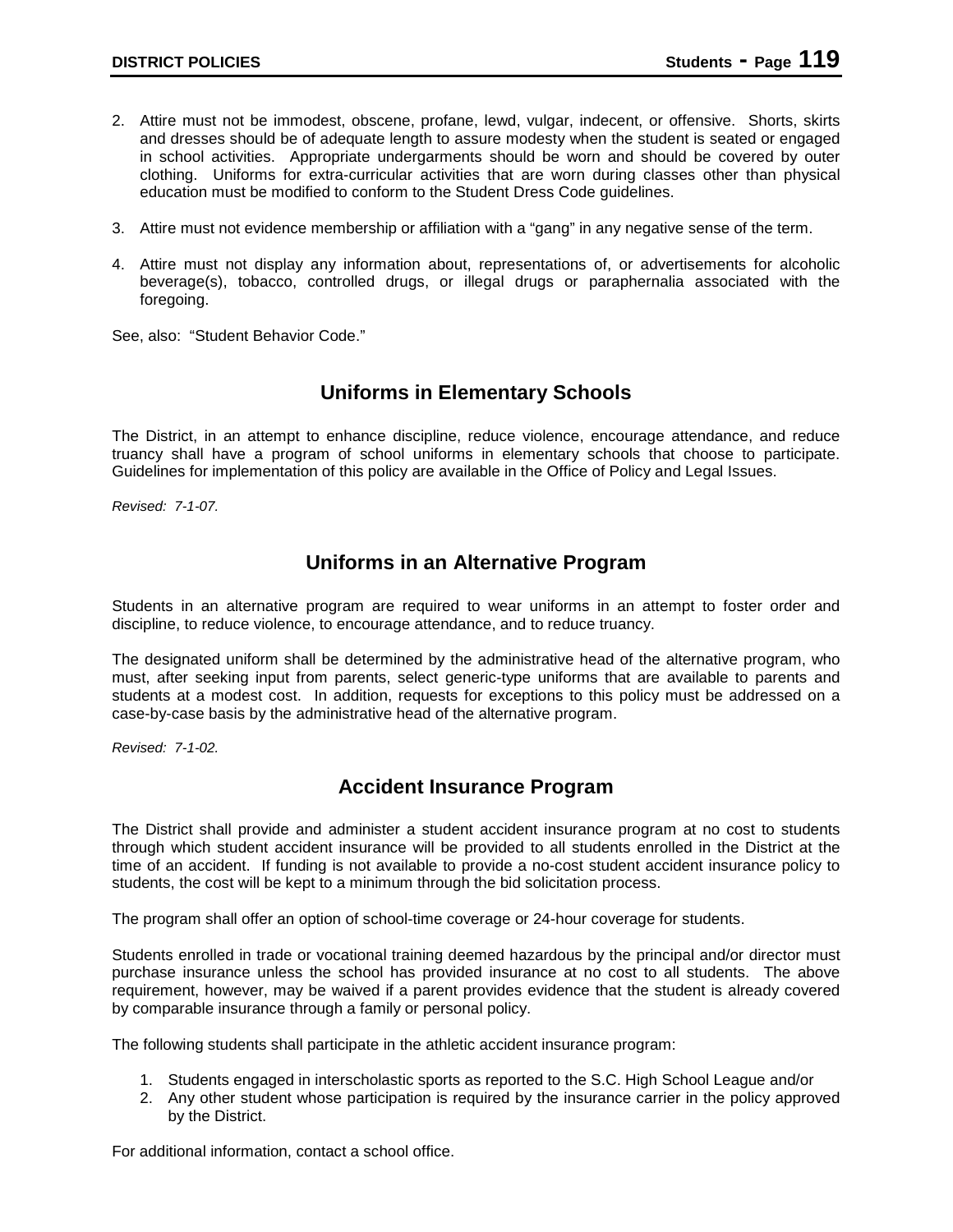# **Medical Conditions**

Parents are encouraged to inform their child's teacher and/or the school nurse if their child has any special medical condition and if there is any change in that special medical condition during the school year.

### **Do Not Resuscitate orders ("DNR")**

Parents who present the District with a DNR order are to be referred to the Director of Health and Safety Services. A copy of the order must be on file at the school.

S.C. law does not provide school officials with immunity from civil or criminal liability for good faith compliance with a DNR order, as is provided to EMS personnel and health care providers. Each school has procedures in place that address the handling of emergency situations and when EMS should be contacted. A school may not agree to violate its emergency procedures during any emergency situation involving a student. In the event of an emergency regarding a child who is the subject of a DNR order, the school will make every effort to contact the parent so that he/she can arrive at the school as soon as possible. When EMS arrives at the school, the school will present to the EMS employees a copy of the DNR order for their review and consideration. The EMS personnel may then take into account the order as they assist the student. If the parent objects to the school's procedures, the parent will need to present for the District's consideration a court order specifically applying to Horry County Schools that would direct the District to act otherwise.

*Legal reference.*

*State. S.C. Code § 44-78-10, et seq. – Emergency Medical Services Do Not Resuscitate Order Act. Revised: 6-19-06; 8-8-12.*

# **Communicable Diseases**

Under certain circumstances, the presence of communicable diseases in the school environment may pose a threat to the health and safety of students and employees. In an effort to maintain a balance between the need to educate all eligible students, to protect student and employee rights, and to control communicable diseases, decisions regarding the status of students with communicable diseases shall be made on a case-by-case basis. Concerns about communicable diseases should be addressed to the school nurse, who will consult with the Director of Health and Safety Services as needed.

Students with communicable diseases, including AIDS or HIV infection, shall be permitted to attend school in accordance with these procedures only.

Except with respect to students with AIDS or HIV infection, or as otherwise provided by law, parents should inform the principal of the school when their child or ward is suffering from a communicable disease. If a student is suffering from AIDS or HIV infection, the District will be notified by the Department of Health and Environmental Control ("DHEC"). Once notice is received from the parent or DHEC, the Superintendent or his/her designee shall ensure that a committee consisting of the parent, personal physician, appropriate public health professionals, and appropriate District personnel is formed to monitor and/or evaluate the student's health status.

In the case of a student with AIDS or HIV infection, the student's primary health provider is responsible for conducting an ongoing medical evaluation of the student to evaluate any changes in the student's health. The committee periodically will monitor the health status of the student. Evaluation of the student's potential for transmitting HIV should be made by the health professionals evaluating the student's status. Information shared during the monitoring process is strictly confidential.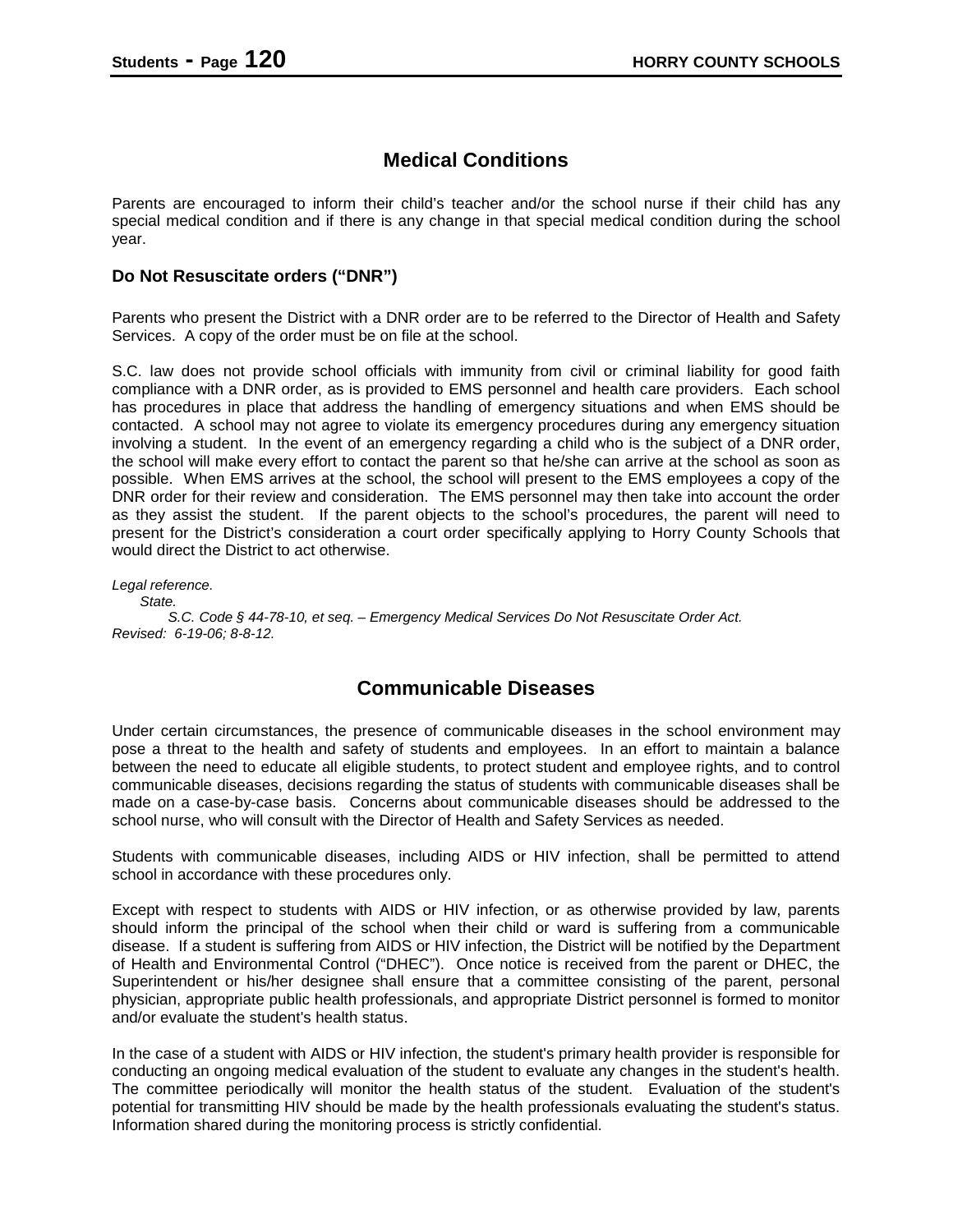With respect to other reported communicable diseases, the committee shall review each case individually to determine the means of transmittal, how long the student will be infectious, to what degree the student's presence poses a risk to other students and to staff, and the probability of transmittal.

Generally, students with AIDS or HIV infection should be permitted to attend school and school activities without restriction, provided their health status so allows. If it is determined, based on sound medical evidence and in accordance with the procedures set forth in these procedures, that any student with any communicable disease poses a significant risk to the health and safety of other persons in his or her current placement, a determination shall be made whether an appropriate adjustment can be made to the student's school program to eliminate the risk. If such adjustments are not possible, an alternative education program should be offered. This placement will continue, with periodic evaluations, until the risk to others has been abated. The District reserves the right to require a satisfactory certificate from one or more licensed physicians that the student's attendance is not a risk to others.

If it is determined that the student has limited strength, vitality or alertness due to a chronic or acute health problem that adversely affects the student's educational performance, the committee shall refer the student for possible identification and placement as a student with special needs.

Information regarding the medical condition of students is confidential and should be disseminated strictly on a need-to-know basis. Accordingly, information should be provided only to those who need the information to protect the health and safety of the student, other students and staff, and only to the extent necessary to accomplish that end. All personnel informed of the condition of the student are to be instructed that this information is to be held in the strictest confidence.

In order to prevent the spread of communicable diseases, DHEC or the Center for Disease Control guidelines for necessary health and safety precautions, including handling of blood and bodily fluids, shall be distributed by the administration from time to time and should be followed by all school employees and students.

*Revised: 7-1-09; 8-8-12.*

### **Head lice**

If a teacher suspects a child of having head lice, he/she will notify the school nurse or principal's designee. If head lice is confirmed (presence of a live bug), the parent/guardian will be notified to pick the child up as soon as possible. Transportation on a school bus or van is not permitted. When a case of head lice is confirmed a parent advisory letter giving specific steps for treatment of head lice and readmission to school is given to the parent of the child.

The District prohibits a student who is sent home with head lice from returning to school until he/she meets the following conditions:

- 1. The student shows proof of treatment as determined by the school, and
- 2. The student passes a physical screening by the school nurse or principal's designee that shows the absence of head lice (absence of a live bug).

*Legal references.*

*State.*

- *S.C. Code § 44-29-200 – Attendance of teachers or pupils with contagious or infectious disease may be prohibited.*
- *S.C. Code § 44-29-195 – Requirements for returning to school after having head lice; department to provide treatment vouchers.*

*Department of Health and Environmental Control Regulation R 61-20 – Communicable diseases.*

*Department of Health and Environmental Control Regulation R 61-21 – Sexually transmitted diseases. Revised: 7-1-09; 8-8-12; 7-1-14; 7-1-15.*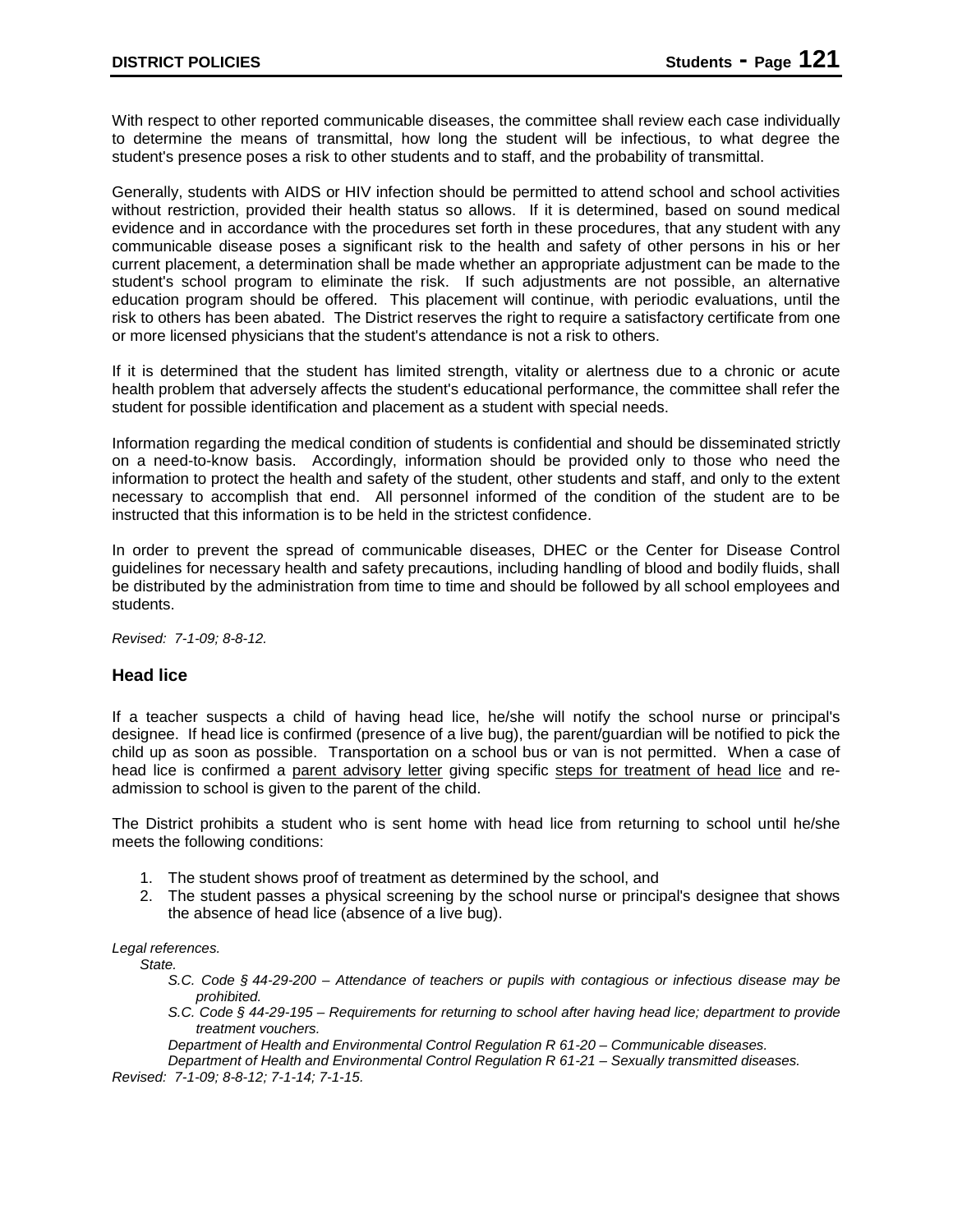## **Medicines**

Generally, school staff members are to refrain from giving medicine to students. The District recognizes, however, the occasional need for staff members to administer medication to individual students.

When possible, medications should be given by the parent/guardian before or after school hours. Prescribed medications to be given during the school day must be accompanied by written orders from a health care practitioner who is recognized by South Carolina's Department of Labor, Licensing and Regulation as authorized to prescribe medications. The written orders must be signed; copied or stamped medication forms will not be accepted.

The school district and its employees reserve the right to refuse to honor medication requests that are not consistent with professional standards (e.g., manufacturer's guidelines, Physician's Desk Reference) and/or are deemed unsafe for the school setting. If this occurs, the school district's nursing staff, school administrators, the school district's medical consultant, if there is one, the prescribing health care practitioner and the student's parent/guardian will discuss alternatives for meeting the student's needs.

Accordingly, the procedures detailed below must be followed when administering medicine. "School nurse" means either a Registered Nurse ("RN") or a Licensed Practical Nurse (LPN) if an RN is available in person or on call by telecommunications.

#### **Medications provided by parents**

- 1. Prior to dispensing any medication, each of the following conditions must be met:
	- a. Non-prescription medications are sometimes called "over-the-counter" medicines. Over-thecounter medications will be given in accordance with guidance on the medication label or package insert unless prescribed otherwise by a health care practitioner recognized by the South Carolina Department of Labor, Licensing, and Regulation as authorized to prescribe medications.
	- b. Non-prescription medications that are to be administered at school will require a form signed by the parent/guardian.
	- c. Any student requiring non-prescription medication should have the medication supplied by the parent/guardian. The parent/guardian should label the medication container with their child's name in a manner that does not cover pertinent information such as the name of the medication, dosing recommendations, uses, side effects, contraindications, and expiration date. The medication should be brought to the school nurse or the principal for administration to the student. Medication cannot be transported to school by the student.
	- d. A dated non-prescription medication consent form signed by the parent giving permission for the medication to be administered must be on file. The form which is available at the school or on the Health Services website must include, but not limited to, the:
		- (1) Child's full name and date of birth
		- (2) Name of school and grade
		- (3) Known allergies to any foods, medicines or other items
		- (4) Name of medication to be given at school
		- (5) Reason for medication
		- (6) Dosage
		- (7) Date(s) and time to be administered
		- (8) Storage requirements
		- (9) Estimated number of days medication to be given at school
		- (10) Medication history home or school
		- (11) Child's Health Care Providers' name, address, telephone number, and signature.
	- e. Prescription medications are medicines that require a written prescription from a health care practitioner. In order for a child to be given a prescription medicine at school, the child's health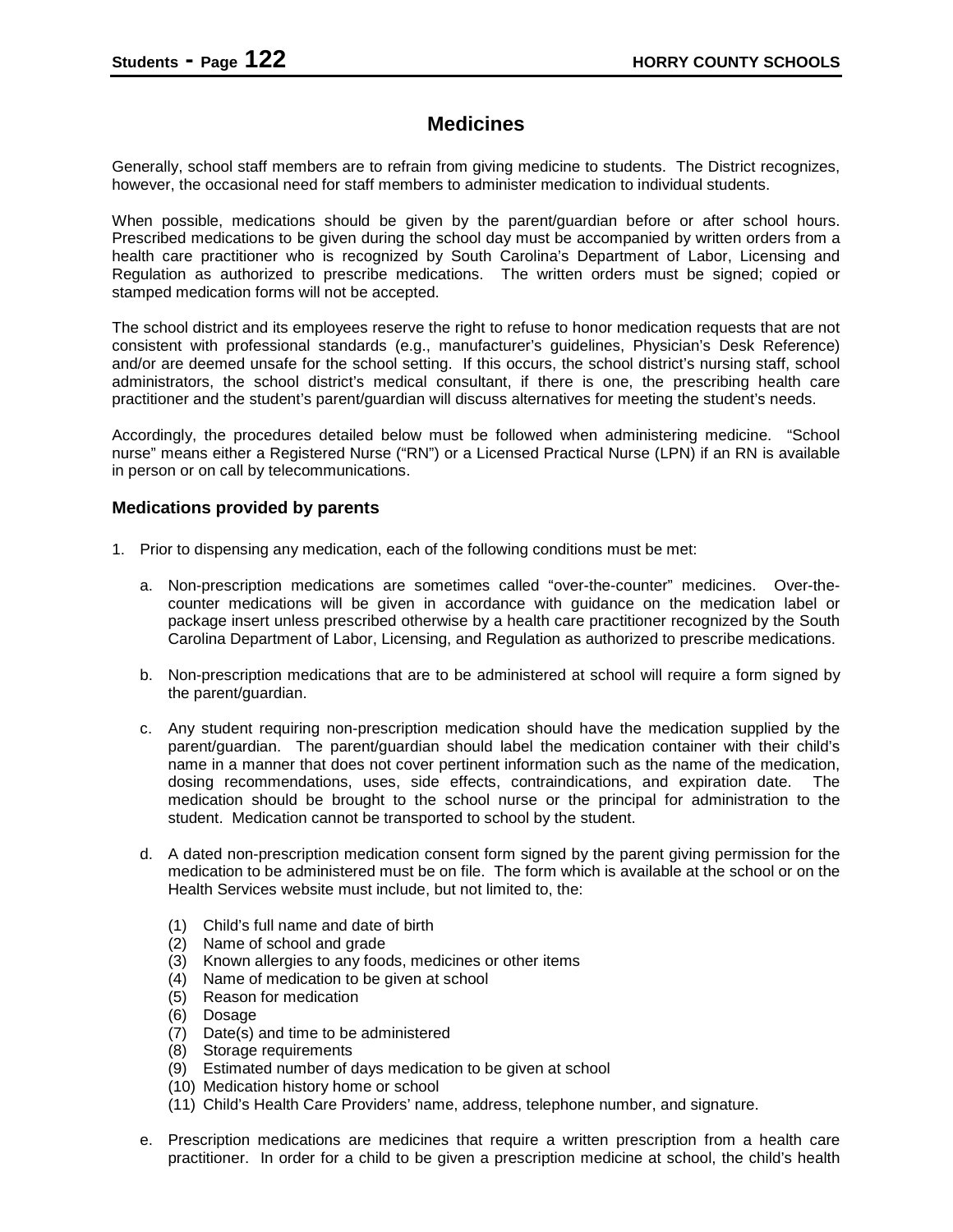care practitioner and the child's parent must sign a permission form. (Because the instructions for some medications require more space than is provided on the form, some health care practitioners may prefer to use a practice specific form.) The form which is available at the school or on the Health Services website must include, but not limited to, the:

- (1) Child's full name and date of birth
- (2) Name of school and grade
- (3) Known allergies to any foods, medicines or other items
- (4) Name of medication to be given at school
- (5) Purpose of medication and route
- (6) Dosage
- (7) Time of day medication to be given
- (8) Storage requirements
- (9) Estimated number of days medication to be given at school
- (10) Is medication a controlled substance
- (11) Possible side effects
- (12) Prescribing Health Care Providers' signature and date. No stamped forms will be accepted.
- f. The required medication consent form must include authorization for the school nurse, the principal, or his/her designee to administer any medications.
- g. The parent must deliver the completed medication consent permission form and the medication to the school principal, the school nurse, or the principal's designee immediately upon arrival at school. The medication must be labeled and in its original container. Medication may not be transported on a school bus except with the permission of the principal or his/her designee when it is necessary for the health of the student.
- h. The nurse responsible for the school must review and approve each request before the medication may be administered. The District retains the discretion to reject request(s) for the administration of any medication for legitimate reasons
- 2. The District shall not be held liable in the event of adverse reactions when the medication has been given in the prescribed manner.
- 3. The Director of Health and Safety Services, in consultation with each school nurse, shall supervise the overall administering of medications in the schools, responsibility for the particular aspects of this policy are indicated below.
	- a. The principal shall designate specific persons to administer medication in the absence of the school nurse. These persons shall be present at school on a daily basis. The principal shall ensure that each person designated to administer medication is familiar with the proper procedures. Each individual designated by the principal to administer medication shall be trained in the proper procedure for administering medication by the school nurse. Training on medication administration must be completed annually.
	- b. The principal (or his/her designee) shall be responsible for the safekeeping of all medication which is to be administered. Each school shall maintain a current list of those persons authorized to administer medications.
	- c. A written or electronic record of the administration of the medication, including but not limited to, name of the student, medication and dosage administered, date and time of administration, and name of the person administering the medication will be kept in the Health Office as part of the student's health care record.
	- d. The school nurse in consultation with the principal or his/her designee shall communicate with parents and/or physicians about any problems or effects of administering medications to students at school.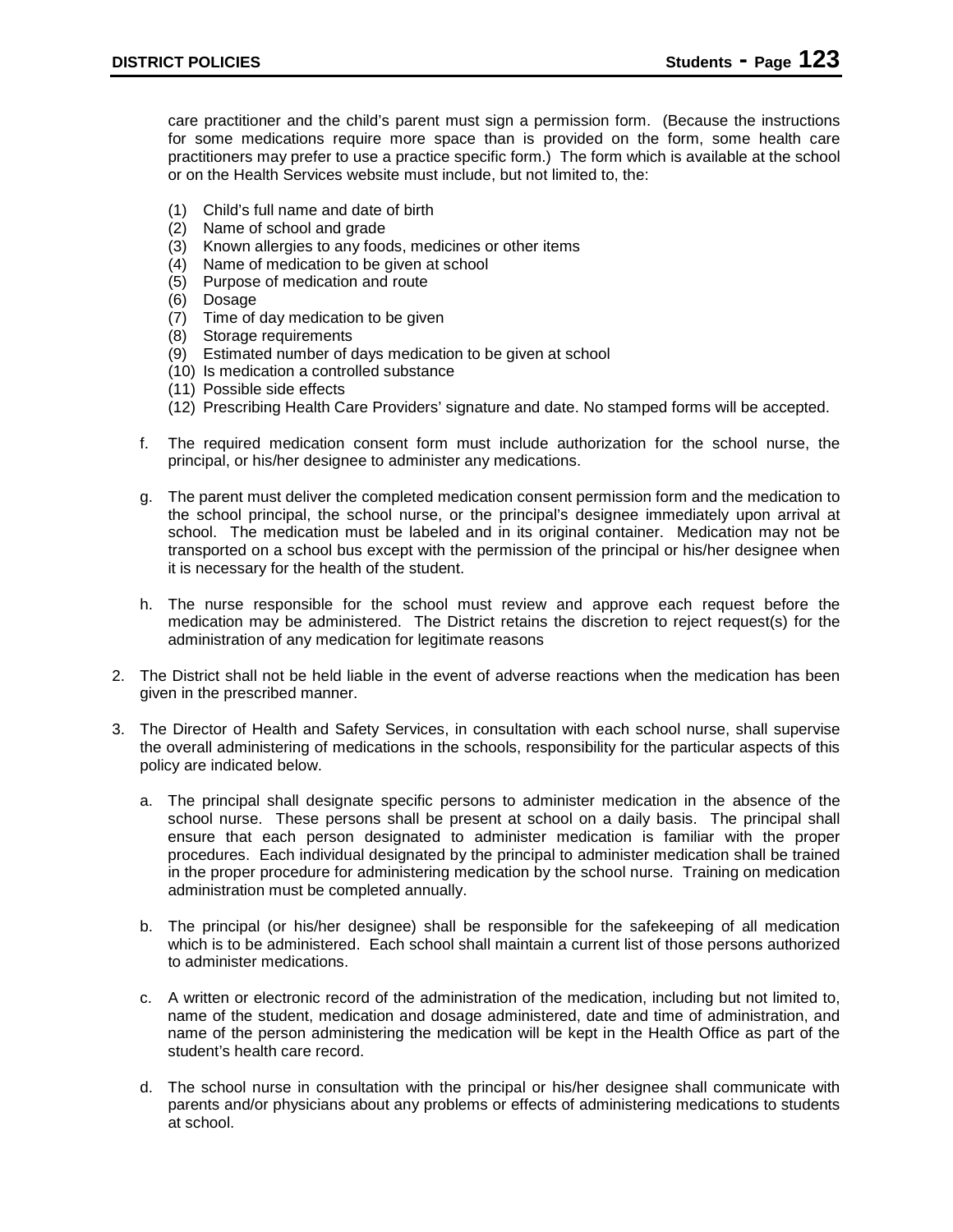- e. Forms to be completed by physicians and parents must be updated at the beginning of the student's school year or earlier if required by the length of the prescriptions.
- f. Parents must inform the school nurse, principal or his/her designee of any change in the student's health or medication.
- g. Parents shall reclaim any unused medications within one week of the termination of treatment or no later than the end of the last day of school. The school shall destroy any unused medications following the District's policy for disposal of medications.

**Exception.** With approval of the principal, a student may be allowed to keep medication on his/her person for his/her sole use in an emergency provided the parent furnishes the principal and the school nurse with written certification from a physician that it is necessary for the student to carry and/or administer his/her own medication. If at any time the student violates the policy for self-administration or self-monitoring, the privilege for carrying medication may be revoked.

#### **Certain over-the-counter medications**

Parental permission is required in order for nurses to administer over-the-counter medications at school.

With written parental permission, athletic trainers who are licensed in S.C. may administer to students certain over-the-counter, individually packaged, single-dose oral medications which are:

- 1. Authorized for administration through a written order issued by a physician licensed to practice in S.C. – all orders expire at the end of the day on June 30 of each year;
- 2. Permitted for administration to a specific student pursuant to written permission by his/her parent on a form approved by the Superintendent or his/her designee – the form must contain:
	- a. a statement by the parent that he/she agrees to notify the athletic trainer immediately in writing of any changes in his/her child's health history which requires a modification in his/her permission for the administration of medications and
	- b. an indemnification clause stating that the parent agrees that the District shall not be held liable in the event of adverse reactions when the medication has been given in the prescribed manner;
- 3. Administered pursuant to the printed directions on the package containing the medication provided by the manufacturer of the medication (directions include printed information concerning contraindications and precautions). Over-the-counter medications must only be given as recommended by the manufacturer on the label and/or package insert. If a parent/guardian requests a medication dosage that exceeds the manufacturer's recommendation, the parent/guardian must secure a written order from the student's health care practitioner;
- 4. Not provided to the student to be taken later without being supervised by the athletic trainer, who is to make and maintain a written record of the administration of the medication, including but not limited to: name of the student, medication and dosage administered, date and time of administration, any lot number on the packaged medication, and name of the athletic trainer;
- 5. Maintained such that the medications are accessible only through the athletic trainer.

Medicines which may be administered in an emergency by an athletic trainer or a school nurse must follow the policies of the Health and Safety Services Department and must be indicated on a written order issued by a physician licensed to practice in S.C.

*Revised: 7-1-02; 8-17-04; 10-31-04; 7-1-09; 6-16-10; 8-8-12; 7-1-13; 7-1-14.*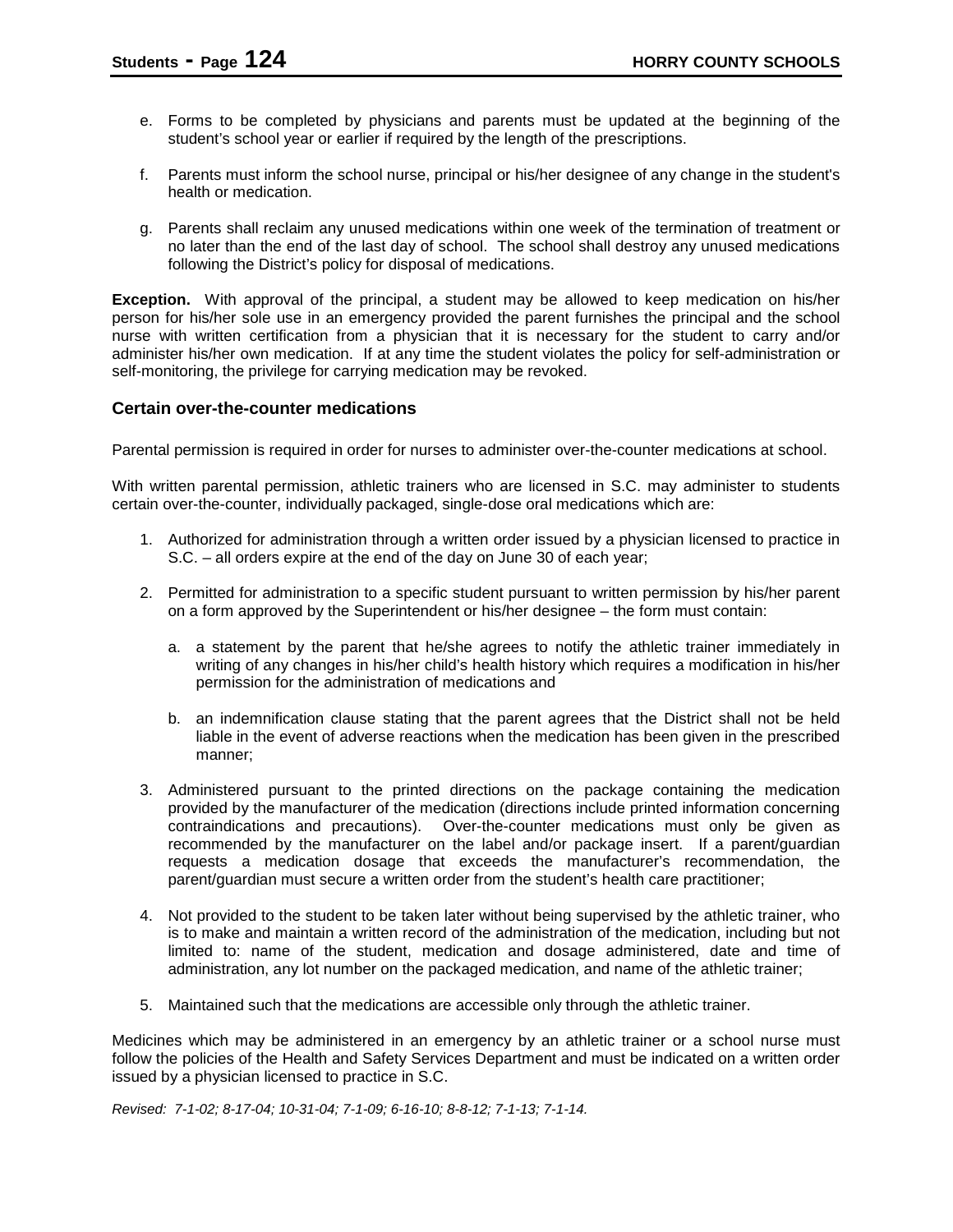# **Individual Health Care Plans**

A student with a special health care need must have an individual health care plan ("IHP") consistent with guidelines developed by the S.C. Department of Education. If a student qualifies for a medical accommodation plan under Section 504 of the Rehabilitation Act of 1973, the process used must meet the requirements for the IHP.

The following definitions apply to this section:

- 1. "Medication" is defined as medication prescribed by a health care provider and contained in the original packaging with the appropriate pharmacy label or in a secure package containing a note from the prescribing physician or pharmacist that appropriately identifies the medicine;
- 2. "Monitoring device" is defined as implements prescribed by a health care provider for monitoring a chronic health condition; and
- 3. "Individual health care plan" is defined as a plan of care designed specifically for an individual student to provide for meeting the health monitoring and care of the student during the school day or at school-sponsored functions. The parent and the student, if appropriate, shall authorize the school to share the student's IHP with school staff who have a legitimate need for knowledge of the information.

Subject to the requirements of this section, the principal or his/her designee in consultation with the school nurse, may authorize a student to self-monitor and self-administer medication as prescribed by the student's health care provider unless there is sufficient evidence that unsupervised self-monitoring or selfmedicating would seriously jeopardize the safety of the student or others. Unless the student's health care provider places written restrictions on the self-monitoring or self-administration, the student would be authorized to possess the specified monitoring device and the medication on his/her person and selfadminister the medication while:

- in the classroom and in any area of the school or school grounds;
- at a school-sponsored activity;
- in transit to or from school or school-sponsored activities; or
- during before-school or after-school activities on school-operated property.

A student's permission to self-monitor or self-administer medication may be revoked if the student endangers himself/herself or others through misuse of the monitoring device or medication.

The permission for self-monitoring or self-administration of medication is effective for the school year in which it is granted and must be renewed each school year upon fulfilling the requirements of this section.

#### **Documentation**

The student's parent must provide the following to the school nurse, principal or his/her designee:

- 1. Written authorization from the parent for the student to self-monitor or self-administer medication, or both;
- 2. A written statement from the student's health care practitioner who prescribed the medication verifying that the student has a medical condition and has been instructed and demonstrates competency in self-monitoring or self-administration of medication, or both. This statement is signed by the student and his/her parent.
- 3. A statement signed by the parent acknowledging that:
	- a. Horry County Schools and its employees and agents are not liable for an injury arising from the student's self-monitoring or self-administration of medication;
	- b. the parent shall indemnify and hold harmless Horry County Schools and its employees and agents against a claim arising from the student's self-monitoring or self-administration of medication.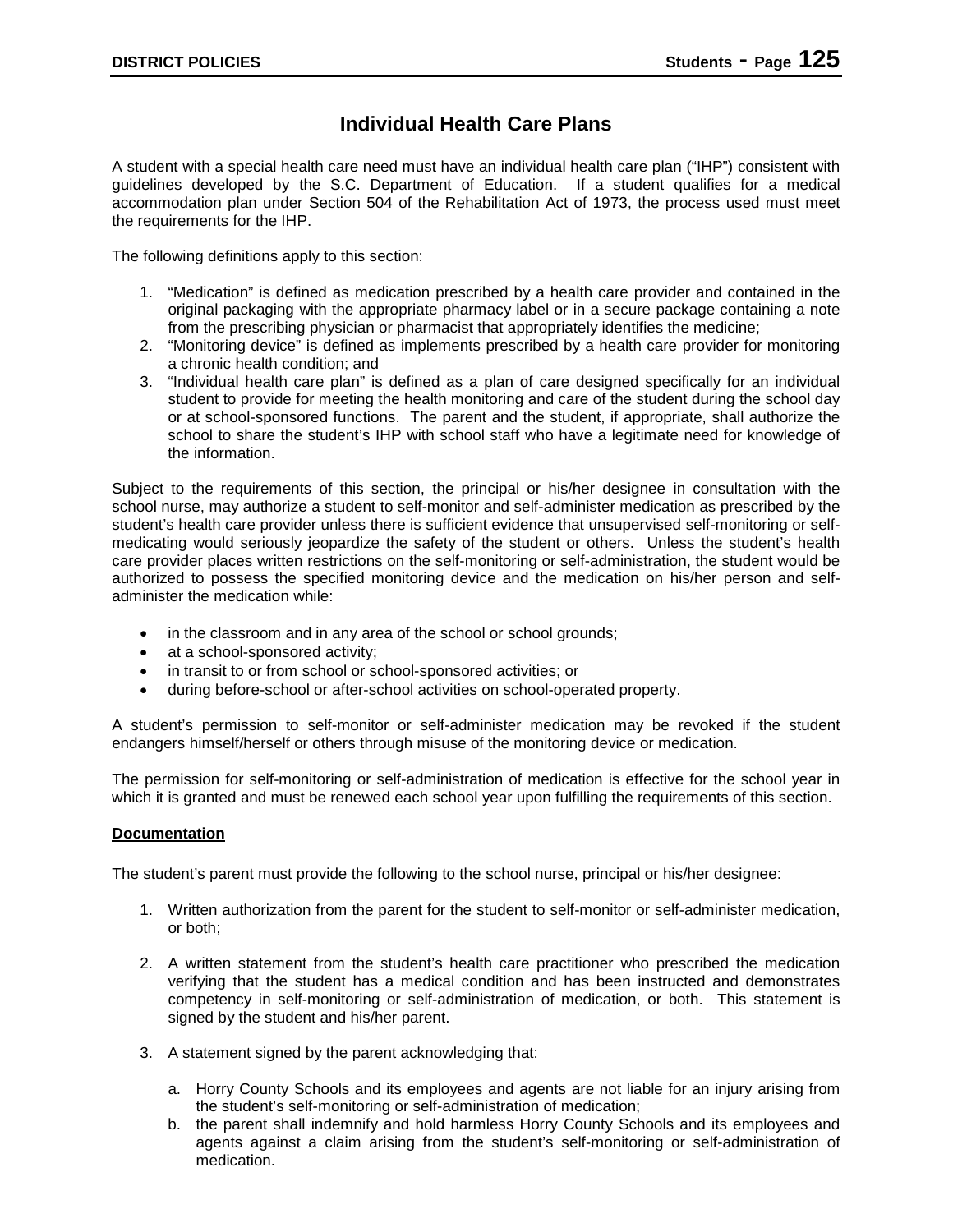The above documents must be kept on file in the health office with the school nurse.

*Legal references.*

*State. S.C. Code § 59-63-80 and § 59-63-90 – Individual health care plans for certain students. S.C. Code § 15-78-60 – Immunity from liability for districts and employees. Adopted: 6-15-05. Revised: 7-1-14.*

# **Improper Referral of Students for Medication**

School personnel must not recommend to parents the use of medication for any child. However, personnel (1) may invite parents to observe their child's classroom behavior, (2) may recommend to parents that they consult with an appropriate medical practitioner to ensure that there are no medical problems which might interfere with their child's ability to be successful in school, and (3) may consult with the child's medical practitioner with the written consent of the parents.

*Revised: 8-8-12.*

# **Internet Safety and Network Acceptable Use**

Access to the Internet/Network is a privilege, not a right. With this privilege, there also is a responsibility to use the Internet/Network for educational purposes and not to access materials that are inappropriate for an educational setting. As part of the implementation of the administration's guidelines, students and staff must be instructed on the appropriate use of the Internet/Network. Inappropriate or disruptive use by any person will not be tolerated.

The smooth operation of the Internet/Network relies on the proper conduct of the end users who must adhere to strict guidelines. These guidelines are provided so that students and staff are aware of their responsibilities when using the Internet/Network. Any violations of these guidelines will subject the user to appropriate disciplinary action and possible denial of access to the Internet/Network. In general, these guidelines require efficient, ethical, and legal utilization of the network resources.

In an attempt to protect students, the District has installed filtering/monitoring software to check Internet access by computer users on District equipment in compliance with the Children's Internet Protection Act (CIPA). However, because access to the Internet/Network provides connections to other computer systems located all over the world, users (and parents of students who are users) must understand that neither the District nor any District employee can completely control the content of the information available. Every effort will be made by the District to monitor and restrict access to known objectionable sites; however, users may discover inappropriate or offensive information. The District does not condone the use or access of inappropriate or offensive materials and cannot be held responsible for such use.

### **Acceptable use**

The purpose of the District providing the educational network is to support research and education in and among academic institutions by providing access to vast amounts of resources and the opportunity for worldwide collaborative work. Use of the Internet and Network should be in support of education and research and be consistent with the educational objectives of the District. Use of other networks or computing resources must comply with the rules governing those networks. Transmission of any material in violation of any Federal or State laws or regulations is prohibited; this includes, but is not limited to, copyrighted material, threatening or obscene material, or material protected by trade secrets.

Access to computer systems and networks owned or operated by the District imposes certain responsibilities and obligations on users and is subject to District policies and local, State, and Federal laws. Acceptable use is always ethical, reflects honesty, and shows restraint in the consumption of shared resources. It demonstrates respect for intellectual property, ownership of information, system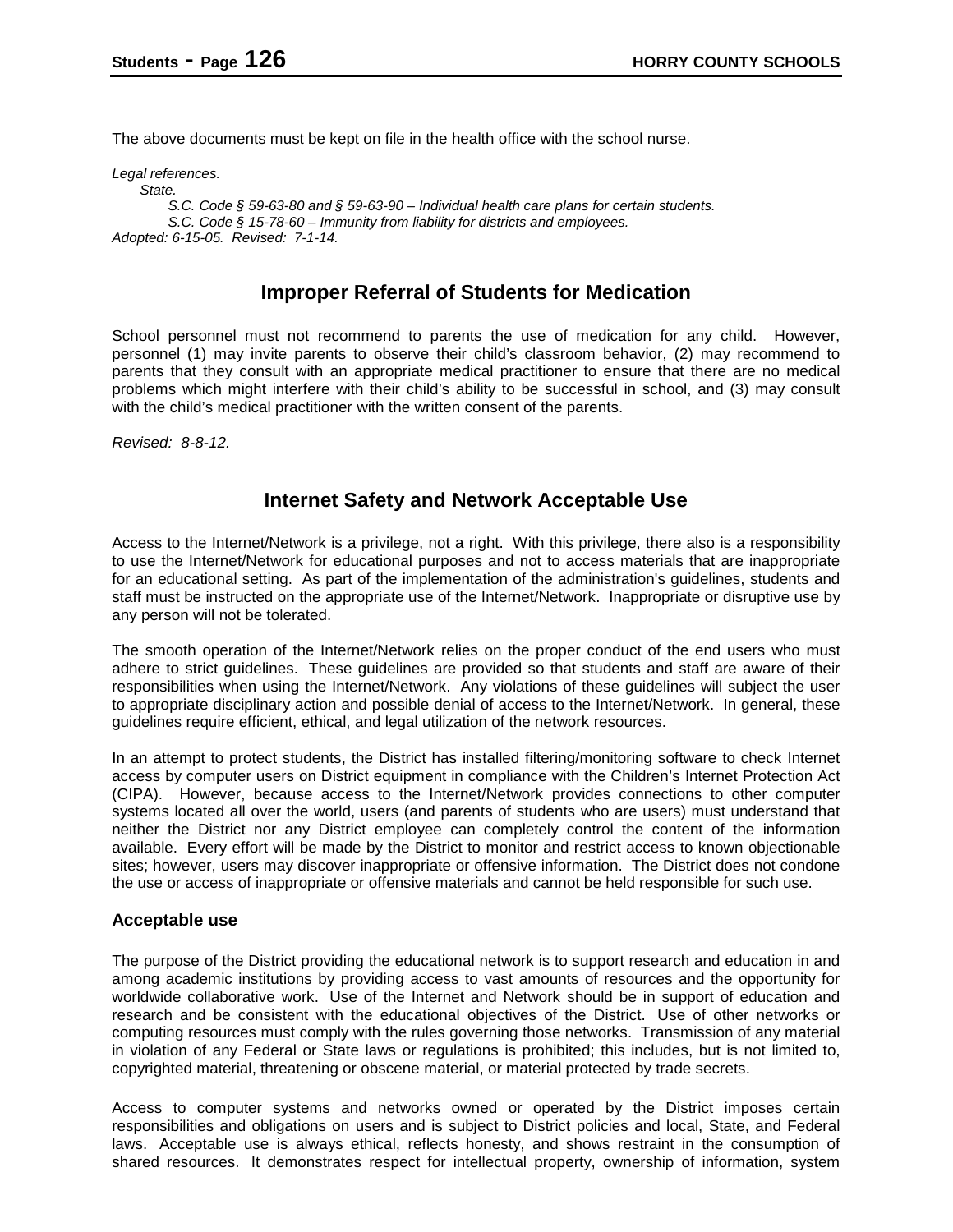security mechanisms, and the individual's rights to privacy and freedom from intimidation, harassment, and unwarranted annoyance.

### **Procedures for use**

- 1. Administrators and teachers may access the Internet for educational or work-related purposes at any time which is not disruptive and does not interfere with the performance of other responsibilities by the employee or other staff members.
- 2. Staff members should monitor student use of the internet and take appropriate disciplinary actions if students violate internet privileges.

### **Rules governing use**

The use of the Internet/Network is a privilege, not a right, and inappropriate use will result in cancellation of Internet/Network privileges. All staff and students must abide by the generally accepted rules of network etiquette, including, but not limited to, the following:

- 1. Be polite. Always use appropriate language. Do not send abusive, obscene, inflammatory, or threatening messages to others. Profanity, vulgarities, harassing, and other inappropriate language are prohibited.
- 2. Documents may not include a student's social security number or any other personally identifiable information that may lead to the identity of one's self or others. For example, do not reveal personal home addresses or phone numbers to others.
- 3. Student pictures (video or still) or audio clips may not be published for students whose parents or legal guardians have directed the District not to do so through information collected during online registration or other formal, written means.
- 4. Connection of non-District owned equipment must be approved for use on District networks other than Guest wireless by the Executive Director of Technology or designee prior to use.
- 5. Mass distribution of emails, even for educational or district-related business, is limited to within an individual's school or work location unless prior approval has been given by the principal and appropriate District Office supervisor.
- 6. The District offers student Internet-based electronic mail accounts. The student accounts are intended for educational purposes. Users can access their e-mail from any computer that has Internet access. E-mail is not private and can be monitored. Messages relating to or in support of illegal or inappropriate activities will be reported to the appropriate authorities. All student email accounts are filtered for inappropriate content. If for any reason a parent does not wish to have an e-mail account for his/her child, the parent should notify the principal in writing so that his/her child's account can be revoked.
- 7. Never access inappropriate or restricted information, such as pornography or other obscene materials. Restricted information includes obscene, libelous, indecent, vulgar, profane, or lewd materials, advertisements for products or services not permitted to minors by law, insulting, fighting, and harassing words, and other materials which may cause a substantial disruption of the academic environment. Access to the Internet from District computers is filtered and monitored for inappropriate content through a software application.
- 8. All subject matter on District and school web pages (including social media sites) shall relate to school-authorized activities or to the District and all information is property of the District.
- 9. Vandalism is prohibited and will result, at a minimum, in cancellation of privileges. Vandalism includes any malicious attempt to harm or destroy data or the account of another user, uploading or the creation of computer viruses, or malicious software/scripts, deletion or alteration of other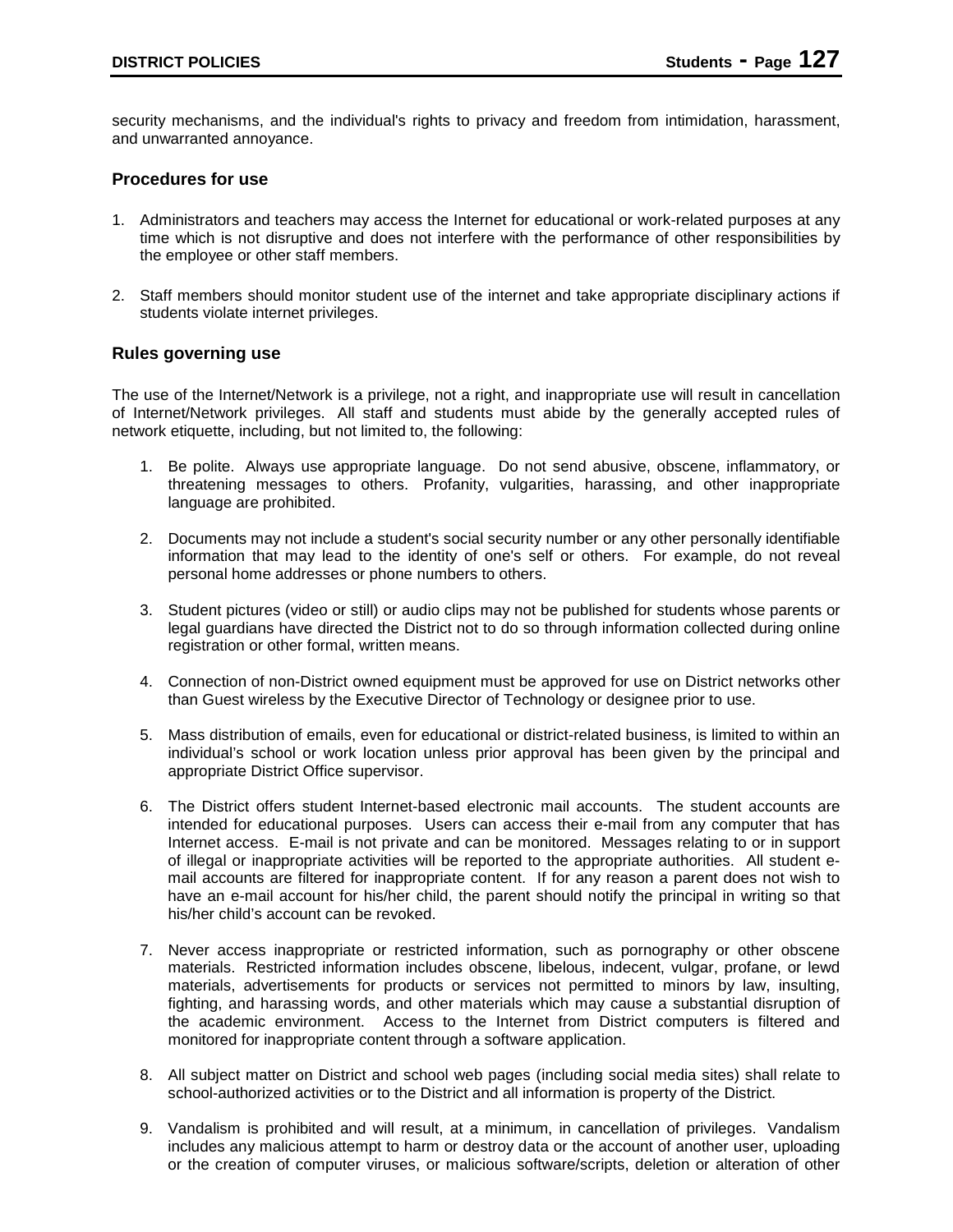user files or applications, removing protection from restricted areas, or the unauthorized blocking of access to information, applications, or areas of the Internet/Network.

10. Never share passwords or other personal credentials. The only person authorized to use an account is the person to whom it belongs. Do not send unauthorized messages or information with someone else's name on it.

The following list represents some inappropriate uses of the Internet, which are not permitted by the District, but by no means is this list intended to be exhaustive:

- 1. Commercial advertising or unethical/illegal solicitation.
- 2. Using copyrighted material without permission.
- 3. Sending or receiving messages or information that is inconsistent with the school's behavior code or assisting others to violate that code, including inappropriate, offensive, and/or disruptive messages or information.
- 4. Emailing chain letters, engaging in "spamming," sending annoying or unnecessary email messages to large numbers of people or mass distribution of emails without permission from the school principal or district office.
- 5. Accessing, attempting to access, and/or altering information in restricted areas of any network.
- 6. Downloading or loading any software or applications without permission from the technology department or the local technology contact.
- 7. Use of anonymous proxies or any other means to bypass content filtering or any other Districtprovided protections.

Users are required to report any of the following to their teachers, supervisors, or the building network administrator as soon as the following are discovered:

- 1. Any messages, files, Web sites, or user activities that contain materials that are in violation of policy.
- 2. Any messages, files, Web sites, or user activities that solicit personal information (such as an address, phone number, credit card number, or social security number) about the user or someone else, or request a personal contact with the user or another user.
- 3. Attempts by any user to abuse or damage the system or violate the security of the network and its resources.
- 4. Any illegal activity or violation of school policy.
- 5. Any error messages or problems that indicate that the system is not working properly.

#### **Penalties for improper use**

An employee who violates the terms of this procedure or otherwise misuses the Internet to access or send inappropriate material will be subject to disciplinary action, up to and including discharge. In addition, the privilege of accessing the Internet also will be subject to cancellation for a period of time as determined by the administration. Students who violate the terms of this procedure or who otherwise misuse their access to the Internet also will be subject to disciplinary action in accordance with the District's student behavior code. Internet access privileges also may be cancelled for a period of time as determined by the administration. Violations of the laws of the United States or the State of South Carolina also may subject the user to criminal prosecution. If a user incurs unauthorized costs, the user,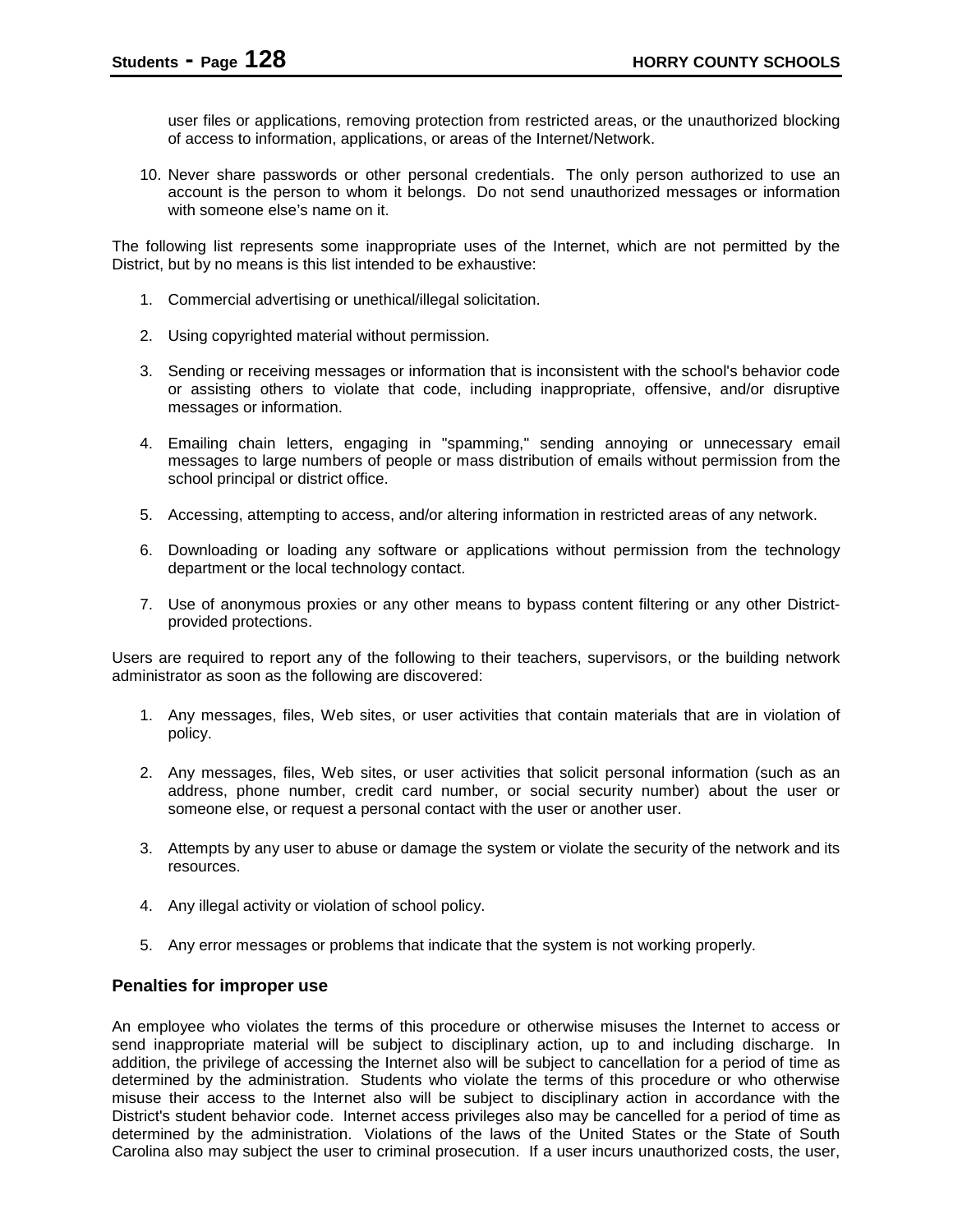as well as the user's parents if the user is a student, will be responsible for all such costs.

#### **Warranty**

The District makes no warranties of any kind, whether expressed or implied, for the service it is providing. The District will not be responsible for any damages suffered by any user. This includes loss of data resulting from delays, non-deliveries, misdirected deliveries, or service interruptions caused by the system's negligence, user errors, or omissions. Use of any information obtained via the Internet is at the user's own risk. The District specifically denies any responsibility for the accuracy or quality of information obtained through its services.

#### **Security**

Security on any computer system is a high priority, especially when the system involves many users. If you believe you have identified a security problem on the network, you must notify a staff member, Network System Administrator, Network System Analyst, or the Executive Director of Technology. Do not demonstrate the problem to other users. Attempts to log on to any network as a system administrator or a person other than the user will result, at a minimum, cancellation of user privileges and other disciplinary action. Any user identified as a security risk or having a history of problems with other computer systems may be subject to severe restriction or cancellation of privileges and other disciplinary action.

#### **User privacy**

The District reserves the right to examine, restrict, or remove any material that is on or passes through its network, just as it does any other work or material generated or brought to school by staff or students. Access to electronic information related to any student or staff member will be governed by the same policies that would apply to that information if it were not in electronic form.

### **District policies**

All documents on the District's servers must conform to District policies, as well as established school guidelines. Copies of District policies are available in all school offices. Persons developing or maintaining Web documents are responsible for complying with these and other policies. Some of the relevant issues and related policies include the following:

- 1. Electronic transmission of materials is a form of copying. As specified in District policy, no unlawful copies of copyrighted materials may be knowingly produced or transmitted via the District's equipment, including its Web server(s).
- 2. Documents created for the Web and linked to District Web pages will meet the criteria for use as an instructional resource.
- 3. Any links to District Web pages that are not specifically curriculum-related will meet the criteria established by the administration. Any other non-curricular materials should be limited to information about other youth activities, agencies, or organizations which are known to be nonsectarian, exclusively devoted to community interests or child welfare, non-profit, and nondiscriminatory. Web page links may not include entities whose primary purpose is commercial or political advertising.
- 4. All communications via District web pages will comply with this policy and the student behavior code. Offensive behavior that is expressly prohibited by this policy includes religious, racial, and sexual harassment and/or violence.
- 5. Any student information communicated via District web pages will comply with District policies on Data Privacy and Public Use of School Records.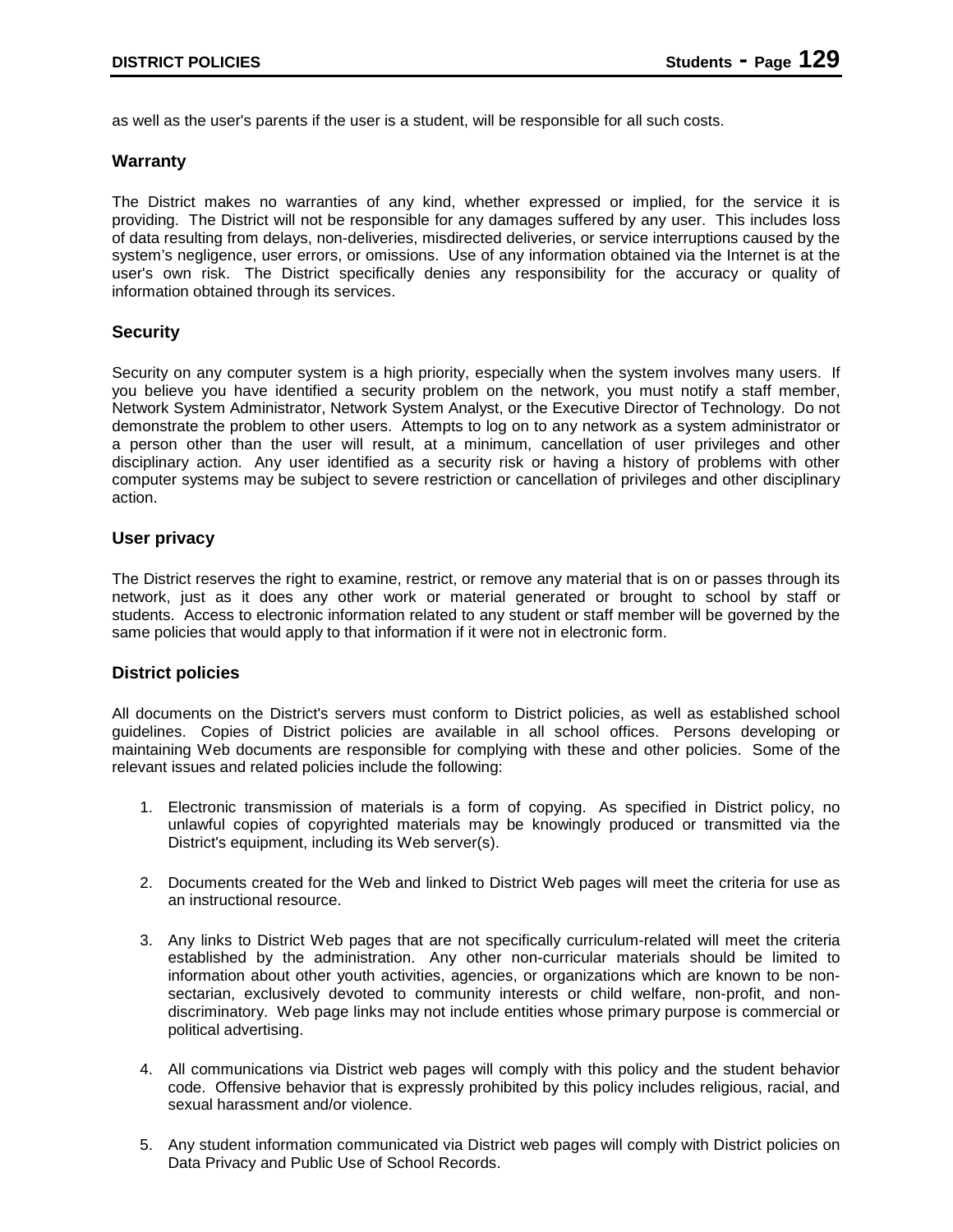### **Changes in technical standards**

Given the rapid change in technology, some of the technical standards outlined in this policy may require change throughout the year. Such changes will be made by the appropriate District personnel with approval of the Superintendent.

See, also: "Use of Technology Resources in Instruction" and "Student Behavior Code."

*Legal reference. Federal. 13 U.S.C. 1301 et seq – Children's Online Privacy Protection Act of 1998. Revised: 7-1-09; 7-1-14; 7-1-15.*

# **Research Involving Students**

Any research project, including the administration of a survey or the norming of an assessment instrument, involving students and/or their records must have the prior written approval of the Superintendent or his/her designee.

Except as specified below, prior written parental consent is not required when students participate in District-approved studies (including standardization samples) or when information is disclosed to persons or organizations conducting studies for the purpose of developing, validating, or administering standardized tests, administering student aid programs, and/or improving instruction, as long as students and/or their parents are not personally identified, personal information is disseminated only in the aggregate, and the records are destroyed when no longer needed for the prescribed purpose.

Written parental consent must be secured before students are required to participate in any survey, analysis, or evaluation that reveals information concerning:

- 1. Political affiliations or beliefs of the students or their families;
- 2. Mental and psychological problems of the students or their families;
- 3. Sex behavior and attitudes;
- 4. Illegal, anti-social, self-incriminating and demeaning behavior;
- 5. Critical appraisals of other individuals with whom respondents have close family relationships;
- 6. Legally recognized privileged or analogous relationships, such as those of lawyers, physicians, and ministers;
- 7. Religious practices, affiliations, or beliefs of the students or their parents; or
- 8. Income (other than that required by law to determine eligibility for participation in a program or for receiving financial assistance under such program).

The District will make instructional materials available for inspection by parents if those materials will be used in connection with a survey, analysis, or evaluation in which their children participate.

See "Family Policy Compliance Office" for information concerning complaints about research involving students.

See, also: "Release of personally identifiable information."

*Legal reference. Federal.*

*20 U.S.C. § 1232h – Protection of Pupil Rights Amendment. Revised: 7-1-02, 7-1-03; 7-1-08.*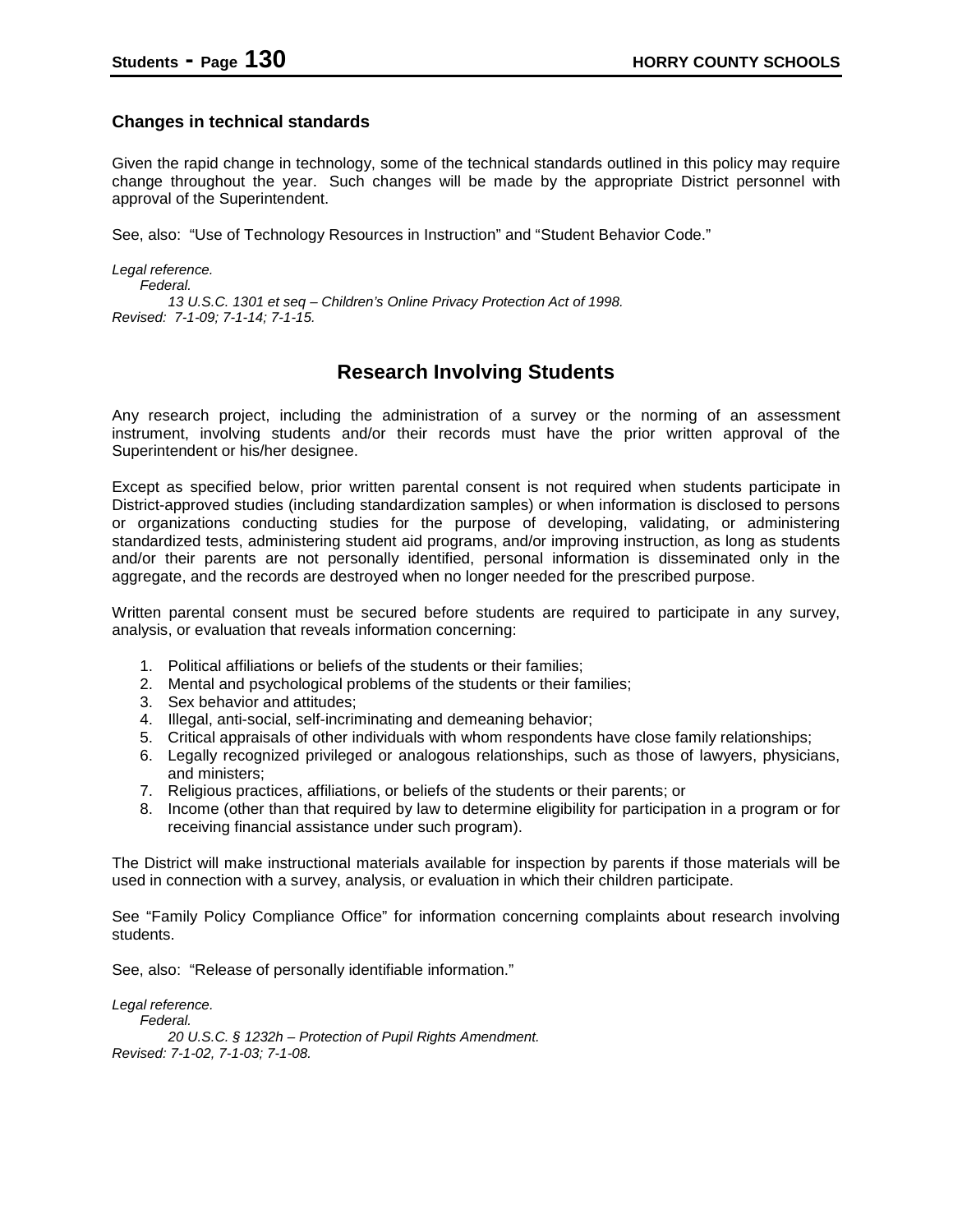# **Student Records**

In order to provide students with appropriate educational services, the District must maintain accurate records. In recognition of the confidential nature of student records, the District will only grant access to a student's school records in accordance with the provisions of the Family Educational Rights and Privacy Act ("FERPA") and other applicable State and Federal laws and regulations.

### **General provisions**

1. A student's "education records" are those records directly related to a student and which the District or a party acting for the District maintains such as, but not limited to, the student's cumulative record, attendance record, discipline record, and if extant, standardized test scores, end-of-course test results, evaluation records, medical records, special education records, formal and informal correspondence concerning the student (the names and information concerning other students contained in the student's education record must be blacked or blocked out on a copy of the record if access to the record is provided through any means to someone who has no right to receive the information on the other students).

A District employee's personal records on a student are not part of the student's education record as long as that person keeps the notes solely for his/her own use and maintains them separately from the school files. A substitute who performs the employee's duties on a temporary basis may use these personal records; however, the employee may not pass the records on to a successor.

2. "Parent" means a parent of a student and includes a natural parent, a guardian, or an individual acting as a parent in the absence of a parent or a guardian. A parent has an absolute right to review records unless a court of competent jurisdiction precludes that right. Custody alone does not affect one's parental rights.

Section 20-7-100 of the Code of Laws of S.C. states that each parent, whether the custodial or noncustodial parent of the child, has equal access and the same right to obtain all educational records . . . of their minor children and the right to participate in their children's school activities unless prohibited by order of the court.

- 3. Whenever a student is 18 years of age or is attending an institution of post-secondary education, the rights accorded to and the consent required of the parent/legal guardian of the student will thereafter only be accorded to, and required of, the eligible student unless the District has received notice that a court has awarded legal guardianship beyond the age of the majority. The school will document such notice.
- 4. "Directory information" includes the student's name, address, telephone number, photographs, digital images, images on videotape, and other electronic images (as related to school-sponsored or Districtsponsored events, activities, and special recognitions), date and place of birth, participation in officially recognized activities and sports, weights and heights (members of athletic teams), dates of attendance, exit document and awards received, the most recent previous school attended, and other similar information, which may appear in newspaper articles, on television, in radio broadcasts, on displays, on the World Wide Web (a part of the Internet) or in District or school promotional pieces.

*Revised: 7-1-02, 7-1-03, 7-1-04; 8-8-12.*

### **Annual notification of rights**

Schools will notify the parent/legal guardian of students and/or eligible students annually of the following:

- 1. The type of records kept.
- 2. The procedure for inspecting and copying student records.
- 3. The right for interpretation of data contained in student records.
- 4. Their right to challenge data thought to be erroneous and the procedures for expunging such data or inserting a rebuttal statement.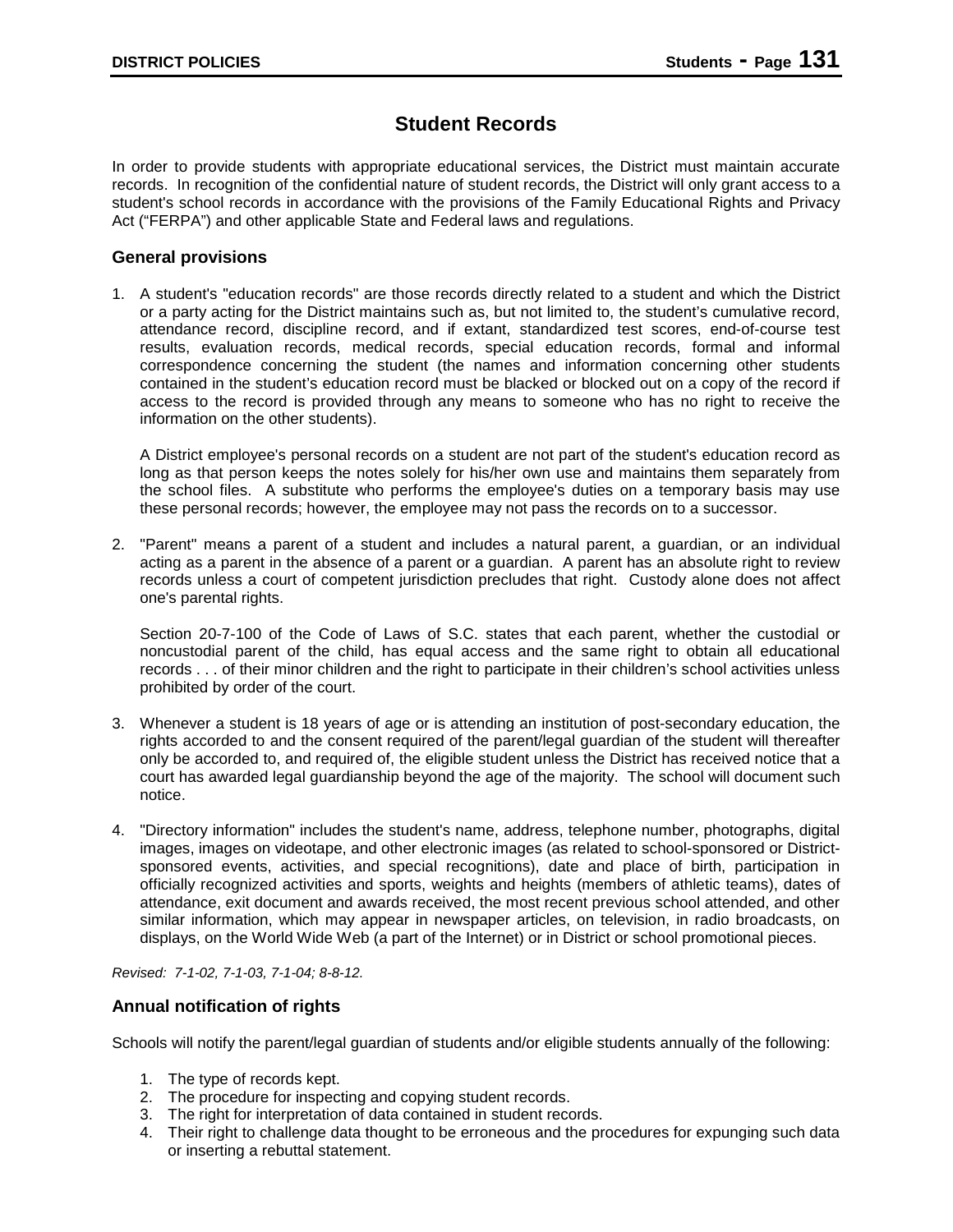- 5. The type of information the District deems to be directory information.
- 6. The process for refusing to permit the release of all or some information as directory information.
- 7. The right to lodge a complaint with the U.S. Department of Education.

#### **Location of student records**

- 1. The school or the District records office (if a student is no longer enrolled) will maintain a cumulative record folder, which contains directory information, scholastic information, standardized test data, health records and other similar information. This cumulative record may include, but is not limited to, the following:
	- a. Name (last, first and middle) as well as the preferred name (nickname);
	- b. Date of birth (verified), along with sex and ethnic background;
	- c. Address and telephone number;
	- d. Name of parent/legal guardian;
	- e. Health record, including surveys for vision, speech, and hearing;
	- f. Standardized test scores;
	- g. Test scores as required by the State or District;
	- h. Attendance and scholarship record card;
	- i. Academic Plan and related conference documentation;
	- j. Appropriate correspondence with parent/legal guardian; and
	- k. Disciplinary action information for conduct that posed a significant risk to the student or others.
- 2. Except as provided in the last paragraph of this section, if the District has performed or received a psychological evaluation of a student, the District will maintain copies of psychological reports and related records under the following conditions:
	- a. In the District office;
	- b. In the student's school; and/or
	- c. In a special education records room designated by the Director of Special Education.
- 3. The appropriate personnel in the District office and/or at the appropriate school will keep records concerning students who have been involved in administrative hearings.
- 4. Once a student graduates, the District will file the student's records at his/her high school. If a student drops out of school before graduation, his/her school files the records for five years and then transfers the records to the District's central office for record storage.

### **Directory information**

- 1. Within 15 days after the distribution of notification of privacy rights, the parent/legal guardian of the student or the eligible student has the right to refuse to permit the release of any or all of the categories of directory information and/or any or all of the additional information referenced above. The parent's/legal guardian's or eligible student's refusal must be in writing. The written refusal will become part of the student's education record. The principal of the school the student is attending is responsible for notifying appropriate personnel of the refusal, filing the refusal in the student's cumulative folder, and marking the folder as specified by the Superintendent or his/her designee.
- 2. The District will not release directory information to any person or agency for commercial use.
- 3. The District expects its employees to use good judgment in releasing directory information so that any release of information serves the students' best interests.

#### **Release of personally identifiable information**

The Family Educational Rights and Privacy Act ("FERPA") requires procedures to be followed when releasing personally identifiable information.

1. The parent/legal guardian or eligible student will provide a signed and dated written consent before the District will disclose personally identifiable information from the student's education records, except as provided below: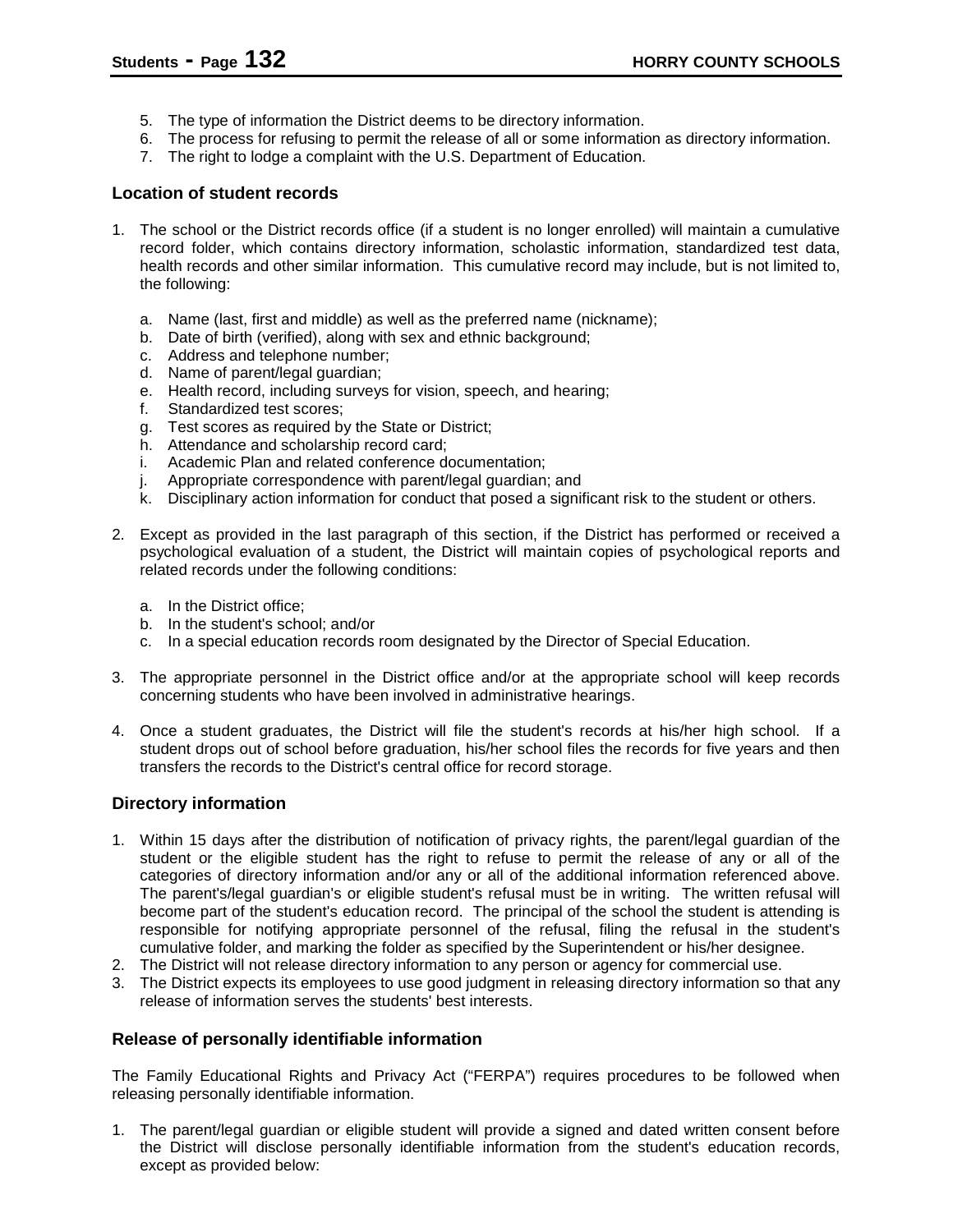- a. The information constitutes "directory information" and is released as provided above.
- b. The disclosure is to the following persons with legitimate interests in the information:
	- (1) other District employees, and
	- (2) persons under contract with the District and authorized persons acting for the District in the performance of professional, business, and similar services related to the District that it otherwise would provide for itself.
- c. The disclosure is to officials of another school, school system, or institution of postsecondary education where the student seeks or intends to enroll. (Generally, when a student transfers from a school in the District to a school outside the District, the school will send a copy of a transcript of the student's record to the receiving school.)
- d. The disclosure is to State and federal officials requesting the information as authorized by statute or regulation(s) implementing statute(s).

Upon their request, institutions of higher education and military recruiters have access to high school students' names, addresses, and telephone listings unless a high school student or his/her parent has requested in writing that the information not be released. If military recruiters are to be denied access, the student or parental request must specifically state that access by military recruiters is to be denied.

- e. The disclosure is in connection with financial aid for which the student has applied or which the student has received, if the information is necessary for such purposes as to determine eligibility for aid; determine the amount of aid; determine the conditions for the aid; or enforce the terms and conditions of the aid.
- f. The disclosure is to persons or organizations conducting District-approved studies including, but not limited to, studies for the purpose of developing, validating or administering standardized tests; administering student aid programs; and/or improving instruction – as long as students and/or their parents or legal guardians are not personally identified, personal information is disseminated only in the aggregate, and the records are destroyed when no longer needed for the prescribed purpose.
- g. The disclosure is to accrediting organizations to carry out their accrediting functions.
- h. The disclosure is to comply with a judicial order or lawfully issued subpoena, as long as the District makes a reasonable effort to notify the parent or eligible student of the order or subpoena in advance of compliance.
- i. The disclosure is in connection with a health or safety emergency necessary to protect the health or safety of the student or other individuals.
- j. The disclosure, as required by federal law, is to federal law enforcement officials relevant to a terrorism investigation.
- 2. The District will keep a record of each request for access to and each disclosure of personally identifiable information from the education records of each student, unless the request or disclosure is made pursuant to court orders or lawfully issued subpoenas, or the disclosure is of directory information or is to a parent or eligible student. The record, filed in the student's cumulative folder, will provide the following:
	- a. The name of the party requesting or receiving the information; and
	- b. The legitimate purpose for which the data was requested.

See, also: "Research Involving Students."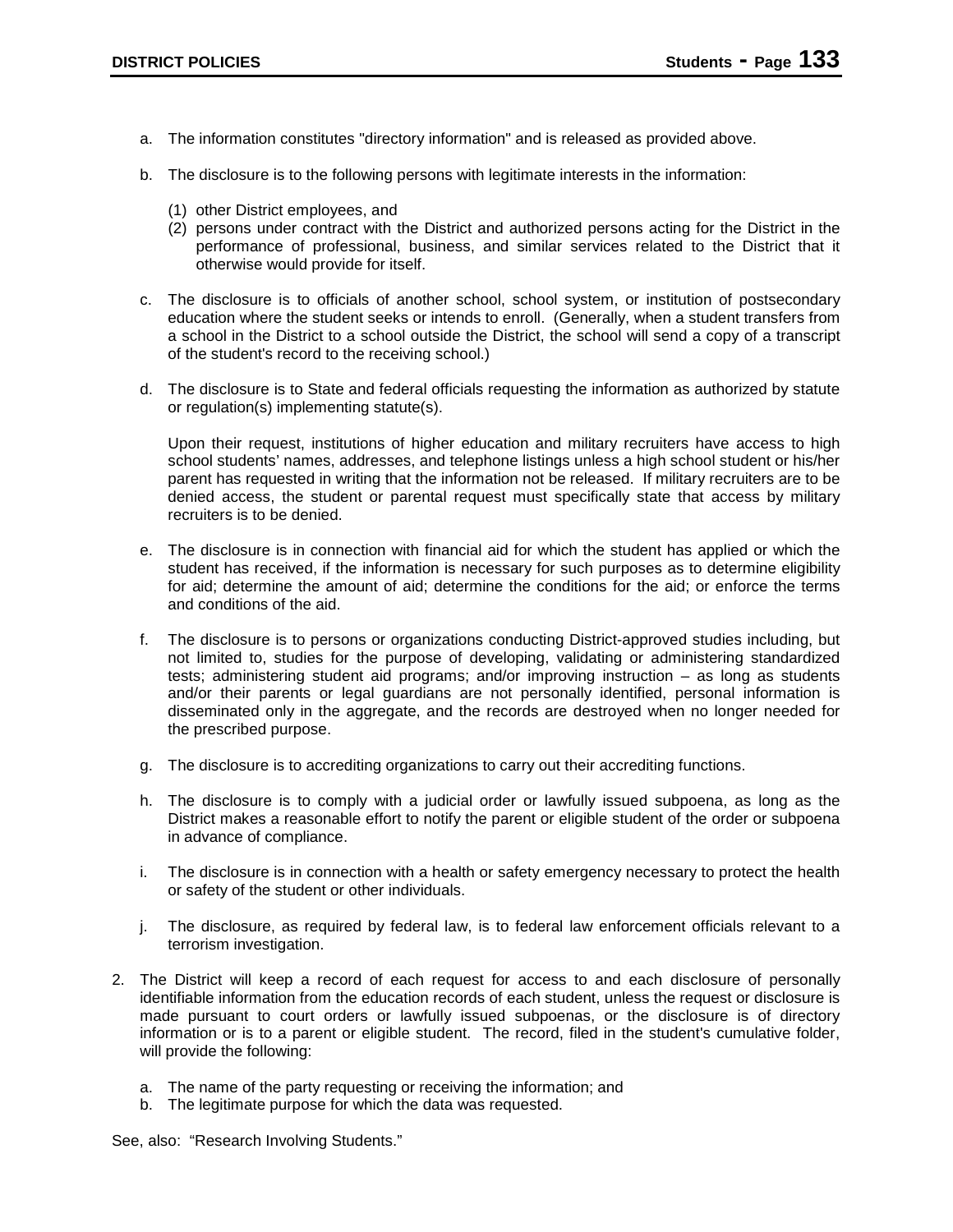*Revised: 7-1-03; 6-19-06; 7-1-07; 7-1-08; 8-8-12.*

### **Request for inspection**

- 1. Anyone who wishes to inspect a student's educational records must make the request for inspection to the principal of the school in which the student is enrolled or where the record is housed. A person may also request an explanation or interpretation of records from the principal.
- 2. Principals or designated District office administrators will set a time and place for the inspection of such records within a reasonable period of time, but in no case more than 45 days after the request has been made. If a hearing concerning the student is pending, the employee will honor the request for inspection of the student's record prior to the hearing.
- 3. At the inspection, the principal will have appropriate personnel available to interpret information in the records.
- 4. The District is responsible for the maintenance of each student's record. Therefore, school personnel are not to turn the original record or microfilmed copy of a record over to any person or organization unless they have a written and specific judicial order for such action.
- 5. If the parent/legal guardian or eligible student should believe that the information in the education record is inaccurate, misleading or violates the privacy or other rights of the student, he or she can request an amendment to the record. The school official receiving the request will either amend the record, if appropriate, or notify the parent/legal guardian or eligible student within 15 working days in writing that the request is denied and that he/she has the right to request a hearing as provided below.
- 6. Each parent/legal guardian of a student has the right to inspect and review the student's record unless the District has written evidence that there is a legally binding instrument or court order governing such matters as divorce, separation or custody which provides to the contrary. (The same applies to parental requests for disclosure to other individuals and organizations.)
- 7. A parent/legal guardian or eligible student has the right to give written authorization for a representative to inspect and review the student's education records.

#### **Hearings to challenge information in students' records**

- 1. Parents/legal guardians or the eligible student will make requests for hearings to the principal of the school where the record is housed. The principal or his/her designee may conduct the hearing.
- 2. Principals or administrators will set a date, time, and place for the hearing and notify the requesting party in writing of the date, time, and place. The principal or administrator will establish the hearing date within 15 working days of receipt of the request. The principal or administrator must mail written notice of the hearing to the parent/legal guardian or eligible student within a reasonable time prior to the hearing.
- 3. A District official, including the principal or his/her designee, who does not have a direct interest in the outcome will conduct the hearing.
- 4. At the hearing, the principal or administrator will try to have present the person(s) who entered the information in question should the person(s) be known and reasonably available. The parent/legal guardian or eligible student who requested the hearing will have the right to question that/those person(s), if present, and will be able to show evidence that would correct inaccurate, misleading or otherwise inappropriate information. Such evidence will become a permanent part of the student's record.
- 5. The parent/legal guardian of the student or eligible student will have a full and fair opportunity to present relevant evidence and may be assisted or represented, at their expense, by legal counsel.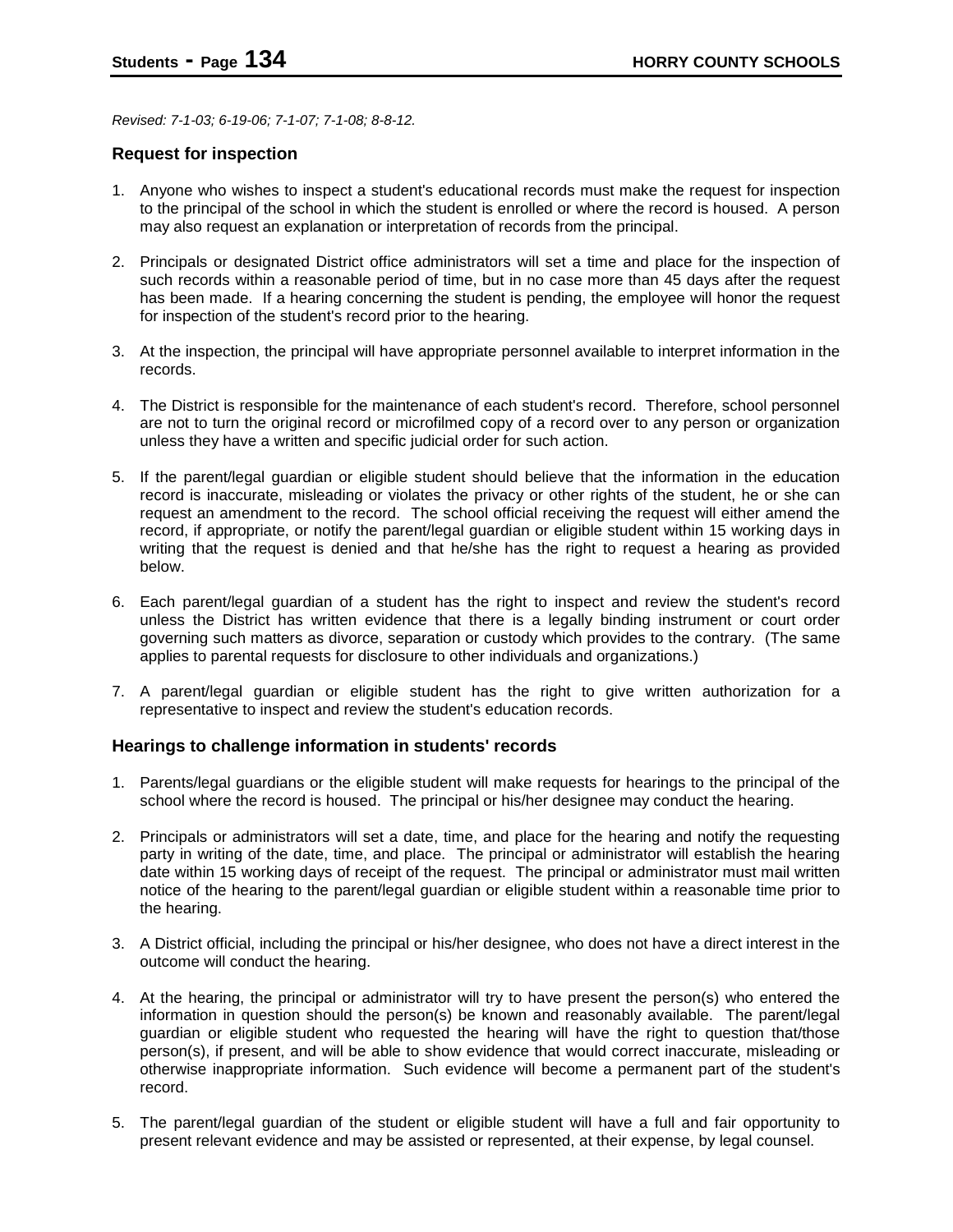- 6. If, as a result of the hearing, the District decides that the information is inaccurate, misleading or otherwise in violation of the privacy or other rights of the student, it will amend the record accordingly, and inform the parent/legal guardian or eligible student of the amendment in writing.
- 7. If, as a result of the hearing, the District decides that the information in the education record is not inaccurate, misleading, or otherwise in violation of the privacy rights of the student, it will inform the parent/legal guardian or eligible student in writing that he/she has the right to place in the education record a statement commenting upon the information in the record and/or setting forth any reasons for disagreeing with the decision. Any such statement must remain with the record as long as the contested portion remains in the record. Disclosure of the contested portion must include the statement of the parent/legal guardian or eligible student.
- 8. The District will send its decision, including a summary of the evidence, and the reason(s) for the decision, in writing to the parent/legal guardian of the eligible student within five working days after the conclusion of the hearing. The District will base its decision solely on evidence.

#### **Management and destruction of education records**

- 1. The District will protect the confidentiality of personally identifiable information on students during collection, storage, disclosure and destruction of applicable records.
- 2. The District may destroy data which are no longer needed for providing direct educational services in accordance with the guidelines established by the S.C. Department of Archives and History, as long as the following conditions are met:
	- a. There is no outstanding request to inspect and review the education record.
	- b. The District keeps the record of disclosures as long as it maintains the education record to which it relates.
	- c. The data do not concern the referral, evaluation, staffing or placement of a disabled student or a student suspected at one time of having had a disability. Such data will be sent to the office of programs for the disabled when no longer needed for providing direct educational services to a student.
- 3. No one may remove the following items from a student's cumulative record at any time.
	- a. Name (last, first and middle) and/or the preferred name (nickname);
	- b. Date of birth (verified), along with sex and ethnic background;
	- c. Address and telephone number;
	- d. Name of parent/legal guardian;
	- e. Health record, including surveys for vision, speech, and hearing;
	- f. Standardized test scores;
	- g. Test scores as required by the State or District policy; and
	- h. Attendance and scholarship records.

See "Family Policy Compliance Office" for information concerning complaints related to student records.

See, also: "Research Involving Students."

*Legal references.*

*Federal.*

- *20 U.S.C. § 1232g – Family Educational Rights and Privacy Act.*
- *20 U.S.C. § 7908 (a) (1) – No Child Left Behind Act.*
- *10 U.S.C. § 503 – National Defense Authorization Act of 1999, as amended by the Hutchinson Act.*

*P.L. 107.56 – The Uniting and Strengthening America by Providing Appropriate Tools Required to Intercept and Obstruct Terrorism Act.*

*Revised: 7-1-03; 7-1-08.*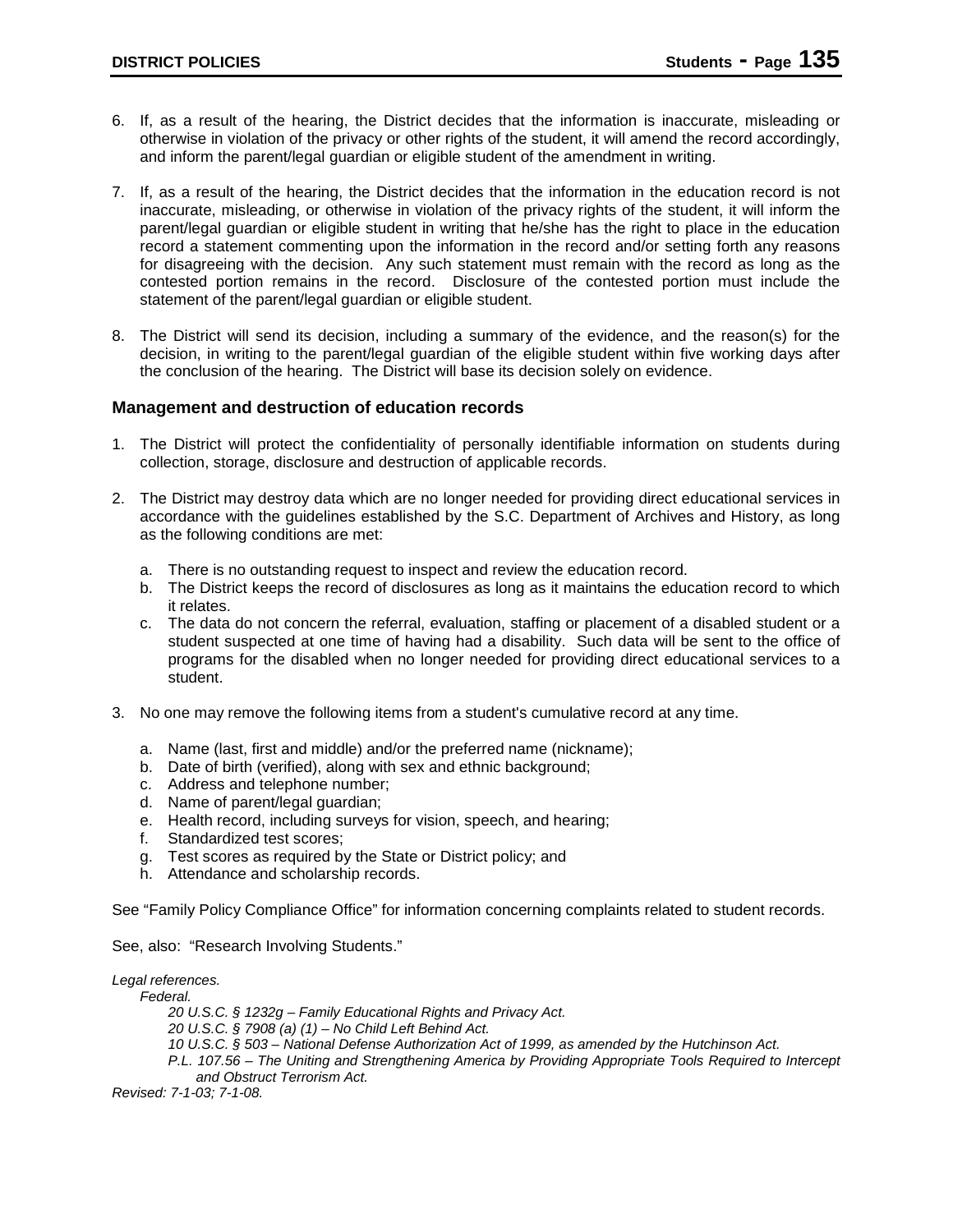## **Family Policy Compliance Office**

Parents and eligible students have the right to file written complaints with the U.S. Department of Education concerning alleged violations of the Protection of Pupil Rights Amendment ("PPRA") or the Family Educational Rights and Privacy Act ("FERPA"). Complaints must contain specific allegations of fact concerning the alleged violation of PPRA or FERPA. The Family Policy Compliance Office has the responsibility for investigating, processing, and reviewing alleged violations. Written complaints should be sent to the following address:

> Family Policy Compliance Office U.S. Department of Education 400 Maryland Avenue, SW Washington, DC 20202-5920.

See, also: "Research Involving Students" and "Student Records."

*Legal references.*

*Federal. 20 U.S.C. § 1232g – Family Educational Rights and Privacy Act. 20 U.S.C. § 1232h – Protection of Pupil Rights Amendment. Revised: 7-1-03.*

## **School Census**

Within 30 days after the opening date of each year, the District will make or cause to be made a complete census of all children between the years of seven and 16 years, inclusive, who have not enrolled in the District or in some other district during the 30-day enrollment period. The names, ages, places of residence, and names of parents of such children shall be placed on one list and certified to the Coordinator of Attendance.

*Legal reference.*

*State.*

*S.C. Code § 59-65-240 – Census of children not enrolled in public schools; list submitted to attendance supervisor.*

## **Student Fingerprinting**

In accordance with State law, the District will provide every school in the District with the forms and ink pads necessary to record each student's fingerprints in the four-year-old child development program, kindergarten, and grades one through twelve. District schools, with the assistance of the State Law Enforcement Division and/or local law enforcement agencies, will fingerprint school children in the aforementioned programs when the parent of a child requests in writing that his/her child be fingerprinted for identification purposes for the protection of the child. The fingerprints must be given to the student's parent.

*Legal reference.*

*State.*

*S.C. Code § 59-63-50 – Provides for students to be fingerprinted.*

## **Searches, Student Interrogations, and Arrests**

The District recognizes that both S.C. law and the Fourth Amendment protect citizens, including students, from unreasonable searches and seizures. However, any person, including students, on school premises shall be deemed to have consented to a reasonable search, with or without probable cause, of his/her person and personal belongings subject to the limitations and requirements of this policy and/or law.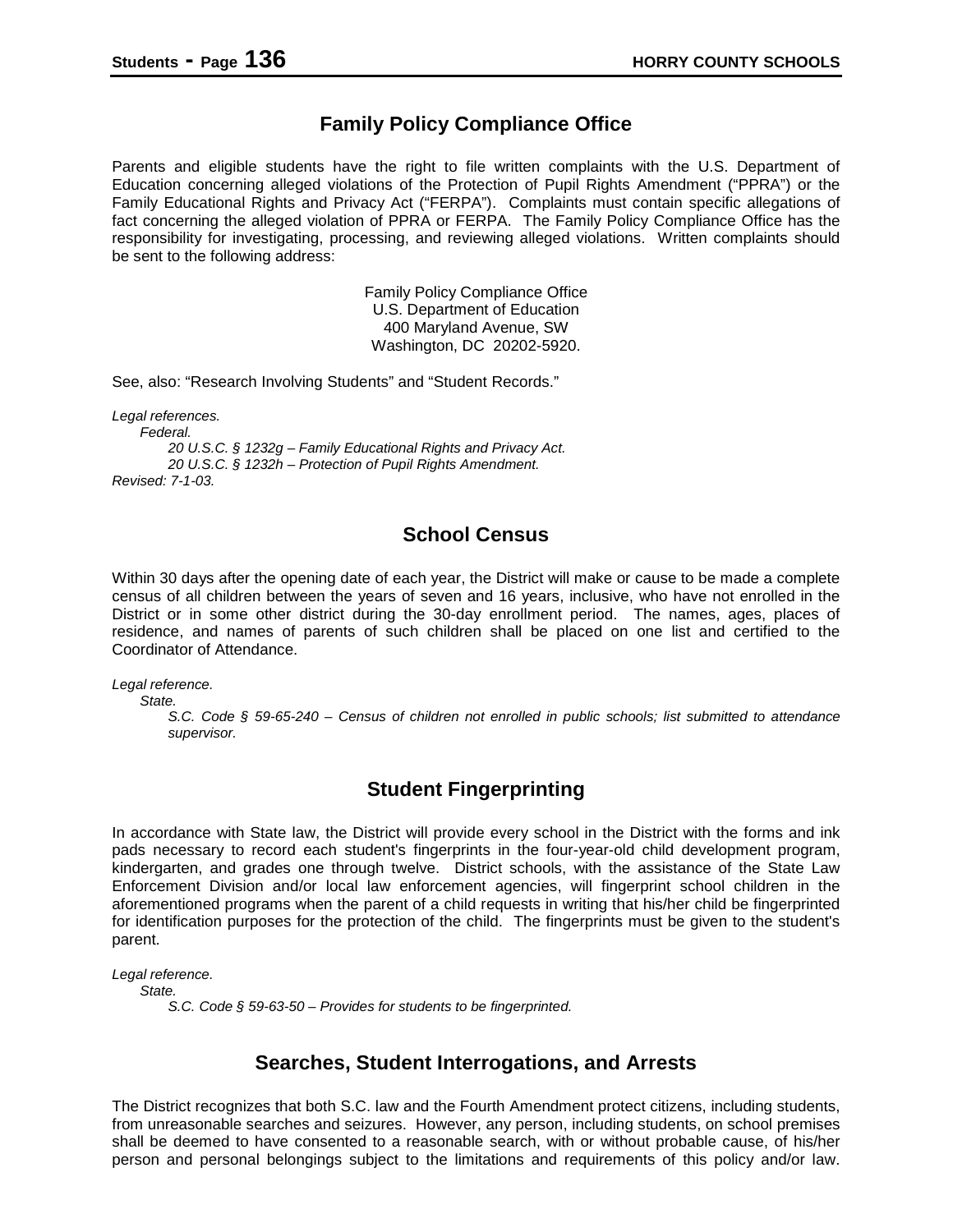Personal belongings include, but are not limited to, purses, book bags, wallets, satchels, computers, and other devices used for electronic data storage. Notice, as approved by the Superintendent or his/her designee, shall be conspicuously posted on school property at all regular entrances, and any other access points to school grounds, advising individuals that searches may be conducted.

### **Training of school administrators and other designated school officials (collectively "school officials")**

School administrators are directed to ensure compliance with S.C. Code Ann. § 59-63-1150. Before conducting searches, school officials must receive training in the "reasonableness standard" under existing case law and in District procedures regarding searches. The Chief Support Services Officer or his/her designee is authorized and directed to establish procedures to be followed in conducting searches. The District further directs building administrators to ensure that notice is posted in compliance with S.C. Code Ann. § 59-63-1160 advising that any person entering the premises of any school will be deemed to have consented to a reasonable search of his/her person and effects.

### **Searches of a person, a person's personal belongings, or school property**

Accordingly, school officials are authorized to conduct reasonable searches and seizures on District property or during District-sponsored activities and events in accordance with this policy and applicable federal and S.C. law. In conducting a search, school officials shall ensure that legitimate privacy interests and expectations are respected consistent with the need of the District to maintain a safe environment conducive to education. The District's express intention for this policy is to enhance security in the schools and to prevent students and other persons on school grounds and at school activities from violating a District policy, school rule, federal law, or S.C. law (policy, rule, or law).

If a properly conducted search yields evidence that a policy, rule, or law has been violated, appropriate disciplinary action will be taken, and in cases where the evidence suggests a violation of law, law enforcement will be notified. Any contraband items or evidence of a violation of a policy, rule, or law may be retained by school officials and/or turned over to an appropriate law enforcement agency, as required by law.

Searches must comply fully with the "reasonableness standard" set forth in New Jersey v. T.L.O., 469 U.S. 325 (1985). This reasonableness standard recognized that balancing the privacy interests of students with the substantial need of teachers and administrators to maintain order in the schools does not require that searches be based on probable cause to believe that the subject of the search has violated or is violating the law. Rather, the appropriateness of a search depends on the reasonableness, under all the circumstances, of the search. Determining the reasonableness of any search will involve a two-fold inquiry. First, a school official must determine that the search is justified at its inception and second, that the scope and conduct of the search is reasonably related to the circumstances justifying the search at its inception. In other words, searches hereunder must be determined to: (1) have reasonable grounds for suspecting that the search will disclose evidence the student or other person has violated or is violating either a policy, rule, or law and (2) be limited in scope and conduct to the extent that the measures utilized to carry out the search are reasonably related to the objectives of the search and not excessively intrusive in light of the age and sex of the person searched and the nature of the suspected infraction of a policy, rule, or law.

### **Strip searches prohibited**

The District prohibits District employees and volunteers from conducting a strip search.

#### **Reasonable suspicion for conducting a search**

For reasonable suspicion to exist, a school official conducting a search must be able to articulate why, based on all the circumstances, he/she objectively and reasonably suspects the search of the person or personal property is likely to yield evidence of a violation of a policy, rule, or law. In formulating a reasonable suspicion, a school official may rely on information he/she considers reliable, including reports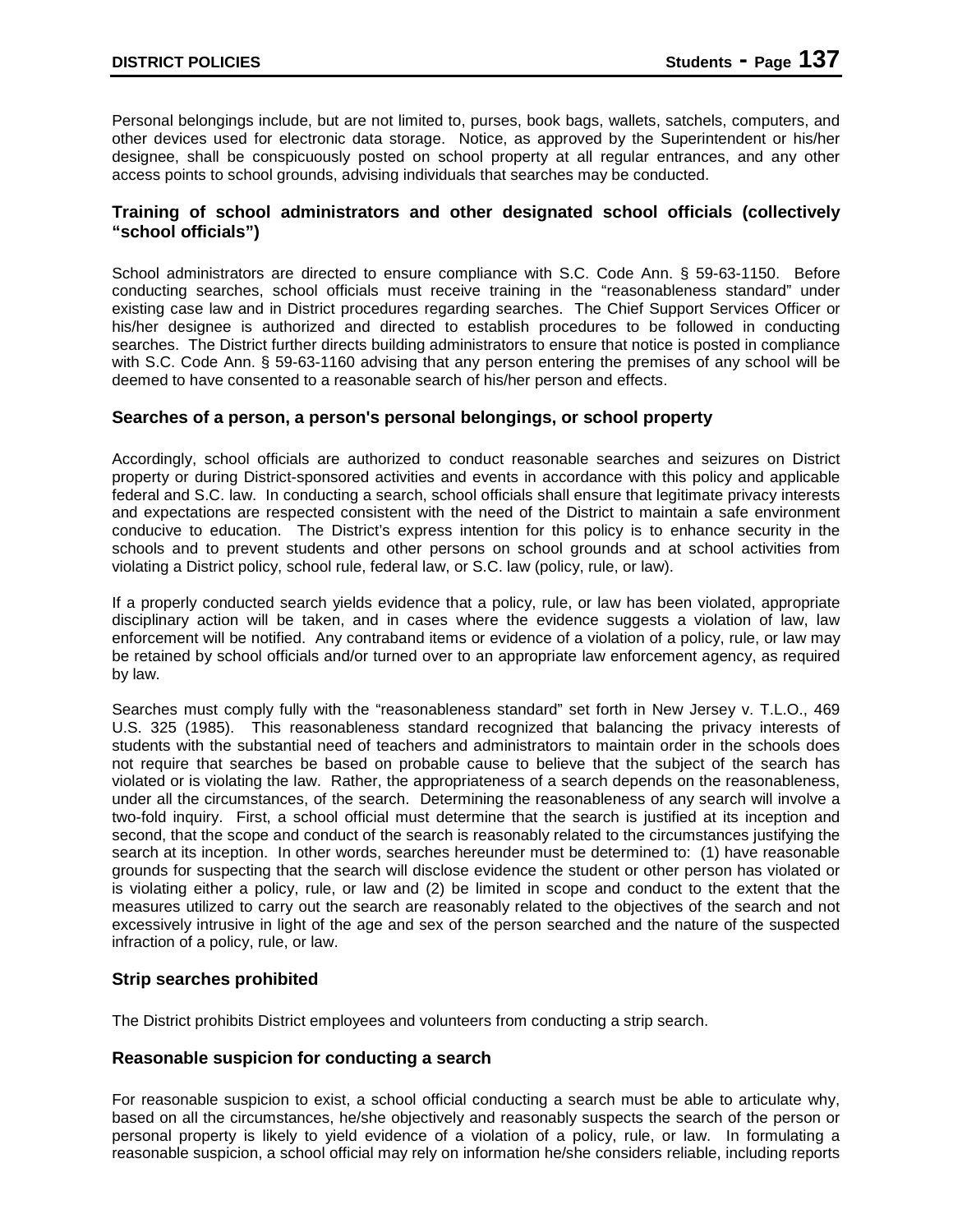from students, as well as the school official's own observations, knowledge and experience; however, a mere hunch or guess that a search will uncover evidence of a violation of a policy, rule, or law is insufficient to justify a search.

A search must be carried out in such a manner that it targets the object of the search or the suspected evidence of a violation of a policy, rule, or law. The proper scope of the search is a case-by-case determination and is generally limited to the places in which it is reasonably suspected that the object of the search may be found. A search may be as extensive as is reasonably required to locate the object of the search and may extend to all areas, containers and personal effects in which the object of the search may be found. In addition, when determining the reasonableness of the scope and manner of a search, the school official must take into account the age, sex, and special circumstances of the person being searched and the object of the search, as well as the nature of the suspected infraction. Should the school official determine that a pat-down search is necessary, the school official must escort the person to a private area where the pat-down search may be conducted by a person who is the same sex as the person being searched. A witness must be present during such searches. If a student refuses to comply, the student should be escorted to the office and discipline procedures may be initiated, and/or, if warranted, the police should be contacted. If another individual refuses to comply, the police may be called.

The District provides lockers, desks, and other such school property to students for their use. As authorized by S.C. law and because the District retains ownership of such property, school officials may conduct searches of such property, including random and unannounced searches, with or without reasonable suspicion, when such search is determined by a school official to be otherwise reasonable in light of the needs of the school. However, objects belonging to students contained in such school property will not be opened or searched except as provided in the section above. Students will be notified expressly in writing in the *Parent-Student Handbook* that such school property may be searched at any time. In conducting searches of school property, student property will be respected and not damaged.

### **Searches of vehicles on school property**

Students are permitted to park vehicles on school premises as a matter of privilege, not of right. Accordingly, all students desiring to park vehicles on school premises must first obtain a parking permit from the designated school administrator. In order to obtain a parking permit, the student must sign a form acknowledging that he/she understands and agrees to the terms regarding the use of parking lots set forth below. Vehicles which do not have a permit in plain view are subject to being towed at the student's expense.

Because parking on school premises is a privilege, the school retains authority to conduct routine inspections of the exterior of vehicles parked on school property at any time. In conducting an inspection of the exterior of a vehicle, school officials may observe those things inside vehicles which are in plain view.

The interiors of student vehicles, including such things as trunks, glove compartments, and personal belongings within a vehicle may be searched whenever a school official has reason to believe a student is violating a policy, rule, or law, as described in the "reasonableness standard" set forth in the section above. When a school official needs to gain access to the interior of a vehicle parked on school premises for purposes of conducting a search in compliance with the "reasonableness standard," he/she will first ask the student to provide access. If a student refuses to provide the school official with access to the interior of the vehicle, he/she may be subject to disciplinary action including loss of all parking privileges and the possible towing of the vehicle at the student's expense.

### **Use of trained dogs**

The exposure of student containers, packages, lockers, vehicles, desks, book bags, backpacks, satchels and other similar personal belongings to a reliable and trained "dog sniff," when not in a student's possession, in most circumstances is neither a search nor a seizure. This is so because a dog sniff of such items does not expose non-contraband items to view and discloses only the presence or absence of contraband. Sniffing of an individual by trained dogs, however, may constitute a search, and the use of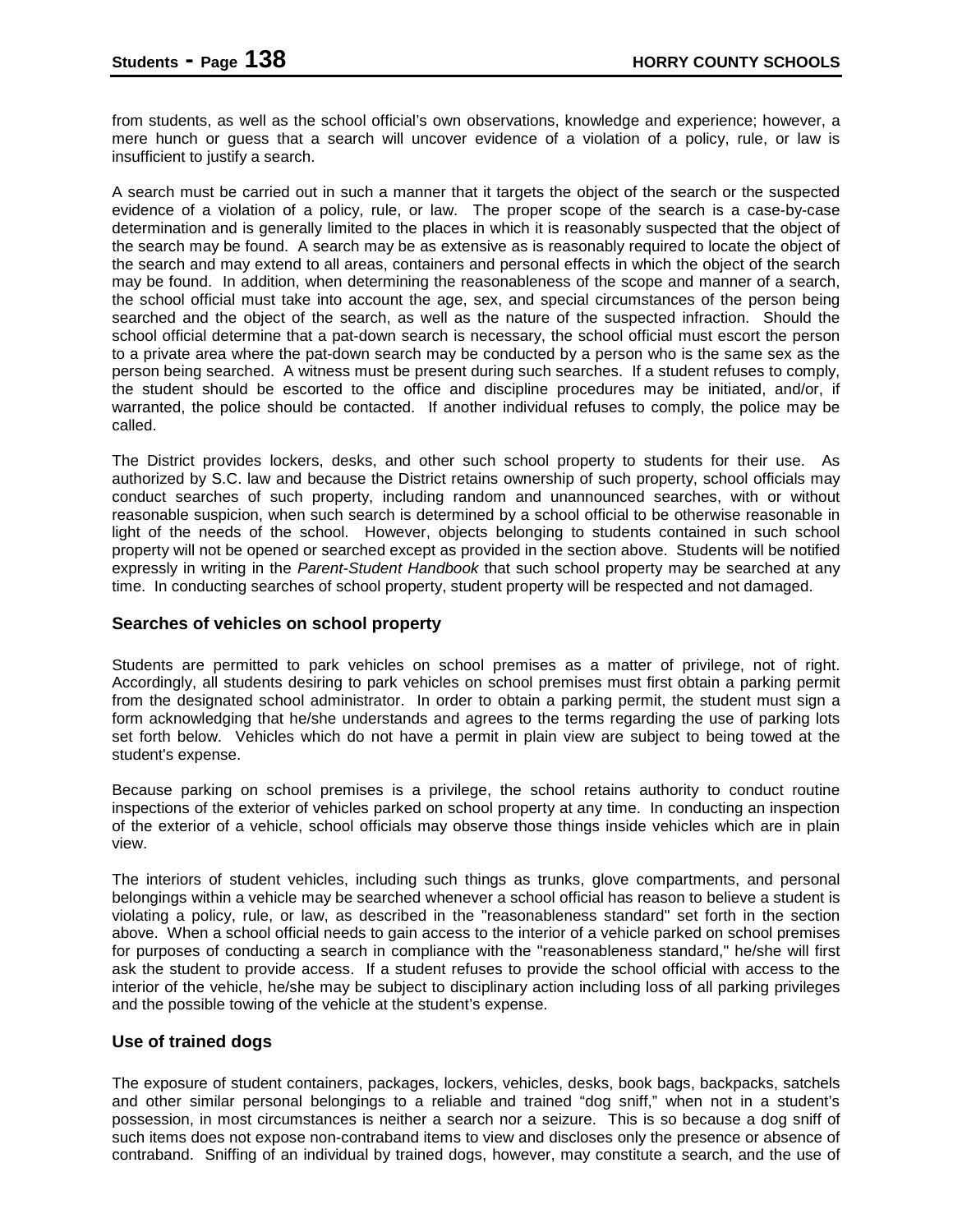trained dogs may be disruptive and threatening to students and school personnel. Accordingly, officials will utilize only trained dogs on District property under the following circumstances.

- Only trained and proven reliable dogs may be utilized on school grounds.
- Dogs will be under the control, direction and supervision of a trained dog handler and will be on a leash or subject to appropriate restraint at all times.
- Dogs will only be utilized when determined to be reasonable under all the circumstances by the school official.
- In all circumstances, school officials will make reasonable efforts to minimize the exposure of students to dogs. Dogs will not sniff near an individual unless determined to be reasonable in all respects under the section above; however, actual physical contact between dogs and individuals must be avoided.

Should a dog alert its handler to the presence of any contraband, school officials may conduct a search in accordance with the procedures set forth above.

#### **Searches involving metal detectors**

Searches involving the use of metal detectors will be conducted in accordance with the procedures established by the Chief Support Services Officer or his/her designee.

#### **Interrogations by school personnel and school resource officers**

Administrators and teachers, as well as school resource officers, may question students and other individuals about any matter pertaining to the operation of the school and/or enforcement of its rules. The questioning will be conducted discreetly and under circumstances which will avoid, to the extent practical under the circumstances, unnecessary embarrassment to the person being questioned. Any student who answers falsely or evasively or who refuses to answer an appropriate question may be disciplined. School resource officers will act consistently with law enforcement guidelines should any routine questioning turn into a criminal investigation.

#### **Interrogations by law enforcement**

When law enforcement officers find it necessary to question a student during the school day regarding matters not connected to the school, the principal or his/her designee will cooperate with law enforcement and will request to be present, so long as his/her presence does not impede the investigation. The principal or his/her designee should make a reasonable attempt to contact the student's parent and request his/her presence. Should this attempt fail, the principal or his/her designee will continue to make a reasonable attempt to notify the student's parent that law enforcement questioning took place on school grounds. However, principals or their designees will not act in such a manner which will interfere with an ongoing law enforcement investigation. Additionally, normal visitor's protocol must be followed by law enforcement officials at all times. Interrogations of students by law enforcement officials should generally take place in a private area whether or not the principal or his/her designee is present.

#### **Custody or arrest**

Law enforcement authorities have the right to enter the school to take a student into custody or to make a lawful arrest of a student provided that they act pursuant to lawful procedures. If a student is arrested or taken into custody at school, a school official will make a reasonable effort to notify the parent immediately.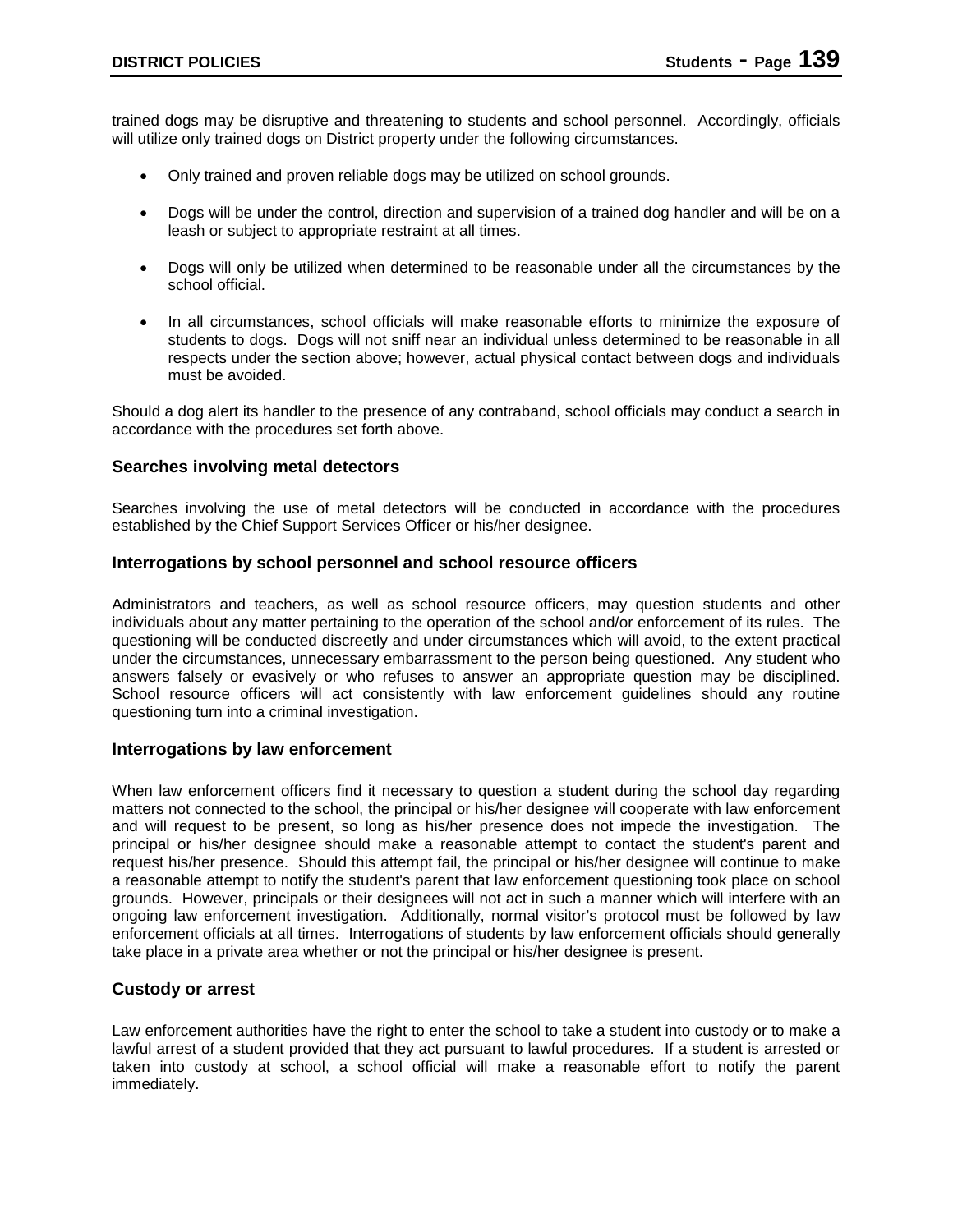### **Contacting law enforcement**

As required by S.C. Code Ann. § 59-24-60, school administrators must contact law enforcement immediately upon notice that a person is engaging, or has engaged, in activities on school property or at a school-sanctioned or sponsored activity, which may result, or results in, injury or serious threat of injury to the person, another person or his/her property. Such reportable activities or conduct may include, but are not limited to, the examples of criminal conduct referenced in Level III of District policy under "Student Behavior Code."

The District recognizes that, when law enforcement authorities are contacted pursuant to S.C. Code Ann. § 59-24-60, the law enforcement authorities must make the determination whether they will conduct an investigation into the matter. If the law enforcement authorities determine an investigation is appropriate, school administrators will make reasonable efforts to discuss the scope and methods of the investigation with the law enforcement authorities as they affect school operations in an effort to minimize the disruption to the school and its students.

School administrators may contact law enforcement authorities for assistance in addressing concerns other than those which must be reported pursuant to § 59-24-60. In such circumstances, the principal or his/her designee will confer with the Superintendent or his/her designee prior to involving law enforcement authorities other than a school resource officer. The Superintendent or his/her designee will consult with appropriate school administrators and law enforcement authorities to determine that the proposed involvement and methods of law enforcement are reasonable and consistent with this policy and will have a minimally disruptive effect on school operations and student rights.

See, also: "Metal Detectors."

*Legal references.*

*Federal.*

*New Jersey v. T.L.O., 469 U.S. 325 (1985).*

*U.S. Constitution, Fourth Amendment.*

*State.*

- *S.C. Constitution, Article 1, Section 10.*
- *S.C. Code § 59-5-65 – Minimum standards for student conduct, attendance, and scholastic achievement.*
- *S.C. Code § 59-24-60 – Requires administrators to contact law enforcement.*
- *S.C. Code § 59-63-1110 et seq – Searches of persons and effects on school property.*

*S.C. Code § 20-7-7205 – Requires law enforcement to notify the principal for certain offenses; confidentiality of information.*

*Adopted: 7-1-03. Revised: 7-1-04; 6-15-05; 6-19-06; 10-22-08.*

## **Metal Detectors**

The District authorizes the use of metal detectors in order to enhance security in an attempt to prevent students and/or other individuals from bringing weapons or other dangerous objects into the school, on school property, or to school functions. Metal detectors may be used in places such as, but not limited to, entrances to the buildings, classrooms, auditoriums, and gymnasiums, or as individuals enter and exit District or S.C. school buses. They may also be used at activities hosted by the District, such as, but not limited to, football or basketball games.

At the beginning of each school year or as new students enroll, students and their parents shall be notified that searches involving the use of metal detectors may take place and that written procedures for the search process are available upon request.

Students must submit to a screening and/or search conducted in accordance with District policy and/or with written procedures. Students who fail to cooperate may be subject to discipline for insubordination. Students or other individuals who may be unable to be screened with a walk-through metal detector because of a medical condition shall so notify the supervisor or his/her designee at the screening site. Those students or other individuals will be escorted elsewhere where an alternative method of search may be conducted pursuant to District policy and procedures.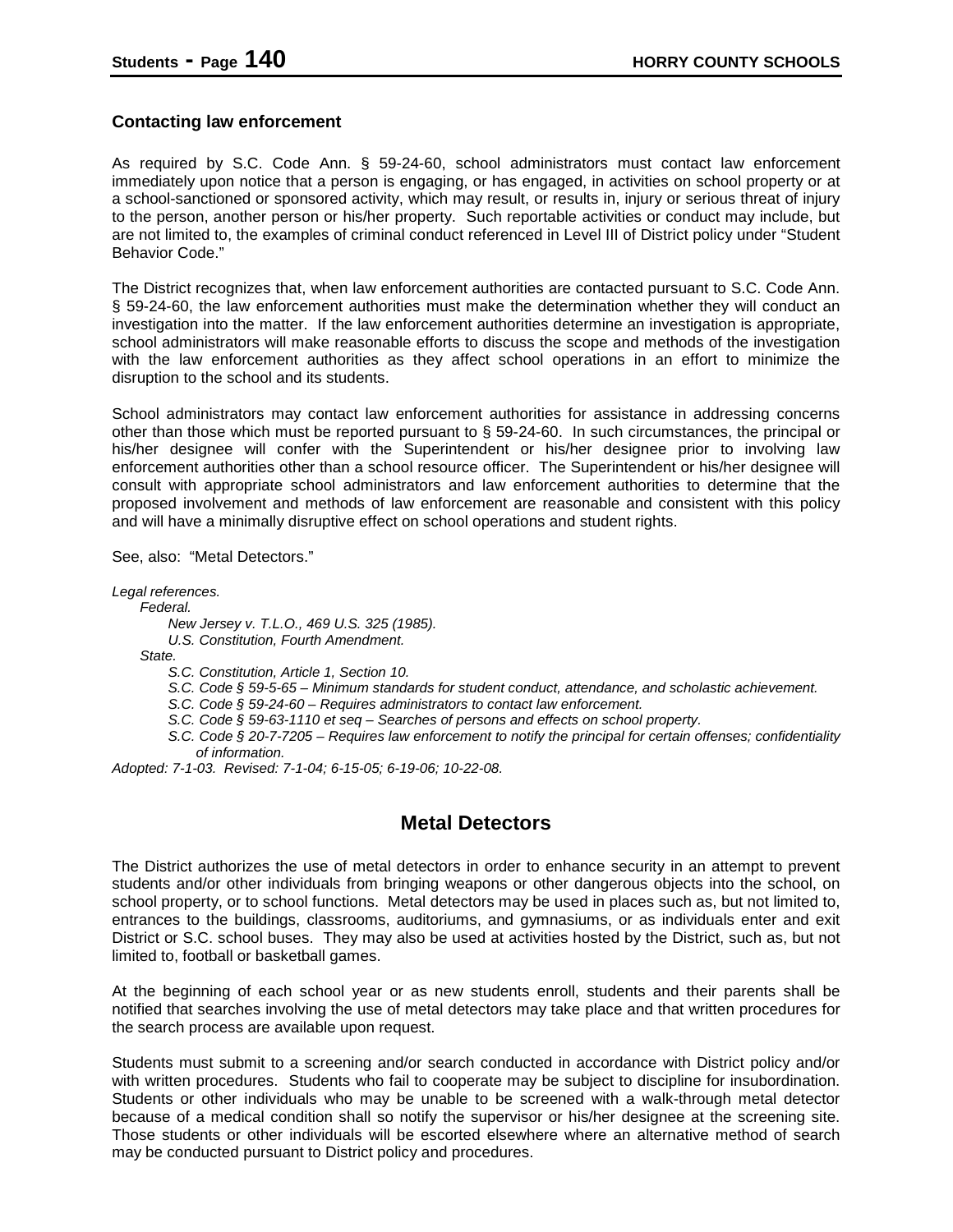Handheld scanning devices should be used only by a member of the same sex as the student or other individual being scanned.

See, also: "Searches, Student Interrogations, and Arrests."

*Revised: 6-15-05; 10-22-08.*

# **Religious Activities**

The District understands and respects the diversity of religious views represented among the people of S.C. and the U.S. and is committed to maintaining an educational environment in which children of all religious faiths are welcome and are treated with dignity and respect. Constitutional guarantees regarding the establishment of religion safeguard the rights of parents to direct the religious instruction of their children. Schools must maintain neutrality towards religion. They must neither advance nor inhibit religion, and they must not foster any excessive governmental entanglement with religion. America is built upon the belief in freedom of religion for all citizens, and those who represent the State must not be viewed as establishing religion for students while in the course of their duties for the District.

The District also recognizes that the U.S. Constitution does not prohibit, in fact it protects, private religious expression by individual students. Schools may not promote a particular religion or doctrine or coerce religious participation, but neither may they deny students the same right to religious expression that they provide for comparable activities.

The information below is intended to assist personnel in making informed decisions so that the rights of parents and students are protected.

- 1. A student may voluntarily pray at any time as long as the school maintains neutrality towards the action and the prayer does not create a disruption.
- 2. Students may voluntarily pray at events such as "See You at the Pole" gatherings as long as the school maintains neutrality towards the event and the event does not create a disruption.
- 3. Students may voluntarily pray at meetings of a school religious club as long as the club is initiated by students and authorized by the principal. Students have the right to form a religious club on the same terms and conditions as other non-curriculum-related student groups. Thus, they would have access to school advertising, announcements, publications, and events, such as club fairs, if other groups have such access. They may also meet under the same conditions as other noncurriculum-related student clubs are permitted to meet. The faculty sponsor of a school religious club should maintain neutrality towards the activities of the club.
- 4. Since the District opens its facilities for use by community groups after school hours, religious groups must be allowed access on an equal basis. The community group is free to pray at its meetings.
- 5. Prayer over the public address system before athletic contests is not allowable. It is acceptable (1) to have a minute of silence or (2) to read a statement advocating good sportsmanship, physical well-being, fair play, clean competition, doing one's best, teamwork, or other expressions of non-religious virtues.
- 6. School officials may not mandate or organize prayer at graduation. In addition, District staff members must not organize religious baccalaureate ceremonies, and they must not encourage or discourage participation in such events.
- 7. Programs presented by and/or to students must be planned and presented so that the content, instrumental selections, and/or choral selections (including recordings), if any, do not promote a particular religion or doctrine. If there is religious content, it must be related to instructional objectives, and it must reflect the diversity of America's culture. Participation by students in such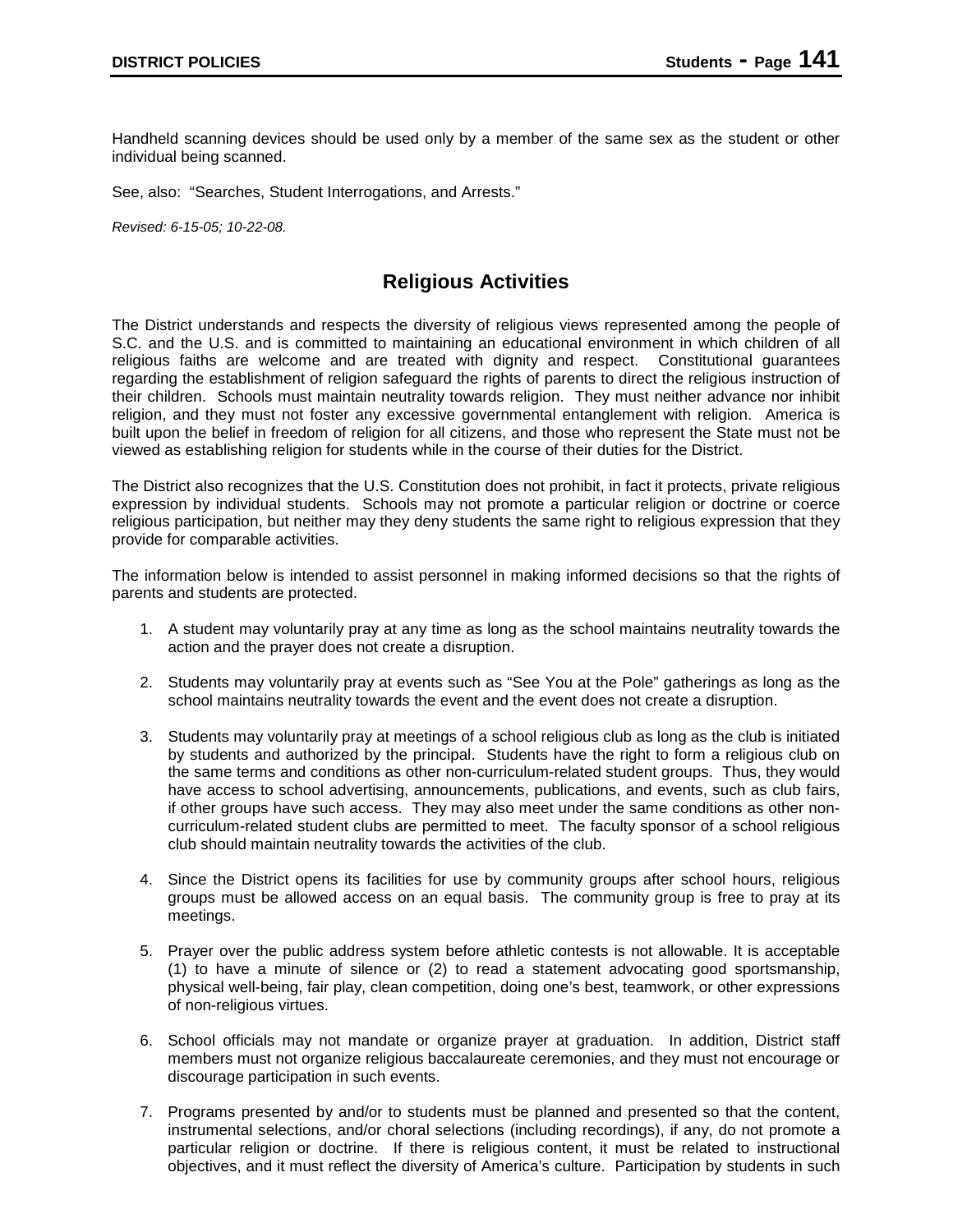programs must not be coerced. Program planning must give consideration to the ages of the students.

- 8. The minute of mandatory silence required by S.C. law to occur each school day is intended to enhance discipline and instill calmness. School personnel may neither encourage nor discourage students from praying during the minute of silence.
- 9. During non-instructional times, students may make available religious literature on the same terms as they are permitted to make available non-religious literature. However, school officials must make it clear that the school is not endorsing the religious materials or their distribution and that no one is pressured to take the literature.
- 10. Students have the right to select the content of and express their viewpoint in class assignments, show-and-tell, art projects, oratorical competitions, message-bearing clothing, etc., as long as it is not disruptive, it is not a violation of District policy, and it is consistent with the instruction and assignment provided by the teacher.
- 11. Students may be taught off-campus for released-time religious instruction during the school day in accordance with school district policy.

#### **Teacher and administrator training**

The S.C. Religion and Public Schools Act provides that "each school district during annual in-service training shall provide a program of instruction for teachers and administrators in the essentials of constitutional protections and prohibitions as they relate to religion and public school operations. Subjects shall include, but are not limited to:

- 1. student prayers,
- 2. graduation prayers and baccalaureates,
- 3. participation in or encouragement of religious activity by school officials,
- 4. religion in school curriculum,
- 5. religious content in student assignments,
- 6. distribution and use of religious literature,
- 7. student participation in religious events before and after school,
- 8. religious persuasion versus religious harassment,
- 9. religious holidays,
- 10. permitted absences from objectionable lessons in religion,
- 11. released time for religious instruction,
- 12. teaching values,
- 13. religious attire,
- 14. Federal Equal Access Act,
- 15. Federal Religious Freedom Act,
- 16. S.C. Religious Freedom Act,
- 17. other statutory and constitutional provisions regarding the establishment of religion and free exercise thereof, as they relate to a public school context,
- 18. instruction on how to access legal advice concerning the establishment of religion and free exercise thereof in a public school context, and
- 19. instruction on how to access the S.C. Department of Education's guidelines on religion and the public schools on the department's website.

The act provides that once a teacher or administrator has completed the above program of instruction, it is not necessary that he/she participate in the same program of instruction on an annual basis. However, such teachers and administrators who have completed the program of instruction shall annually participate in instruction regarding updates and new developments in the subject matter.

*Legal references.*

*Federal. U.S. Constitution, First Amendment. State.*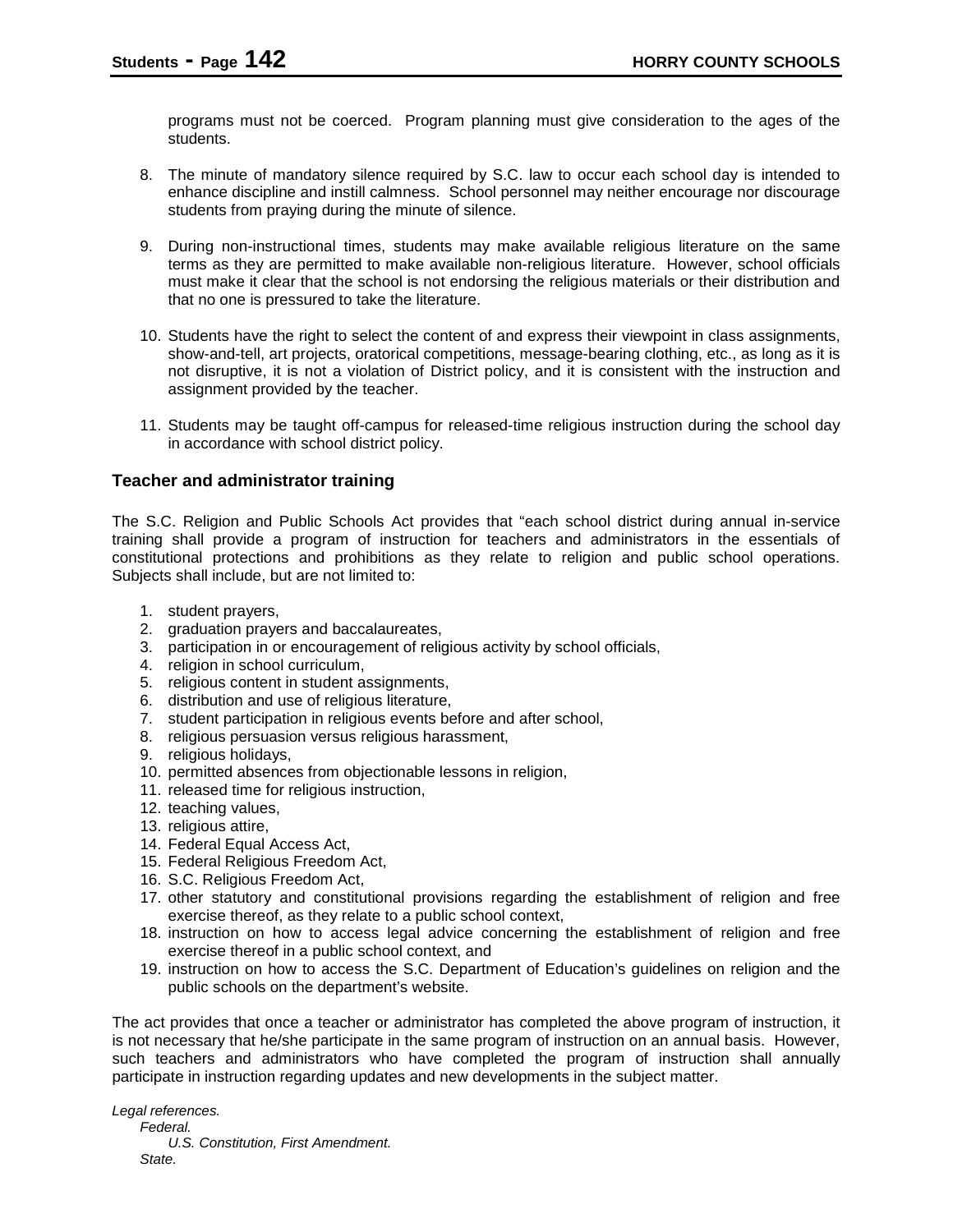*S.C. Code § 59-17-140 – Religion and Public Schools Act; teacher and administrator instruction. Revised: 7-1-03; 7-1-04; 6-19-06.*

# **Released-Time Religious Instruction**

The released-time program has been established to allow middle school and high school students an opportunity to participate in religious instruction off the school grounds in order to accommodate the wishes of District parents and community organizations. The District assumes no responsibility for any aspect of a student's participation in the religious instruction program.

A principal may permit the release of students during school hours for attendance at religious classes taught by non-District teachers on private property by sponsoring organizations according to the procedures indicated below.

#### **School and students**

- 1. Students may be excused for religious instruction only upon the principal's approval of a written request from a parent or guardian on the "Released-Time Permission Form," which is available from the Office of Support Services.
- 2. Students may not be released from a core academic subject class to attend a religious instruction class. While in attendance in a religious instruction class, a student is not considered to be absent from school. It is the responsibility of a participating student to make up any missed schoolwork.
- 3. No District funds, equipment, and/or supplies will be used to promote or support religious instruction.
- 4. District faculty and staff may not encourage or discourage program participation. In addition, during the hours of their employment, District staff may not participate in or provide services to a releasedtime program.

#### **Religious instruction**

- 1. The religious instruction must be under the sponsorship of a religious organization.
- 2. The religious organization must secure written approval from the Chief Support Services Officer prior to the beginning of religious instruction.
- 3. In order for the District to accommodate the requests of parents and yet have appropriate information from the religious organization to ensure appropriate record keeping, operation of the released-time program, including necessary attendance information, a written application must be submitted by the religious organization to the District annually and must include:
	- a. Name of religious organization;
	- b. Location and address of the program;
	- c. Names of schools from which students will be drawn;
	- d. Requested grade levels for religious instruction;
	- e. Starting and ending dates for the program;
	- f. Vacation dates;
	- g. Statement assuring that the religious organization will state on any correspondence that the program is sponsored by the religious organization and not by the District;
	- h. Statement assuring that the religious organization will assume the full financial responsibility for all aspects of the program, including transportation;
	- i. Statement assuring that the religious organization is solely responsible for the supervision and security of students from the time of release from District schools to the time of return to District schools;
	- j. Statement that the religious organization will provide proof of liability insurance coverage to include supervision, safety, and transportation of students to and from the program, including all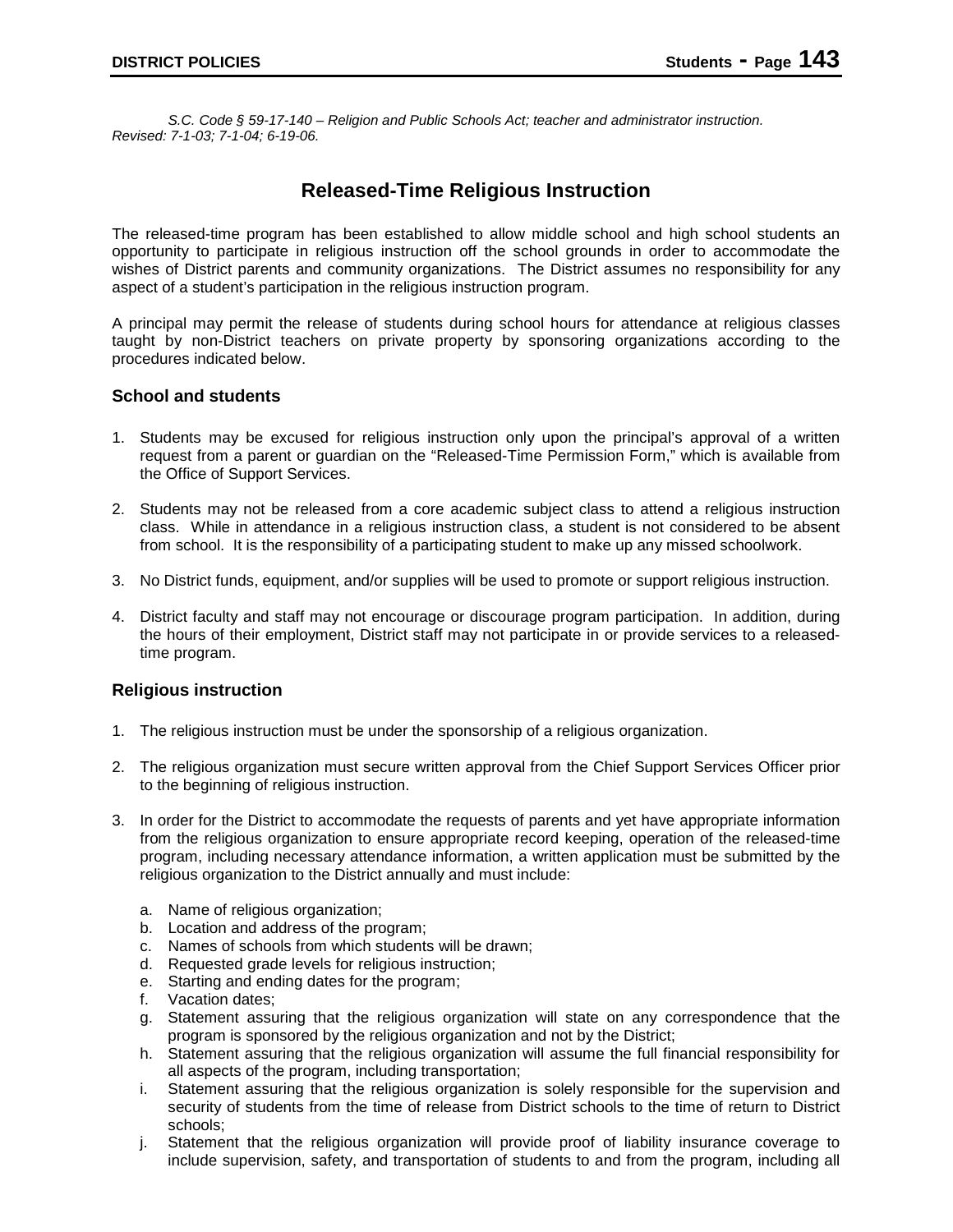times students are not on school property, and that the religious organization will indemnify and hold harmless the District, its agents and employees from any and all liability arising from any aspect of the operation of the program; and

- k. Name, phone number, and signature of contact person.
- 4. The District reserves the right to reject applications received by the Chief Support Services Officer less than four weeks prior to the requested starting date.
- 5. Once an application is approved by the District, students must register for the course on forms and supplies furnished by the religious organization, and a copy of the registration must be filed in the appropriate school office.
- 6. Because District schools have a legitimate interest in knowing where their students are during school hours, the religious organization must transmit accurate attendance reports to the District school every two school weeks.
- 7. No individual connected with any religious organization will be permitted to promote student participation by directly contacting students on school grounds.
- 8. No released time classes for religious instruction may be held on any school property.
- 9. The District reserves the right to deny approval for any applications which are not consistent with the requirements outlined in this policy. The District further reserves the right to withdraw approval for any program which fails to operate consistently with the requirements outlined in this policy or who fail to pick students up from District schools or return them to District schools in a timely fashion.

#### *Legal references.*

*Federal.*

*U.S. Constitution, First Amendment.*

*State.*

*S.C. Constitution, Article 1, Subsection 2.*

- *S.C. Code § 20-7-100 – Rights and duties of parents in regard to their minor children.*
- *S.C. Code § 59-19-10 – School districts shall be under management of boards of trustees.*
- *S.C. Code § 59-19-90 – General powers and duties of school trustees.*
- *S.C. Code § 59-39-112 – South Carolina Released Time Credit Act.*

*Revised: 7-1-02.*

## **Student Wellness**

The District believes that a student's health impacts his/her school attendance, readiness to learn, potential learning, and achievement. It also believes in a model of healthful eating and the provision of physical activities so that all students will have nutritious food in school and develop the habit of making nutritious food choices and engage in regular physical activity. Therefore, the District's goal is to provide a sound, comprehensive wellness program of nutrition education, physical activity, and other schoolbased activities that are designed to promote student wellness. The program includes the following:

- 1. Teaching, encouraging, and supporting healthy eating by students by providing instruction in nutrition and modeling healthy eating (the schools will provide nutrition education based on the S.C. standards);
- 2. Providing students with the recommended amount of daily physical activity as required by law and encouraging students to fully embrace regular physical activity as a personal behavior because students need opportunities for physical activity beyond physical education classes so they may understand the short-term and long-term benefits of a physically active and healthy lifestyle (the principal of each school is responsible for ensuring compliance at his/her school);
- 3. Supporting parents' efforts to provide a healthy diet and daily physical activity for their children (the schools will provide a monthly calendar of school meals);